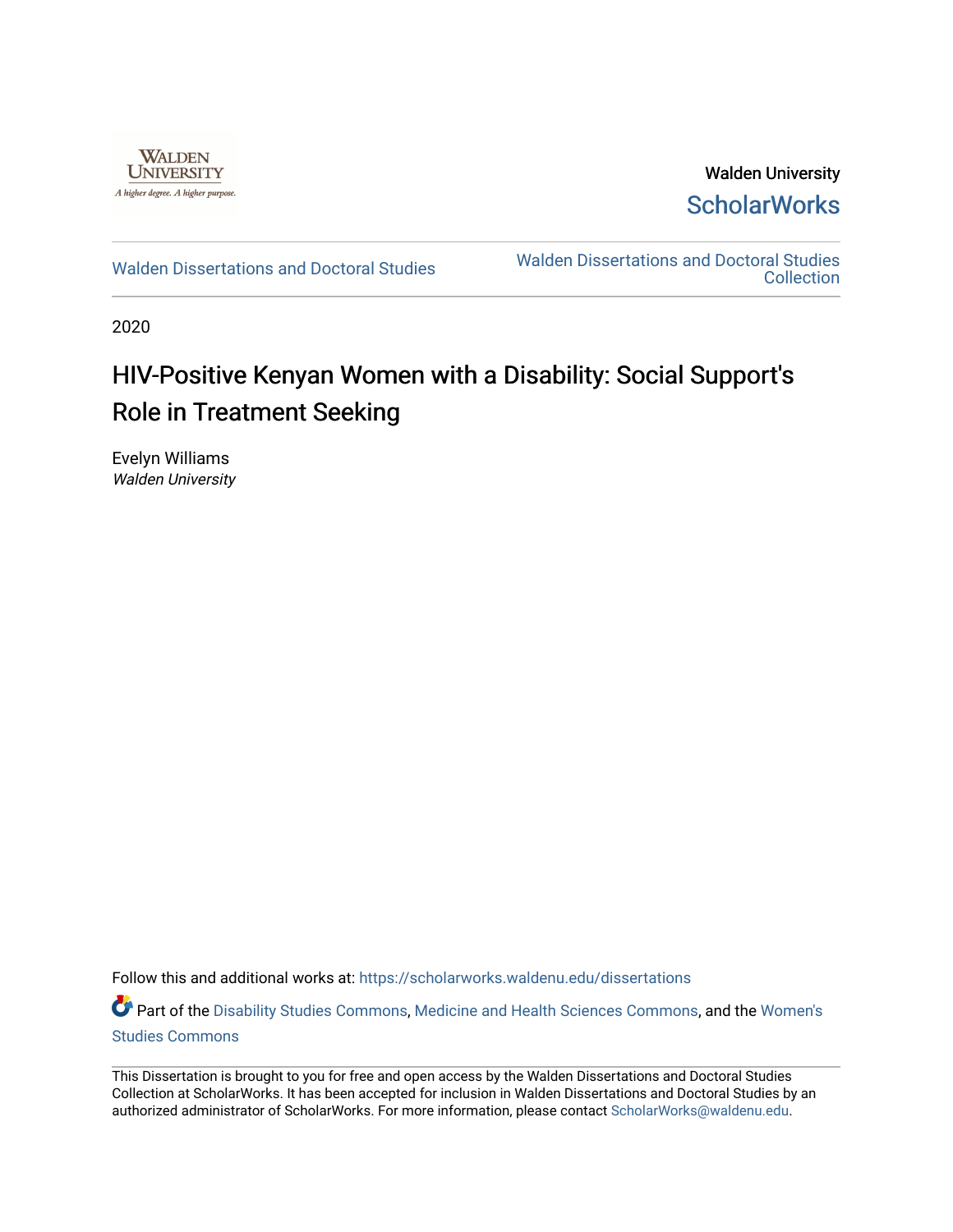## **Walden University**

College of Health Sciences

This is to certify that the doctoral dissertation by

Evelyn S Williams

has been found to be complete and satisfactory in all respects, and that any and all revisions required by the review committee have been made.

Review Committee Dr. Simone Salandy, Committee Chairperson, Public Health Faculty Dr. Kimberly Dixon-Lawson, Committee Member, Public Health Faculty Dr. Lee Caplan, University Reviewer, Public Health Faculty

> Chief Academic Officer and Provost Sue Subocz, Ph.D.

> > Walden University 2020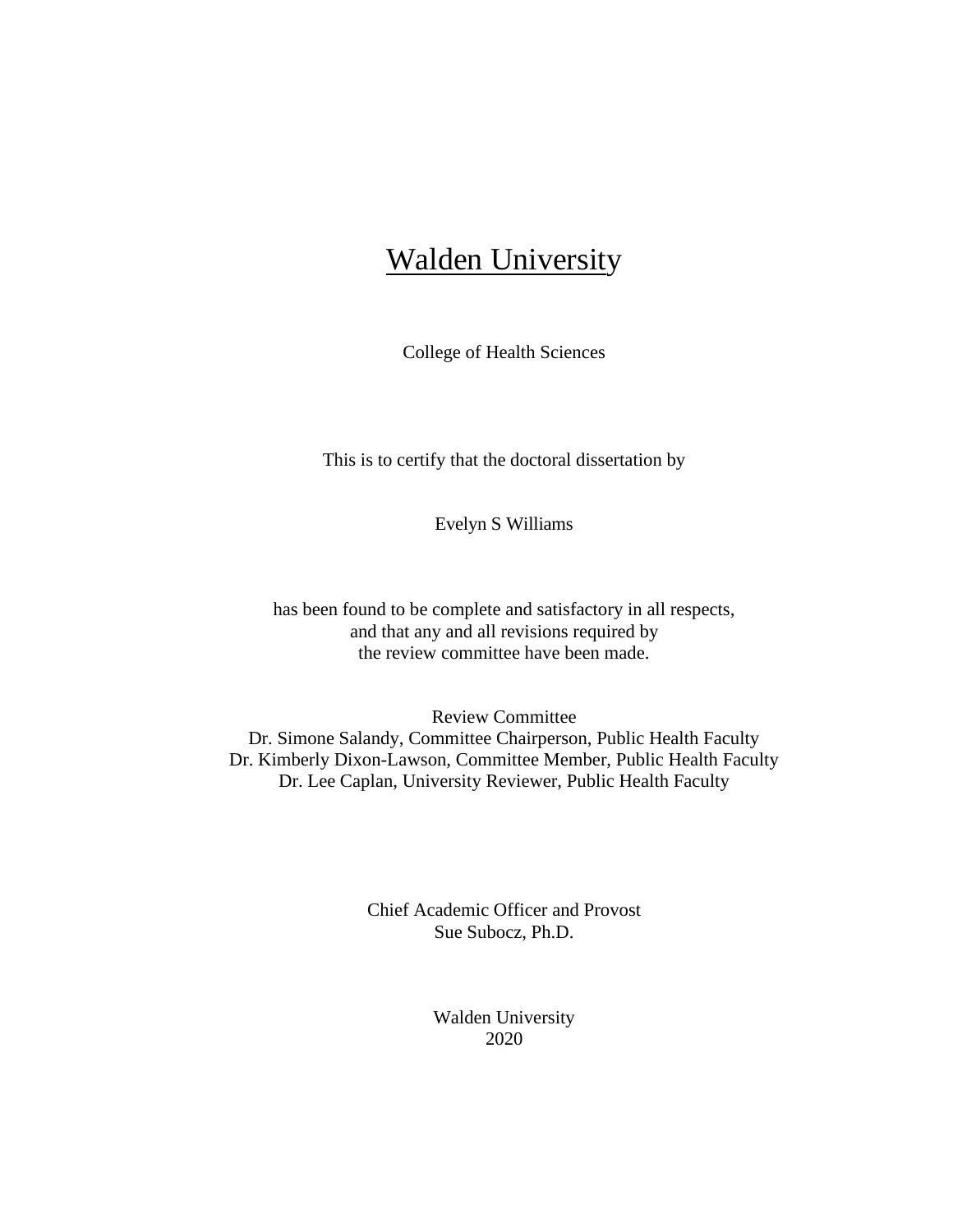### Abstract

HIV-Positive Kenyan Women with a Disability: Social Support's Role in Treatment

Seeking

by

Evelyn S Williams

MEd, Kent State University, 2013

BA, Kent State University, 2011

AA, Stark State College/Kent State University, 2007

Dissertation Submitted in Partial Fulfilment

of the Requirements for the Degree of

Doctor of Philosophy

Public Health

Walden University

April 2020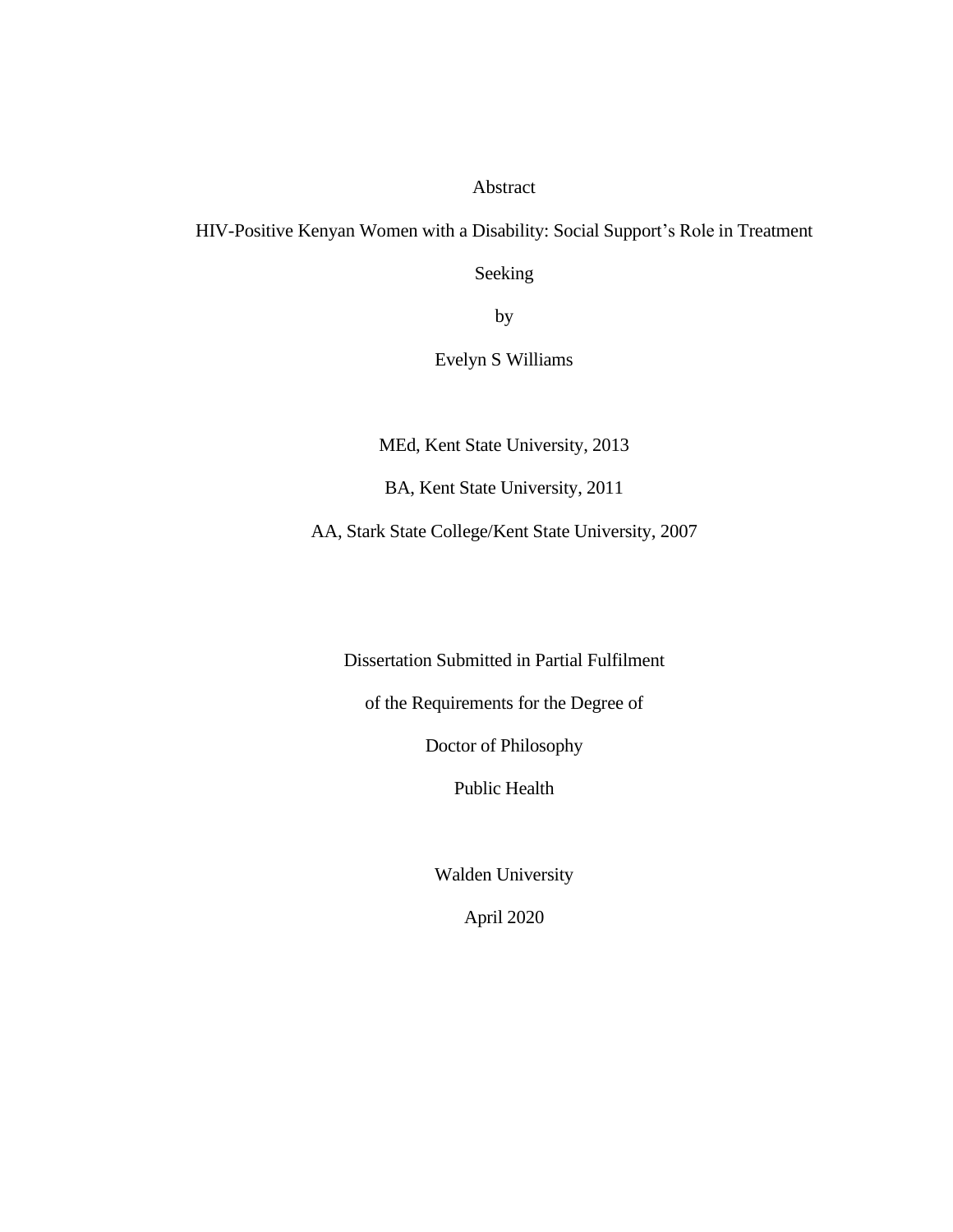#### Abstract

Understanding social support from the context of disabled women living in conditions of extreme poverty may be useful in the development of effective interventions to advocate for and improve their likelihood of engagement in HIV-related treatment services. Thus, the purpose of this cross-sectional survey study was to examine the relationship between social support and treatment seeking among a sample of HIV-positive Kenyan women with physical disabilities. Correlations were examined between an individual's source of social support (family, friend, significant other), type of social support (appraisal, tangible, self-esteem, belonging), and HIV-related treatment seeking. Age, marital status, income availability, and disability type, were used as control variables when the predictive power of source and type of social support was examined. Descriptive, correlation, and regression analyses did not support the study's overall hypothesis that social support (source and type) is related to HIV-related treatment seeking. Results showed that those who reported being blind or having a mobility disability were more likely than those that reported being deaf or having other disabilities to report that they sought HIV-related treatment, but they encountered barriers (i.e., financial, transportation) that created uncertainty for how long they would engage in HIV-related treatment. These results may lead to social change by providing information on seeking HIV-related treatment, which can encourage policies that may help those seeking treatment, as well as encourage future research.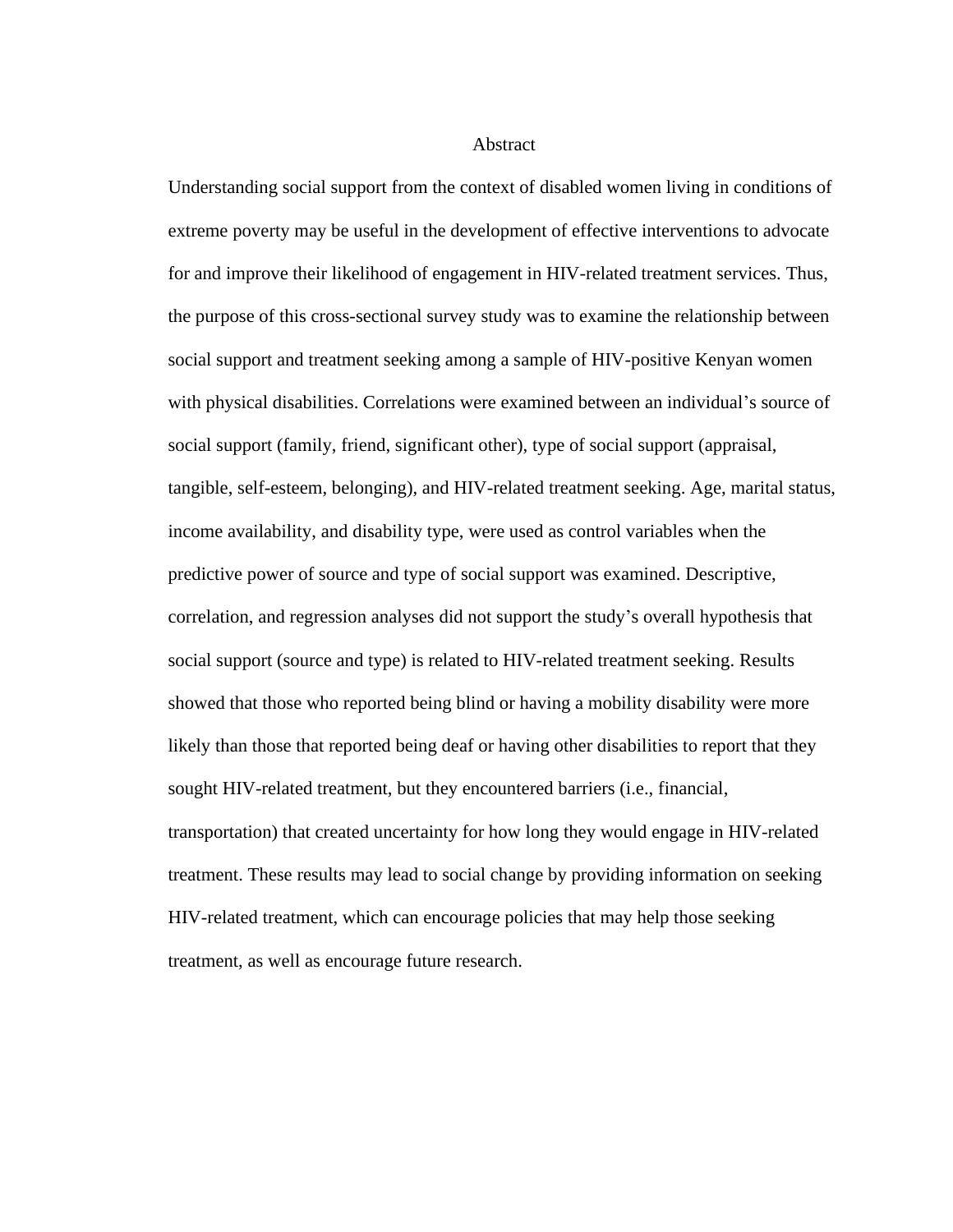HIV-Positive Kenyan Women with a Disability: Social Support's Role in Treatment

Seeking

by

Evelyn S Williams

MEd, Kent State University, 2013

BA, Kent State University, 2011

AA, Stark State College/Kent State University, 2007

Dissertation Submitted in Partial Fulfilment

of the Requirements for the Degree of

Doctor of Philosophy

Public Health

Walden University

April 2020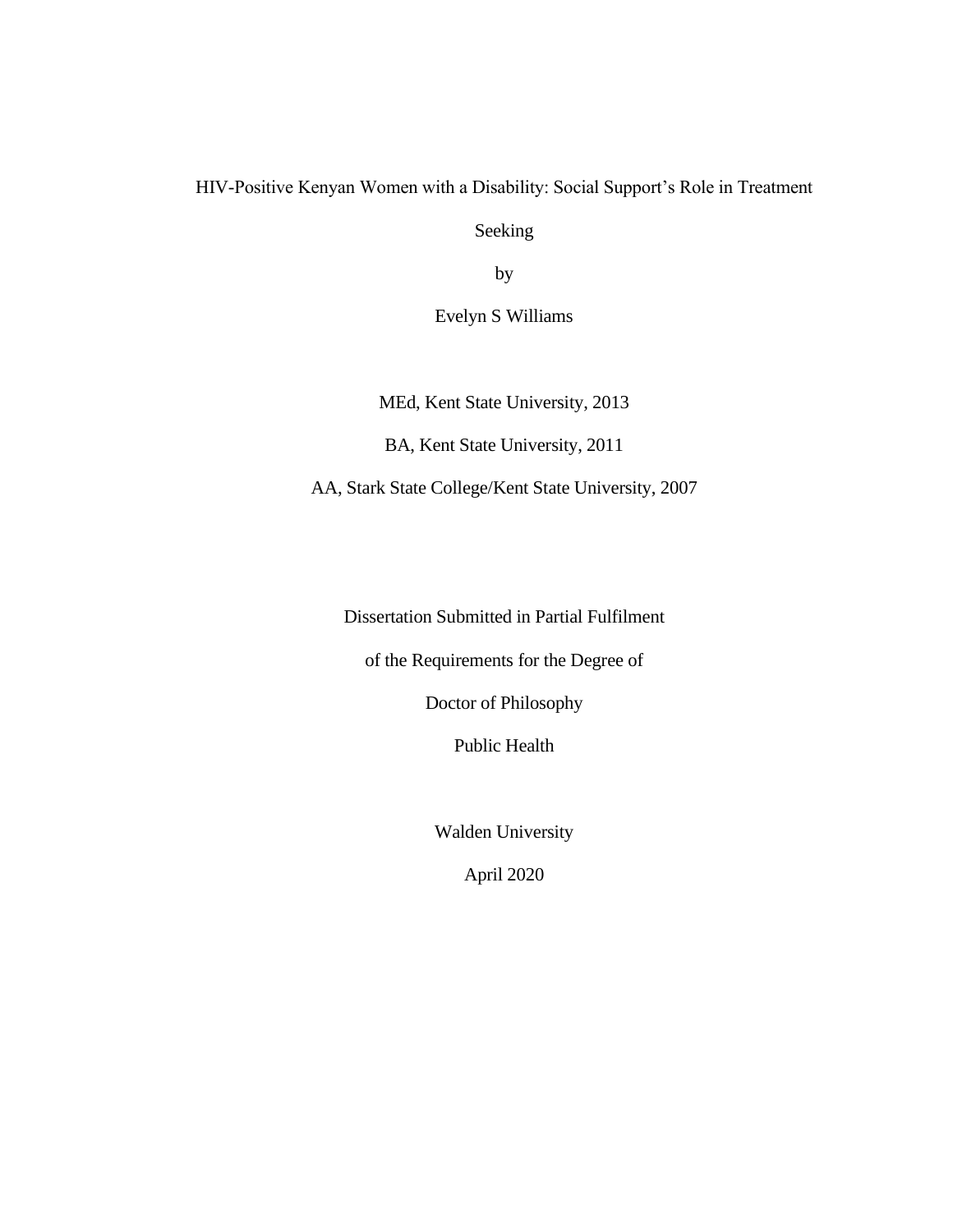#### Acknowledgments

A special thank you goes Dr. Simone Salandy for starting out as a committee member and picking up as chair mid-way through this journey. She had endless encouragement and confidence in my research ability when I struggled to see the progress that was being made. Thanks also to the initial committee chair, Dr. Amy Thompson, for keeping the progress moving until she stepped down for a new job opportunity. I appreciated her commitment to ensuring that the transition to a new committee chair and member was seamless. And a special thank you goes to Dr. Kimberly Dixson-Lawson for stepping in as a new committee member at the near end of the process. Each member of the committee had strengths that contributed to the completion of this research project. Their feedback and encouragement were invaluable. I would like to express my deepest gratitude to the Kenyan women who so graciously took part in this research project. And to Pastor Timothy, his lovely wife Christine, and their gracious family for being my Kenyan family while traveling to my home away from home- Kenya. Lastly, I cannot express enough love and gratitude to my family. I could not have finished without their encouragement, practical support, and many sacrifices they made as I spent endless hours to finish the work.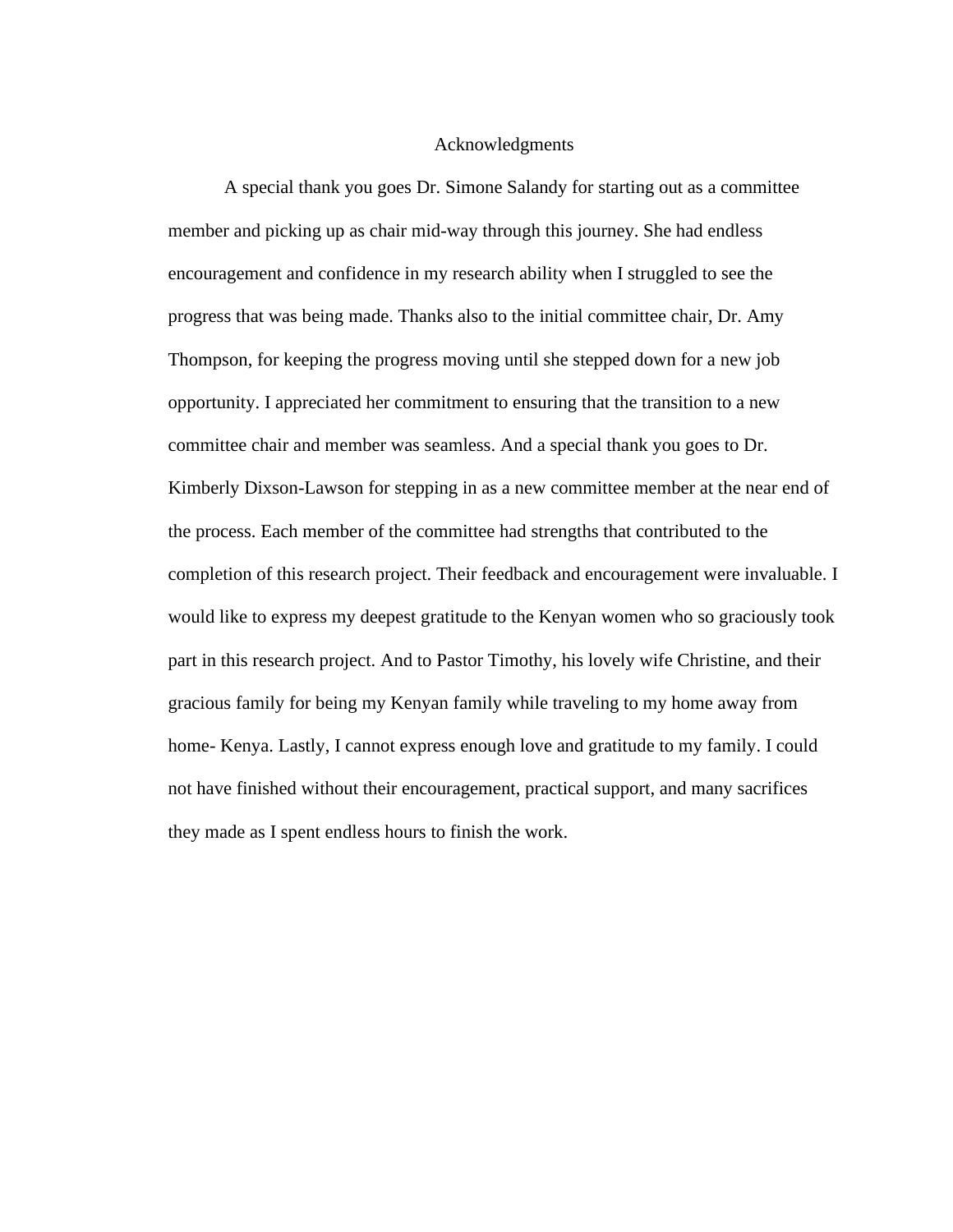## Table of Contents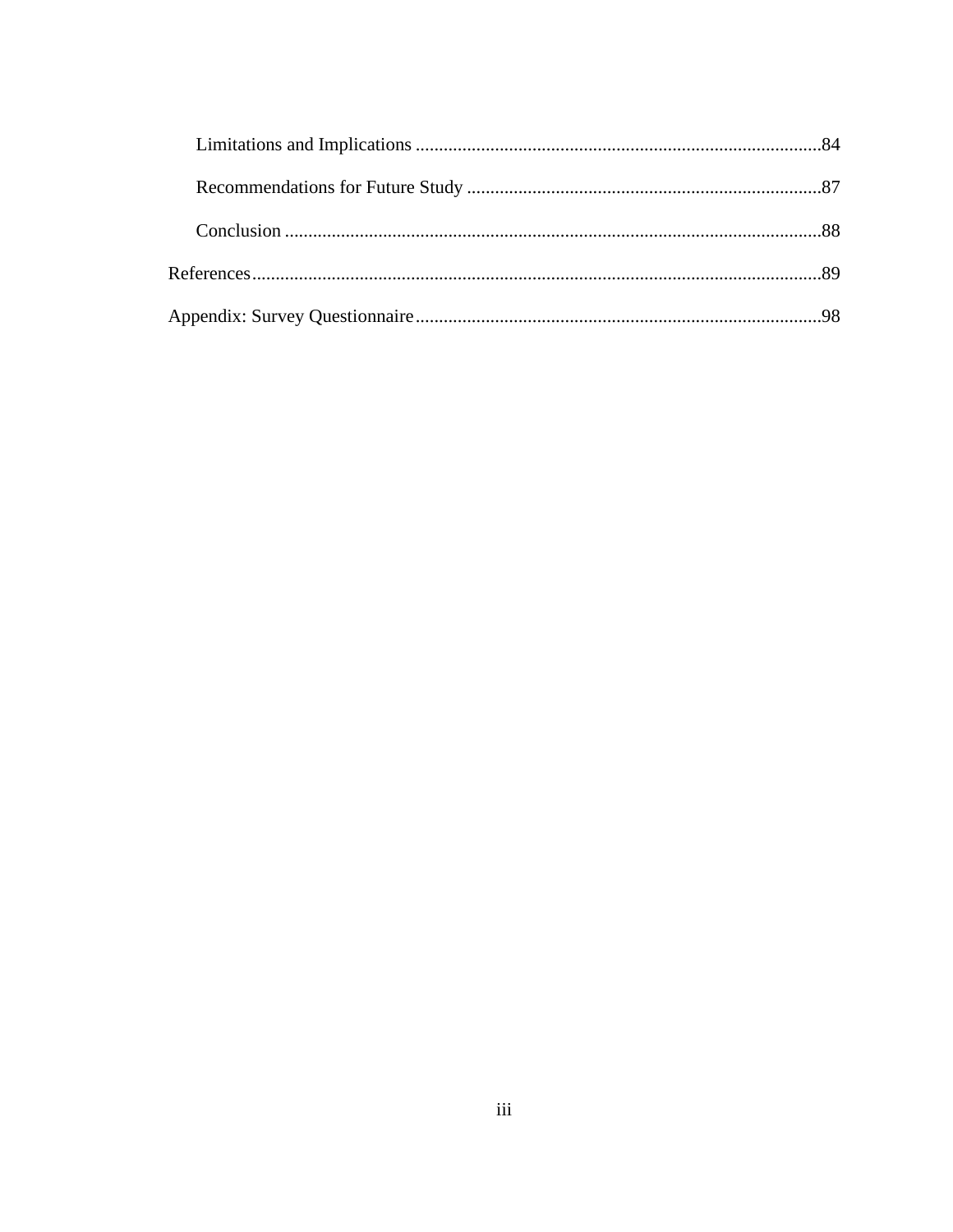## List of Tables

<span id="page-9-0"></span>

| Table 4. Source Social Support Total Score and Participant Demographics as Predictors   |
|-----------------------------------------------------------------------------------------|
|                                                                                         |
| Table 5. Social Support Total Score and Participant Demographics as Predictors of HIV-  |
|                                                                                         |
| Table 6. Social Support from Family and Participant Demographics as Predictors of No    |
|                                                                                         |
| Table 7. Social Support from Family and Participant Demographics as Predictors of HIV-  |
|                                                                                         |
| Table 8. Social Support from Friend and Participant Demographics as Predictors of No    |
|                                                                                         |
| Table 9. Social Support from Friend and Participant Demographics as Predictors of HIV-  |
|                                                                                         |
| Table 10. Social Support from Significant Other and Participant Demographics as         |
|                                                                                         |
| Table 11. Social Support from Significant Other and Participant Demographics as         |
|                                                                                         |
| Table 12. Type Social Support Total Score and Participant Demographics as Predictors of |
|                                                                                         |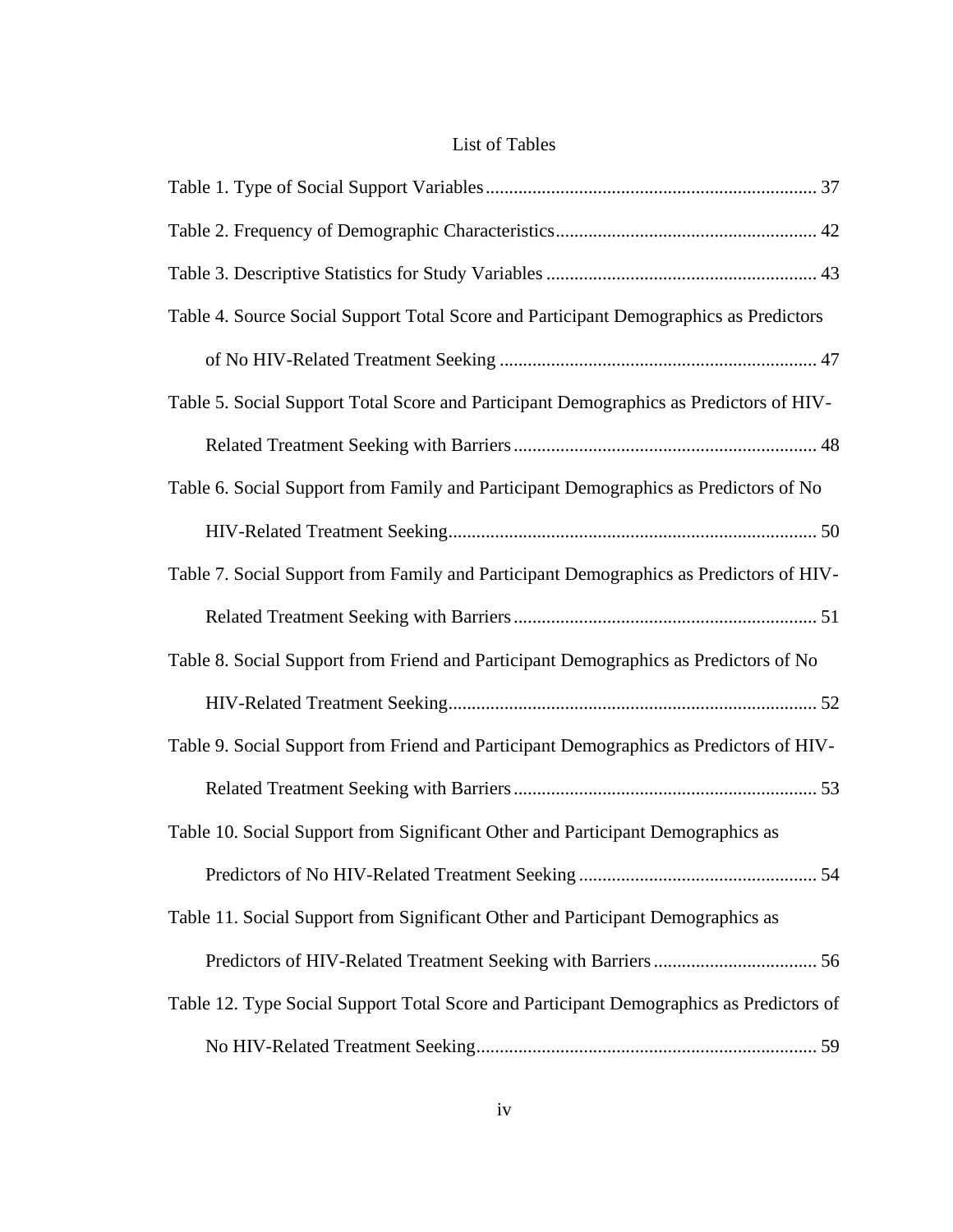| Table 13. Type Social Support Total Score and Participant Demographics as Predictors of |
|-----------------------------------------------------------------------------------------|
|                                                                                         |
| Table 14. Social Support Appraisal Score and Participant Demographics as Predictors of  |
|                                                                                         |
| Table 15. Appraised Social Support and Participant Demographics as Predictors of HIV-   |
|                                                                                         |
| Table 16. Tangible Social Support and Participant Demographics as Predictors of No      |
|                                                                                         |
| Table 17. Tangible Social Support and Participant Demographics as Predictors of HIV-    |
|                                                                                         |
| Table 18. Self-Esteem Social Support and Participant Demographics as Predictors of No   |
|                                                                                         |
| Table 19. Self-Esteem Social Support and Participant Demographics as Predictors of      |
|                                                                                         |
| Table 20. Belonging Social Support and Participant Demographics as Predictors of No     |
|                                                                                         |
| Table 21. Belonging Social Support and Participant Demographics as Predictors of HIV-   |
|                                                                                         |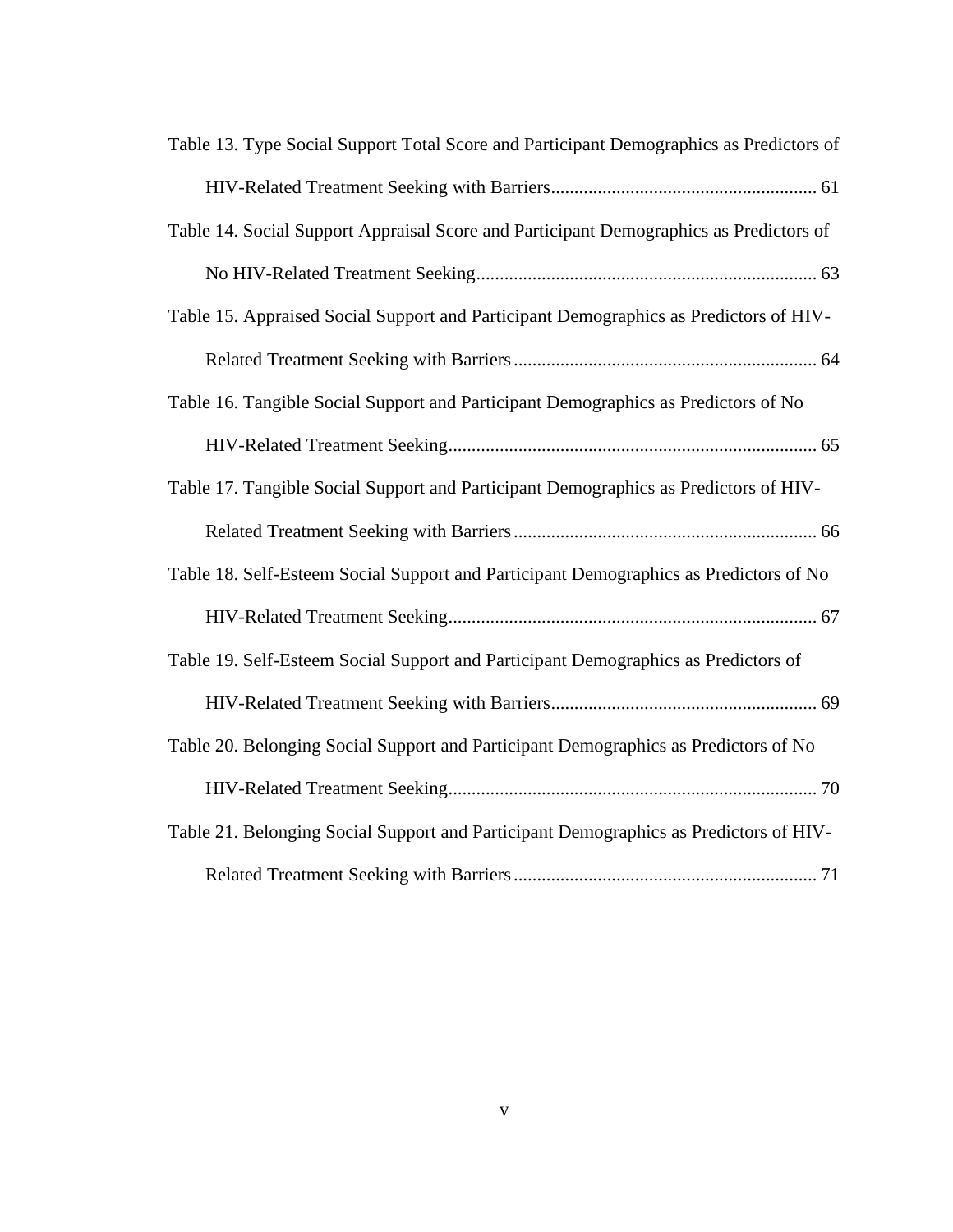#### Chapter 1: Introduction to the Study

<span id="page-11-0"></span>The purpose of this study was to examine the correlations between social support and HIV-related treatment seeking among a sample of HIV-positive Kenyan women with a preexisting physical disability (blind, deaf, mobility, other). The research aimed to identify whether there is a specific source of social support (family, friend, or significant other) or type of social support (tangible, appraisal, self-esteem, belonging) that is associated with HIV-related treatment seeking among this at-risk population. Understanding how social support factors into the lives of women living with HIV, coupled with a status of disability, may be useful in the development of effective interventions that advocate for social support and related social networks to increase engagement in HIV-related treatments (Christakis & Fowler, 2009; Dahlem et al., 1991; Glanz et al., 2015).

#### **Study Background**

#### <span id="page-11-2"></span><span id="page-11-1"></span>**Demographic and Political Factors in Kenya**

An overview of the national demographic and political factors is provided to give the reader a greater understanding of the context in which Kenyan women live. The nation of Kenya rests in the eastern sub-Saharan region of Africa, with a population of approximately 47 million (Central Intelligence Agency [CIA], 2017). There are densely populated regions in the west along the Lake Victoria shoreline, in the capital region of Nairobi, and along the Indian Ocean, with a high Muslim populous (CIA, 2017). Kenya is over 580,000 square miles and is surrounded by the Indian Ocean on the southeast, Somalia on the northeast, Ethiopia and Sudan to the north, Uganda to the west, and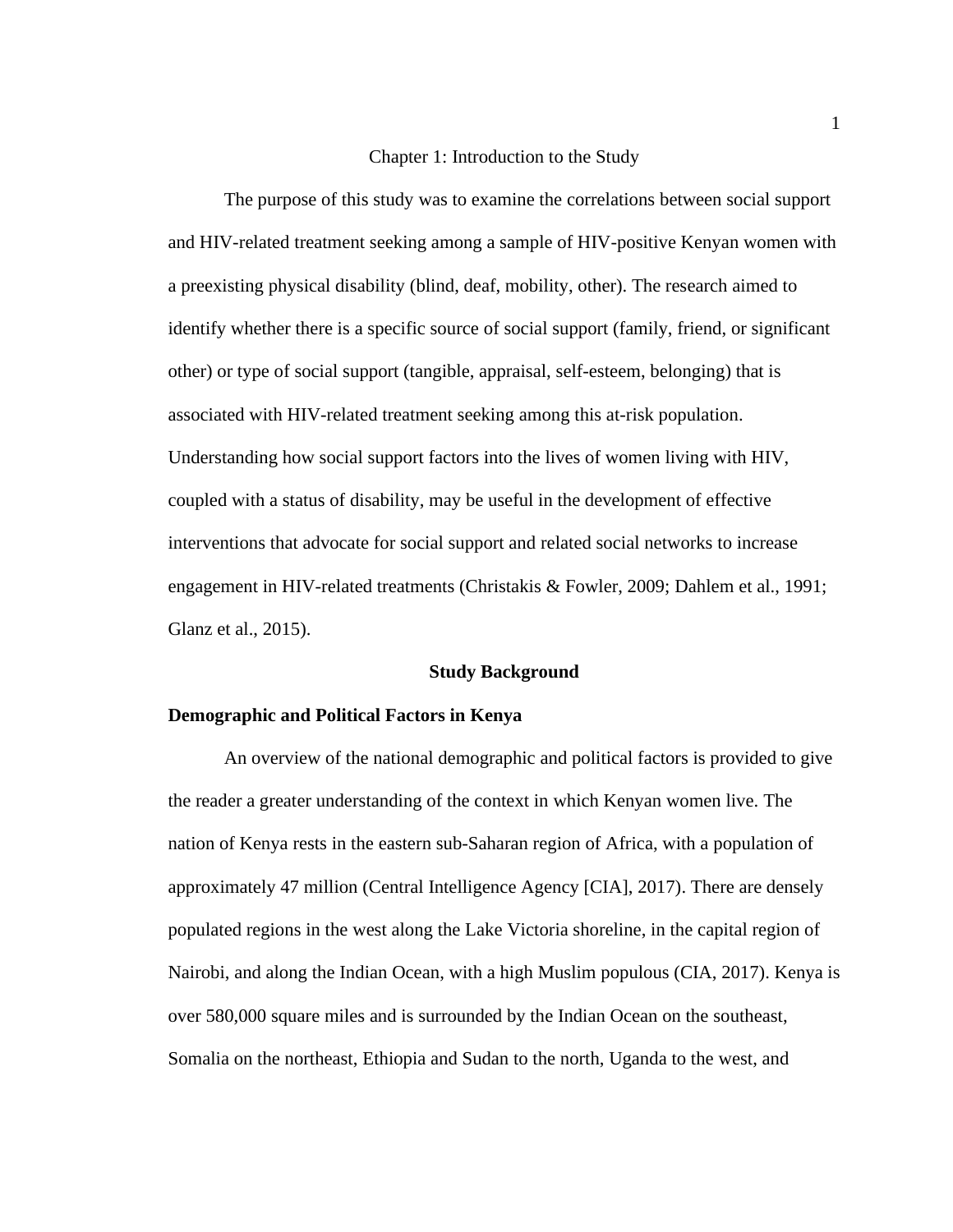Tanzania to the south (CIA, 2017). There are recurring drought and arid conditions throughout the interior which create conditions of flooding in the rainy seasons (CIA, 2017).

In 2007, political turmoil ensued as Kibaki's re-election incited riots in which 1,500 people were killed (CIA, 2017). Mediation led to a restoration of Odinga as prime minister, allowing for shared power which brought about constitutional reform, including the 2010 adoption of a new constitution with checks and balances for the executive powers (CIA, 2017; GAN Integrity, 2017). This led to a decentralization of authority that delegated power from the central government to the local or county level, a dispersion of health resources to 47 newly created counties, and the elimination of the position of prime minister (CIA, 2017; Williamson & Mulaki, 2015). In 2013, Uhuru Kenyatta was elected and sworn into office as president as the country continued to evolve politically (BBC News, 2017; CIA, 2017). Election turmoil again ensued with President Kenyatta finally being declared winner of the 2017 presidential election despite a supreme court ordered re-election (BBC News, 2017; CIA, 2017). Corruption continues to interfere with multiple levels of society, impacting the overall health and safety of the nation.

#### <span id="page-12-0"></span>**Women of Kenya, Living with HIV**

The total life expectancy for the female population in Kenya is 65.8 years, compared to 81 years of age for females in the United States (Centers for Disease Control and Prevention [CDC], 2016; CIA, 2017). The infant mortality rate remains high with 37.1 deaths per 1,000 live births compared to 5.90 deaths per 1,000 live births in the United States (CDC, 2016; CIA, 2017). HIV/AIDS continues to drain the country's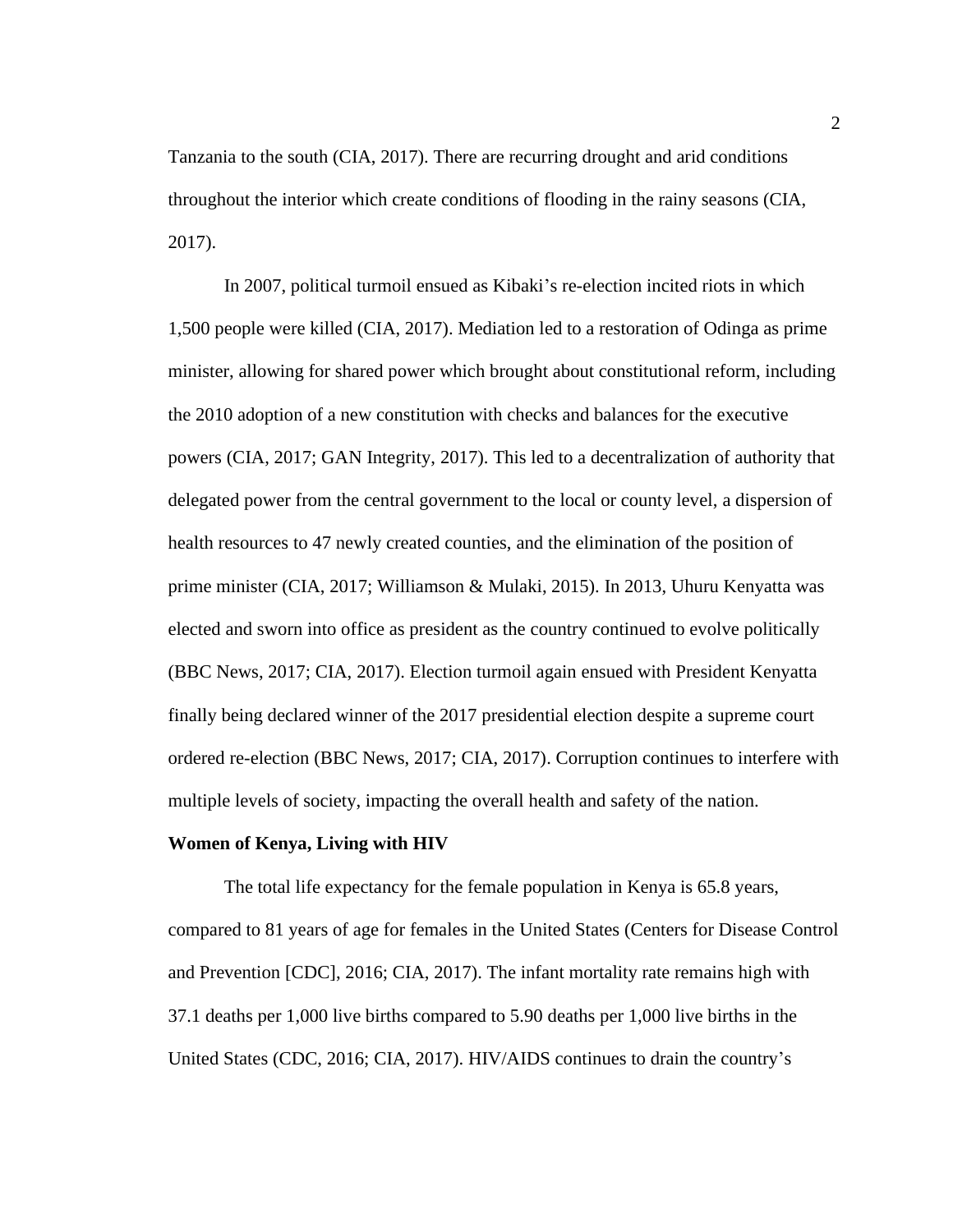resources, as approximately 1.5 million people live with this debilitating condition (CIA, 2017; Gardner, 2013; UNAIDS, 2017). The disease takes 36,000 lives annually and continues to deplete the low national health expenditure (5.6% gross domestic product; CIA, 2017). In addition, limited access to healthcare has led to increased risk of mortality due to complications of AIDS (CIA, 2017; National AIDS, 2012; UNAIDS, 2017).

Of those living with an HIV-positive status, women have been disproportionately affected (57%; National AIDS, 2012; Turan et al., 2011; UNAIDS, 2017). This could be due to relatively greater poverty among women in Kenya (Gardner, 2013; Kenya National Commission on Human Rights [KNCHR], 2014; UNAIDS, 2018). Furthermore, women are at higher risk of contracting HIV as the result of inadequate knowledge on safe-sex practices, limited availability of condoms, and health conditions that lead to suppressed immune responses (Abimanyi-Ochom, 2011; Allen, Carletti, Cull, Qian, Senbet, & Valenzuela, 2013; National AIDS, 2012; UNAIDS, 2017). Kenyan women are also at increased risk of contracting HIV due to interpersonal violence that places them at a disadvantage, which makes them less likely to encourage condom use by their partner or to insist on a partner's fidelity in the relationship (Abuya et al., 2012; Gardner, 2013; Onsomu et al., 2015). In addition, women with HIV/AIDS have greater risk for lost or low income due to health challenges or stigma associated with their positive HIV status or HIV-related disability (CIA, 2017; Mugoya et al., 2015; Turan et al., 2011; UNAIDS, 2017). Mortality rates have also increased in Kenyan women due to limited access to HIV-related treatment (CIA, 2017; UNAIDS, 2017; Turan et al., 2011).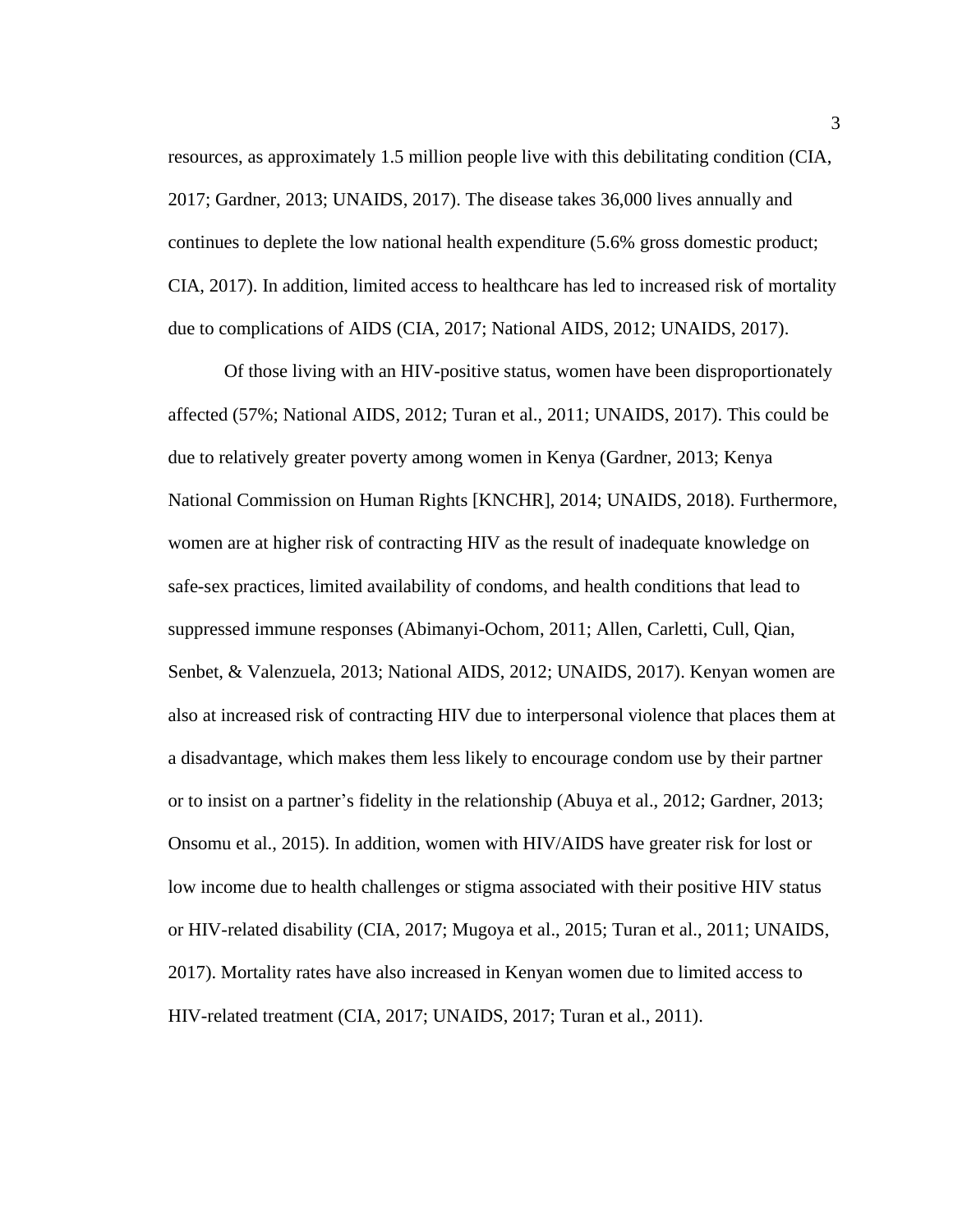Disability, gender, and HIV-positive status each come with associated stigma that exacerbate existing challenges and make it more difficult to overcome poverty, which is often associated with these factors (Abuya et al., 2012; CDC, 2014; Gardner, 2013; Turan et al., 2011; UNAIDS, 2017). Challenges related to gender, disability, and an HIVpositive status put Kenyan women with a physical disability and an HIV-positive status at increased risk of early mortality due to decreased health treatment seeking resulting from hopelessness, poverty, and limited accessibility (Abimanyi-Ochom, 2011; Abuya et al., 2012; Allen et al., 2013; Goodman et al., 2016; Khoury et al., 2015; Tun et al., 2016; Turan et al., 2011; UNAIDS, 2017). Therefore, the women who suffer from HIV may need more social support to overcome these challenges.

#### <span id="page-14-0"></span>**Social Support**

Previous research has identified social support as a predictor of mental health status, adjusting for marital status, income availability, and disability type (Williams, 2013). Additionally, social support has been identified as a significant indicator for mental health and well-being among a sample of Kenyan women with disabilities (Dahlem et al., 1991; Diener et al., 1985; Kessler et al., 2010; Williams, 2013). Research on Kenyan women with disabilities and the relationships among need fulfillment, life satisfaction, and physical and mental health/well-being has shown significant correlations between the population's self-rating (using a Likert scale) of social support needs and their self-rating of life satisfaction (an indicator of subjective mental well-being). Further, with the K6+ Self-Report Measure for Mental Illness and the Satisfaction of Life Scale, a sample of 131 Kenyan women with disabilities provided responses on mental illness and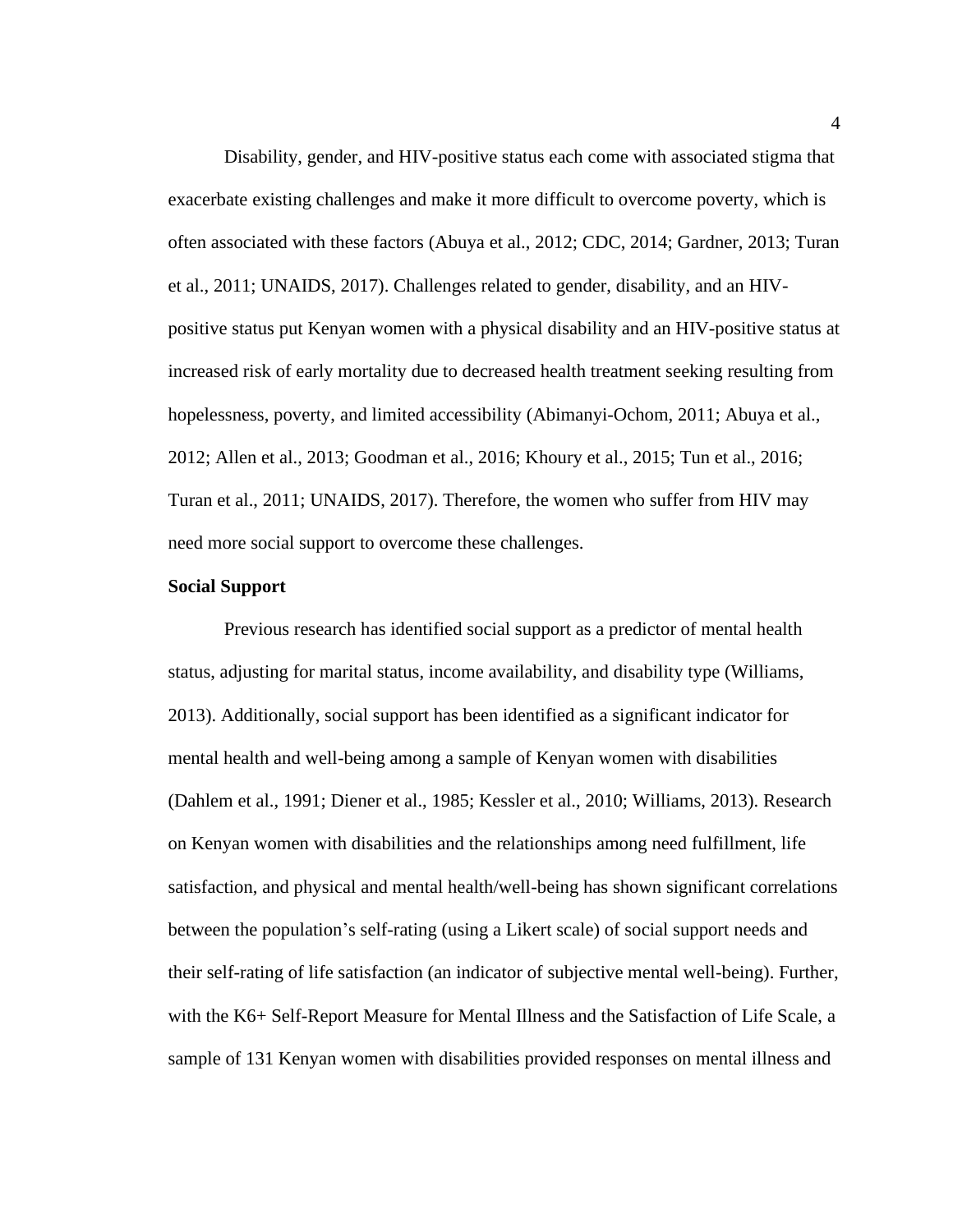well-being (Dahlem et al., 1991; Kessler, et al., 2003; Kessler et al., 2010). Responses related to the K6+ Self-Report Measure for Mental Illness included answers to the following question: "During the last 30 days, about how often did you feel each of the following: nervous, hopeless, restless or fidgety, so depressed that nothing could cheer you up, that everything was an effort, worthless?" (Kessler et al., 2010; Williams, 2013). The Satisfaction of Life Scale uses self-evaluation to measure subjective (or perceived) well-being (Diener et al., 1985; Pavot & Diener, 1993; Williams, 2013). The statements that participants respond to included "In most ways, my life is close to ideal," "The conditions of my life are excellent," "I am satisfied with my life," "So far, I have gotten the important things I want in life," and "If I could live my life over, I would change almost nothing."

To investigate whether social support, specifically source and/or type of support, impacts HIV-related treatment seeking, the Williams's (2013) study was modified to conduct the current study among a population of Kenyan women with physical disability and HIV-positive status. Data were analyzed from HIV-positive Kenyan women meeting the study criteria of having a preexisting physical disability. This built on previous research that suggested an HIV-positive status can have a negative impact on treatment seeking (Gardner, 2013; Gitahi-Kamau et al., 2015; Onsomu et al., 2015). The purpose of the current study was to assess whether perceived social support (source or type) might be correlated with HIV-related treatment seeking in this at-risk population. The findings could provide researchers a greater understanding of how HIV-related treatment seeking is affected by perceived social support (source or type). Further, examination of age,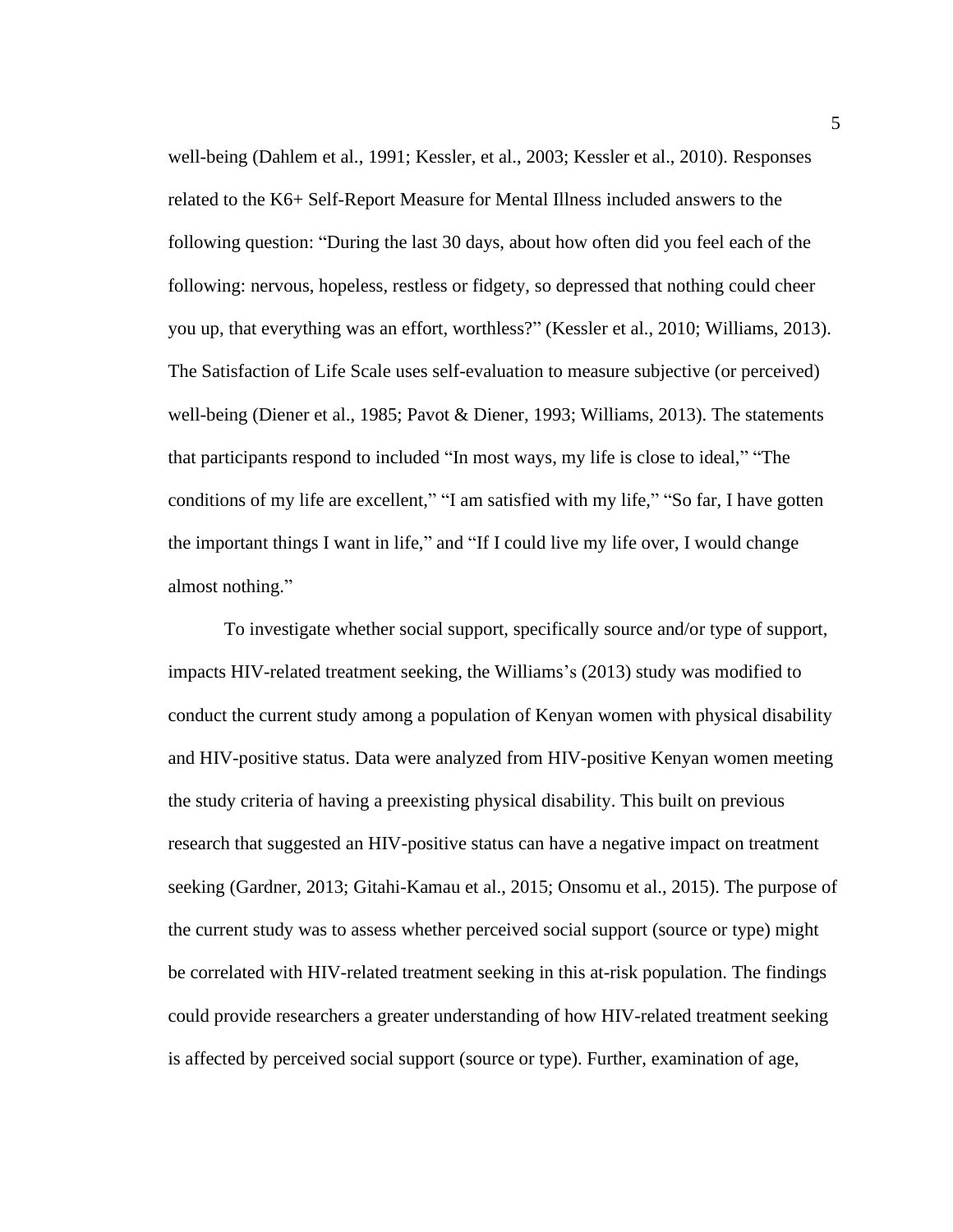marital status, income availability, and disability type (blind, deaf, mobility, other) could provide a better understanding of how these factors might play a part in the prediction of HIV-related treatment seeking.

#### **Statement of the Problem**

<span id="page-16-0"></span>Previous studies have confirmed that access to HIV-related treatment can be hindered by many factors such as domestic violence, money constraints, a lack of available services, and stigma (Allen et al., 2013; Onsomu et al., 2015; UNAIDS, 2017). Because women with a physical disability tend to experience several of these factors, it is often difficult for them to access services (Onsomu et al., 2015; Turan et al., 2011; United Nations, 2011; UNAIDS, 2017). The combination of disability and HIV-positive status leaves this at-risk population at a disadvantage when it comes to ease in seeking HIV-related treatment (Groce et al., 2013; Onsomu et al., 2015; UNAIDS, 2017). Although the determinants of HIV treatment-seeking have been studied, there is a gap in the research on how social support factors into access to treatment, especially among women living in poverty-stricken regions (CDC, 2014; Kamu et al., 2012; United Nations, 2011; UNAIDS, 2017). For example, little is known about how social support might act as a facilitator for HIV-related treatment seeking among HIV-positive Kenyan women with a preexisting disability (IRIN, 2014; Kamimura et al., 2013). Filling this gap could lead to future interventions and treatment programs.

#### **Purpose of the Study**

<span id="page-16-1"></span>The purpose of this quantitative study was to assess adult HIV-positive Kenyan women (aged 18-64) with a physical disability (blind, deaf, mobility, other). First, to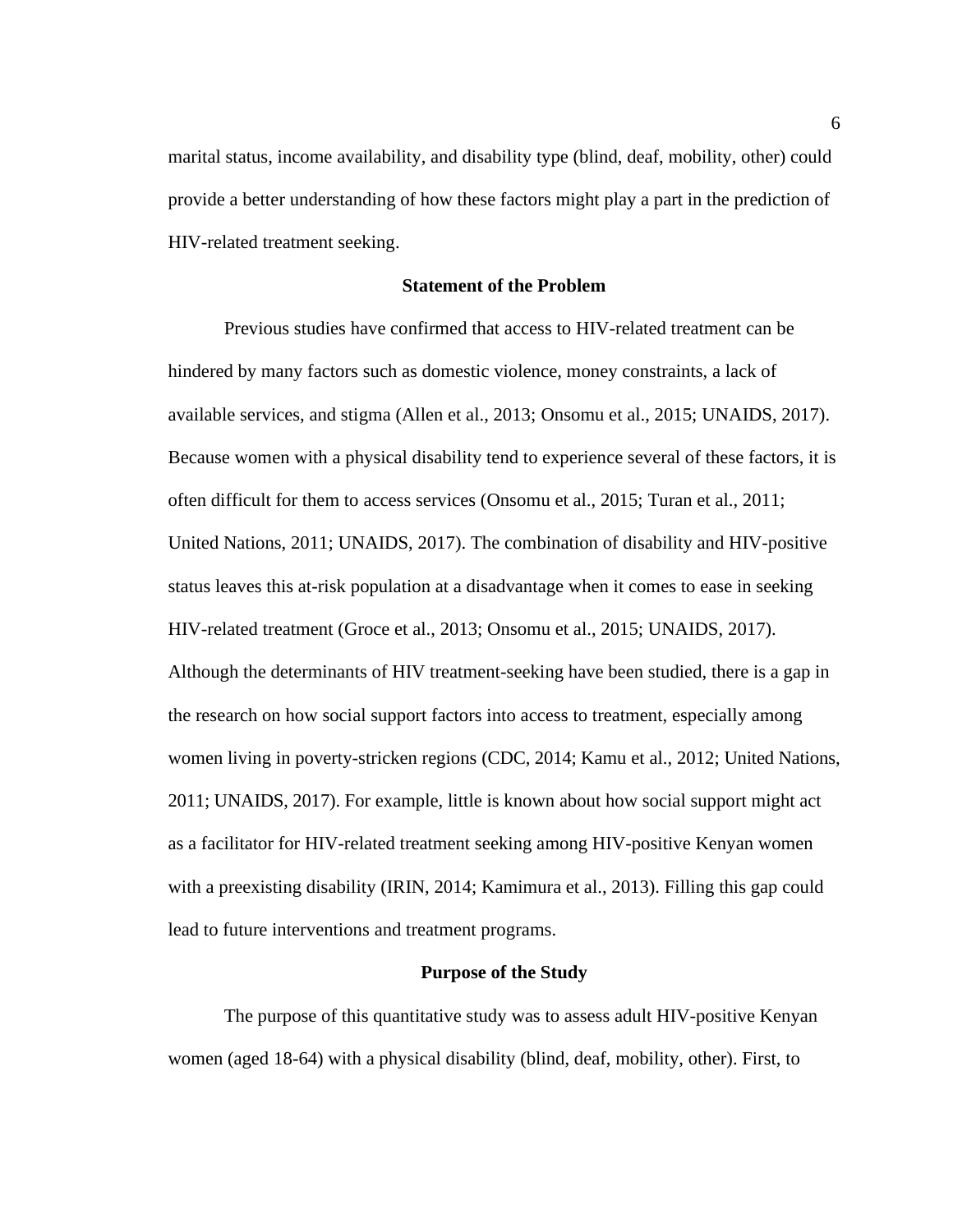explore a potential correlation between social support (source or type) and HIV-related treatment seeking. Second, to investigate whether the source of support (family, friend, or significant other) or type of support (tangible, appraisal, self-esteem, or belonging) was predictive of treatment seeking, when adjusted for age, marital status, income availability, and disability type.

#### **Research Questions and Hypotheses**

<span id="page-17-0"></span>This study measured social support as follows: 1) scores for source social support included a source social support total score (family, friend, significant other combined score) and source social support each scores (family, friend, significant other individually scored) and 2) scores for type social support included a type social support total score (appraisal, tangible, self-esteem, belonging combined score) and type social support each scores (appraisal, tangible, self-esteem, belonging individually scored). The overall hypothesis was that there is a positive correlation between the independent variables of social support (source or type) and the dependent variable of HIV-related treatment seeking, as measured by the survey instrument developed for this study. This study will seek to answer the following research questions.

Research Question 1: Is there a significant positive correlation between the source social support total score (family, friend, significant other combined) and the HIV-related treatment seeking score?

*H*a1: There is a significant positive correlation between the source social support total score (family, friend, significant other combined) and the HIV-related treatment seeking score.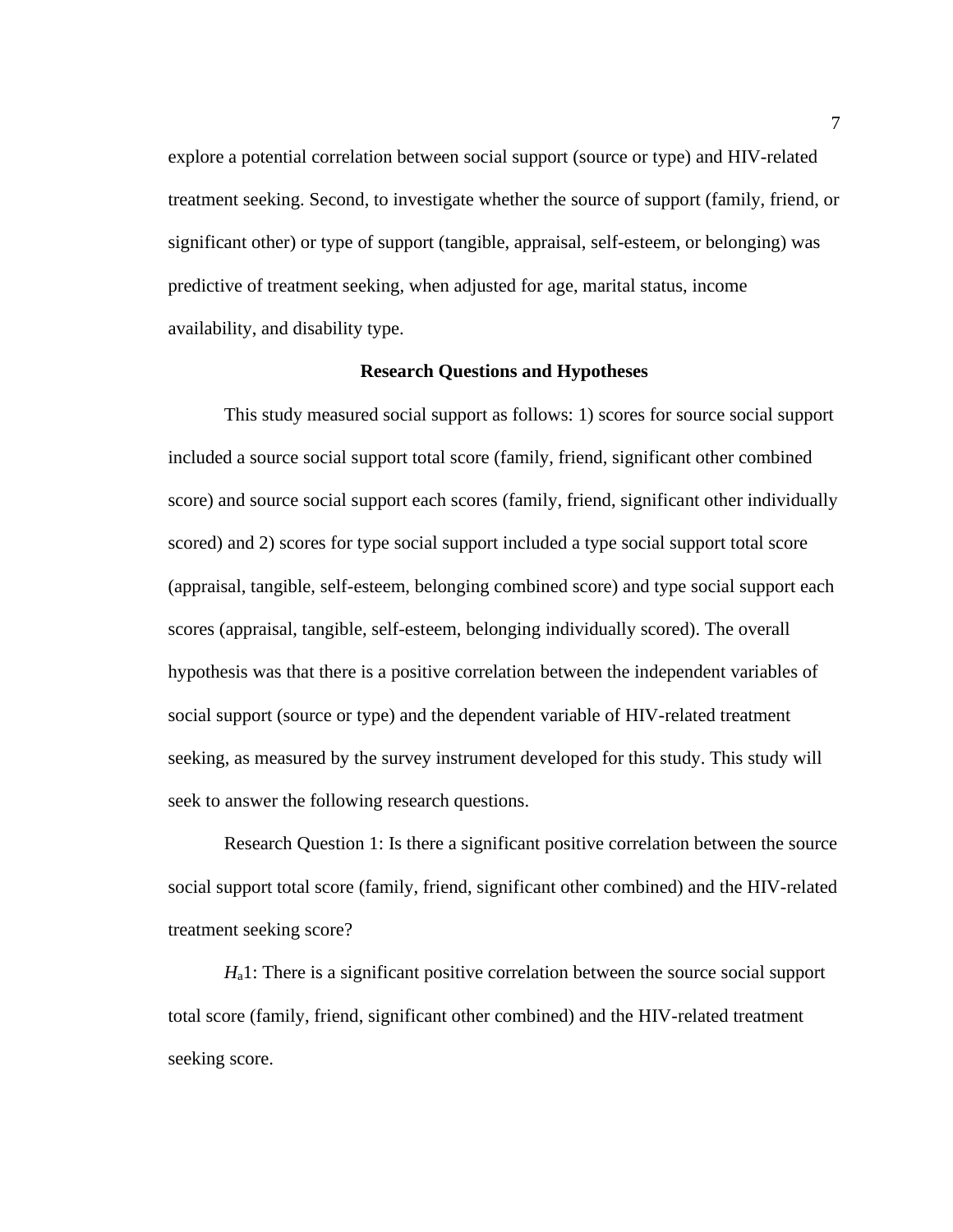*H*<sub>0</sub>1: There is no significant positive correlation between the source social support total score (family, friend, significant other combined) and the HIV-related treatment seeking score.

Research Question 2: Are there significant positive correlations between the source social support each scores (family, friend, significant other individually) and the HIV-related treatment seeking score?

*H*a2: There are significant positive correlations between the source social support each scores (family, friend, significant other individually) and the HIV-related treatment seeking score.

*H*02: There are no significant positive correlations between the source social support each scores (family, friend, significant other individually) and the HIV-related treatment seeking score.

Research Question 3: Is there a significant positive correlation between the source social support total score (family, friend, significant other combined) and the HIV-related treatment seeking score when adjusting for age, marital status, income availability, and disability type?

*H*a3: There is a significant positive correlation between the source social support total score (family, friend, significant other combined) and the HIV-related treatment seeking score when adjusting for age, marital status, income availability, and disability type.

*H*03: There is no significant positive correlation between the source social support total score (family, friend, significant other combined) and the HIV-related treatment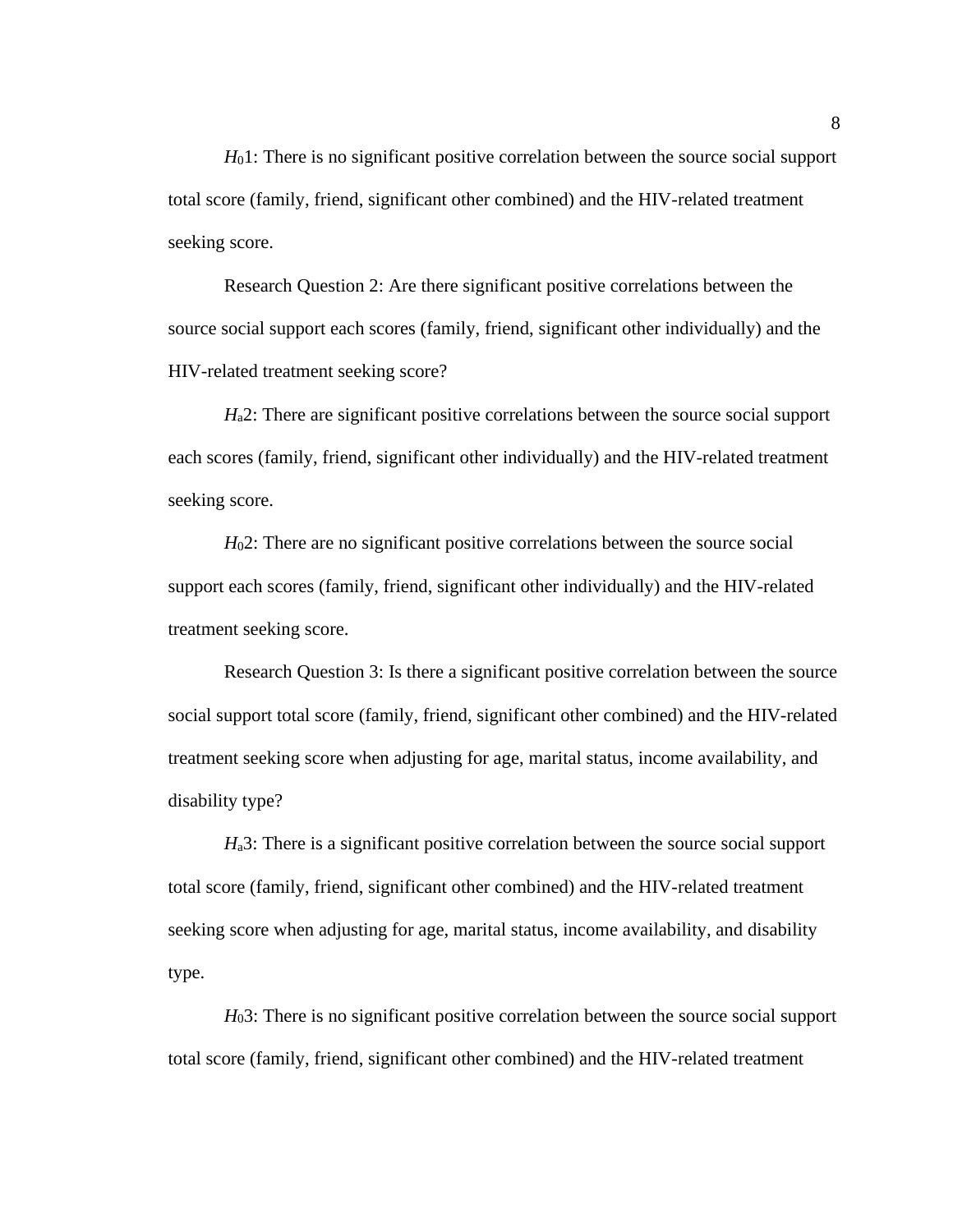seeking score when adjusting for age, marital status, income availability, and disability type.

Research Question 4: Are there significant positive correlations between the source social support each scores (family, friend, significant other individually) and the HIV-related treatment seeking score when adjusting for age, marital status, income availability, and disability type?

*H*a4: There are significant positive correlations between the source social support each scores (friend, family, significant other individually) and the HIV-related treatment seeking scores when adjusting for age, marital status, income availability, and disability type.

*H*04: There are no significant positive correlations between the source social support each scores (family, friend, significant other individually) and the HIV-related treatment seeking score when adjusting for age, marital status, income availability, and disability type.

Research Question 5: Is there a significant positive correlation between the type social support total score (appraisal, tangible, self-esteem, belonging combined) and the HIV-related treatment seeking score?

*H*a5: There is a significant positive correlation between the type social support total score (appraisal, tangible, self-esteem, belonging combined) and the HIV-related treatment seeking score.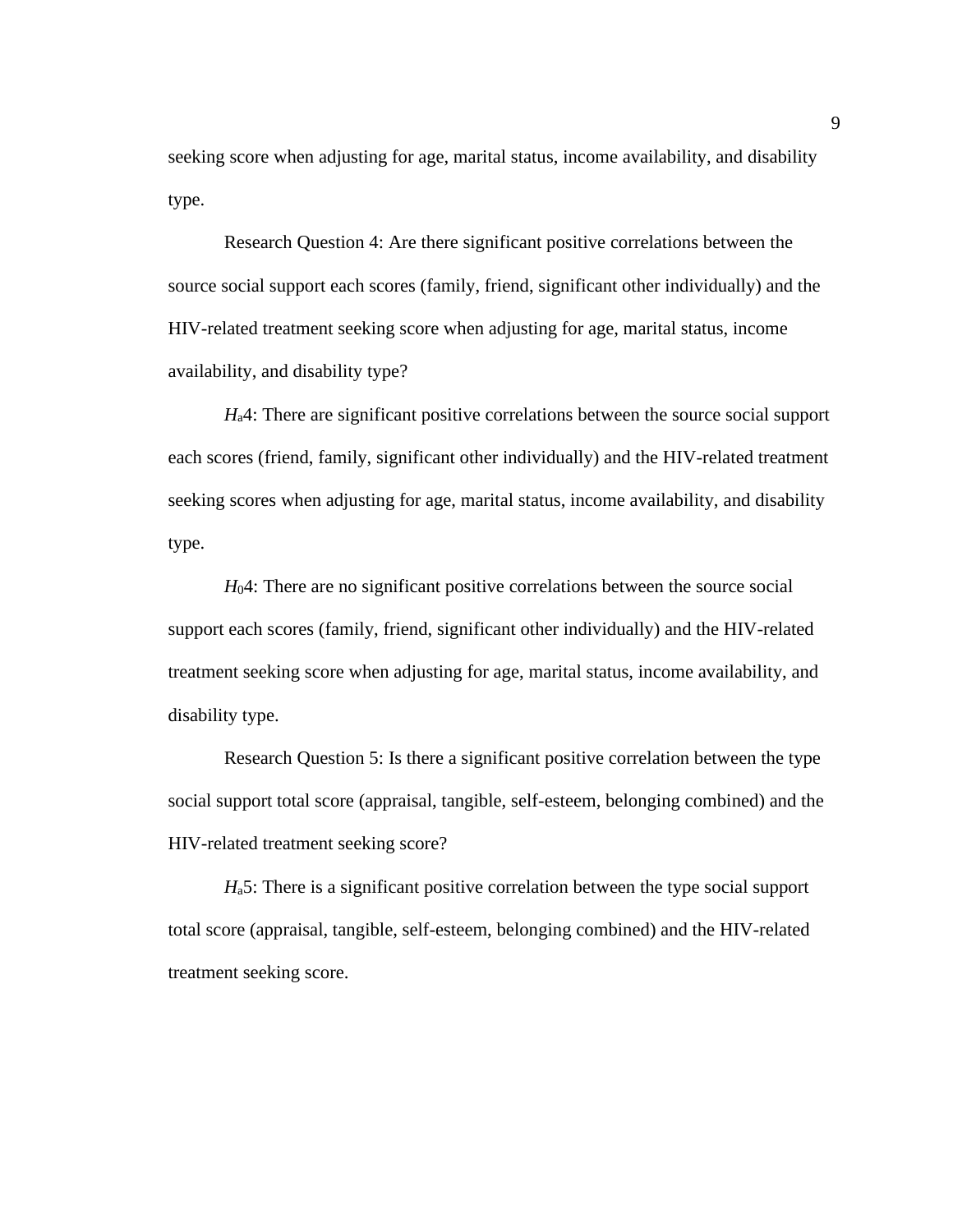*H*05: There is no significant positive correlation between the type social support total score (appraisal, tangible, self-esteem, belonging combined) and the HIV-related treatment seeking score.

Research Question 6: Are there significant positive correlations between the type social support each scores (appraisal, tangible, self-esteem, belonging individually) and the HIV-related treatment seeking score?

*H*a6: There are significant positive correlations between the type social support each scores (appraisal, tangible, self-esteem, belonging individually) and the HIV-related treatment seeking score.

*H*06: There are no significant positive correlations between the type social support each scores (appraisal, tangible, self-esteem, belonging individually) and the HIV-related treatment seeking score.

Research Question 7: Is there a significant positive correlation between the type social support total score (appraisal, tangible, self-esteem, belonging combined) and the HIV-related treatment seeking score when adjusting for age, marital status, income availability, and disability type?

*H*<sub>a</sub>7: There is a significant positive correlation between the type social support total score (appraisal, tangible, self-esteem, belonging combined) and the HIV-related treatment seeking score when adjusting for age, marital status, income availability, and disability type.

*H*07: There is no significant positive correlation between the type social support total score (appraisal, tangible, self-esteem, belonging combined) and the HIV-related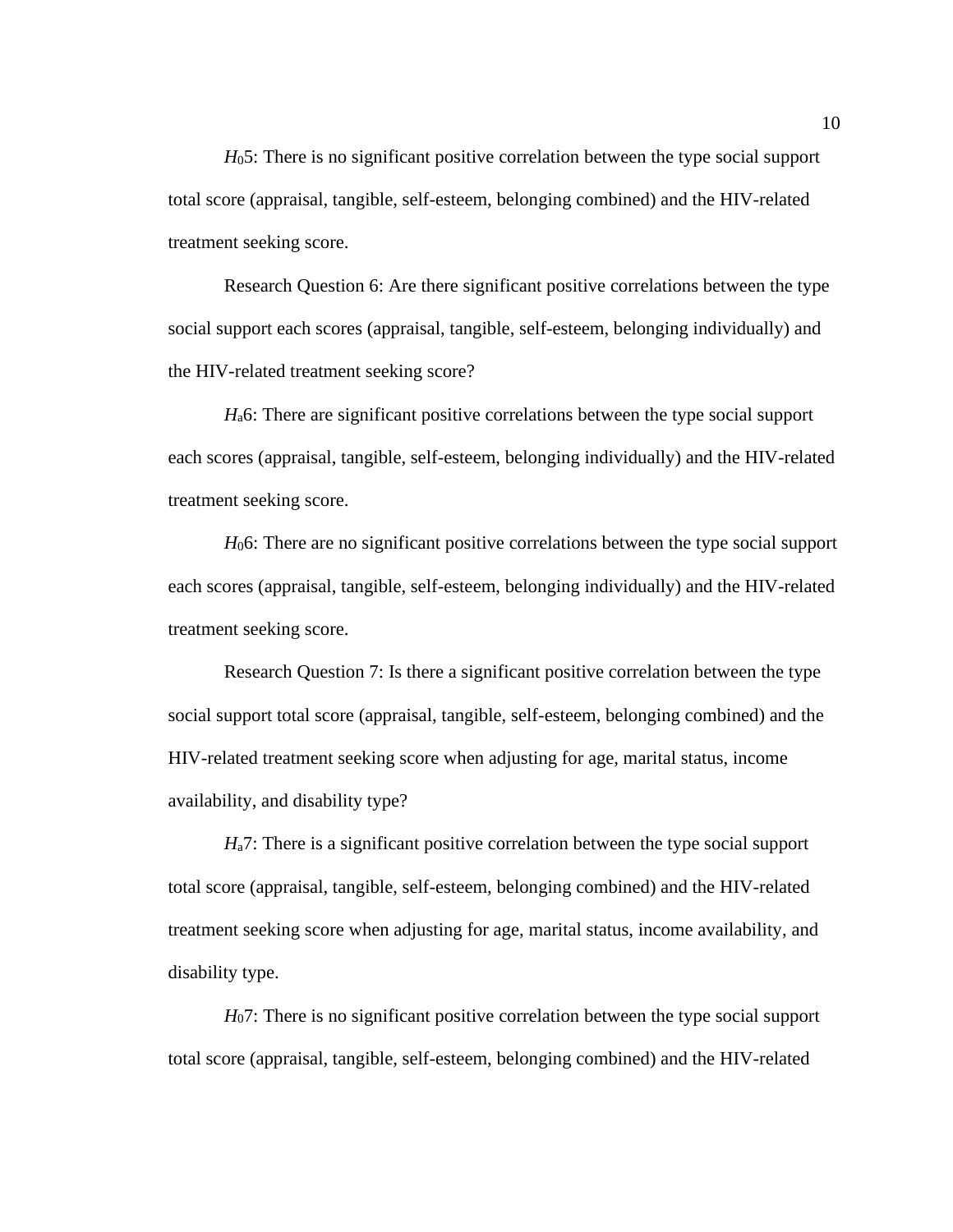treatment seeking score when adjusting for age, marital status, income availability, and disability type.

Research Question 8: Are there significant positive correlations between the type social support each scores (appraisal, tangible, self-esteem, belonging individually) and the HIV-related treatment seeking score when adjusting for age, marital status, income availability, and disability type?

*H*a8: There are significant positive correlations between the type social support each scores (appraisal, tangible, self-esteem, belonging individually) and the HIV-related treatment seeking score when adjusting for age, marital status, income availability, and disability type.

*H*08: There are no significant positive correlations between the type social support each scores (appraisal, tangible, self-esteem, belonging individually) and the HIV-related treatment seeking score when adjusting for age, marital status, income availability, and disability type.

#### **Theoretical Foundation**

<span id="page-21-0"></span>The current study will use social support theory, a framework comprised of three theoretical perspectives: stress and coping, social constructionist (i.e., social cognition), and relationship (Lakey  $& Cohen, 2000$ ), to examine whether social support, either source or type, is predictive of HIV-related treatment seeking in this population (Lakey & Cohen, 2000).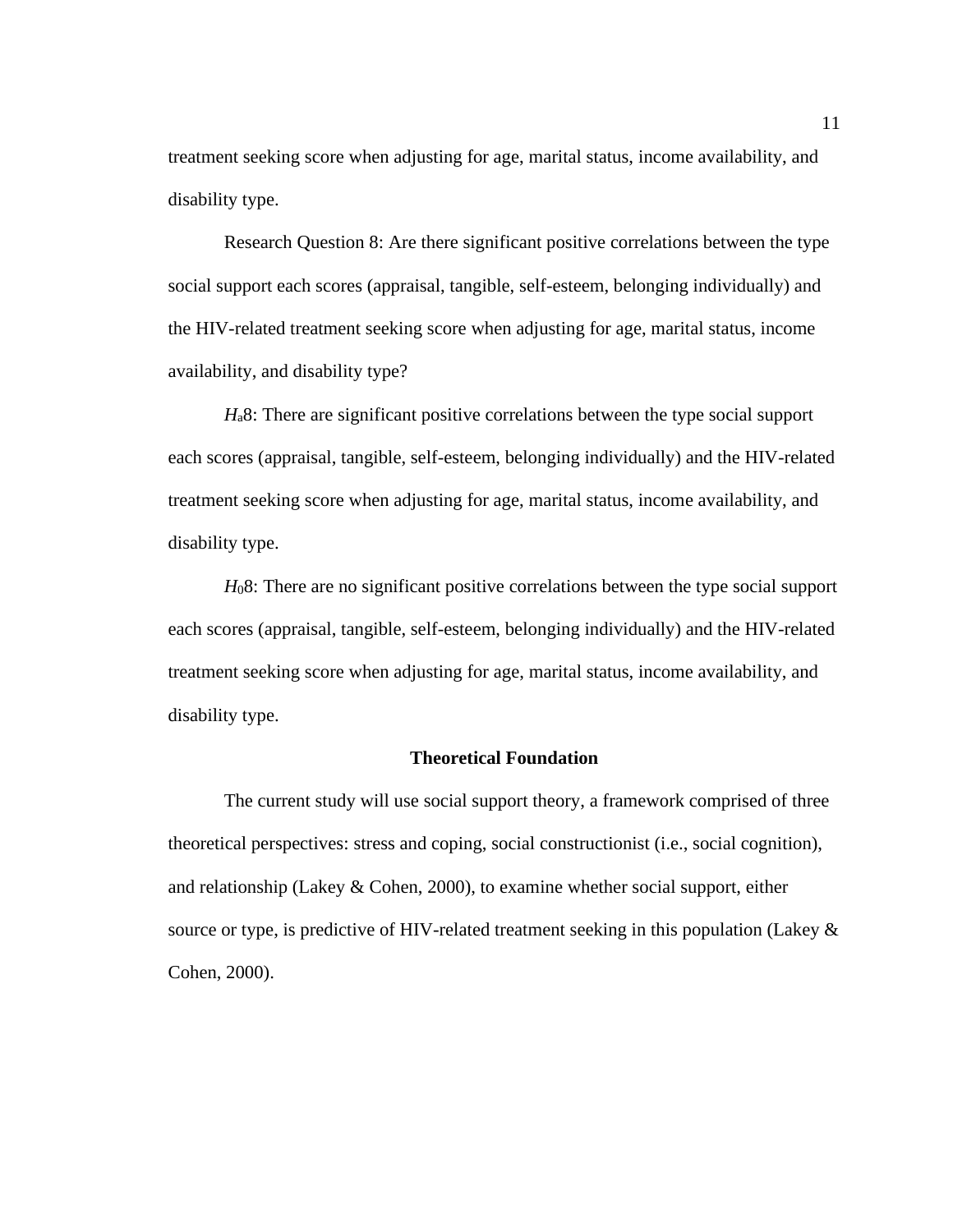### **Summary**

<span id="page-22-0"></span>The following chapter will describe the overall situation for Kenyan women in terms of their national background, HIV status, disability status, social support, and their HIV-related treatment seeking. Chapter 2 also provides a review of recent literature.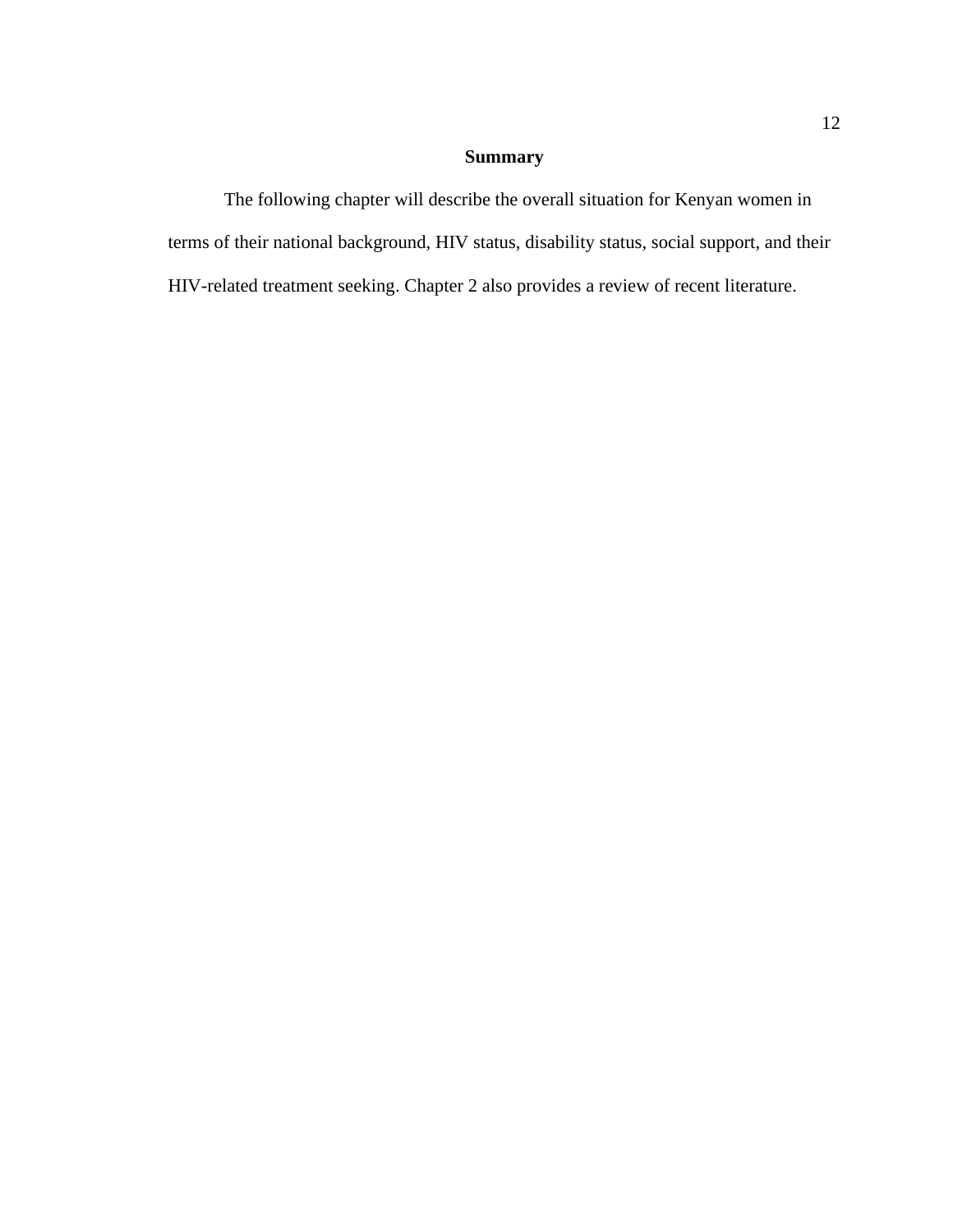#### Chapter 2: Literature Review

#### Introduction

#### <span id="page-23-2"></span><span id="page-23-1"></span><span id="page-23-0"></span>**Disability in Kenya, Africa**

The World Disability Report (2011) shows that 15% of the world population is comprised of people living with a disability (KNCHR, 2014). In Kenya there were approximately 1.7 million people living with a disability, comprising 4.6% of the overall population, though these figures could be low due to inefficiencies in reporting disability (KNCHR, 2014). Additionally, limited research on disability in the developing nations continues to be a problem, which has led major health organizations to increase attention on the issue (KNCHR, 2014; Opini, 2010; United Nations, 2011). The KNCHR, a national human rights institution, was established to promote and protect the human rights in Kenya, including those living with a disability (KNCHR, 2014). However, although Kenya's leadership has instituted laws and policies that support those with disabilities, there remains a gap between what is written and what is implemented (KNCHR, 2014; Opini, 2010; United Nations, 2011). This gap is widened when considering those living in extreme poverty with a physical disability (Groce et al., 2013; KNCHR, 2014).

Other key stakeholders have recognized the need to address environmental and structural factors that will reduce the disparity that prevents people with a disability from accessing needed services and support to acquire an adequate standard of living (Groce et al., 2013; KNCHR, 2014; Rohwerder, 2014; United Nations, 2011). In 2011, the United Nations Convention on the Rights of Persons with Disabilities placed a focus on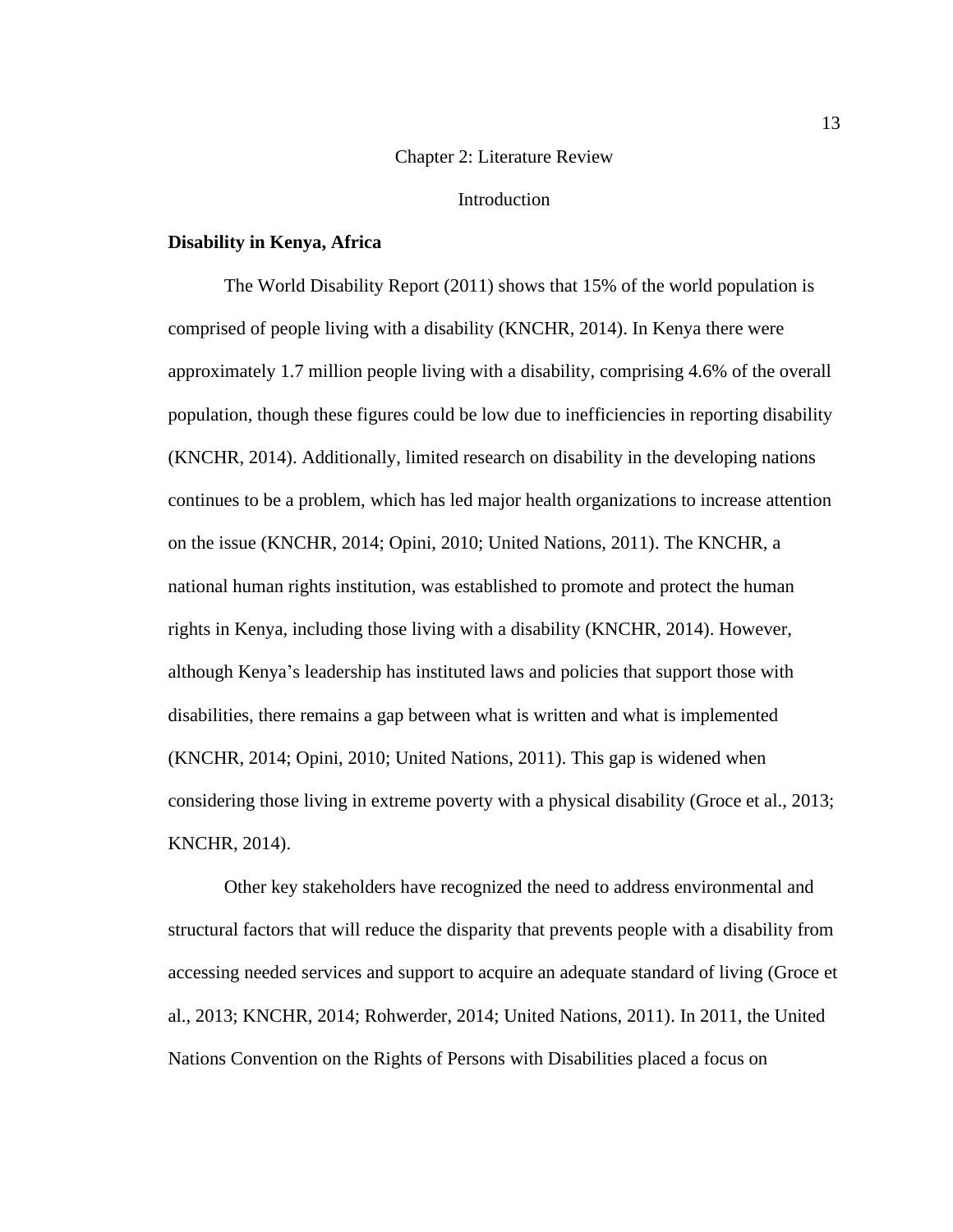changing attitudes and beliefs held about poverty and disability through the passing of Article 28 (Rohwerder, 2014; United Nations, 2011). This article recognizes the rights of those living with a disability to an adequate standard of living and social protection (Rohwerder, 2014; United Nations, 2011).

With increased acceptance of the need for change that utilizes multilevel approaches, now could be the ideal time to focus on challenges for those living with a disability. Addressing disability has been framed using several models, including the inclusion (e.g., integration) versus seclusion (e.g., segregation) and the medical versus social models (Cobley, 2012; KNCHR, 2014). The inclusion (integration) model looks at integrating those with a disability into mainstream society, allowing them to live, work, and socialize with the general population. In contrast, the seclusion (segregation) model secludes those with a disability into a designated area. Here they generally live, work, and socialize together with limited access to mainstream culture (Cobley, 2012; KNCHR, 2014).

According to the medical model, disability is seen as a health issue that the individual must personally address. However, the social models focus on addressing disability from a multilevel approach (i.e., individual, interpersonal, community, governmental or policy; Cobley, 2012; Glanz et al., 2015). The qualitative research of Cobley (2012) analyzed and reported on information gathered from 10 case study participants across Kenya, collected during the summer of 2010. The researcher summarized that the segregation model is related to the medical model. These models approach disability from the individual and charity perspectives, which focus on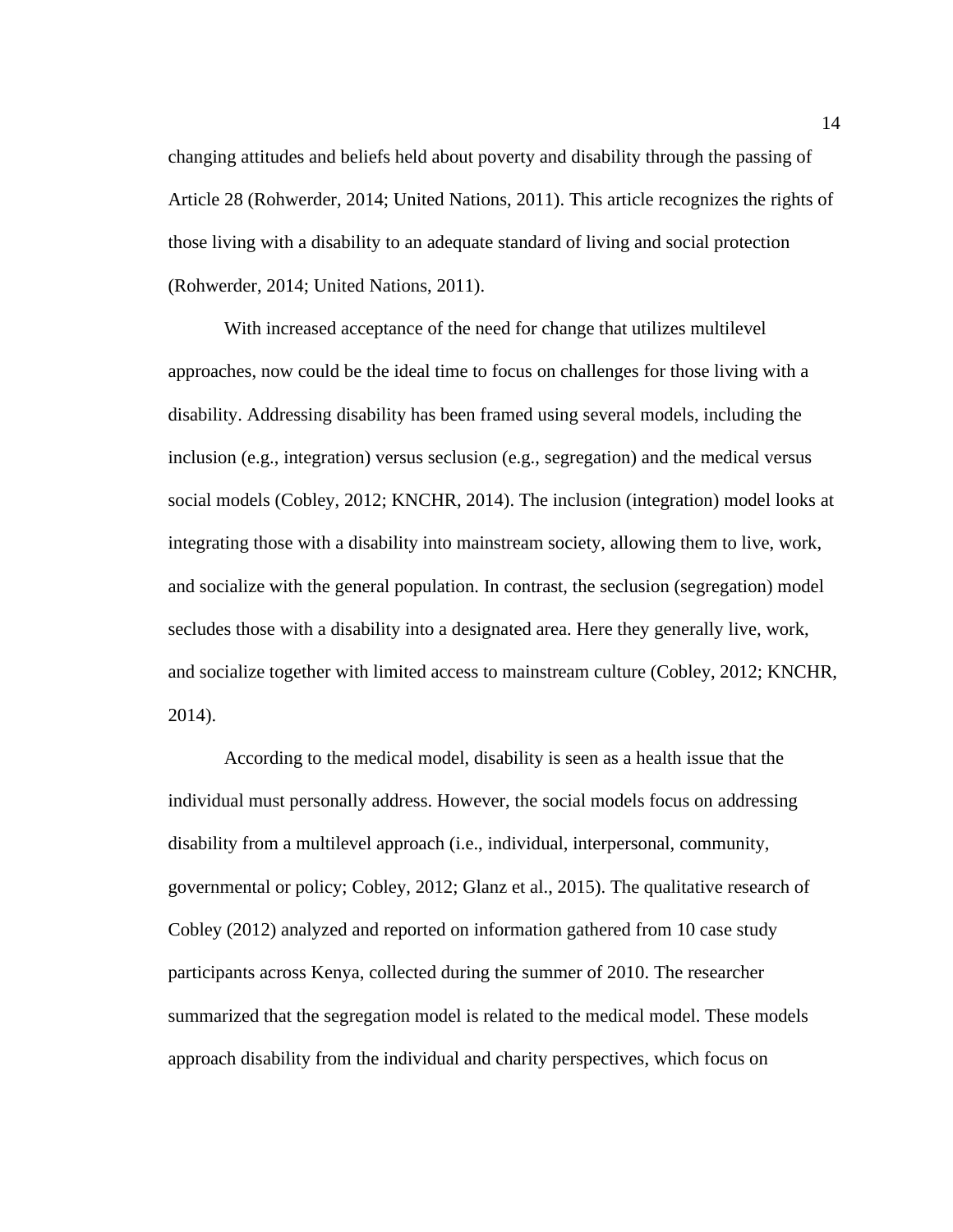providing for the individual through provision given in the spirit of charity (Cobley, 2012). The inclusion model is more closely related to the social model, like the ecological model of health, which incorporates the individual, social, and governmental (i.e., policy) levels to address health concerns (Cobley, 2012; Glanz et al., 2015; Groce et al., 2013).

In addition to these models, one way to address poverty among persons living with a disability is to strengthen their economic empowerment (Cobley, 2012; KNCHR, 2014). This requires increased attention to multilevel approaches that ensure that there are structures to provide those with a disability greater financial stability (Cobley, 2012; KNCHR, 2014). Although the Kenyan government provides a cash transfer program for persons with a disability, it does not provide adequate funds to provide for daily needs (KNCHR, 2014; Rohwerder, 2014). Further, the program is not consistent and requires several months to years to get approved and established for the recipient (KNCHR, 2014). This difficulty in securing financial stability creates an increased burden for those living with a disability. In addition to a need for increased financial stability, the literature has supported a need for reduced stigmatization (KNCHR, 2014; Rohwerder, 2014; United Nations, 2011), because it often accompanies a lack of awareness on the rights of people with a disability (KNCHR, 2014).

#### <span id="page-25-0"></span>**Merging Disability and HIV-Positive Status**

According to the authors of KNCHR (2014) the State is required to "provide health care of the same quality to persons with disabilities as to others" (KNCHR, 2014, p. 23), but there is little research to show to what degree needs are mainstreamed for those living with a disability (Groce et al., 2013; Njelesani et al., 2015; Rohwerder,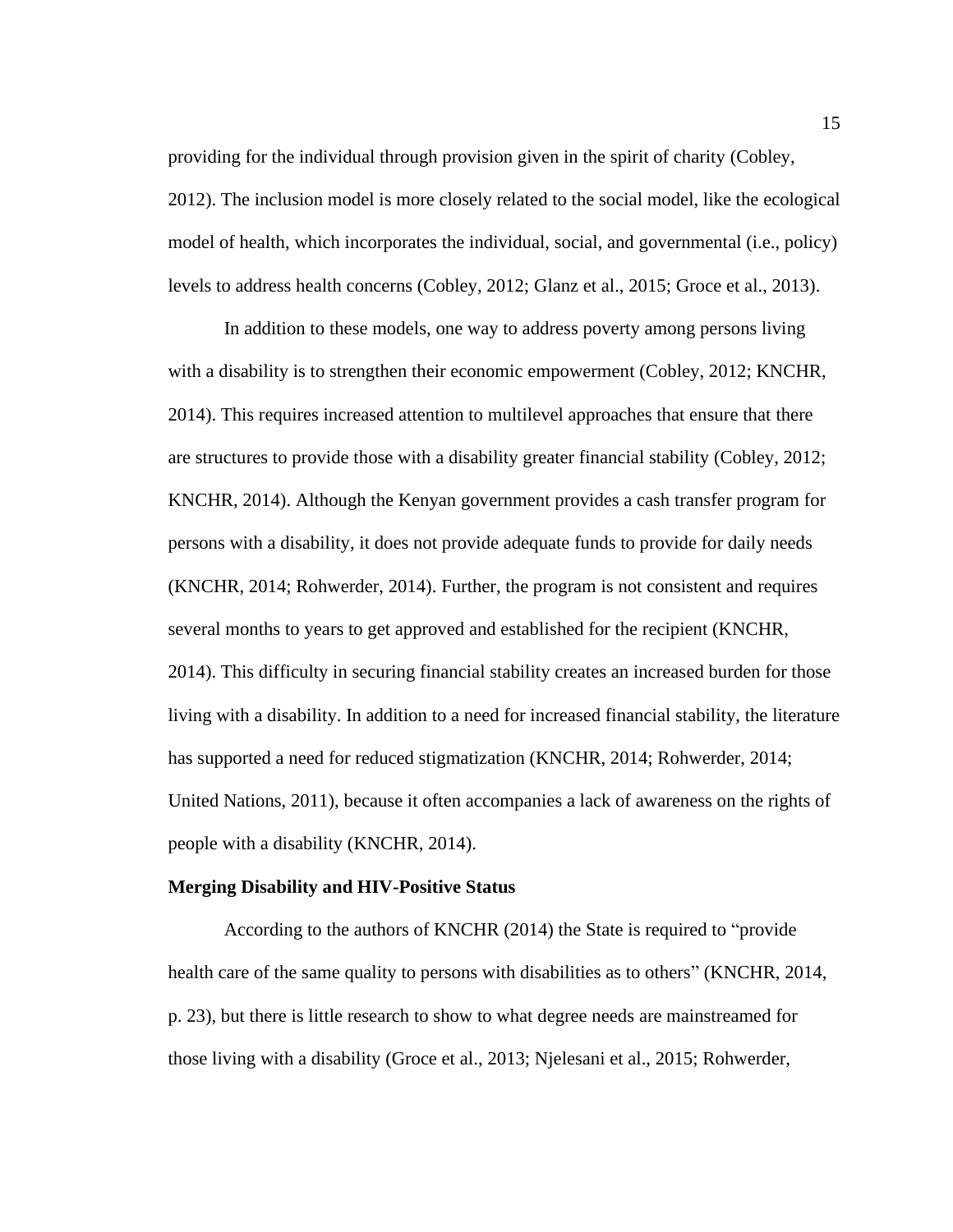2014). For example, Njelesani et al. (2015) reported a triple burden for a sample of 21 Zambian people living with HIV/AIDS and a disability, who struggled with their disability, their need for work, and their HIV-positive status. Furthermore, many women who have accessed reproductive health services have reported being treated disrespectfully due to their disability status (KNCHR, 2014; Tanabe et al., 2015). Overall, women with a disability have reported poverty, lack of transportation, little to no modifications for disability (i.e., ramps, lower counters), and high cost of services as hinderances to accessing health care services (Cobley, 2012; KNCHR, 2014; Njelesani et al., 2015). Although men and women with disabilities are at similar increased risk of contracting HIV compared to the general population, women with disabilities are at a higher risk when compared to nondisabled men (DeBeaudrap et al., 2014). This further supports the gender inequalities that exist for women with a disability (Abuya et al., 2012; Gardner, 2013; KNCHR, 2014; Onsomu et al., 2015).

#### <span id="page-26-0"></span>**Social Support**

Social support theory and the social network theory are two theories that relate to the independent study variables in this study, and each has been used throughout public health research (Glanz et al., 2015; Lakey & Cohen, 2000). As a construct, social support theory includes three theoretical perspectives: stress and coping, social constructionist (i.e., social cognition), and relationship (Lakey & Cohen, 2000). These constructs can be measured with a variety of survey tools. The current research study included Zimet et al.'s (1988) Multidimensional Scale of Perceived Social Support (MSPSS), a validated survey tool that has been used to measure an individual's source of support (family,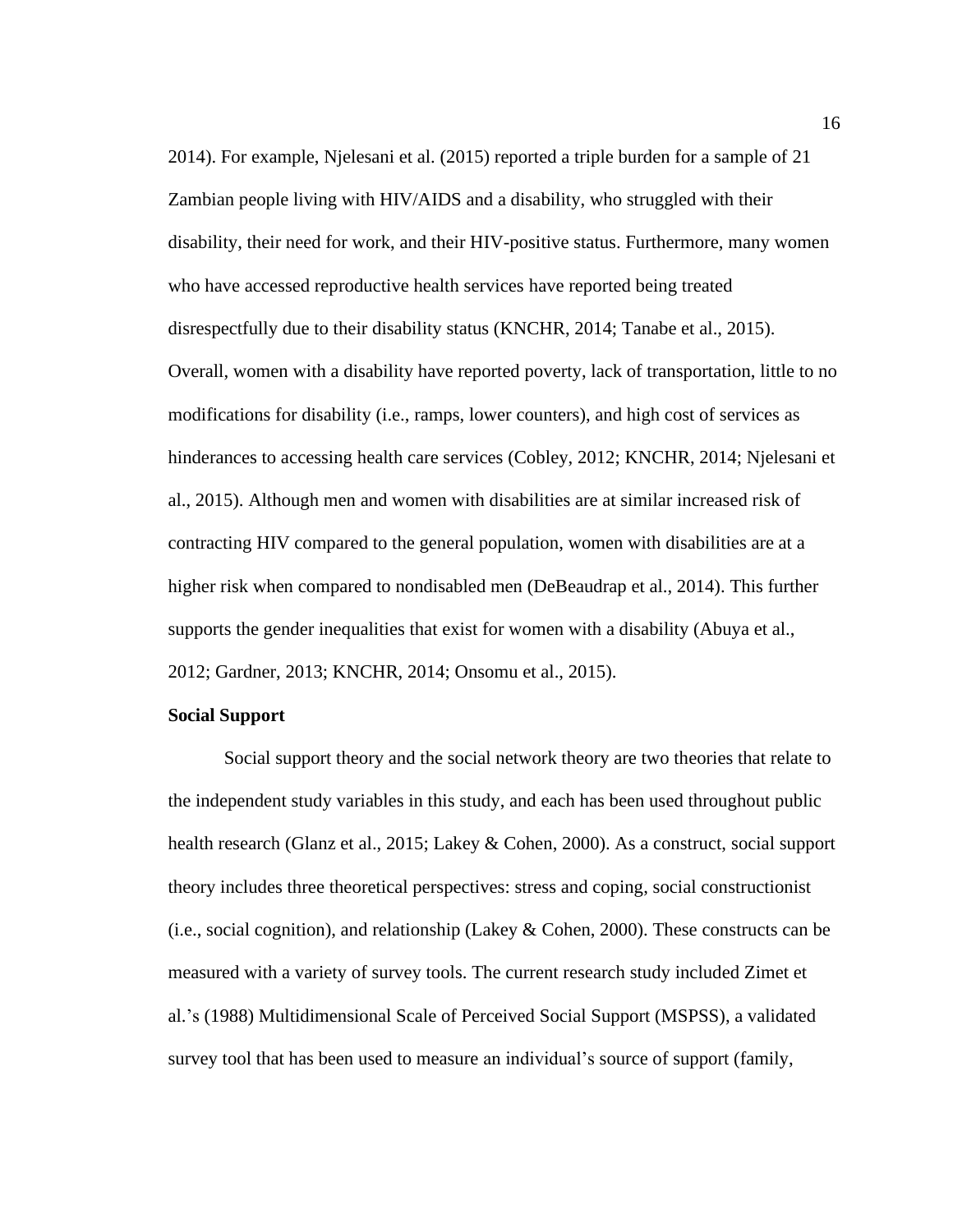friends, significant other). The Interpersonal Support Evaluation List (ISEL) was used in its long-form, which is a 40-question survey instrument designed to assess perceived availability of four types of social support: appraisal, tangible, self-esteem, and belonging (Bauman et al., 2012; Lakey & Cohen, 2000; Mertz et al., 2014). Understanding which sources and types of social support are most effective in promoting HIV-related treatment seeking could help public health practitioners in their efforts to increase HIV-related treatment seeking by women with a disability.

Social support also relates to the broader community level, as social networks are formed. Social network theory has been used to examine a more complex approach that considers lasting change utilizing social support that is offered through these various relationship connections and through specific types of support (Bauman et al., 2012; Glanz et al., 2015; Liu et al., 2017). There are a multitude of social network types that can offer various types of social support (Christakis  $&$  Fowler, 2009), including those discussed in earlier literature (see Lakey & Cohen, 2000). Identifying utilized source and type of social support can help in the development of programs that promote treatment seeking using social networks (Christakis & Fowler, 2009; Glanz et al., 2015).

**Source of social support.** In 1988, social support was conceptualized using the MSPSS developed by Zimet et al. (1988). This model is used to ascertain perceived social support from one of three sources of support (family, friends, significant other) (Dahlem et al., 1991). The MSPSS is a validated research tool that has been used to assess levels of social support among various populations (Canty-Mitchell & Zimet, 2000; Dahlem et al., 1991; Hefner & Eisenberg, 2009; Williams, 2013; Zimet et al.,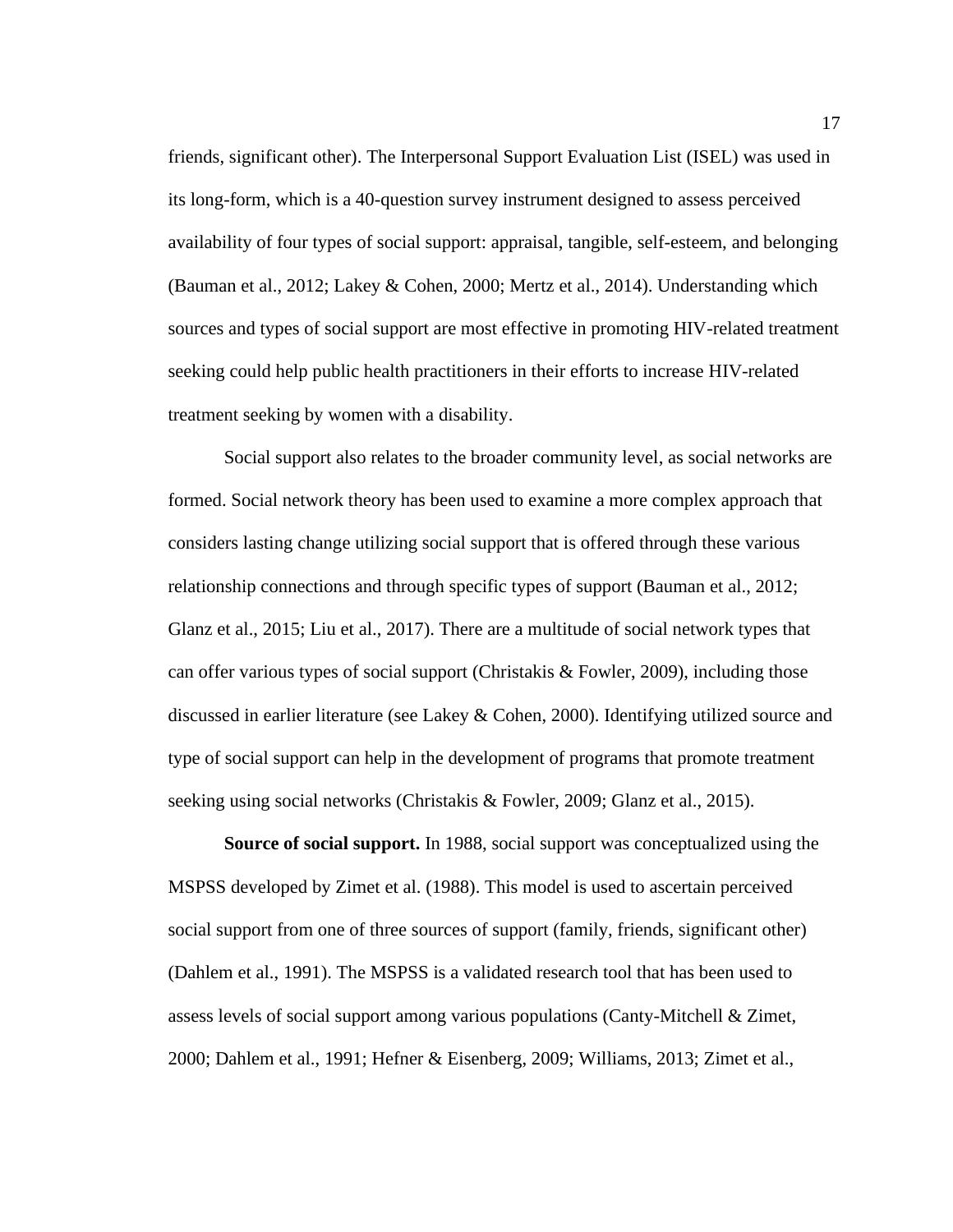1988). Similar questions to those asked on the MSPPS have been used to assess social support from various sources (Maman et al., 2014; Pichon et al., 2015; Sajjadi et al., 2015; Zimet et al., 1988).

*Social support of family.* Maman et al. (2014) conducted a qualitative in-depth interview study among 13 people living with HIV/AIDS (11 = female,  $2 =$  male) in South Africa (Maman et al., 2014). They found that most often participants disclosed to a family member who helped them process their positive diagnosis and prepare them for disclosure to others (Maman et al., 2014). Participants reported the importance of gaining support of family, as it provided a sense of relief or freedom when they reached out to a family member for their initial disclosure (Maman et al., 2014). Reasons for not disclosing to family were related to fear of how the family members' health or emotion would be impacted by the disclosure (Maman et al., 2014). The researchers concluded that if individuals did not have the support of family, they might need help identifying other sources of social support (Maman et al., 2014).

*Social support of family and friends.* Pichon et al. (2015) reported that there was a positive relationship, identified in previous research, between social support of family and friends and health outcomes for those living with HIV (Pichon et al., 2015). Their study focused on exploring HIV medication adherence and support from family, friends, and church members. The study was conducted in partnership with Mid-South USA Ryan White Program clients who received antiretroviral treatment in the previous 12-month period ( $n = 216$ ; Pichon et al., 2015). With 94% of participants reporting that they had disclosed their status to someone, stigma was not statistically significant in relation to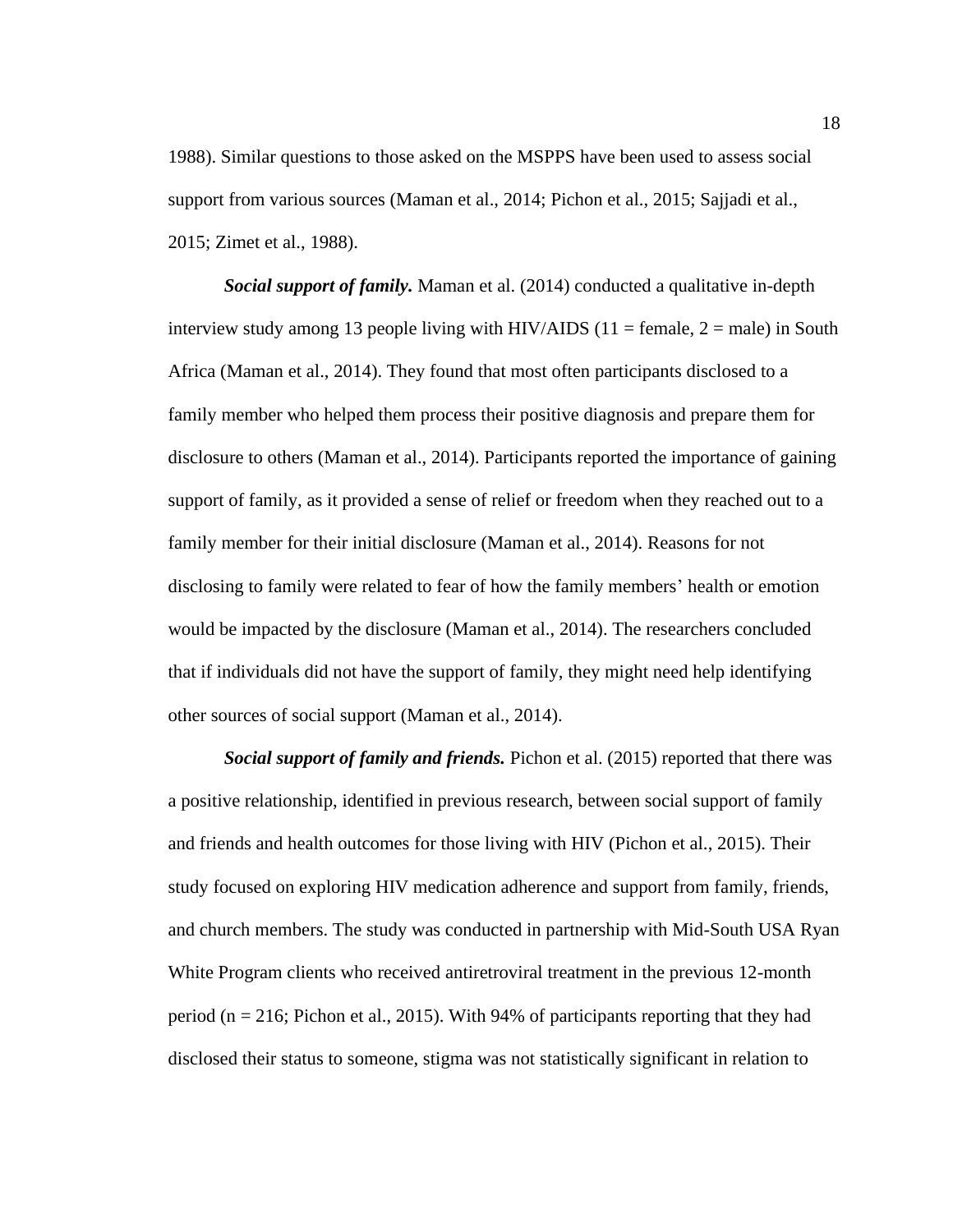treatment adherence. However, respondents cited stigma related to their HIV status to statements such as, "thought other people were uncomfortable being with you" (43.1%) and "feared you would lose friends if they learned of your diagnosis" (39.8%; Pichon et al., 2015). Previous research conducted by George et al. (2009) revealed connections between social support and HIV treatment adherence (indicator of treatment seeking), but Pichon et al. (2015) did not find a significant connection when considering this variable (George et al., 2009; Pichon et al., 2015). Further investigation of the relationships between source of social support and HIV-related treatment seeking could yield findings that support or disprove significant connections between the variables in a unique population of HIV-positive women.

*Social support of significant other.* Social support from a significant other has also been found to be of importance; however, it is not always the case for disclosure of HIV status (Maman et al., 2014; Williams, 2013). Additionally, if a partner/spouse is not providing emotional or financial support, it can create additional stressors that negatively impact the relationship (KNCHR, 2014). When this happens, a woman might perceive a lack of social support from her significant other. Further, fear of stigma, retribution, or violence against her for her positive HIV status might reduce a woman's tendency to disclose and engage her partner in her HIV-related treatment seeking (Abuya et al., 2012; KNCHR, 2014; Maman et al., 2014; Turan et al., 2011).

Many Kenyan families have trouble accepting a family member with a disability due to cultural stigmas that are still prevalent in their culture (KNCHR, 2014; United Nations, 2011). Adding an HIV-positive status could create greater distress in the family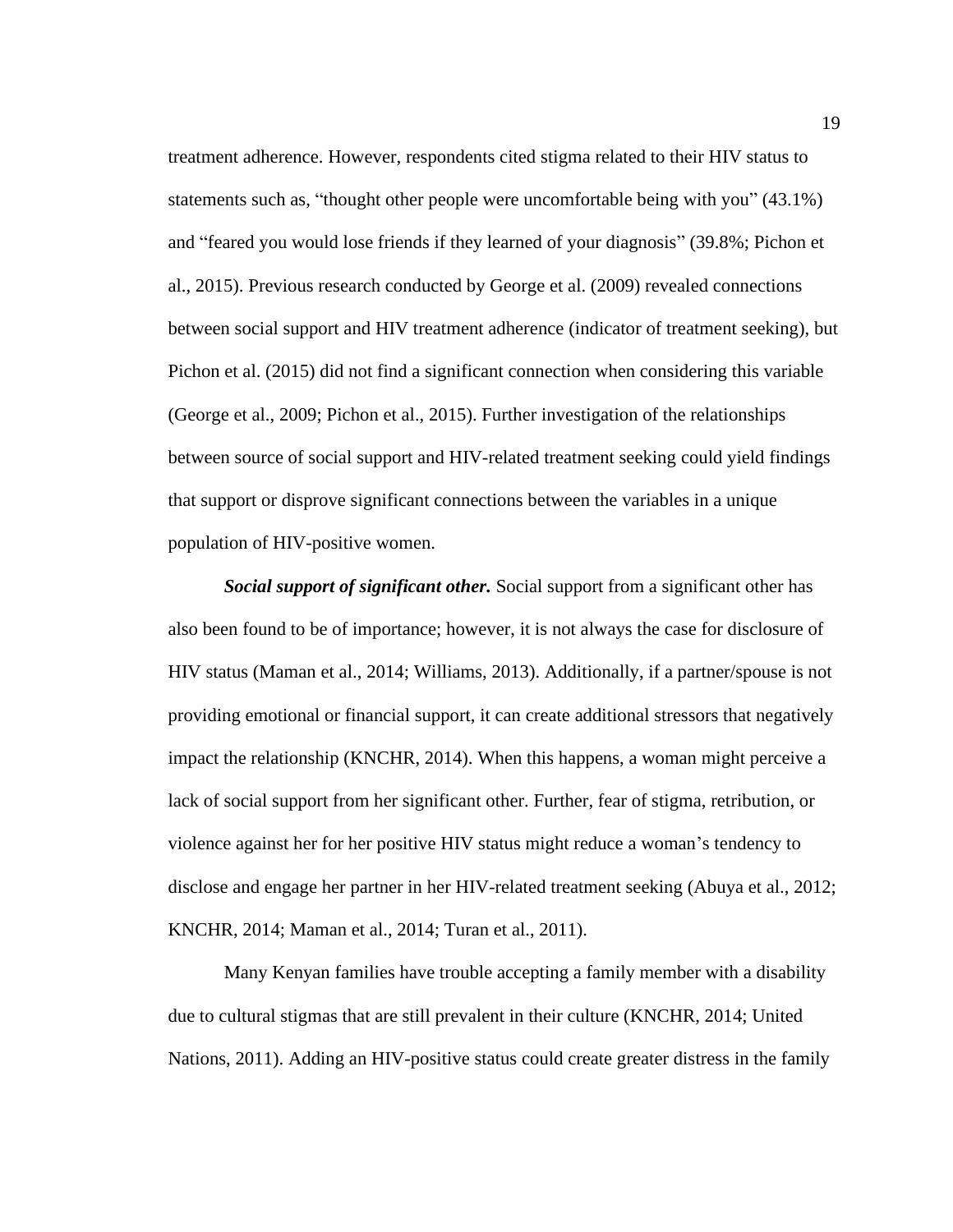can add to feelings of isolation between the disabled member and the non-disabled family members (KNCHR, 2014; United Nations, 2011). If the woman is also reluctant to reach out to a significant other, this could further isolate her from support that could potentially increase her HIV-related treatment seeking. Using the MSPSS to survey HIV-positive Kenyan women with disability will add to the present literature by providing researchers an opportunity to examine which sources of social support are most predictive of HIVrelated treatment seeking.

#### <span id="page-30-0"></span>**Types of Social Support**

The literature has shown that there are several types of social support (Bauman et al., 2012; Cohen, & Hoberman, 1983). Cohen and Hoberman (1983) conceptualized four types of support resources to include: 1), tangible or practical support; 2), appraisal or informational support; 3), esteem support; and 4), belonging support (Bauman et al., 2012; Lakey & Cohen, 2000). While many studies have utilized this model, the research findings of Bauman et al. (2012) revealed that among battered women, social support might be best assessed as a unidimensional construct versus a multidimensional one (Bauman et al., 2012). The researchers concluded that it might be the amount of perceived social support rather than the type of support available that makes a difference in help-seeking among this at-risk group of women (Bauman et al., 2012). Other research supports that specific types of support (appraisal, tangible, esteem, belonging) are found statistically related to mental health and health promoting behaviors, including treatment seeking and adherence (Beutel et al., 2017; Lakey & Cohen, 2000).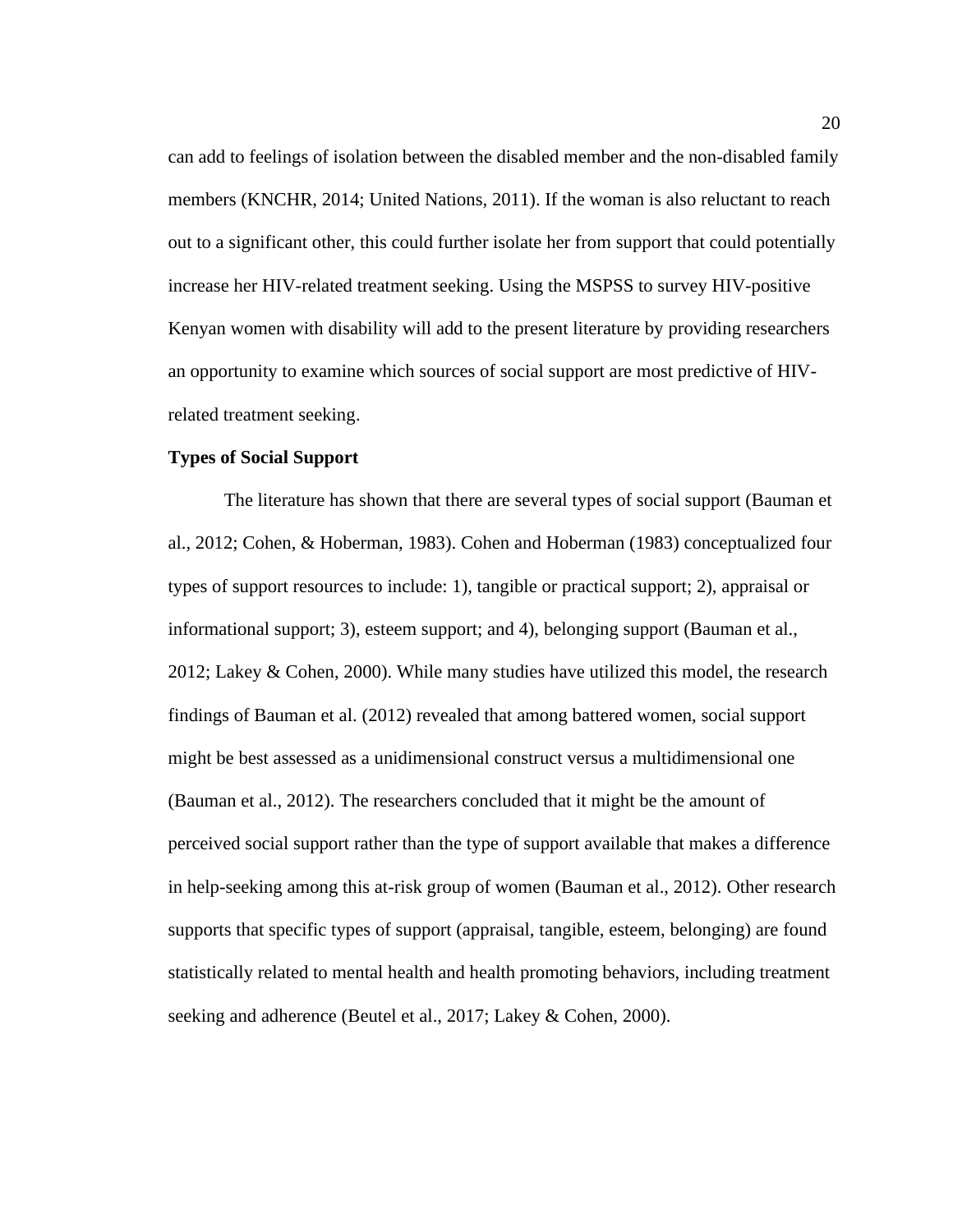**Tangible support.** Tangible support is based on practical support (i.e., material aid, behavioral assistance) (Beutel et al., 2017; Lakey & Cohen, 2000). According to the research of Beutel et al. (2017), emotional-informational and tangible types of support are associated with levels of distress, physical and mental well-being, and health behaviors (Beutel et al., 2017). The study analysis utilized a 3-item subset and found no statistical correlation between having a partner and reported tangible support (Beutel et al., 2017). According to Beutel et al. (2017), those in a partnership were more likely to report emotional-informational support over tangible support. The authors projected in discussion that the relevance of emotional-informational and tangible support might have been explained by situational or inter-individual differences (Beutel et al., 2017). Understanding the connection between tangible support, source support, and HIV-related treatment seeking, among the current study population, could direct future interventions that promote tangible aid and assistance to increase HIV-related treatment.

**Appraisal support.** Lakey and Cohen (2000) reported on appraisal as the type of social support that is related to an individual's ability to interpret stressful situations in a less negative light (Lakey  $& Cohen, 2000$ ). The authors describe two types of appraisal support: 1), primary, which judges whether an event is a threat; and 2), secondary, which is an evaluation of the availability of personal and social resources to cope with the event (Lakey & Cohen, 2000). The research of Mazzoni and Cicognani (2011) explored social support and health among patients with systemic lupus erythematosus, a severe autoimmune rheumatic disease (Mazzoni & Cicognani, 2011). The researchers used the ISEL instrument to measure social support and its relationship to disease activity, disease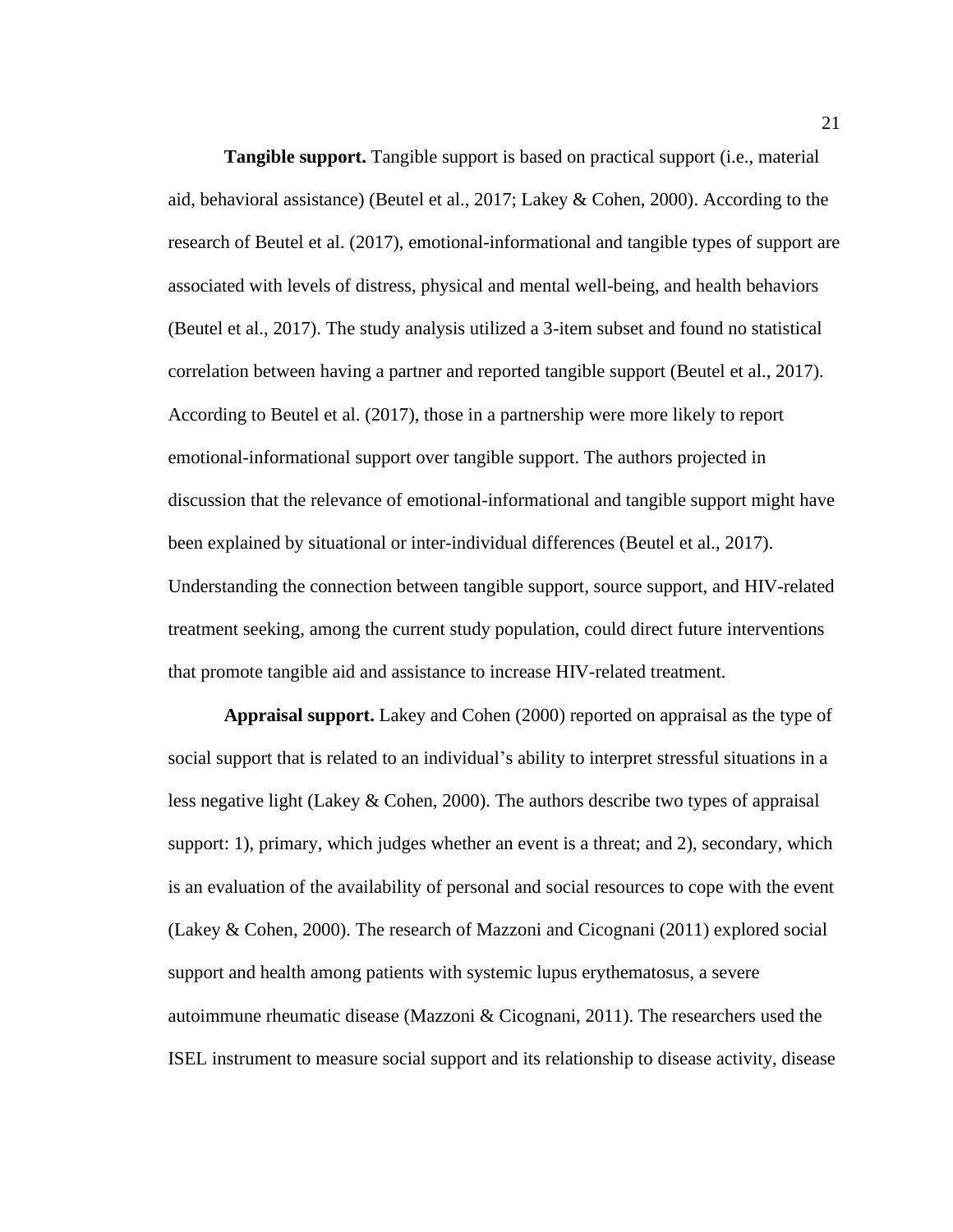damage, and quality of life. The findings revealed that appraisal support was associated with decreased disease activity. Further, Beutel et al. (2017) found no statistical relationship between support of a partner and tangible (material) support, but the findings did reveal a correlation between support of a partner and emotional-informational (that related to appraisal) support (Bauman et al., 2012; Beutel et al., 2017; Lakey & Cohen, 2000). Women with a disability have reported social support to assist in buffering stressful situations, such as those common to poverty, stigma, and decreased health (KNCHR, 2014). Therefore, examining perceived appraisal support as a predictor of treatment seeking offers information that might be useful for reducing disease activity by providing appropriate appraisal support that encourages HIV-related treatment seeking, if indicated.

**Self-esteem and belonging support.** The research of Sirri et al. (2011) revealed that self-esteem and belonging support were significant among long-term survivors of cardiac transplant (Sirri et al., 2011). Specifically, those with low levels of depression and reporting as married or living as married, showed significant association with increased ISEL self-esteem ( $p = 0.001$  and  $p = 0.038$ ) and belonging support ( $p = 0.03$  and p=0.008; Sirri et al., 2011). Marriage and long-term commitment with a partner are not as common among Kenyan women with a disability versus those without disability (KNCHR, 2014). Including an assessment of potential interactions between the variables of self-esteem and belonging supports, source of social support, and their potential prediction on treatment seeking, could be enlightening for future interventions aimed to promote engagement in HIV-related treatment.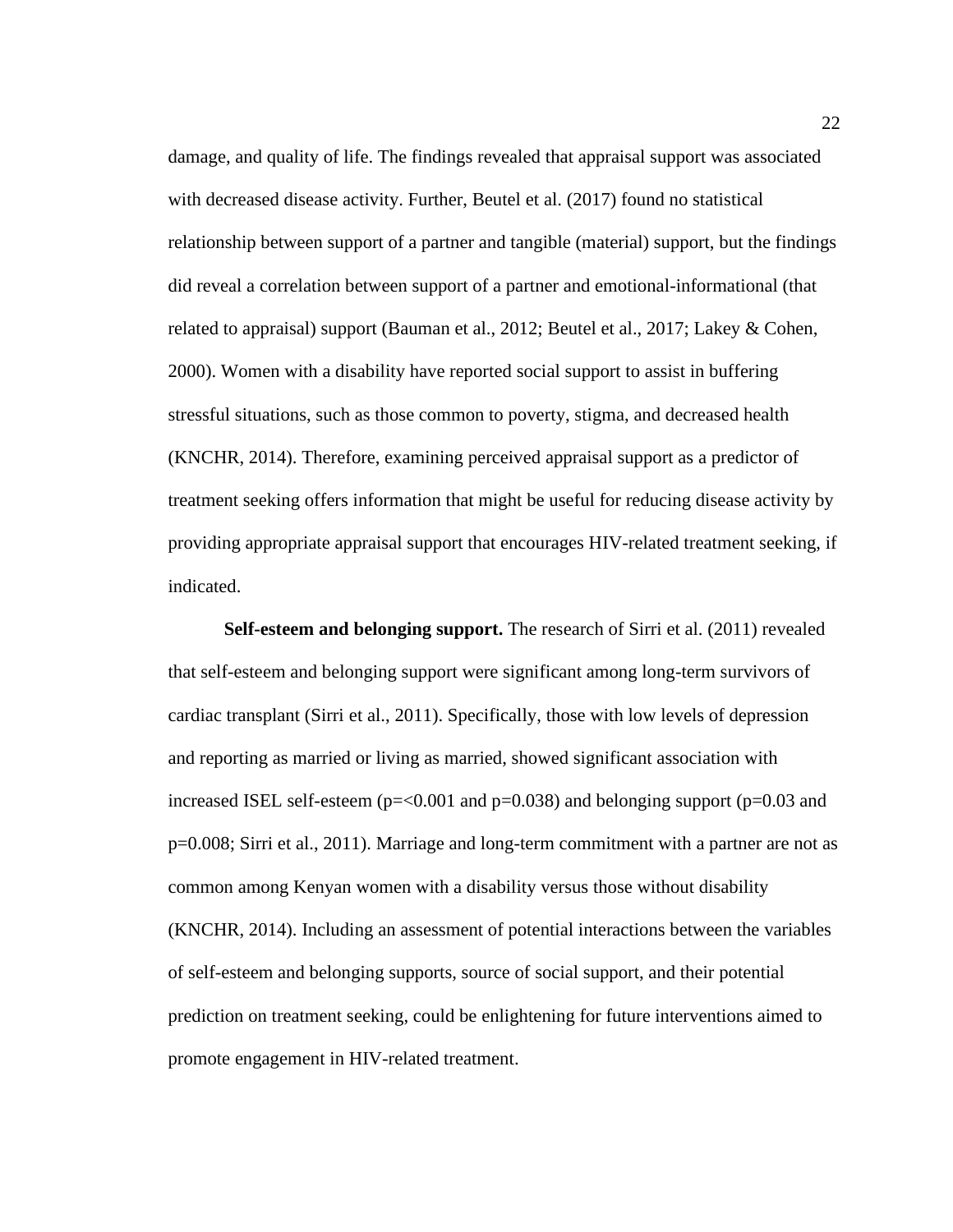#### <span id="page-33-0"></span>**Treatment Seeking**

There is a fair amount of research literature on sources and types of social support and how they might influence health or health behaviors, including that of treatment seeking (George et al., 2009; Kamau, Olson, Zipp, & Clark, 2012; Mazzoni, & Cicognani, 2011; Pichon et al., 2015). For example, the research of Mazzoni and Cicognani (2011) looked at social support and health among patients with systemic lupus erythematosus, finding a connection between social support and disease activity (Mazzoni, & Cicognani, 2011). In Pichon et al. (2015), of the 94% reported to have participated in HIV-ARV treatment in the previous year, 43% (n=74) reported that they received support or reminders for medication adherence and completed all doses over a 7-day period. This was in comparison to 57% (n=97) who did not report having support yet also completed all doses over a 7-day period (Pichon et al., 2015). In the latter study, the findings contradicted previous research findings that supported social support as a significant factor in treatment seeking and adherence (George et al., 2009; Pichon et al., 2015). In a meta-analysis of social support and HIV-related risk behaviors, the researchers reported that future work should focus on the connections between social support and HIV treatment and care (Qiao et al., 2014). Thus, further exploration of perceived social support (source and type) from others and HIV-related treatment seeking behaviors should be further initiated among high-risk populations, such as Kenyan women with disabilities. This could help to address the need for early engagement in HIV-related treatment as reported in Kako et al. (2013).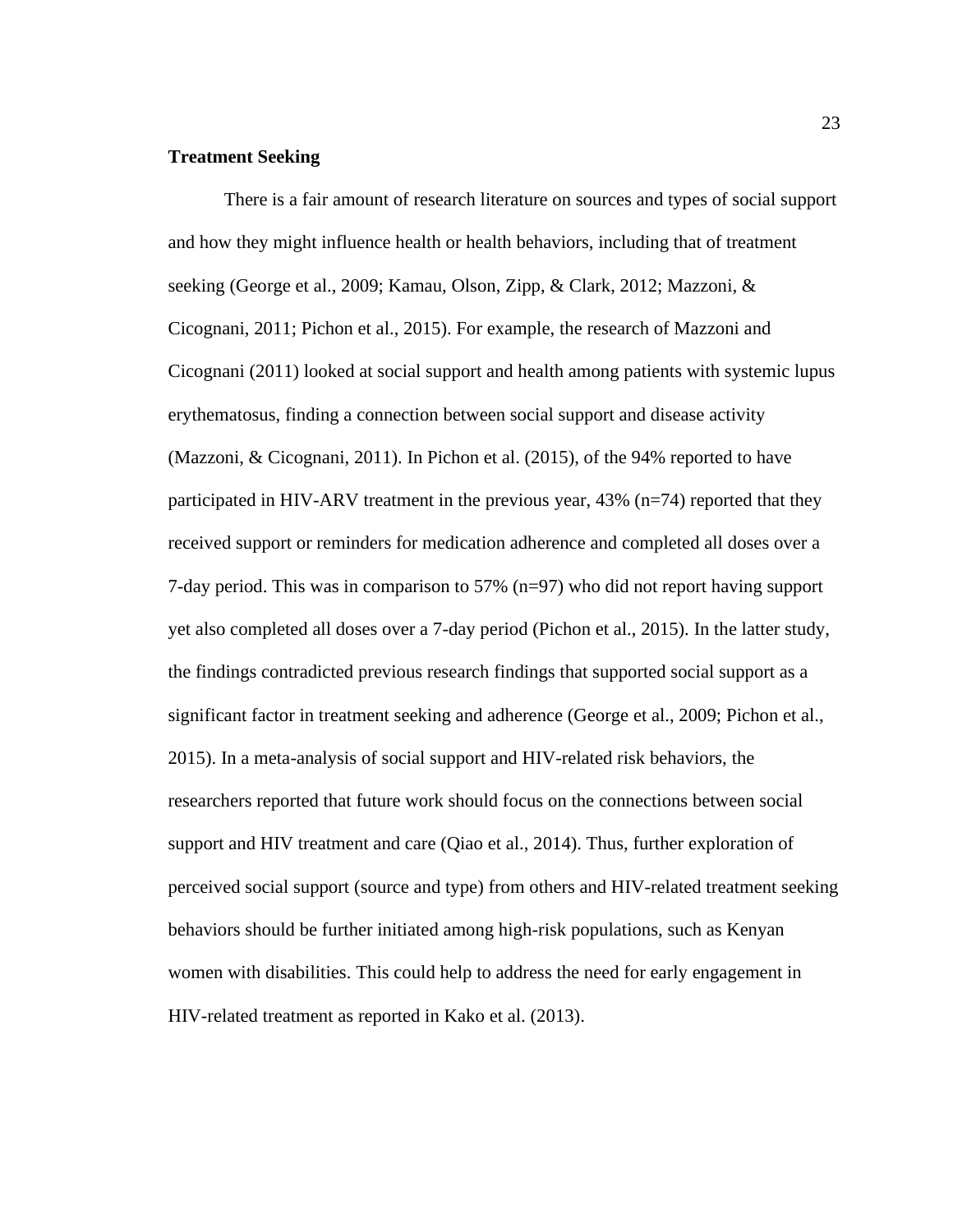The conditions for Kenyan women with a disability are improving; however, challenges remain due to poverty and stigma related to their disability (KNCHR, 2014; Rohwerder, 2014; United Nations, 2011). This is further compounded by a positive HIV status that brings additional hardships (i.e., financial, health, stigma; Groce et al., 2013; KNCHR, 2014; Rohwerder, 2014; UNAIDS, 2017). Social support has been found useful in addressing issues related to disability and HIV/AIDS coping (George et al., 2009; Maman et al., 2014; Pichon et al., 2015; UNAIDS, 2017). However, the research is limited and has yet to examine the significance of source and type of social support on HIV-related treatment seeking among this vulnerable population. Utilizing established theoretical frameworks found in the research literature allows the current researcher to examine social support to ascertain information that builds on past research findings (Kako et al., 2013; Maman et al., 2014; Qiao et al., 2014; UNAIDS, 2017).

#### **Summary**

<span id="page-34-0"></span>The following chapter describes how source and type social support were utilized for this research study. The details of the research questions and methodology used are discussed in detail with the study design, hypotheses and procedures delineated, and instrumentation descriptions provided.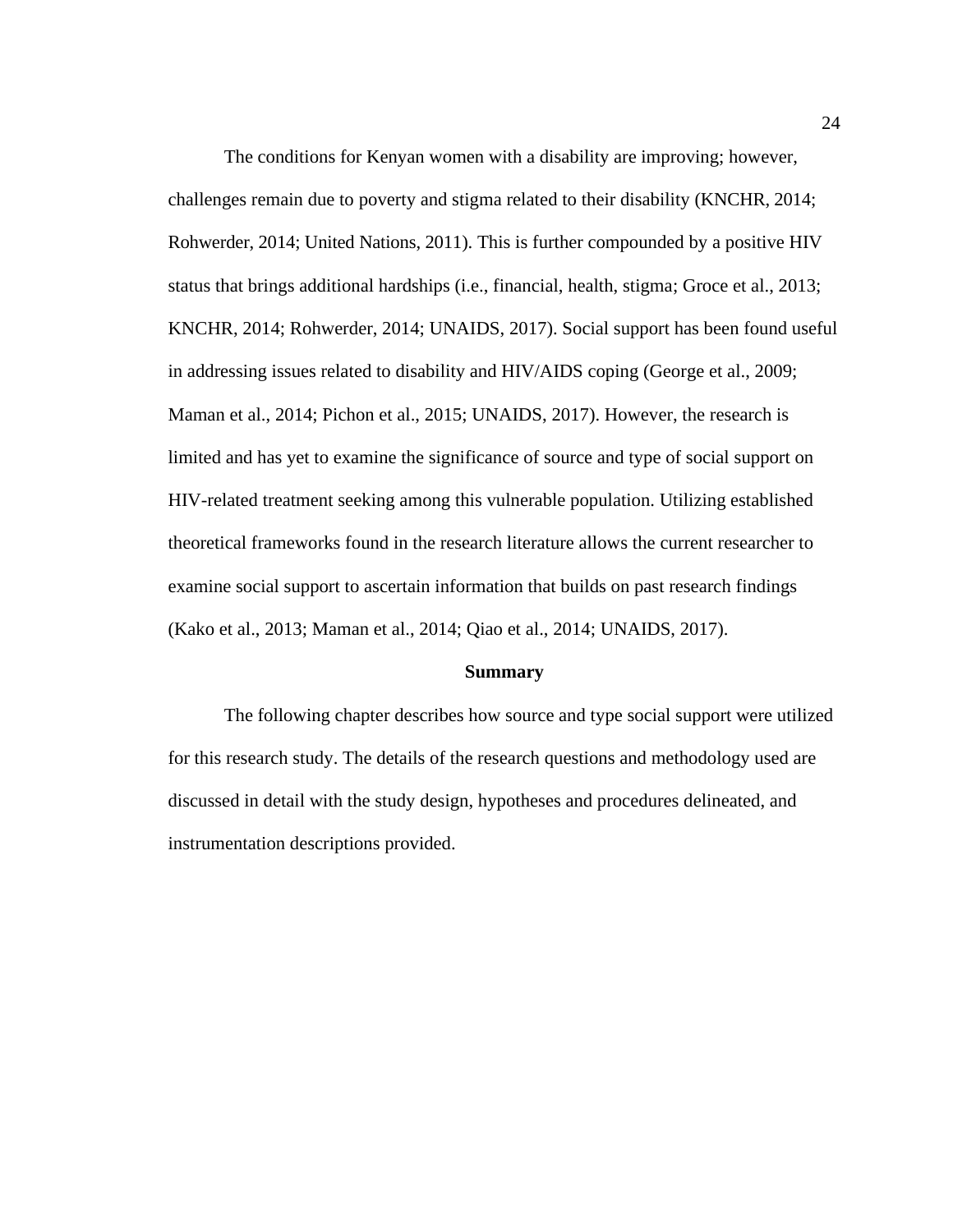#### **Chapter 3: Research Method**

#### **Introduction**

<span id="page-35-1"></span><span id="page-35-0"></span>Uncertainty creates stress for those living with HIV (KNCHR, 2014; Sajjadi et al., 2015), especially when meaning cannot be determined for illness-related events. There are several factors that impact an individual's level of illness uncertainty, including complex treatment schedules, ambiguous symptoms, and fear of stigma related to the disease (Sajjadi et al., 2015). Social support (e.g., public networks, friends, and others) is a significant indicator of illness uncertainty related to HIV/AIDS outcomes (e.g. HIVrelated disability, mortality; Sajjadi et al., 2015).

The purpose of the study was to examine how the perceived social support of HIV-positive Kenyan women with disabilities correlated with HIV-related treatment seeking. The study measured HIV-related treatment seeking using the following categories: those who never sought treatment or sought it but quit after less than 6 months; those who sought treatment but with barriers (finances, transportation); and those who have sought treatment and will continue to do so with no barriers reported. Using the MSPSS (Zimet et al., 1988) and the ISEL (Cohen, & Hoberman, 1983), the connections that exist among an individual's source social support (family, friend, significant other), type social support (appraisal, tangible, self-esteem, belonging), and HIV-related treatment seeking were examined. Then how social support (source or type) and HIVrelated treatment seeking are influenced by age, marital status, income availability, and disability type (blind, deaf, mobility, other) was investigated. This study adds to the existing literature as the information may be used to offer insights on how to utilize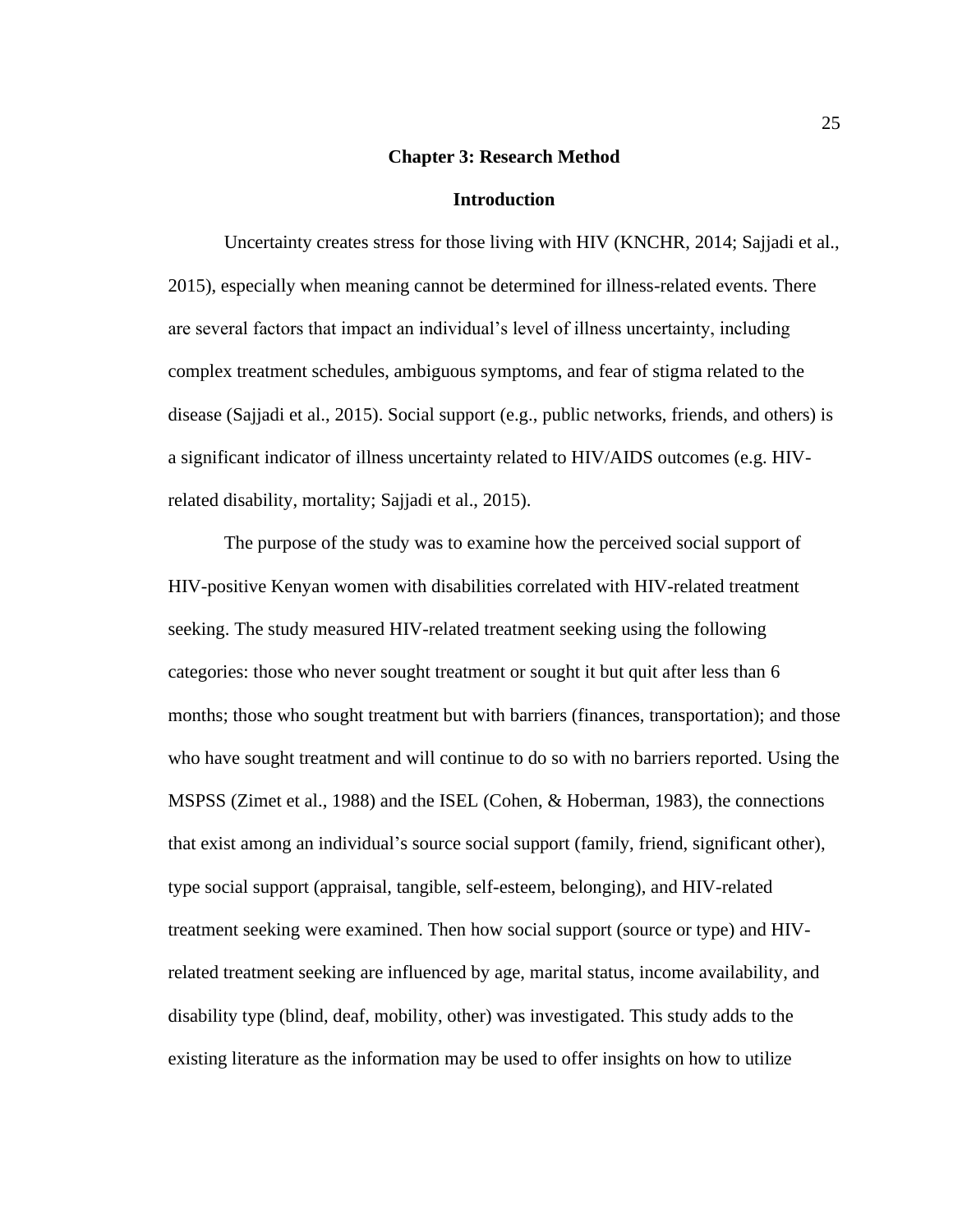source (family, friend, significant other) or type (appraisal, tangible, self-esteem, belonging) of social support to best promote HIV-related treatment seeking among this at-risk population of women. Further, examination of age, marital status, income availability, and disability type (blind, deaf, mobility, other) and their relationship to HIV-related treatment seeking may add greater insight for predicting treatment-seeking engagement.

#### **Study Design and Ethical Considerations**

The study involved a cross-sectional survey design. The survey instrument was constructed with questions from a variety of existing social support instruments published by Zimet et al. (1988) and Cohen and Hoberman (1983). Each participant gave written consent before participating, as stipulated by the institutional review board (IRB #10-26- 18-0445808). For surveying the population, there were two challenges with utilizing paper-pencil survey methodology in data collection. For instance, physical impairment can hinder some participants from completing the survey on their own. This can be alleviated by having assistants to support those individuals with a mobility impairment. The second challenge was in those with a visual impairment who need to have an assistant read each question and the list of responses and document the participant's response (Williams, 2013).

For the current study, participants who reported being blind or with a mobility impairment that prevented them from responding on their own were aided by the researcher, who manually recorded their responses on the survey. Another issue was a potential language barrier. English and Kiswahili are the primary languages of Kenya.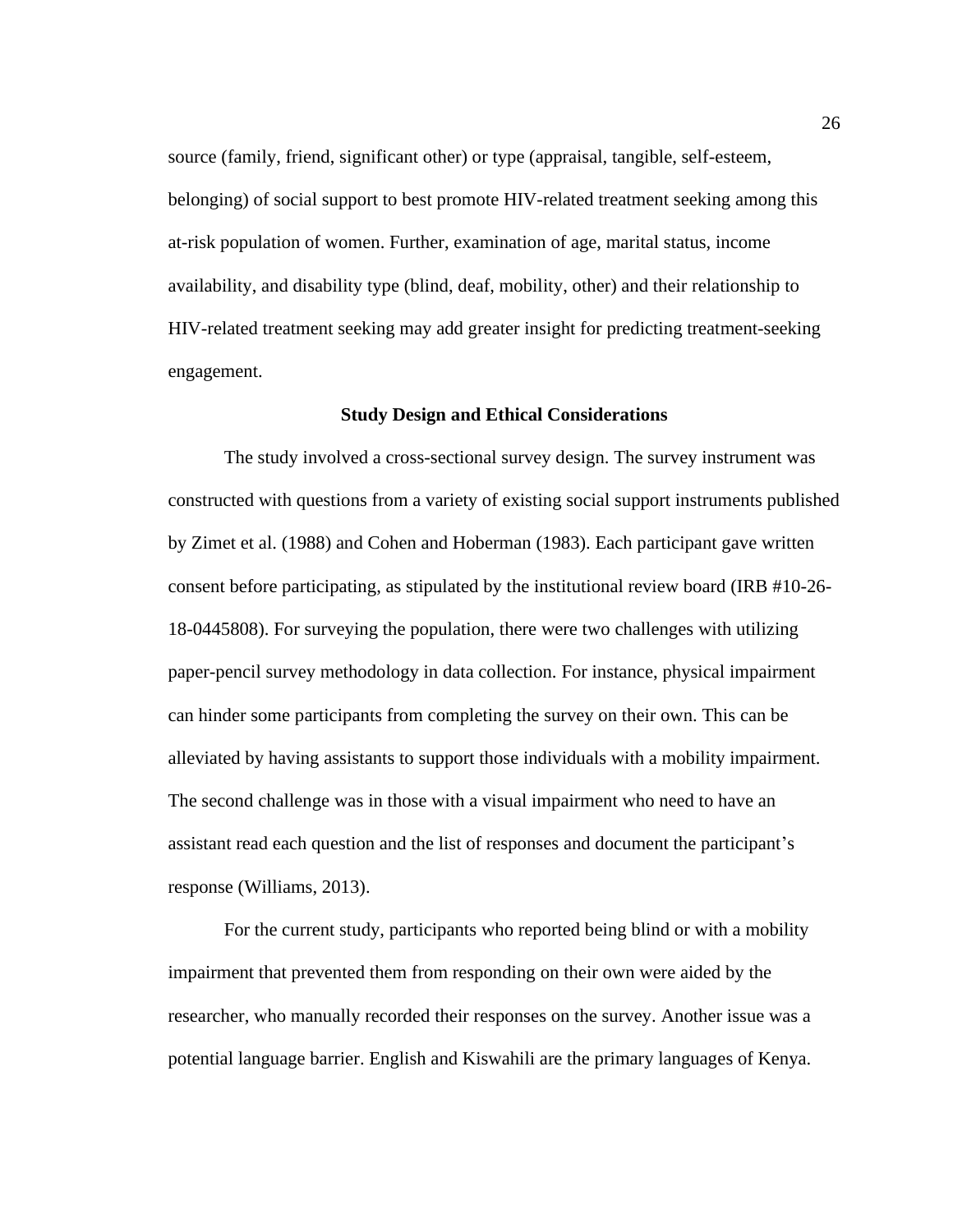However, due to the additional expense and time required to translate the survey into Kiswahili, one of the inclusion requirements was that the participants had to communicate in English. Each of the data collection sites had participants who identified as deaf or hearing impaired. A Kenyan certified sign language interpreter aided the participant during the data collection process. Each woman who participated received a small incentive of personal hygiene products, valued between 8 and 12 USD. Participants were also provided travel reimbursement (300 Kenyan Schillings) to help with transportation to and from the data collection sites.

#### **Research Questions and Hypotheses**

This study measured social support as follows: 1) scores for source social support included a source social support total score (family, friend, significant other combined score) and source social support each scores (family, friend, significant other individually scored) and 2) scores for type social support included a type social support total score (appraisal, tangible, self-esteem, belonging combined score) and type social support each scores (appraisal, tangible, self-esteem, belonging individually scored). The overall hypothesis stated that there is a positive correlation between the independent variables of social support (source or type) and the dependent variable of HIV-related treatment seeking, as measured by the survey instrument developed for this study. This study will seek to answer the following research questions:

Research Question 1: Is there a significant positive correlation between the source social support total score (family, friend, significant other combined) and the HIV-related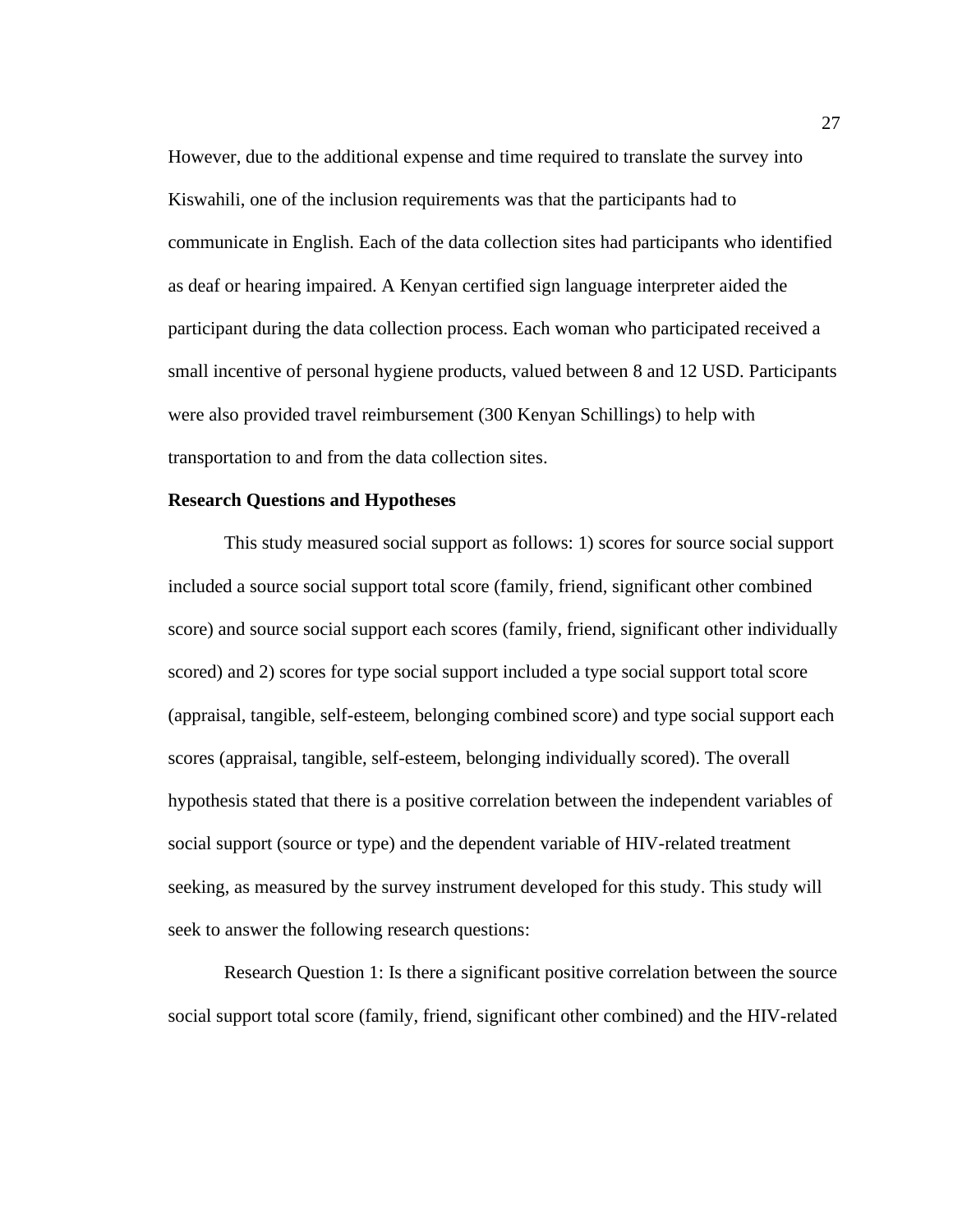treatment seeking score? This question will be answered by testing the following hypothesis:

*H*a1: There is a significant positive correlation between the source social support total score (family, friend, significant other combined) and the HIV-related treatment seeking score.

*H*<sub>0</sub>1: There is no significant positive correlation between the source social support total score (family, friend, significant other combined) and the HIV-related treatment seeking score.

Research Question 2: Are there significant positive correlations between the source social support each scores (family, friend, significant other individually) and the HIV-related treatment seeking score? This question will be answered by testing the following hypothesis:

*H*<sub>a</sub>2: There are significant positive correlations between the source social support each scores (family, friend, significant other individually) and the HIV-related treatment seeking score.

*H*02: There are no significant positive correlations between the source social support each scores (family, friend, significant other individually) and the HIV-related treatment seeking score.

Research Question 3: Is there a significant positive correlation between the source social support total score (family, friend, significant other combined) and the HIV-related treatment seeking score when adjusting for age, marital status, income availability, and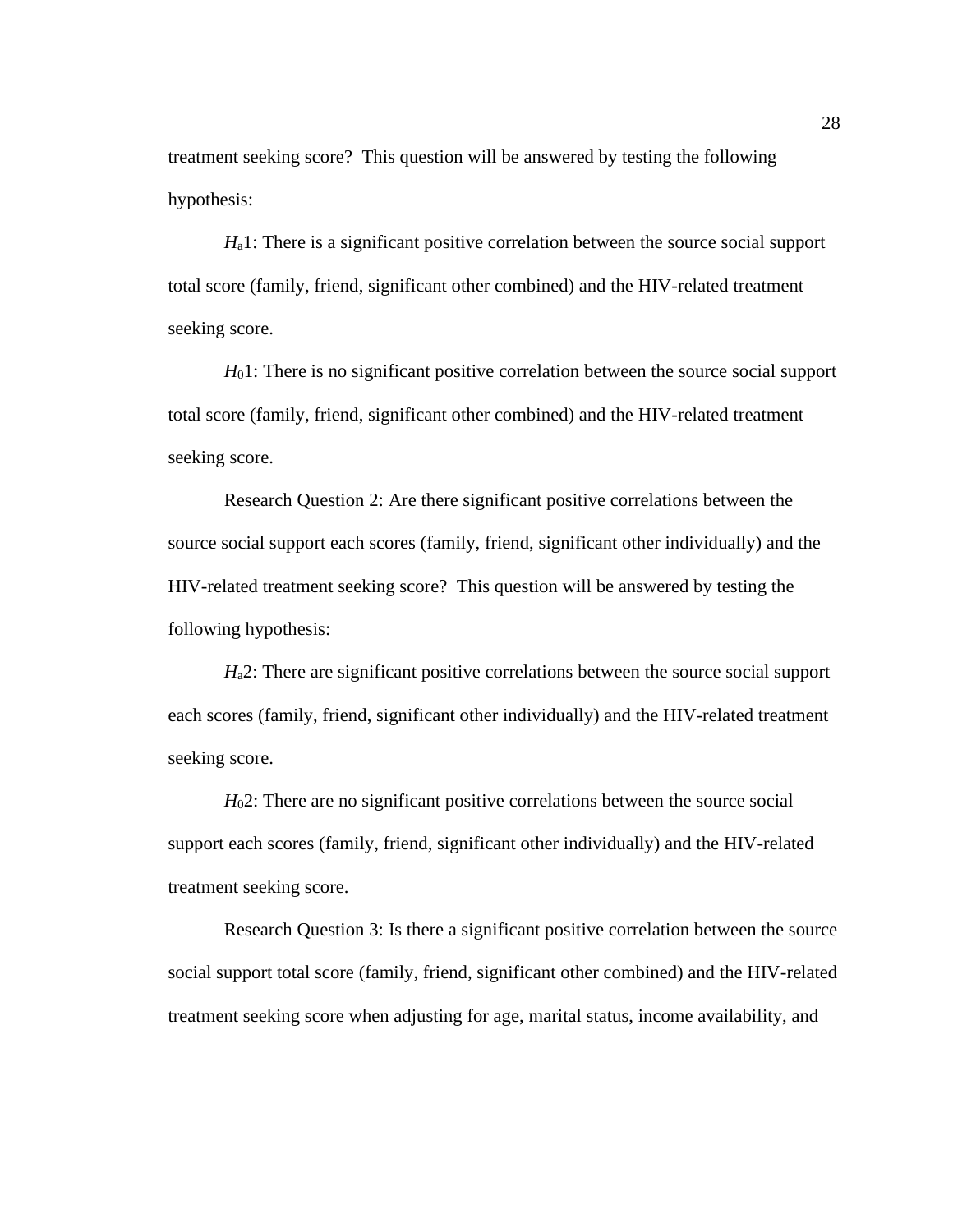disability type? This research question will be answered by examining the following hypothesis:

*H*a3: There is a significant positive correlation between the source social support total score (family, friend, significant other combined) and the HIV-related treatment seeking score when adjusting for age, marital status, income availability, and disability type.

*H*03: There is no significant positive correlation between the source social support total score (family, friend, significant other combined) and the HIV-related treatment seeking score when adjusting for age, marital status, income availability, and disability type.

Research Question 4: Are there significant positive correlations between the source social support each scores (family, friend, significant other individually) and the HIV-related treatment seeking score when adjusting for age, marital status, income availability, and disability type? This research question will be answered by examining the following hypothesis:

*H*a4: There are significant positive correlations between the source social support each scores (friend, family, significant other individually) and the HIV-related treatment seeking scores when adjusting for age, marital status, income availability, and disability type.

*H*04: There are no significant positive correlations between the source social support each scores (family, friend, significant other individually) and the HIV-related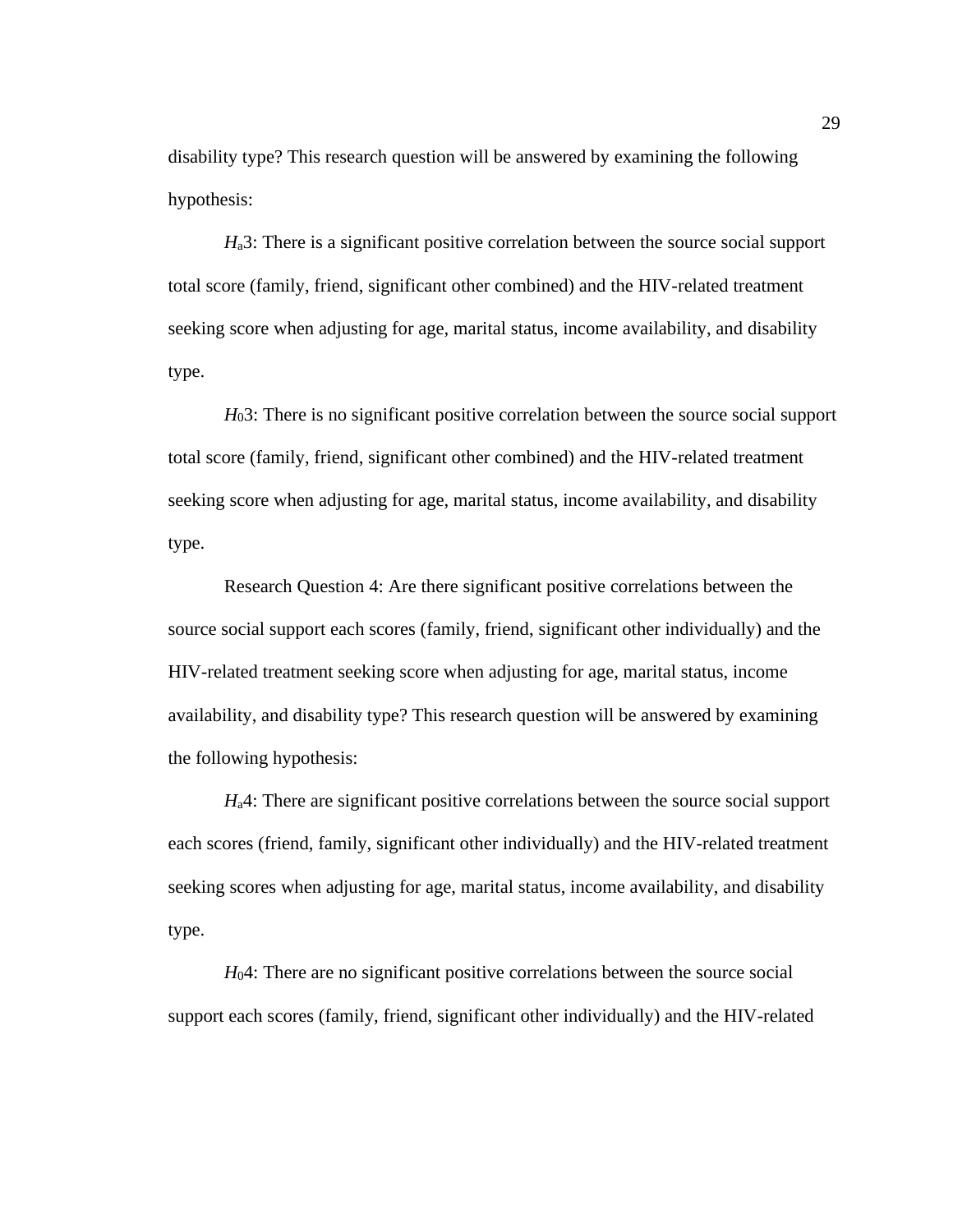treatment seeking score when adjusting for age, marital status, income availability, and disability type.

Research Question 5: Is there a significant positive correlation between the type social support total score (appraisal, tangible, self-esteem, belonging combined) and the HIV-related treatment seeking score? This question will be answered by testing the following hypothesis:

*H*a5: There is a significant positive correlation between the type social support total score (appraisal, tangible, self-esteem, belonging combined) and the HIV-related treatment seeking score.

*H*05: There is no significant positive correlation between the type social support total score (appraisal, tangible, self-esteem, belonging combined) and the HIV-related treatment seeking score.

Research Question 6: Are there significant positive correlations between the type social support each scores (appraisal, tangible, self-esteem, belonging individually) and the HIV-related treatment seeking score? This question will be answered by testing the following hypotheses:

*H*a: There are significant positive correlations between the type social support each scores (appraisal, tangible, self-esteem, belonging individually) and the HIV-related treatment seeking score.

*H*06: There are no significant positive correlations between the type social support each scores (appraisal, tangible, self-esteem, belonging individually) and the HIV-related treatment seeking score.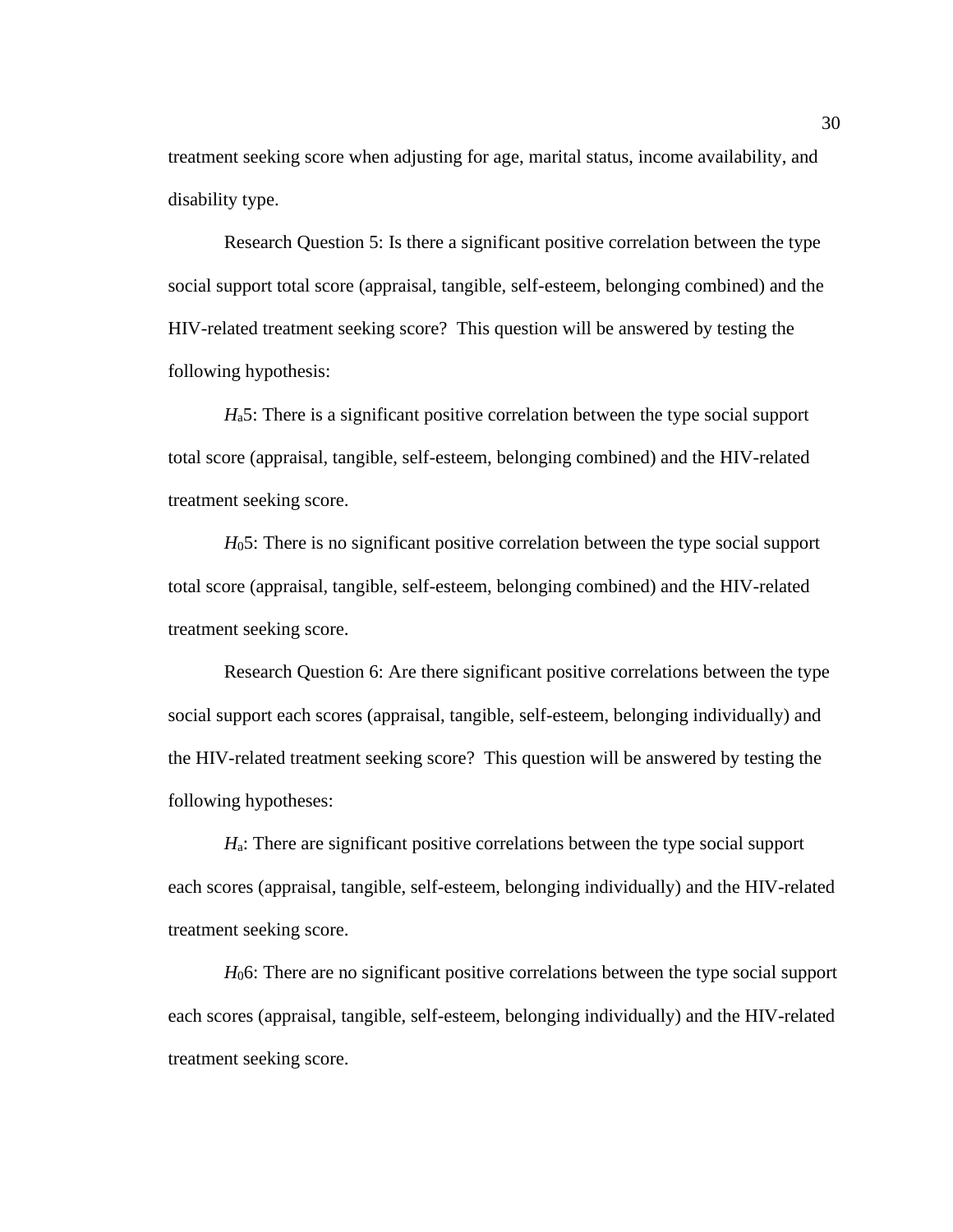Research Question 7: Is there a significant positive correlation between the type social support total score (appraisal, tangible, self-esteem, belonging combined) and the HIV-related treatment seeking score when adjusting for age, marital status, income availability, and disability type? This research question will be answered by examining the following hypothesis:

*H*a7: There is a significant positive correlation between the type social support total score (appraisal, tangible, self-esteem, belonging combined) and the HIV-related treatment seeking score when adjusting for age, marital status, income availability, and disability type.

*H*07: There is no significant positive correlation between the type social support total score (appraisal, tangible, self-esteem, belonging combined) and the HIV-related treatment seeking score when adjusting for age, marital status, income availability, and disability type.

Research Question 8: Are there significant positive correlations between the type social support each scores (appraisal, tangible, self-esteem, belonging individually) and the HIV-related treatment seeking score when adjusting for age, marital status, income availability, and disability type? This research question will be answered by examining the following hypothesis:

*H*a8: There are significant positive correlations between the type social support each scores (appraisal, tangible, self-esteem, belonging individually) and the HIV-related treatment seeking score when adjusting for age, marital status, income availability, and disability type.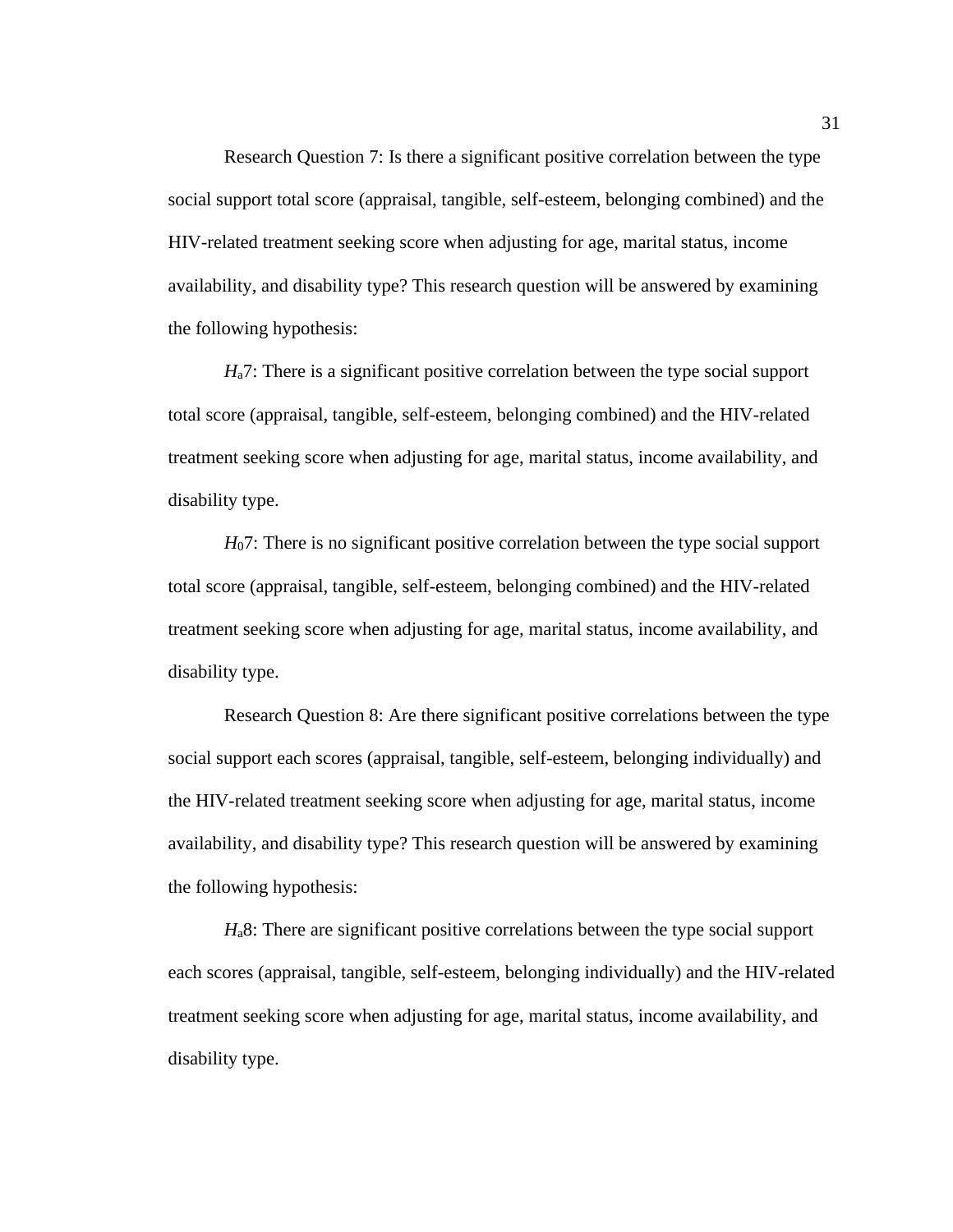*H*08: There are no significant positive correlations between the type social support each scores (appraisal, tangible, self-esteem, belonging individually) and the HIV-related treatment seeking score when adjusting for age, marital status, income availability, and disability type.

# **Methodology**

# **Study Population and Sample**

Participants in this study were selected using a convenience sampling technique of HIV-positive disabled women in Kenya. The participants represented various socioeconomic levels and came from provinces throughout Kenya, ranging from the East Coast Province to the Northwest Province. There were  $N = 83$  consenting adult female participants in total. The first 46 participants were invited on behalf of the researcher by a Kenyan non-governmental organization, located in Gambogi, Kenya. They came from the Western counties of Kakamega and Vihiga. The second group of 31 participants came from the East Coast counties of Kilifi, Kwale, and Mombasa. Six of the 83 participants had to be excluded because they did not meet the inclusion criteria or did not choose to complete the study. The final sample was comprised of 77 participants who reported as being blind, deaf or hearing impaired, with mobility impairment, or other disability.

### **Instrumentation**

The survey instrument for this study was a 61-question quantitative survey designed by the primary researcher. The survey consisted of four sections: demographic information, social support (source), social support (type), and HIV-related treatment seeking. Demographic inquiries related to age, county, marital status, income availability,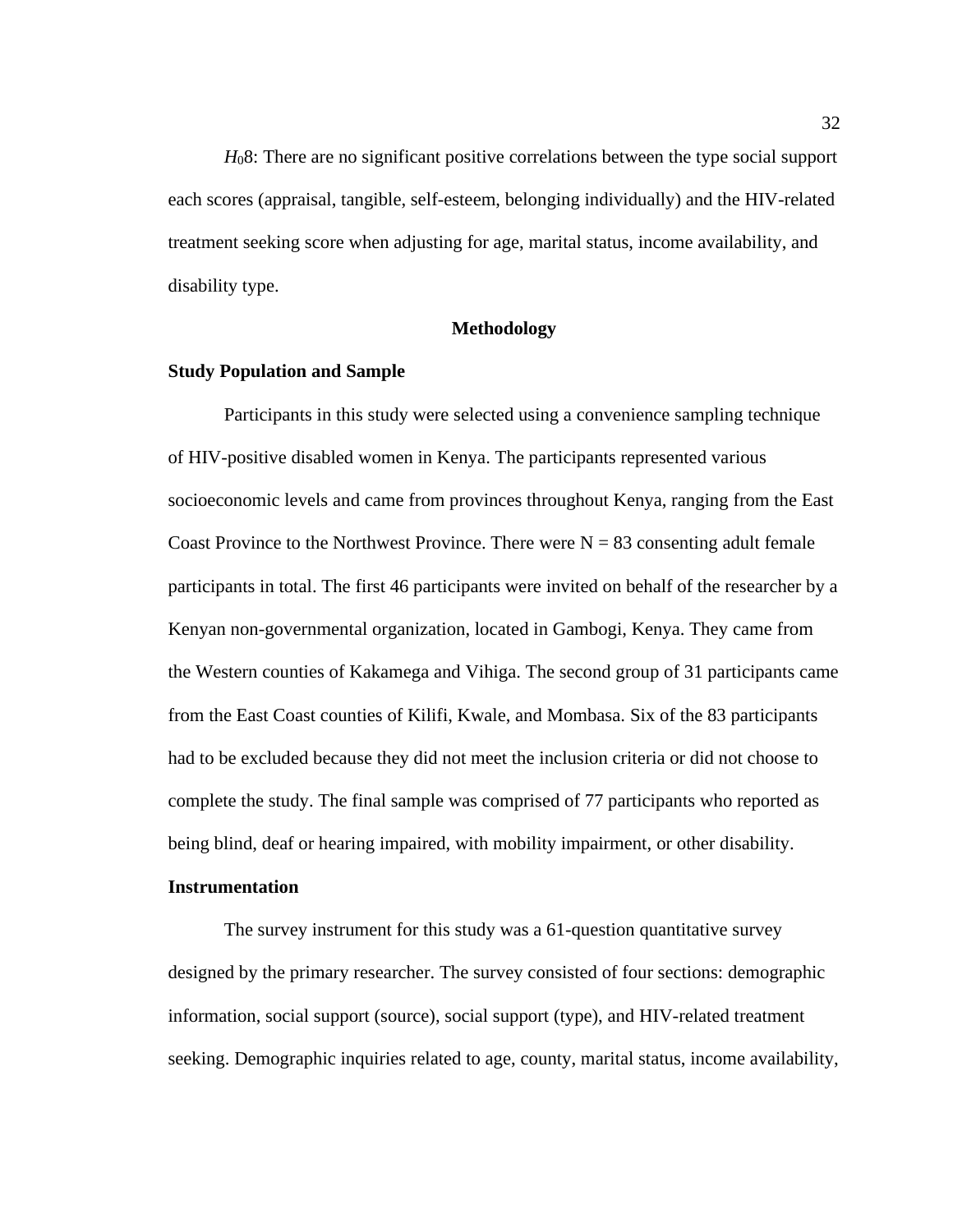and disability type (blind, deaf, mobility, other). The study used the MSPSS to assess total source social support self-rating and each of three sources of social support (family, friends, significant other; Zimet et al., 1988). The ISEL multidimensional scale was used to assess the total type of social support self-rating and each of the four types of social support (appraisal, tangible, self-esteem, belonging) (Brookings, & Bolton, 1988; Cohen, & Hoberman, 1983). The HIV-related treatment seeking section examined whether participants had ever sought, or continued to obtain, treatment for their HIV-positive status.

**Data variables and analyses.** The demographics questions were those related to age, marital status, income availability, and disability type. County of residence and age were obtained through open-ended questions. Marital status was assessed with the statement, "I am...," with the participant choosing which category best fit their status:  $1 =$ *single*, 2 = *married*, 3 = *divorced*, and 4 = *other*. Income availability was assessed with the question "Do you have a regular source of income?" with response categories  $0 = no$ *regular income* and  $1 = regular source of income$ , and an open-ended follow-up inquiry "If you have a regular income, about how much do you receive in a 30-day time (in Kenyan Shillings)?" Disability type was identified as one of the following:  $1 = blind$ ,  $2 =$ *deaf or hearing impaired*, 3 = *mobility impairment*, or 4 = *other*.

**Source social support.** As reported in Williams (2013), the MSPSS (Zimet et al., 1988) is a previously validated research survey instrument comprised of 12 statements to which a respondent responds from 1 = *very strongly agree* to 7 = *very strongly disagree*. Using Cronbach's alpha of  $\geq 90$ , the instrument was shown to have internal reliability,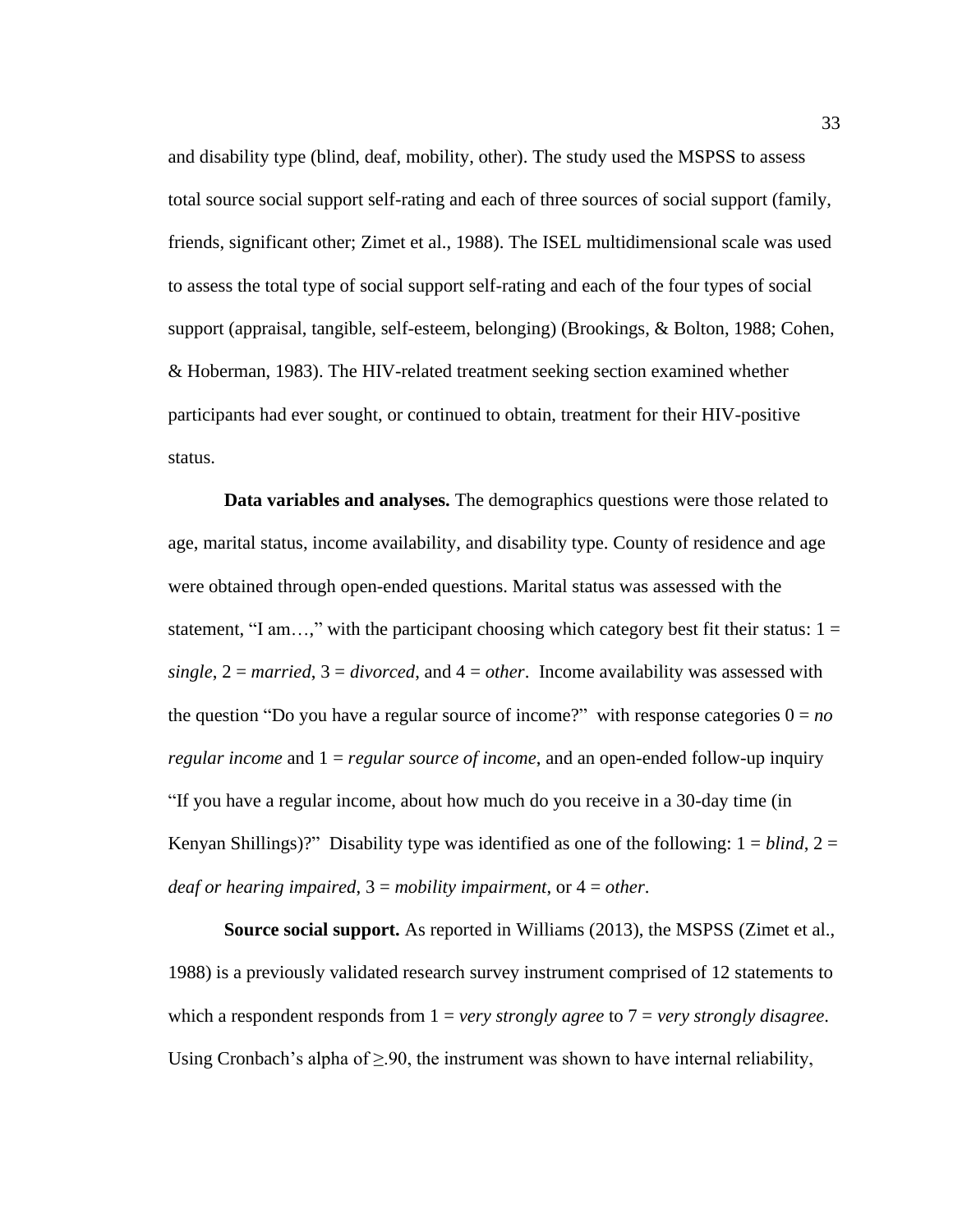signifying that even with diverse samples, the instrument produced reliable data (Dahlem et al., 1991; Williams, 2013). The reliability, validity, and utility of this instrument were confirmed in Canty-Mitchell and Zimet (2000), when it was used to investigate the social support needs of a sample of 222 urban, largely African American, adolescents (Canty-Mitchell, & Zimet, 2000; Williams, 2013).

In this research study, using the MSPSS questionnaire, survey participants were asked to rate how they feel about each of twelve statements concerning social support on a scale from 1 = *very strongly agree* to 7 = *very strongly disagree*. In this study, source of social support total score, denoted SOCSPT, was a composite variable derived from three variables: family, friend, and significant other. For each of these three variables, the MSPSS questionnaire had four questions with responses ranging from 1 to 7 (i.e., Likert scale). Hence, the range of values for SOCSPT was 12 to 84, and the total score for each of these three variables (family, friend, significant other) ranged from 4 to 28, with higher scores representing less perceived support (Williams, 2013). The variable for social support provided from family members, denoted as SSFAM, was derived from participants' responses to four related statements: "My family really tries to help me," "I get the emotional help and support I need from my family," "I can talk about my problems with my family," and "My family is willing to help me make decisions." The variable for social support provided from friends, denoted as SSFR, was derived from four related statements: "My friends really try to help me," "I can count on my friends when things go wrong," "I have friends with whom I can share my joys and sorrows," and "I can talk about my problems with my friends." Lastly, the variable for social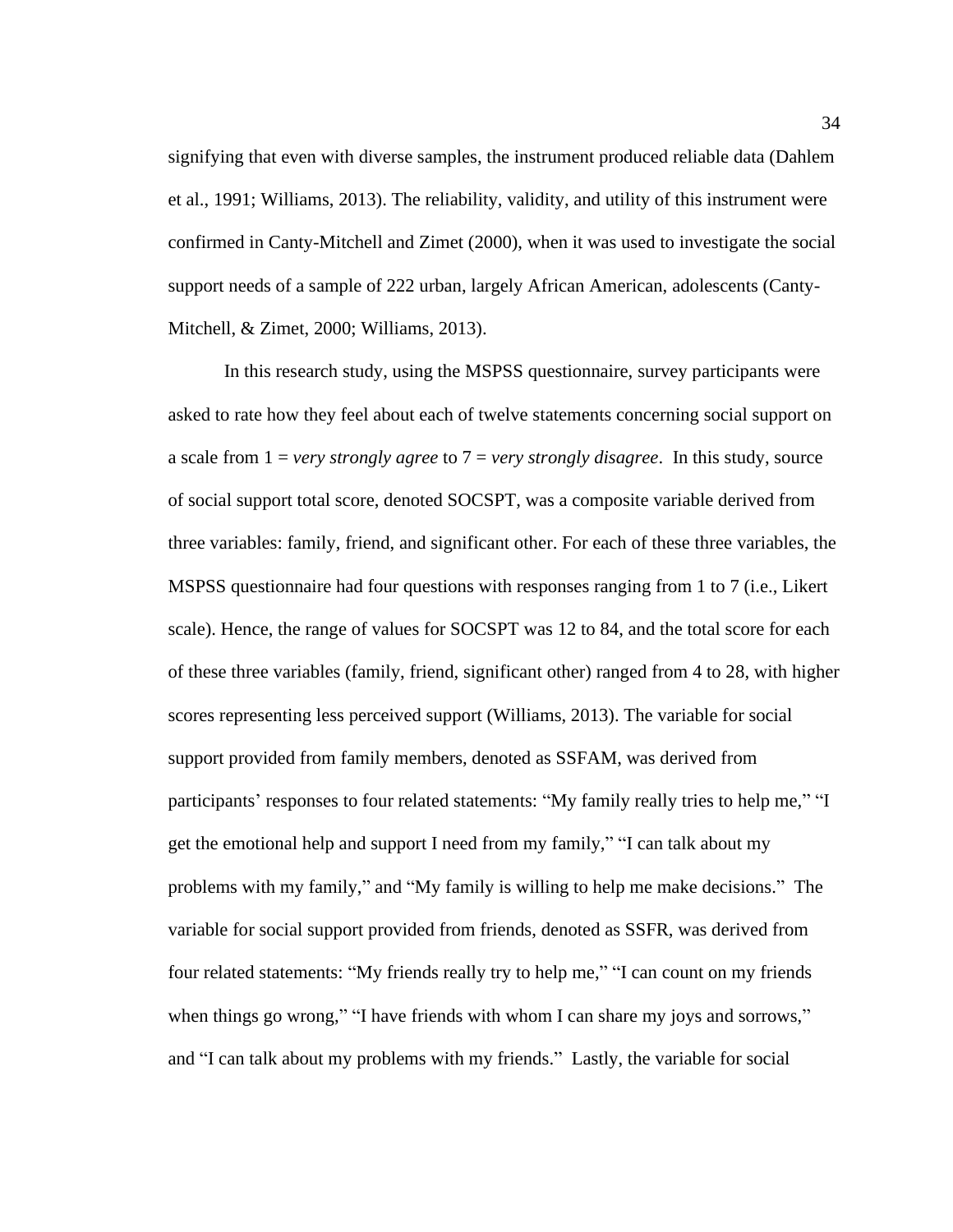support provided by a significant other, denoted as SSSO, was derived from the following four related statements: "There is a special person who is around when I am in need," "There is a special person with whom I can share my joys and sorrows," "I have a special person who is a real source of comfort to me," "There is a special person in my life who cares about my feelings."

**Type social support.** The ISEL is a multidimensional instrument that was designed to assess perceived availability of four types of social support (appraisal, tangible, self-esteem, and belonging; Bauman, Haag, Kaltman, & Dutton, 2012). The ISEL was utilized to assess an overall perceived social support measure, along with perceived availability of four distinct types of social support (Cohen & Hoberman, 1983). The subscale *appraisal* assessed the perceived availability of someone to talk to about one's problems. The subscale *tangible* was used to measure perceived availability of material assistance (e.g., financial, material good). The *self-esteem* subscale assessed the degree of positivity of one's relative self-image when comparing one's self to others (Cohen & Hoberman, 1983). The subscale *belonging* assessed perceived availability of people with whom one can do things (Cohen & Hoberman, 1983).

This survey asked participants to rate how they feel about each of forty statements concerning type social support and belongingness on a scale from 1= *definitely false*, 2 = *probably false*, 3 = *probably true*, to 4 = *definitely true* (ISEL, n.d.). The instrument was used for a confirmatory factor analysis of the ISEL among 133 college students (Brookings & Bolton, 1988). The findings of the four-factor model revealed a rational fit to the data and the large correlations were indicative of a general, second-order social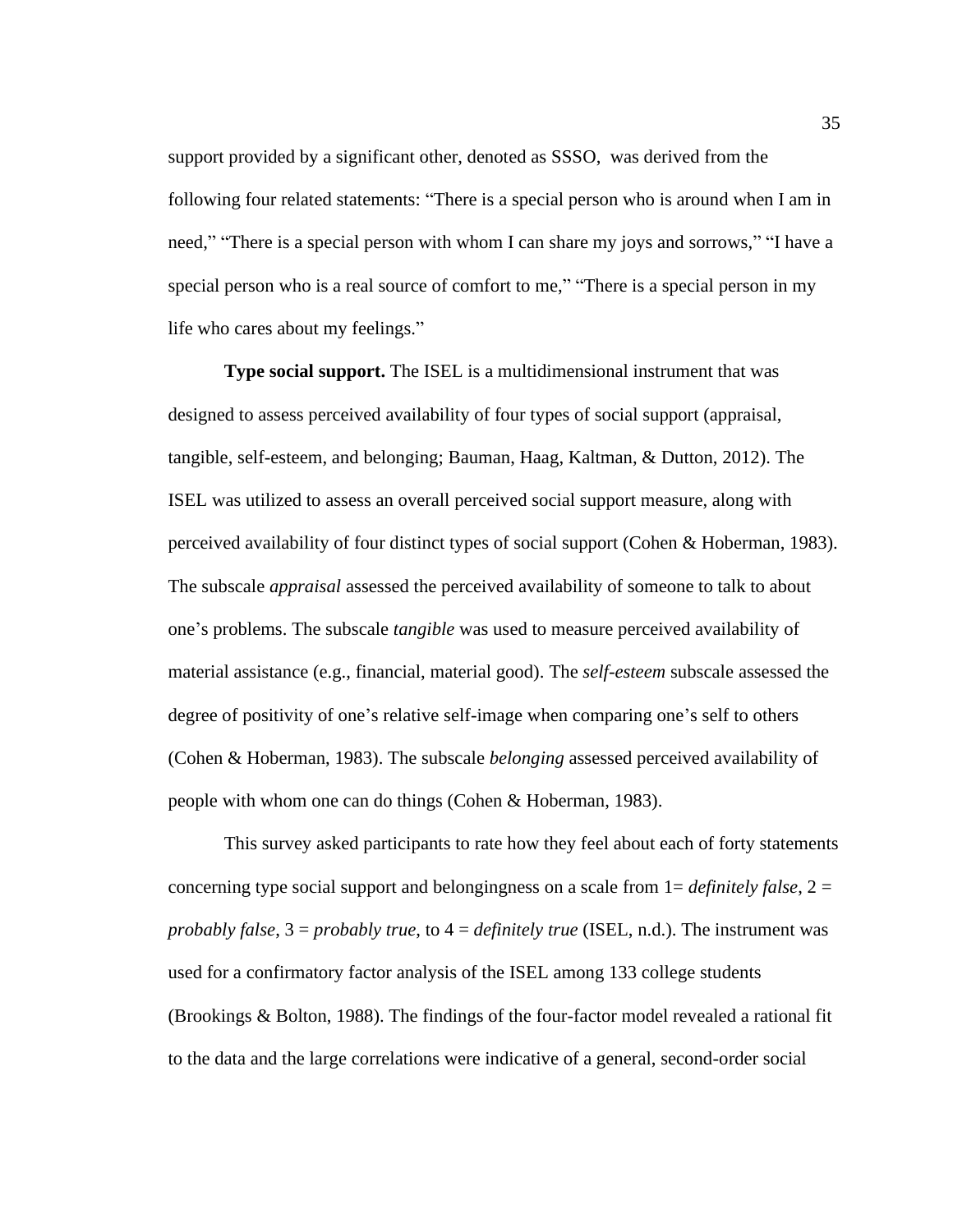support factor (Brookings & Bolton, 1988). When the instrument was scored as a unidimensional measure, it was determined that it might result in the loss of unique information within the four subscales (Brookings & Bolton, 1988). The findings supported following Cohen and Hoberman's procedure of analyzing ISEL for a total score and subscale scores (Brookings & Bolton, 1988; Cohen & Hoberman, 1983).

In this study, type of social support total score, denoted TYPSPT, was a composite variable derived from four variables: appraisal, tangible, self-esteem, and belonging. These four variables were denoted as SSAPP, SSTAN, SSEST, and SSBEL, respectively. For each of these four variables, the ISEL questionnaire, shown in Table 1, had ten questions with responses ranging from 1 to 4 (i.e. Likert scale). Half the items were positive statements about social relationships. For example, "There are several people that I trust to help solve my problems." The other half of the statements were presented as negative. For example, "I don't often get invited to do things with others." The negative statements were reverse coded for consistency in reporting the statistical findings. This means that the total for any one of these four variables ranged from 10-40 with higher scores representing more perceived support; the range of values for TYPSPT was 40-160.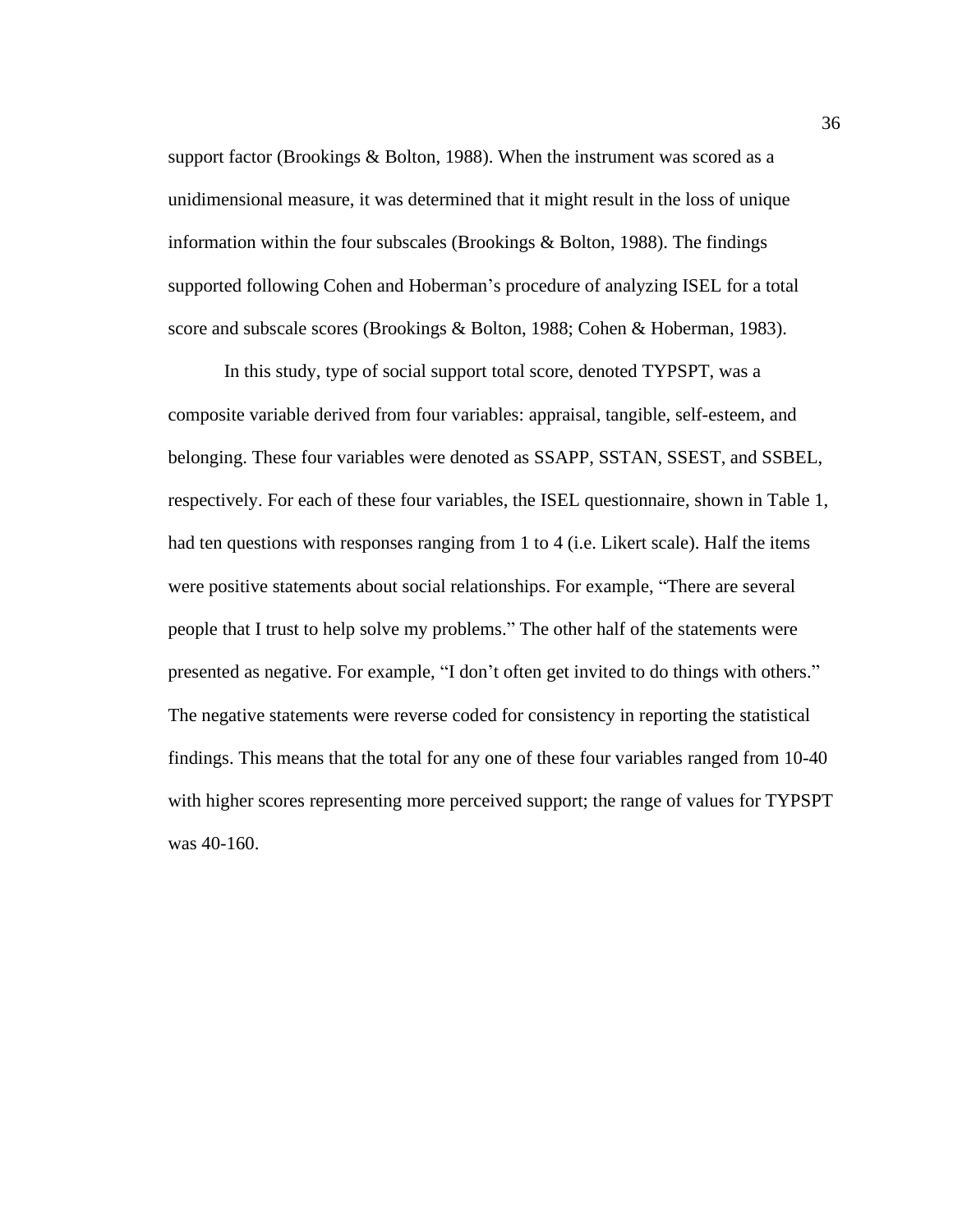# Table 1

# *Type of Social Support Variables*

| Appraisal                                                                                                             |
|-----------------------------------------------------------------------------------------------------------------------|
| There are several people that I trust to help solve my problems.                                                      |
| There is no one that I feel comfortable to talking about intimate personal problems.                                  |
| There really is no one who can give me an objective view of how I'm handling my problems.                             |
| I feel that there is no one I can share my most private worries and fears with.                                       |
| There is someone I can turn to for advice about handling problems with my family.                                     |
| When I need suggestions on how to deal with a personal problem, I know someone I can turn to.                         |
| There is someone I could turn to for advice about making career plans or changing my job.                             |
| There really is no one I can trust to give me good financial advice.                                                  |
| If a family crisis arose, it would be difficult to find someone who could give me good advice about how to handle     |
| it.                                                                                                                   |
| The is at least one person I know whose advice I really trust.                                                        |
| Tangible                                                                                                              |
| If I needed help fixing an appliance or repairing my car, there is someone who would help me.                         |
| If I needed a ride to the airport very early in the morning, I would have a hard time finding someone to take me.     |
| If I were sick and needed someone (friend, family member, or acquaintance) to take me to the doctor, I would have     |
| trouble finding someone.                                                                                              |
| If I needed a place to stay for a week because of an emergency (for example, water or electricity out in my           |
| apartment or house), I could easily find someone who would put me up.                                                 |
| If I were sick, I could easily find someone to help me with my daily chores.                                          |
| If I needed an emergency loan of \$100, there is someone (friend, relative, or acquaintance) I could get it from.     |
| If I had to go out of town for a few weeks, it would be difficult to find someone who would look after my house or    |
| apartment (the plants, pets, garden, etc.).                                                                           |
| If I was stranded 10 miles from home, there is someone I could call who would come $\&$ get me.                       |
| It would be difficult to find someone who would lend me their car for a few hours.                                    |
| If I needed some help in moving to a new house or apartment, I would have a hard time finding someone to help         |
| me.                                                                                                                   |
| Self-esteem                                                                                                           |
| Most of my friends are more interesting than I am.                                                                    |
| There is someone who takes pride in my accomplishments.                                                               |
| Most people I know think highly of me.                                                                                |
| I think that my friends feel that I'm not very good at helping them solve their problems.                             |
| I am as good at doing things as most other people are.                                                                |
| In general, people do not have much confidence in me.                                                                 |
| Most of my friends are more successful at making changes in their lives than I am.                                    |
| I am more satisfied with my life than most people are with theirs.                                                    |
| I am closer to my friends than most other people are to theirs.                                                       |
| I have a hard time keeping pace with my friends.                                                                      |
| Belonging                                                                                                             |
| When I feel lonely, there are several people I can talk to.                                                           |
| I often meet or talk with family or friends.                                                                          |
| I feel like I'm not always included by my circle of friends.                                                          |
| There are several different people I enjoy spending time with.                                                        |
| If I wanted to go on a trip for a day (e.g., to the mountains, beach, or country), I would have a hard time finding   |
| someone to go with me.                                                                                                |
| If I decide one afternoon that I would like to go to a movie that evening, I could easily find someone to go with me. |
| Most people I know do not enjoy the same things that I do.                                                            |
| I don't often get invited to do things with others.                                                                   |
| If I wanted to have lunch with someone, I could easily find someone to join me.                                       |
| No one I know would throw a birthday party for me.                                                                    |

*Note.* From Cohen and Hoberman (1983)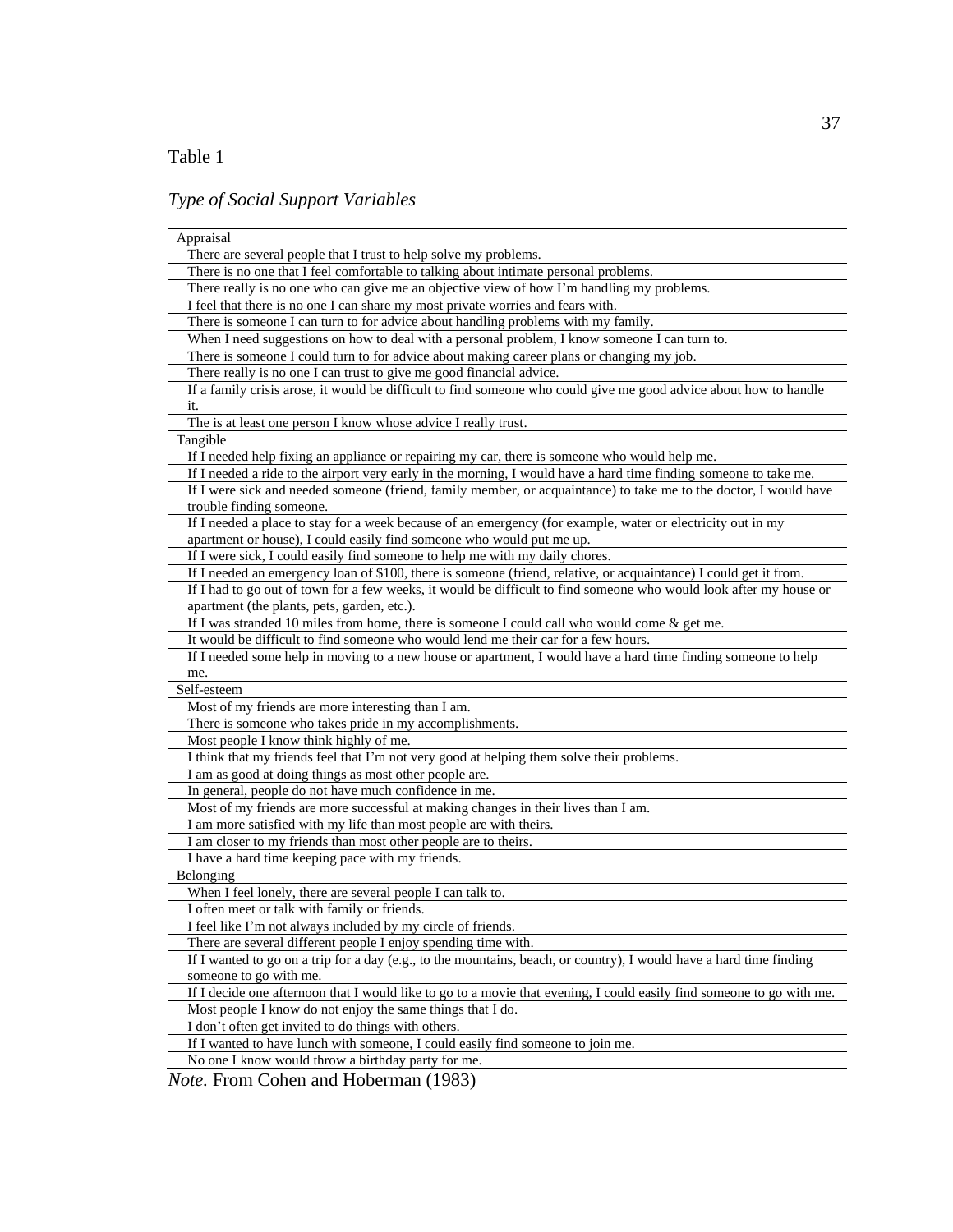**Treatment seeking.** The dependent variable of HIV-related treatment seeking measured whether the participants sought or engaged in treatment services for their HIVpositive status. It was a categorical variable with scores ranging from 1-6 where the lowest score indicated that no HIV-related treatment was sought, and the highest score represented active HIV-related treatment seeking for participant's HIV-positive status. This categorical dependent variable had six designated categories. The question for HIVrelated treatment seeking level was stated, "Have you sought treatment for your positive HIV status?" Participants selected from the following categories: 1= *No, I have never wanted to seek treatment for my positive HIV status*, 2 = *No, I wanted to seek treatment but was unable to*, 3 = *Yes, I sought treatment for a brief time (under six-months) but was unable to continue treatment,* 4 = *Yes, I am currently engaging in treatment, but am uncertain how long I can continue due to financial barriers*, *5 = Yes, I am currently engaging in treatment, but am uncertain how long I can continue because it is difficult to physically get to the treatment services*, and 6 = *Yes, I sought and will continue to engage in treatment for my positive HIV status*.

For simplicity in the final analyses, the HIV-related treatment seeking dependent variable was recoded to reflect (TRT0 = *no HIV-related treatment seeking*) or started HIV-related treatment and received for less than 6-months before ceasing.  $TRT1 =$ *currently engaged in HIV-related treatment, but unsure how long they will continue to engage in treatment due to barriers*. These barriers were identified as related to finances or transportation. And, TRT2 = *currently engaged in HIV-related treatment and will*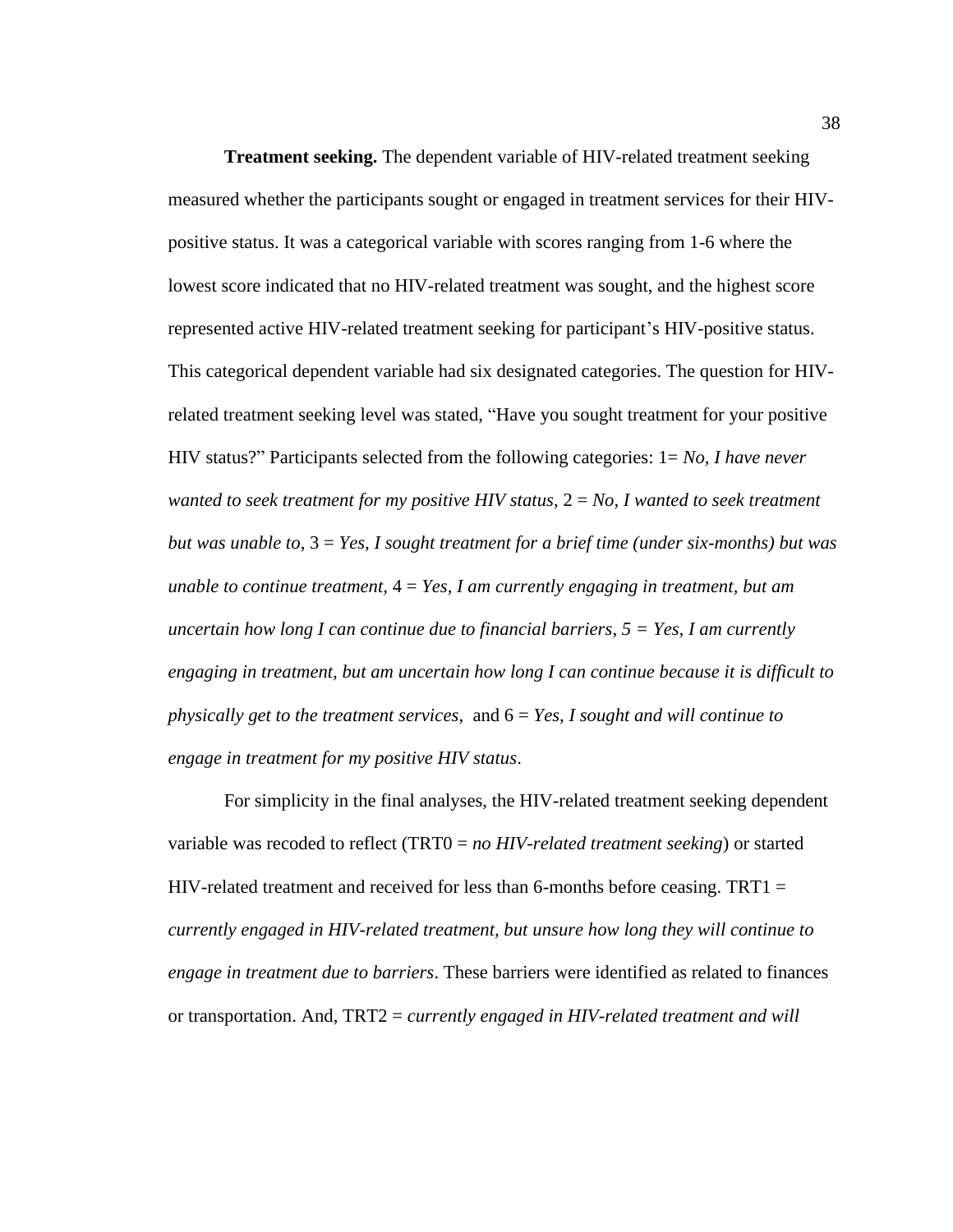*continue*. In the latter category, barriers were not identified as a possible deterrent to HIV-related treatment seeking.

# **Data Analysis Plan and Potential Threat to Validity**

This quantitative study utilized data collected during the period from mid-November to mid-December 2018. In accordance with Walden University's IRB requirements, data (written and electronic) are stored for five years in a secured manner. The study and confidential data collection processes were approved by Walden University's Institutional Review Board and followed standard guidelines for ethical research conduct. Each participant had the ability to opt out of the survey at any time and still received the small incentive for participation. A local social services agency was available for counseling, if needed.

The preliminary statistical analyses performed on the data were descriptive and correlational. Descriptive analyses included calculation of frequency, mean, and standard deviation. This provided an overview of the population by generating descriptive statistical information on the independent, dependent, and control variables. Potential significant positive correlations between the independent variables of source (family, friend, significant other) social support and the dependent variable of HIV-related treatment seeking were tested for using bivariate correlational testing to assess hypotheses #1 and #2. Type (tangible, appraisal, self-esteem, belonging) social support variables were tested for potential significant positive correlations with the dependent variable of HIV-related treatment seeking. These were analyzed using bivariate correlational testing to assess hypotheses #5 and #6.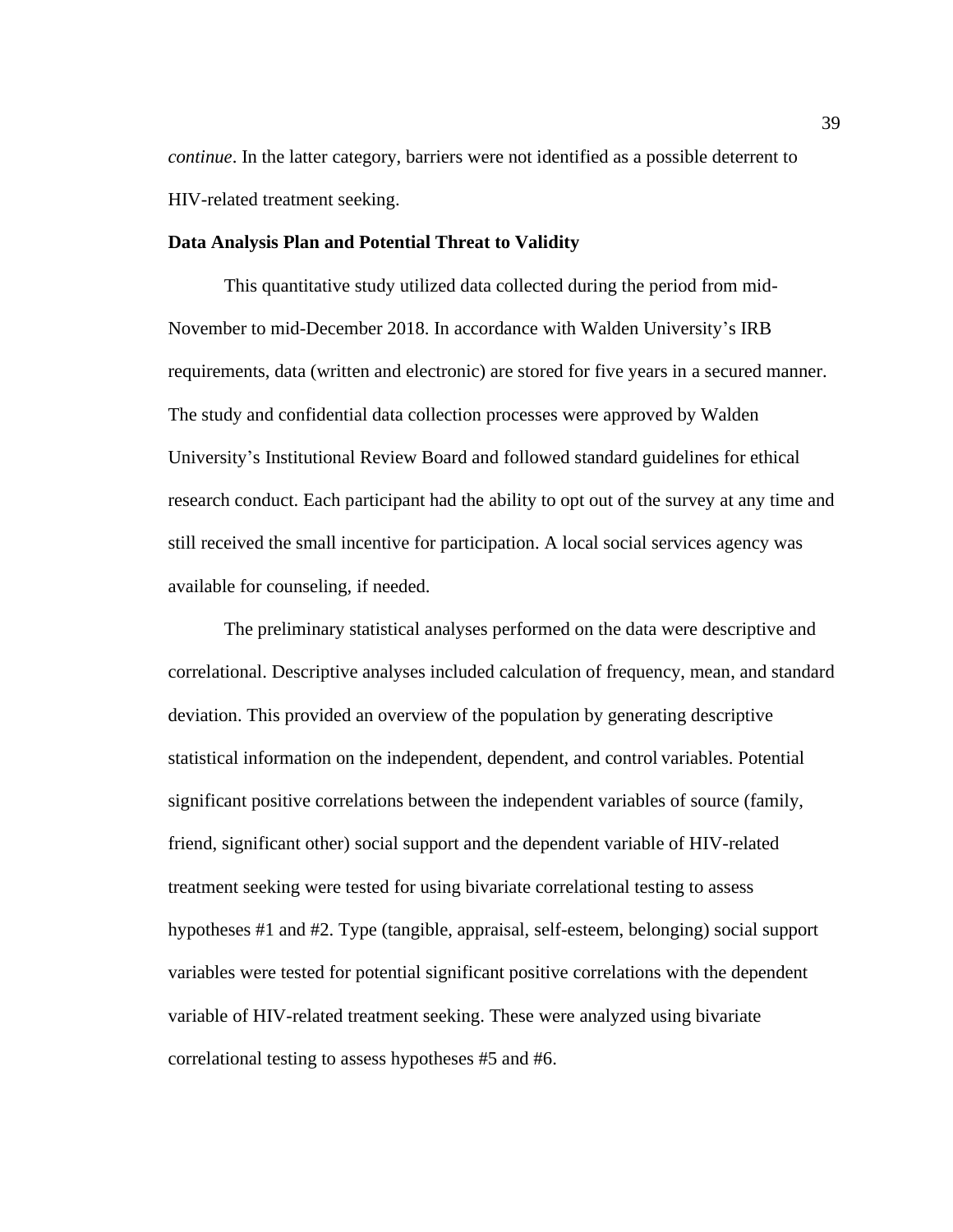To analyze whether the independent variables (source social support, type social support) were predictive of the dependent variable (HIV-related treatment seeking), more extensive multiple regression tests were used. Specifically, multiple regressions tests were performed to analyze which values of source social support and type social support were predictive of HIV-related treatment seeking. These tests were performed controlling for the demographic characteristics of age, marital status, income availability, and disability type. The multiple regression analysis was used to assess hypotheses #3, #4, #7 and #8. SPSS statistical analysis software was used in data analysis processes. The level of statistical significance was set at  $p \leq 0.05$ .

To determine the power of this study a power test was conducted using G\*Power statistical software. A one-tailed multiple linear regression using random effects with 11 parameters, a population multiple correlation coefficient of 0.05, a null multiple correlation coefficient of 0, a probability of a Type I error of 0.05, and 95% power requires a minimum sample size of 1084. Given that there were only 77 study participants, the power was found to be .218.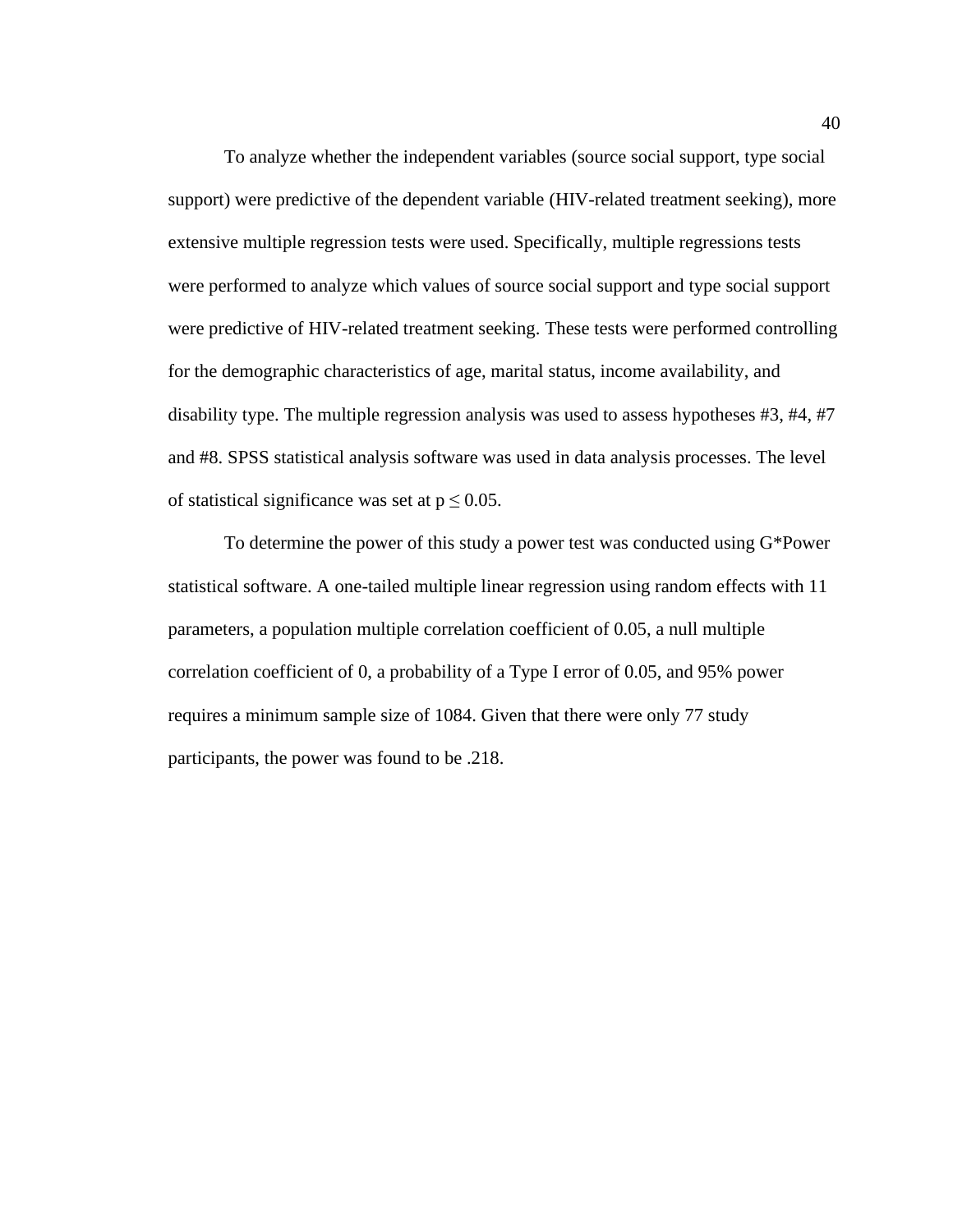# Chapter 4: Results

#### **Demographic Results**

Of the 83 women participants, six were excluded from the analyses because they did not meet the criteria or chose not to complete the survey. The sample was drawn from those identifying their residence as either the East Coast (Kilifi, Kwale, Mombasa Counties) or Western (Kakamega, Vihiga Counties) regions. However, there were more participants residing in the Western region, which made up (59.7%; *n* = 46) of the sample. The age range was from 19 to 69 years old with a mean age of 39 years. The highest number of study participants (37.7%; *n* = 29) identified their marital status as *married*. In terms of earnings, only  $(36.4\%; n = 28)$  reported having a regular income with the mean monthly amount of 1427.27 Kenyan Shillings, equivalent to approximately 14.02 US Dollars. Most of the study participants (63.6%; *n* = 49) reported *no regular income*. Of the final sample of 77 participants,  $(11.7\%; n = 9)$  identified themselves as *blind*; (5.2%;  $n = 4$ ) as *deaf or hearing impaired*; (64.9%;  $n = 50$ ) as having a *mobility impairment*, and (17.2 %; *n* = 14) as having *other disability*. Many reporting other category for disability self-disclosed that they were epileptic. Of those surveyed, (16.9%;  $n = 13$ ) reported being disabled at birth, whereas most (83.1%;  $n = 64$ ) reported acquiring their disability later in life. Frequencies of the sample, including county of residence, marital status, availability of income, and disability type are included in Table 2.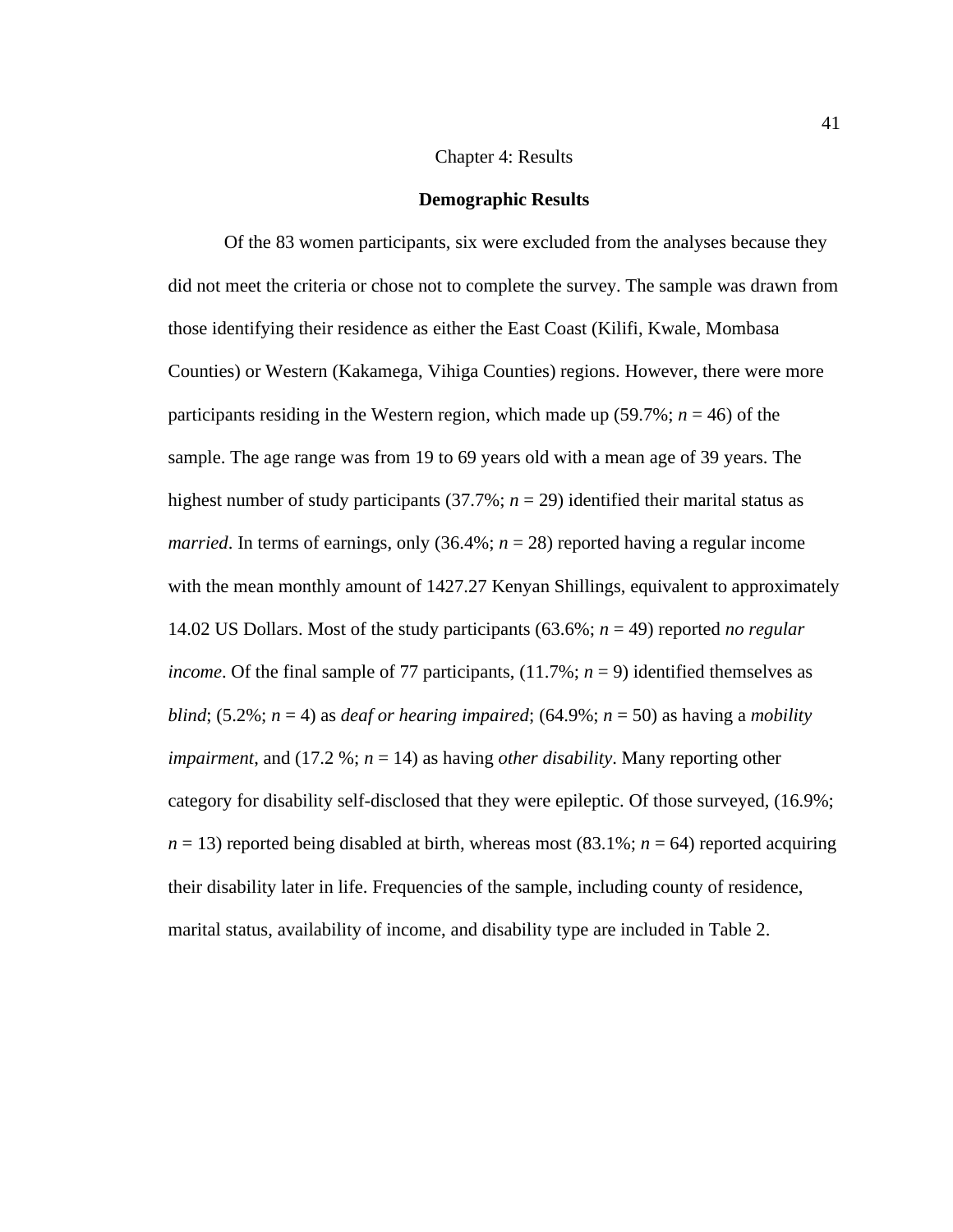# Table 2

| n              | $\%$ |
|----------------|------|
|                |      |
|                |      |
| 11             | 14.3 |
| 35             | 45.5 |
|                |      |
| 9              | 11.7 |
| 11             | 14.3 |
| 11             | 14.3 |
|                |      |
| 26             | 33.8 |
| 29             | 37.7 |
| 13             | 16.9 |
| 8              | 10.4 |
| 1              | 1.3  |
|                |      |
| 49             | 63.6 |
| 28             | 36.4 |
|                |      |
| 9              | 11.7 |
| $\overline{4}$ | 5.2  |
| 50             | 64.9 |
| 14             | 17.2 |
|                |      |
| 64             | 83.1 |
| 13             | 16.9 |
|                |      |

# *Frequency of Demographic Characteristics*

# **Descriptive Results for Study Variables**

The descriptive statistics for the study variables are displayed in Table 3. Source (family, friend, significant other) and type (tangible, appraisal, self-esteem, belonging) social support were recoded so lower scores reflected a lower perceived level of source social support and type social support. Higher scores reflected a greater level of perceived social support. Therefore, the mean of 44.31 and the median of 43 on the 84-point scale for source social support indicated that most participants reported a below average amount of satisfaction with the amount of source social support they received. Further, the mean of 89.06 and the median of 90 on the 160-point scale for type social support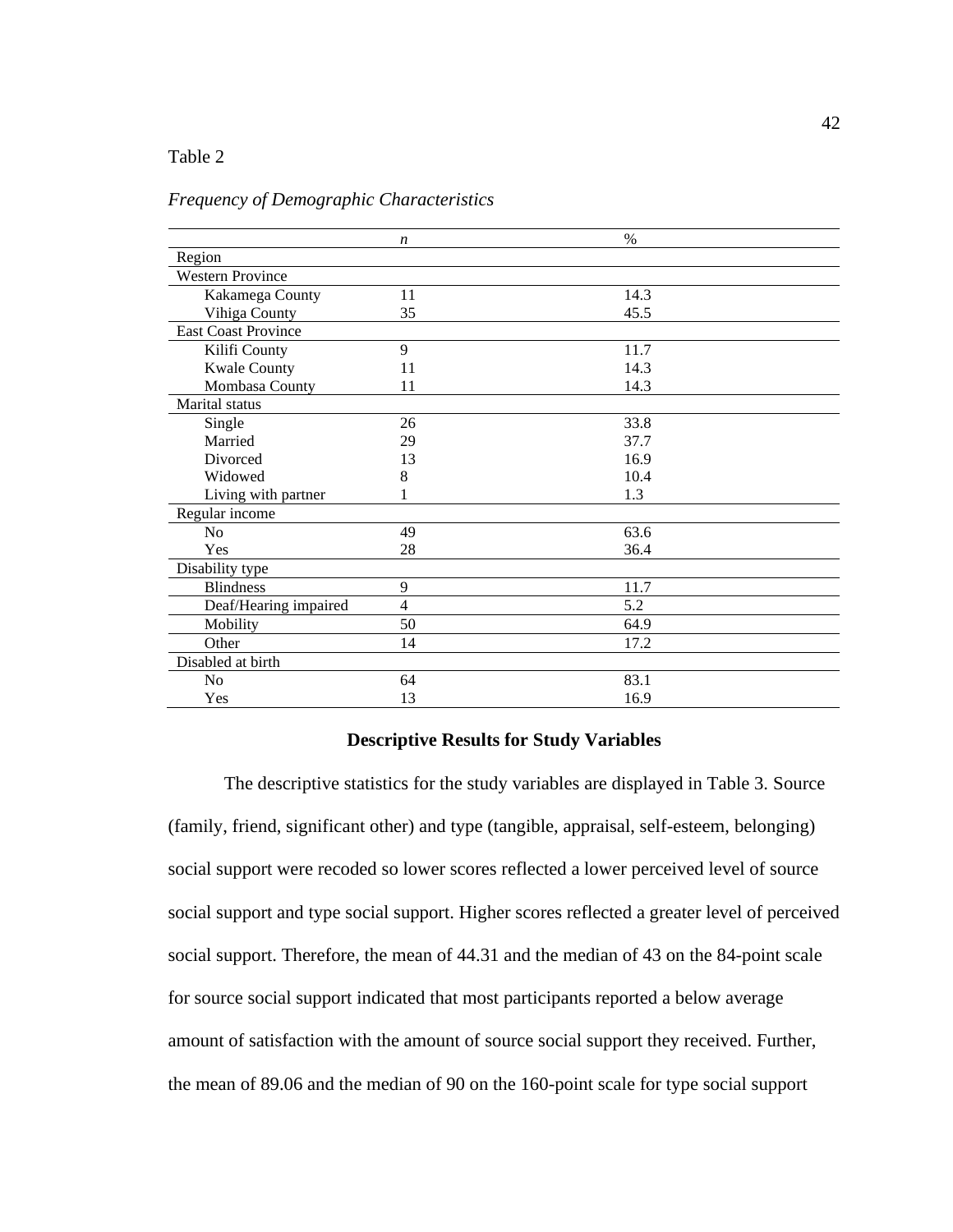indicated that majority of participants reported a below average amount of satisfaction with the type of social support they received. It was also noted that the HIV-related treatment seeking scores were worded such that lower scores (1-2) reflected no HIVrelated treatment seeking. Conversely, scores of 3-6 indicated that the respondent was receiving HIV-related treatment. Most participants  $(n = 72)$  engaged in HIV-related treatment seeking compared to  $(n = 5)$  who did not seek HIV-related treatment. All correlational and regression tests were one-sided, testing for a positive significance. Therefore, reports of significance equate with a positive significance, and reports of not significant equate with no positive significance found.

Table 3

| Variable                                   | $N = 77$ | Mean  | Standard  | Theoretical | Actual       |
|--------------------------------------------|----------|-------|-----------|-------------|--------------|
|                                            |          |       | Deviation | Range       | Range        |
| Source Social Support Total Score (SOCSPT) |          | 44.31 | 16.62     | 12-84       | 16-80        |
| Family support (SS-FAM)                    |          | 14.57 | 7.97      | $4 - 28$    | $4 - 28$     |
| Friend support (SS-FR)                     |          | 12.17 | 7.25      | $4 - 28$    | $4 - 27$     |
| Significant other support (SS-SO)          |          | 17.57 | 8.25      | $4 - 28$    | $4 - 28$     |
| Type Social Support Total Score (TYPSPT)   |          | 89.06 | 21.64     | $40-160$    | $56-$<br>133 |
| Appraisal support (SSAPP)                  |          | 24.78 | 8.35      | $10-40$     | $11 - 40$    |
| Tangible support (SSTAN)                   |          | 12.39 | 7.04      | $10-40$     | 12-39        |
| Self-esteem support (SSEST)                |          | 20.86 | 4.77      | $10-40$     | $13 - 36$    |
| Belonging support (SSBEL)                  |          | 22.09 | 5.31      | $10-40$     | 14-34        |

*Descriptive Statistics for Study Variables*

#### **Research Question 1**

Hypotheses #1 addressed the first research question: Is there a significant positive correlation between the source social support total score (family, friend, significant other combined) and the HIV-related treatment seeking score? Hypothesis 1 stated that there is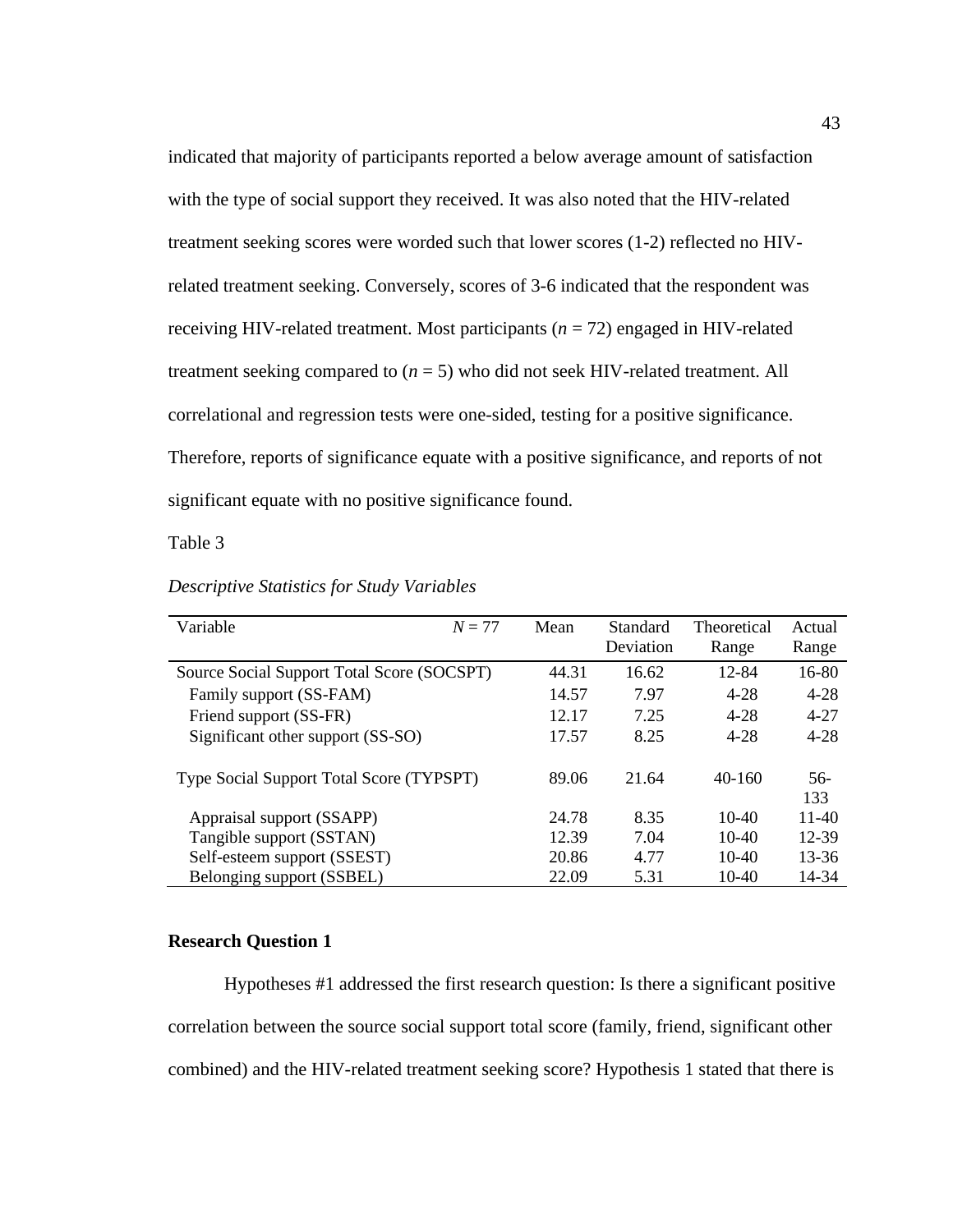a significant positive correlation between the source social support total score (family, friend, significant other combined) and the HIV-related treatment seeking score. Bivariate correlations showed no significant positive correlation between levels of source of social support total score (SOCSPT) and HIV-related treatment seeking. There was no significant positive correlation between social support total score ( $r = .033$ ,  $p = .387$ ) and no HIV-related treatment seeking (TRT0). There was also no significant positive correlation between social support total score  $(r = -.151, p = .095)$  and HIV-related treatment seeking with barriers (TRT1). Lastly, there was no significant positive correlation between social support total score  $(r = .131, p = .128)$  and HIV-related treatment seeking with no barriers (TRT2).

#### **Research Question 2**

Hypothesis #2 addressed the second research question: Are there significant positive correlations between the source social support each scores (family, friend, significant other individually) and the HIV-related treatment seeking score? Hypothesis #2 stated there are significant positive correlations between the source social support each scores (family, friend, significant other individually) and the HIV-related treatment seeking score. Bivariate correlations showed no significant positive correlation between levels of source social support each scores and HIV-related treatment seeking. There was no significant positive correlation between social support from family (SSFAM;  $r = -$ .012,  $p = .458$ ; social support from a friend (SSFR;  $r = .008$ ,  $p = .471$ ); or social support from a significant other (SSSO;  $r = .072$ ,  $p = .268$ ) and the no HIV-related treatment seeking variable (TRT0). There was also no significant positive correlation between each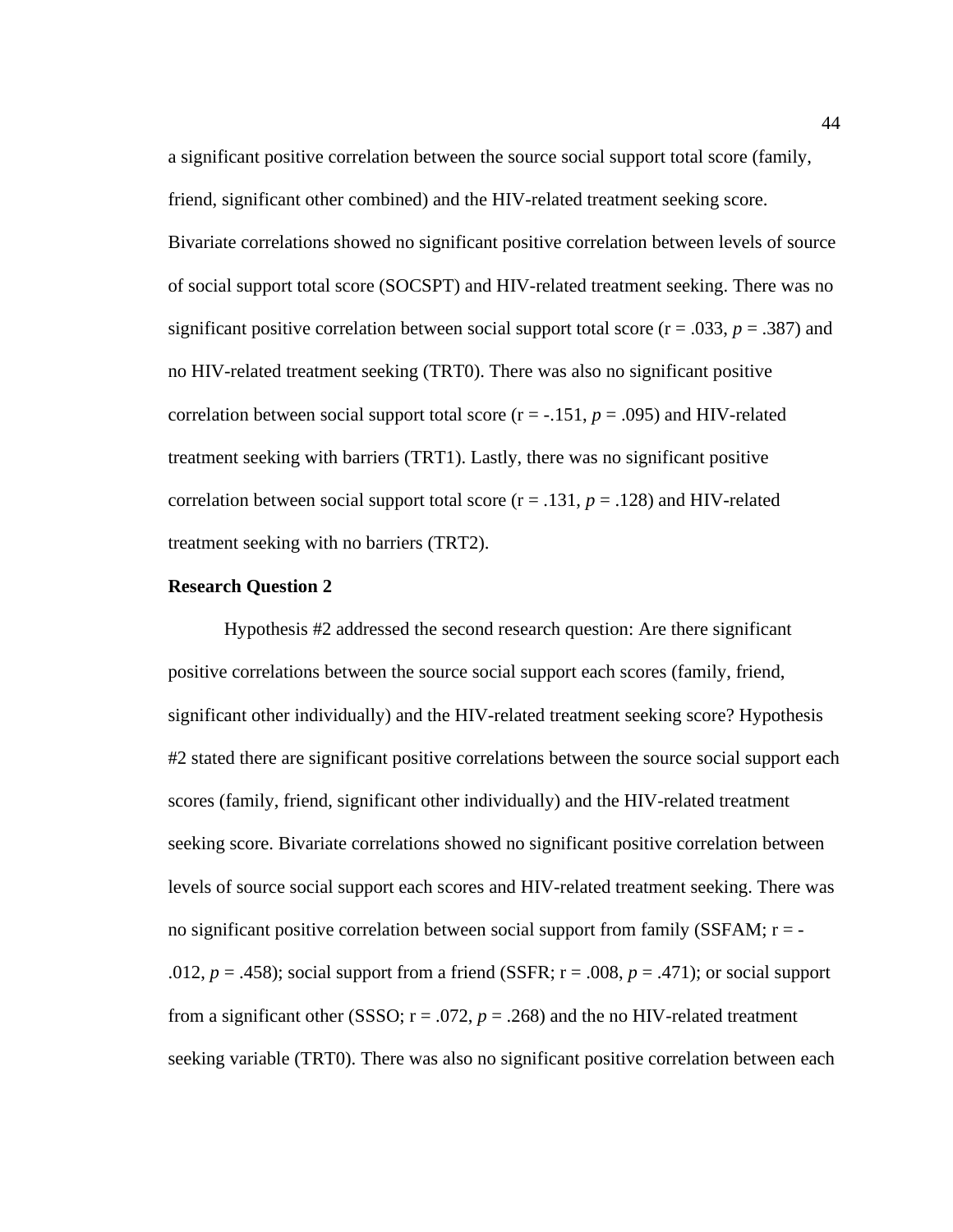score of source support for social support from family (SSFAM;  $r = -0.009$ ,  $p = 0.470$ ); social support from a friend (SSFR;  $r = -0.055$ ,  $p = 0.316$ ); or social support from a significant other (SSSO;  $r = -.247$ ,  $p = .015$ ) and HIV-related treatment seeking with barriers (TRT1; finances, transportation) that could deter treatment engagement.

Bivariate correlations also show one significant positive correlation between levels of source social support each scores and the HIV-related treatment seeking with no barriers (TRT2). There was no significant positive correlation between source support each scores for support from family (SSFAM;  $r = .015$ ,  $p = .450$ ) or social support from a friend (SSFR;  $r = .050$ ,  $p = .333$ ) and HIV-related treatment seeking with no barriers. However, there was a significant positive correlation between social support from a significant other (SSSO;  $r = .206$ ,  $p = .036$ ) and HIV-related treatment seeking with no barriers.

#### **Research Question 3**

Hypothesis #3 addressed the third research question: Is there a significant positive correlation between the source social support total score (family, friend, significant other combined) and the HIV-related treatment seeking score when adjusting for age, marital status, income availability, and disability type? Hypothesis #3 that stated there is a significant positive correlation between the source social support total score (family, friend, significant other combined) and the HIV-related treatment seeking score when adjusting for age, marital status, income availability, and disability type. For this test, the HIV-related treatment seeking score was used as the dependent variable, and source social support total score was used as the independent variable. It is a multinomial model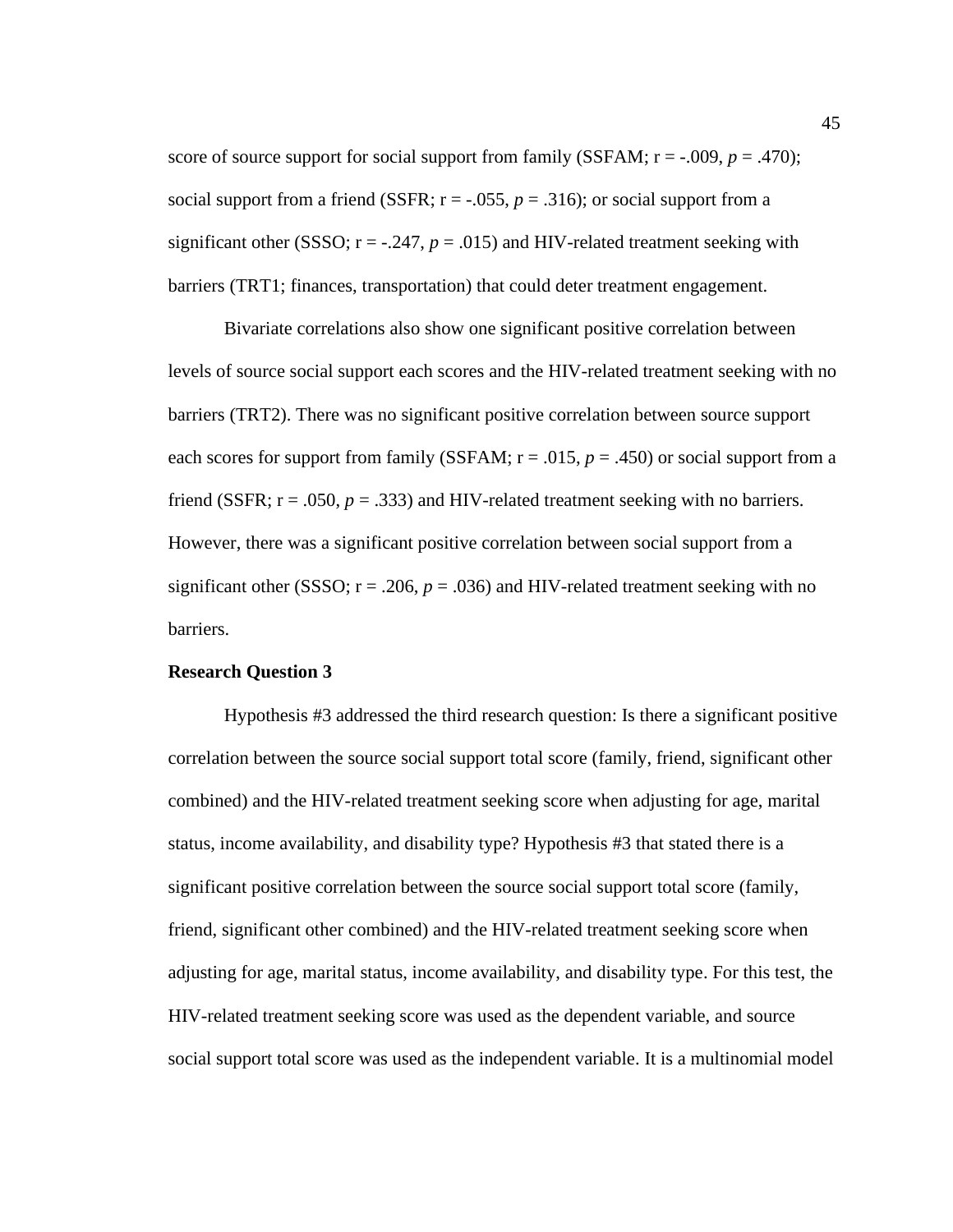in which HIV-related treatment seeking with no barriers (TRT2) was the reference level. The choice of HIV-related treatment seeking with no reported barriers was arbitrary and was selected by the statistical software (SPSS). Equivalent models can be obtained using other values of HIV-related treatment seeking as the reference level. Age, marital status, income, and disability type variables were included in the regression model as control variables. The results are shown in Tables 4 and 5.

As shown in Table 4, source social support total score (SOCSPT) had a beta score of .021 ( $p = .587$ ) and was not positively significant at  $p < 0.05$  level. Thus, it was not a significant positive predictor of no HIV-related treatment seeking (TRT0). This indicated that if individuals had a low or high level of source social support total score, they were not any more or less likely to not engage in HIV-related treatment seeking. Also noted was that age, marital status, income, and disability types were not significant positive predictors of no HIV-related treatment seeking.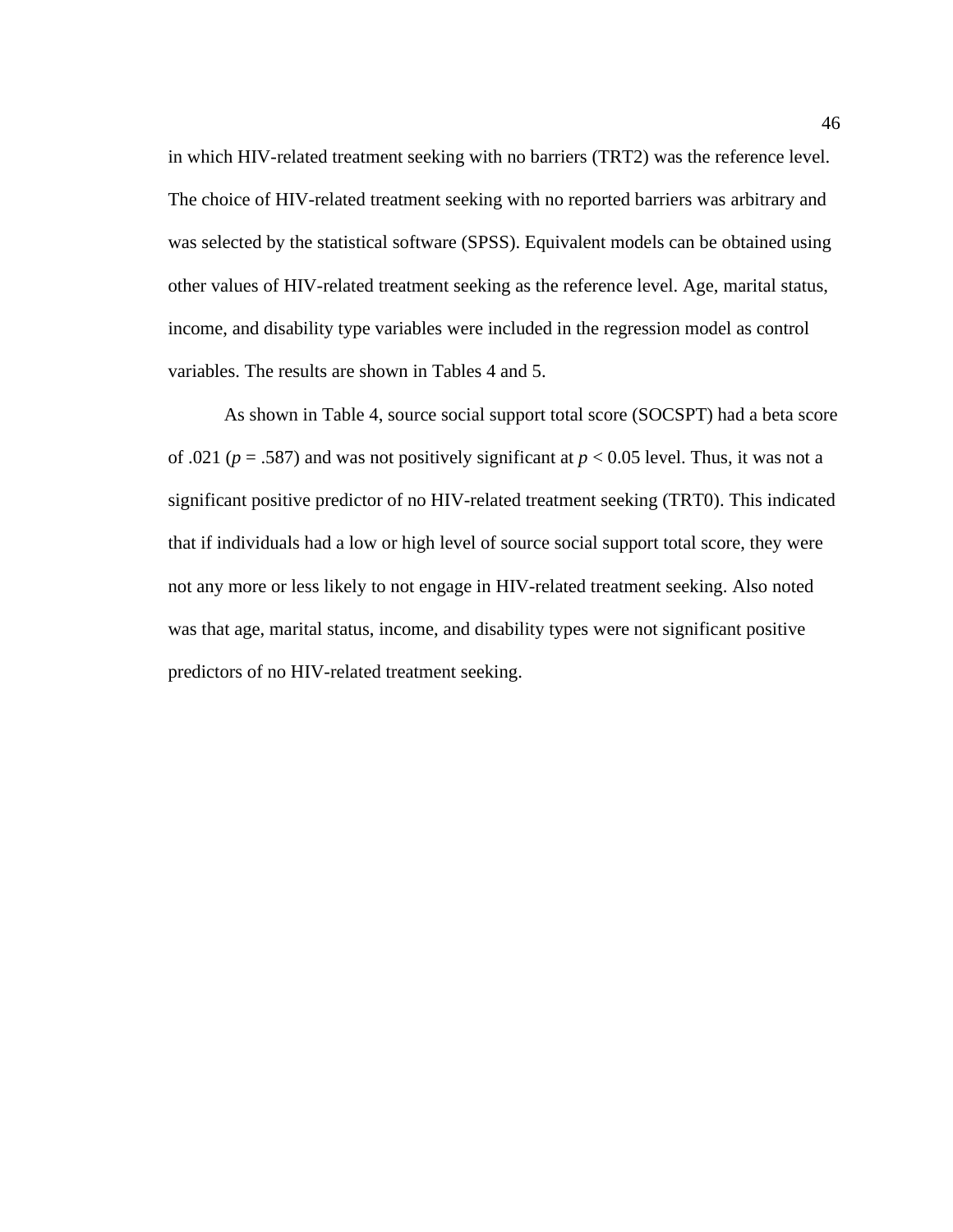# Table 4

*Source Social Support Total Score and Participant Demographics as Predictors of No HIV-Related Treatment Seeking*

| Predictor                           |                | SЕ       | Sig.  |
|-------------------------------------|----------------|----------|-------|
| Social support total score (SOCSPT) | .021           | .039     | .587  |
| Age                                 | -.046          | .051     | .367  |
| <b>Marital Status</b>               |                |          |       |
| Divorced                            | 2.716          | 1.886    | .150  |
| Living with a partner               | $-.284$        | .000     |       |
| Married                             | $-2.052$       | 1.880    | .275  |
| Single                              | $-1.624$       | 1.863    | .383  |
| Widow                               | 0 <sup>b</sup> |          |       |
| Income                              |                |          |       |
| Yes, income available               | 0 <sup>b</sup> |          |       |
| No, income available                | $-1.549$       | 1.397    | .267  |
| Disability Type                     |                |          |       |
| <b>Blind</b>                        | 18.793         | 1397.105 | .989  |
| Blind/Mobility                      | 1.948          | 8804.307 | 1.000 |
| Deaf                                | 1.209          | 4080.281 | 1.000 |
| Mobility                            | 16.852         | 1397.104 | .990  |
| Other                               | 0 <sup>b</sup> |          |       |

*Note.* SOCSPT=social support total score. The dependent variable was no HIV-related treatment seeking score (TRT0), and the reference category was HIV-related treatmentseeking with no barriers (TRT2).

As shown in Table 5, social support total score (SOCSPT) had a beta of -.029 (*p* = .129) and was not positively significant at the *p* < 0.05 level. Thus, social support total score was not a significant positive predictor of HIV-related treatment seeking with barriers (TRT1). This indicated that if individuals had either a low or high level of social support total score, they were not any more or less likely to engage in HIV-related treatment seeking with reported barriers (finances, transportation). Also noted was that age, marital status, and income were not significant positive predictors of HIV-related treatment seeking with reported barriers. However, disability type was found to be a significant positive predictor of HIV-related treatment seeking with reported barriers.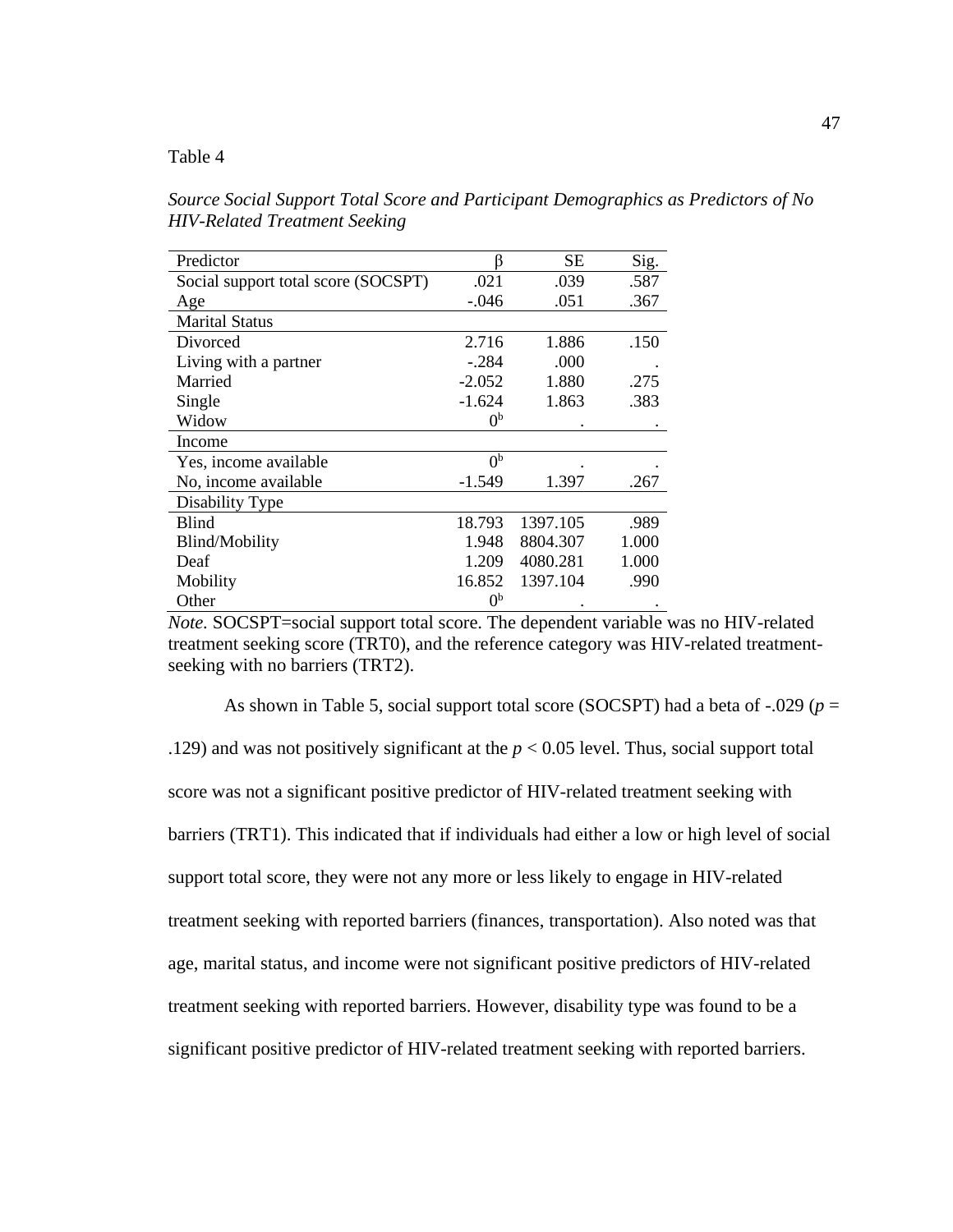Specifically, being blind had a beta score of 3.246 (*p* = .008) and was positively

significant at the  $p < 0.05$  level. Also, having a mobility disability had a beta score of

1.810 ( $p = .048$ ). This indicates that those individuals that reported being blind or having

a mobility disability were significantly more likely to engage in HIV-related treatment

seeking with reported barriers.

Table 5

| Predictor                           |                | SЕ       | Sig. |
|-------------------------------------|----------------|----------|------|
| Social support total score (SOCSPT) | $-.029$        | .019     | .129 |
| Age                                 | $-0.019$       | .027     | .494 |
| <b>Marital Status</b>               |                |          |      |
| Divorced                            | 2.667          | 1.392    | .055 |
| Living with a partner               | 17.091         | 3510.317 | .996 |
| Married                             | .468           | 1.049    | .656 |
| Single                              | .672           | 1.072    | .531 |
| Widow                               | 0 <sup>b</sup> |          |      |
| Income                              |                |          |      |
| Yes, income available               | 0 <sup>b</sup> |          |      |
| No, income available                | .831           | .642     | .196 |
| Disability Type                     |                |          |      |
| <b>Blind</b>                        | 3.246          | 1.227    | .008 |
| Blind/Mobility                      | $-14.334$      | 3609.469 | .997 |
| Deaf                                | $-14.008$      | 1695.186 | .993 |
| Mobility                            | 1.810          | .915     | .048 |
| Other                               | 0 <sup>b</sup> |          |      |

*Social Support Total Score and Participant Demographics as Predictors of HIV-Related Treatment Seeking with Barriers*

*Note.* SOCSPT=social support total score. The dependent variable was HIV-related treatment seeking with barriers (TRT1), and the reference category was HIV-related treatment-seeking with no barriers (TRT2).

#### **Research Question 4**

Hypotheses #4 addressed the fourth research question: Are there significant

positive correlations between source social support each scores (family, friend,

significant other individually) and the HIV-related treatment seeking score when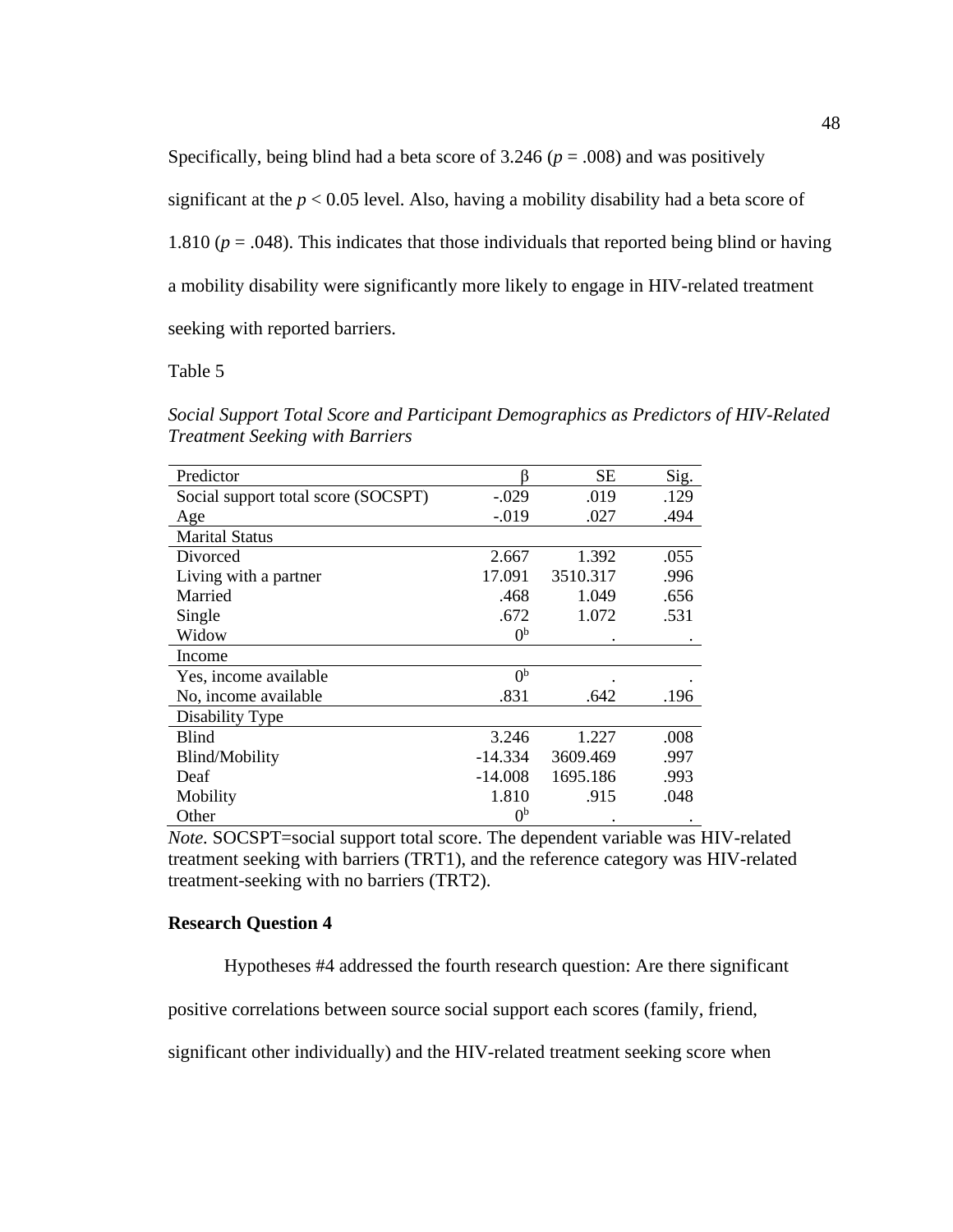adjusting for age, marital status, income availability, and disability type? Hypothesis #4 stated that there are significant positive correlations between the source social support each scores (friend, family, significant other individually) and the HIV-related treatment seeking scores when adjusting for age, marital status, income availability, and disability type. For this test, treatment seeking score was used as the dependent variable, and social support each score (family  $=$  SSFAM, friend  $=$  SSFR, significant other  $=$  SSSO) was used as an independent variable. It was a multinomial model in which HIV-related treatment seeking with no barriers (TRT2) was the reference level. Age, marital status, income, and disability type variables were included in the regression model as control variables. The test results are presented in Tables 6 through 11.

As shown in Table 6, social support from family (SSFAM) had a beta of .003 ( $p =$ .969) and was not positively significant at the  $p < 0.05$  level. Thus, social support family score was not a significant positive predictor of HIV-related treatment seeking. This indicated that if individuals had either a low or high level of social support from family, they were not any less likely to engage in HIV-related treatment seeking. Also notable was that age, marital status, income, and disability type were not significant positive predictors of no HIV-related treatment seeking (TRT0).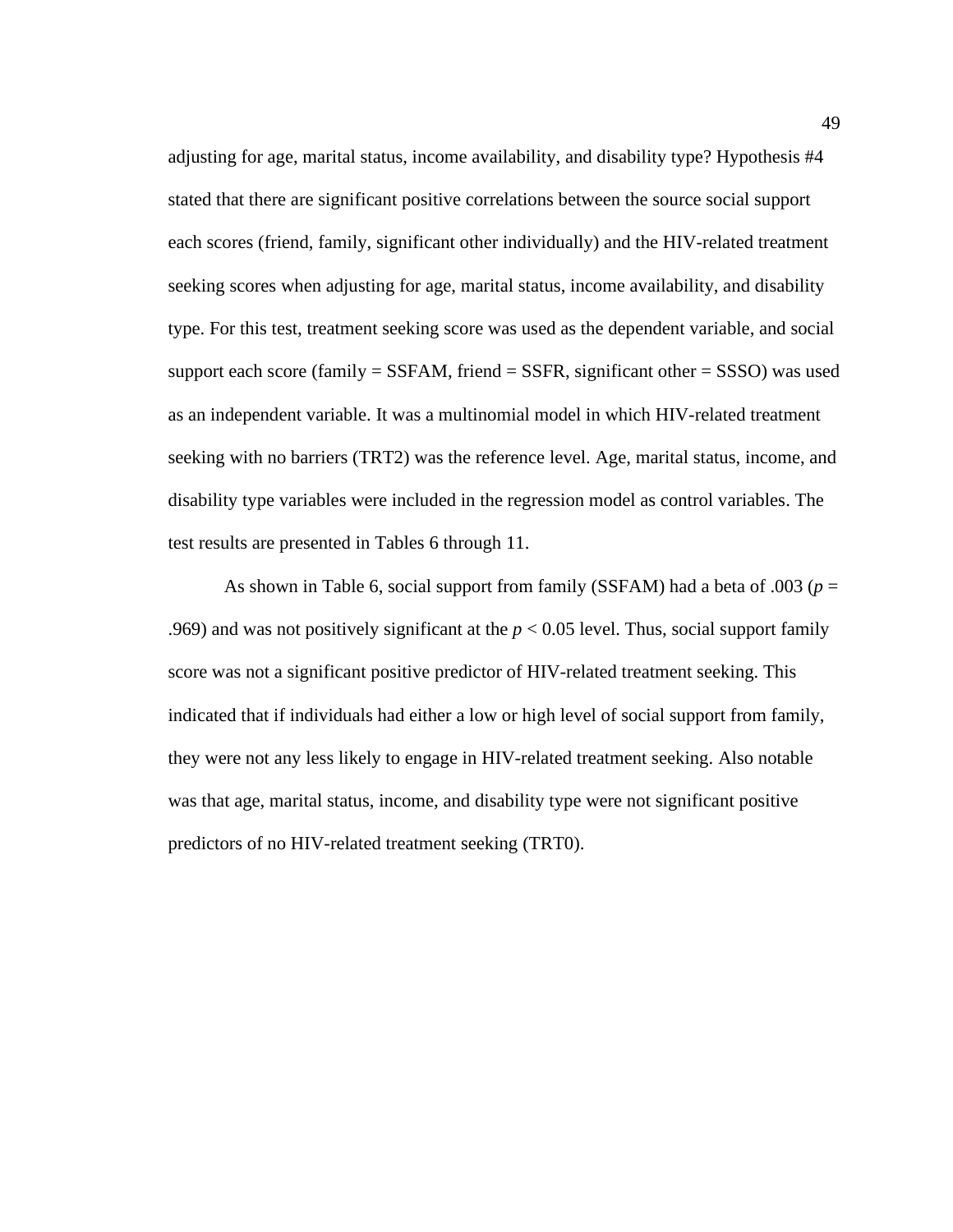# Table 6

| Social Support from Family and Participant Demographics as Predictors of No HIV- |  |  |
|----------------------------------------------------------------------------------|--|--|
| <b>Related Treatment Seeking</b>                                                 |  |  |

| Predictor                          |                | SЕ       | Sig.  |
|------------------------------------|----------------|----------|-------|
| Social support from family (SSFAM) | .003           | .079     | .969  |
| Age                                | $-.043$        | .052     | .404  |
| <b>Marital Status</b>              |                |          |       |
| Divorced                           | 2.362          | 1.862    | .205  |
| Living with a partner              | $-.236$        | .000     |       |
| Married                            | $-1.819$       | 1.765    | .303  |
| Single                             | $-1.415$       | 1.786    | .428  |
| Widow                              | 0 <sup>b</sup> |          |       |
| Income                             |                |          |       |
| Yes, income available              | 0 <sup>b</sup> |          |       |
| No, income available               | $-1.515$       | 1.381    | .273  |
| Disability Type                    |                |          |       |
| Blind                              | 18.353         | 1464.210 | .990  |
| Blind/Mobility                     | .540           | 8815.205 | 1.000 |
| Deaf                               | .573           | 4193.446 | 1.000 |
| Mobility                           | 16.198         | 1464.209 | .991  |
| Other                              | 0 <sup>b</sup> |          |       |

*Note.* SSFAM=social support from family score. The dependent variable was the no HIV-related treatment seeking score (TRT0), and the reference category was HIV-related treatment-seeking with no barriers (TRT2).

As shown in Table 7, social support from family score (SSFAM) had a beta of - .016 ( $p = .658$ ) and was not positively significant at the  $p < 0.05$  level. Thus, social support family score was not a significant positive predictor of HIV-related treatment seeking with barriers (finances, transportation; TRT1). This indicates that if individuals had either a low or high level of social support from family, they would not be any more or less likely to engage in HIV-related treatment seeking with barriers. Also notable is that age, marital status, and income were not significant positive predictors of HIVrelated treatment seeking. Disability type was found to be a significant positive predictor of HIV-related treatment seeking. Specifically, being blind had a beta of  $3.071$  ( $p = .011$ )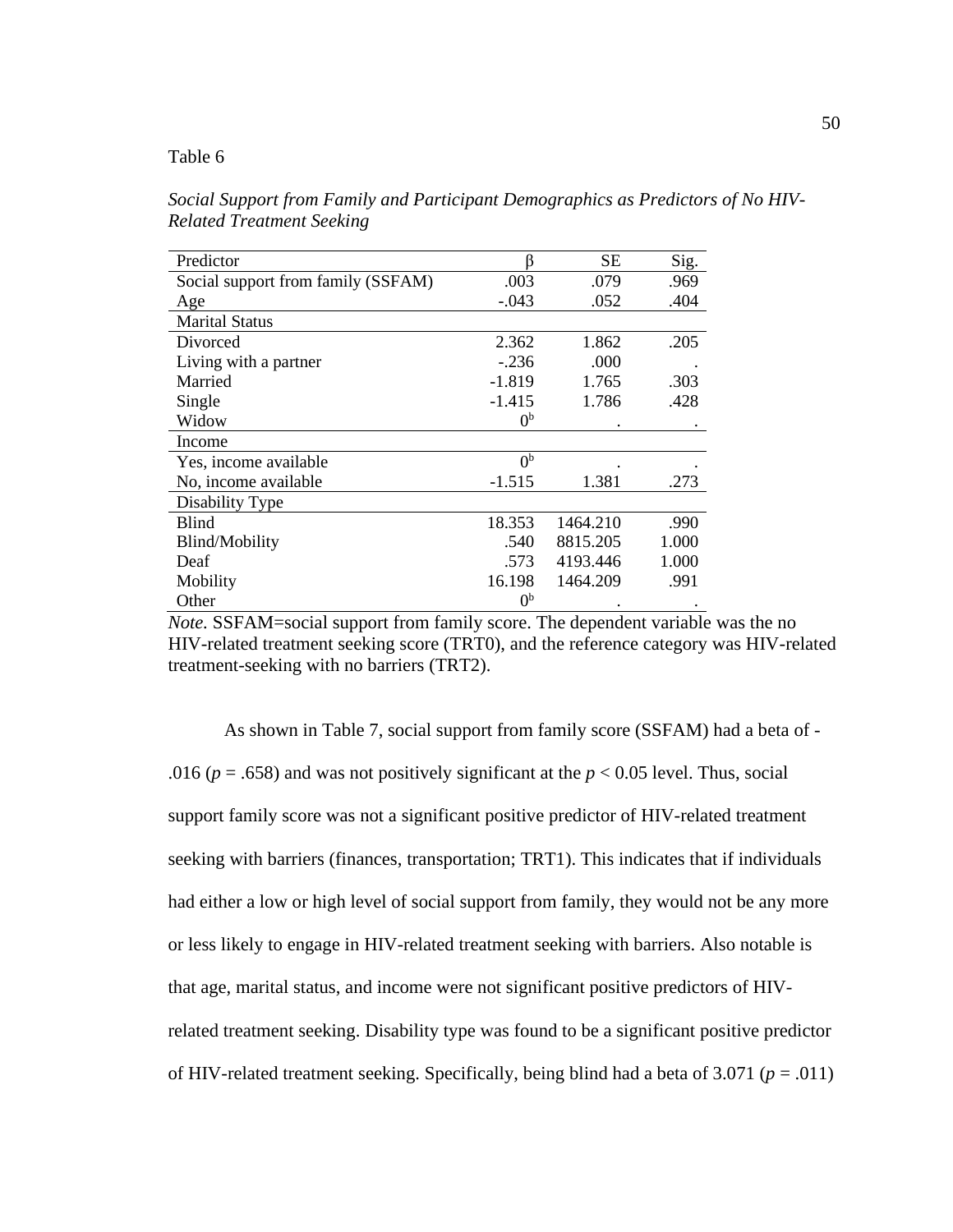and was positively significant at the  $p < 0.05$  level. Further, having a mobility disability had a beta score of 1.865 ( $p = .042$ ) and was positively significant at the  $p < 0.05$ . This indicates that those individuals that reported being blind or having a mobility disability were significantly more likely to engage in HIV-related treatment seeking with reported barriers.

Table 7

*Social Support from Family and Participant Demographics as Predictors of HIV-Related Treatment Seeking with Barriers*

| Predictor                          |                | SЕ       | Sig. |
|------------------------------------|----------------|----------|------|
| Social support from family (SSFAM) | $-.016$        | .037     | .658 |
| Age                                | $-.022$        | .027     | .409 |
| <b>Marital Status</b>              |                |          |      |
| Divorced                           | 2.657          | 1.379    | .054 |
| Living with a partner              | 17.037         | 3510.317 | .996 |
| Married                            | .368           | 1.078    | .733 |
| Single                             | .648           | 1.095    | .554 |
| Widow                              | 0 <sup>b</sup> |          |      |
| Income                             |                |          |      |
| Yes, income available              | 0 <sup>b</sup> |          |      |
| No, income available               | .862           | .636     | .175 |
| Disability Type                    |                |          |      |
| <b>Blind</b>                       | 3.071          | 1.206    | .011 |
| Blind/Mobility                     | -13.559        | 36.09    | .997 |
| Deaf                               | $-13.889$      | 1765.368 | .994 |
| Mobility                           | 1.865          | .917     | .042 |
| Other                              | 0 <sup>b</sup> |          |      |

*Note.* SSFAM=social support from family score. The dependent variable was HIV-related treatment seeking with barriers (TRT1), and the reference category was HIV-related treatment-seeking with no barriers (TRT2).

As shown in Table 8, social support from friend (SSFR) has a beta of -.008 (*p* = .992) and is not positively significant at the *p* < 0.05 level. Thus, social support friend score is not a significant positive predictor of no HIV-related treatment seeking (TRT0). This indicates that if individuals have either a low or high level of social support from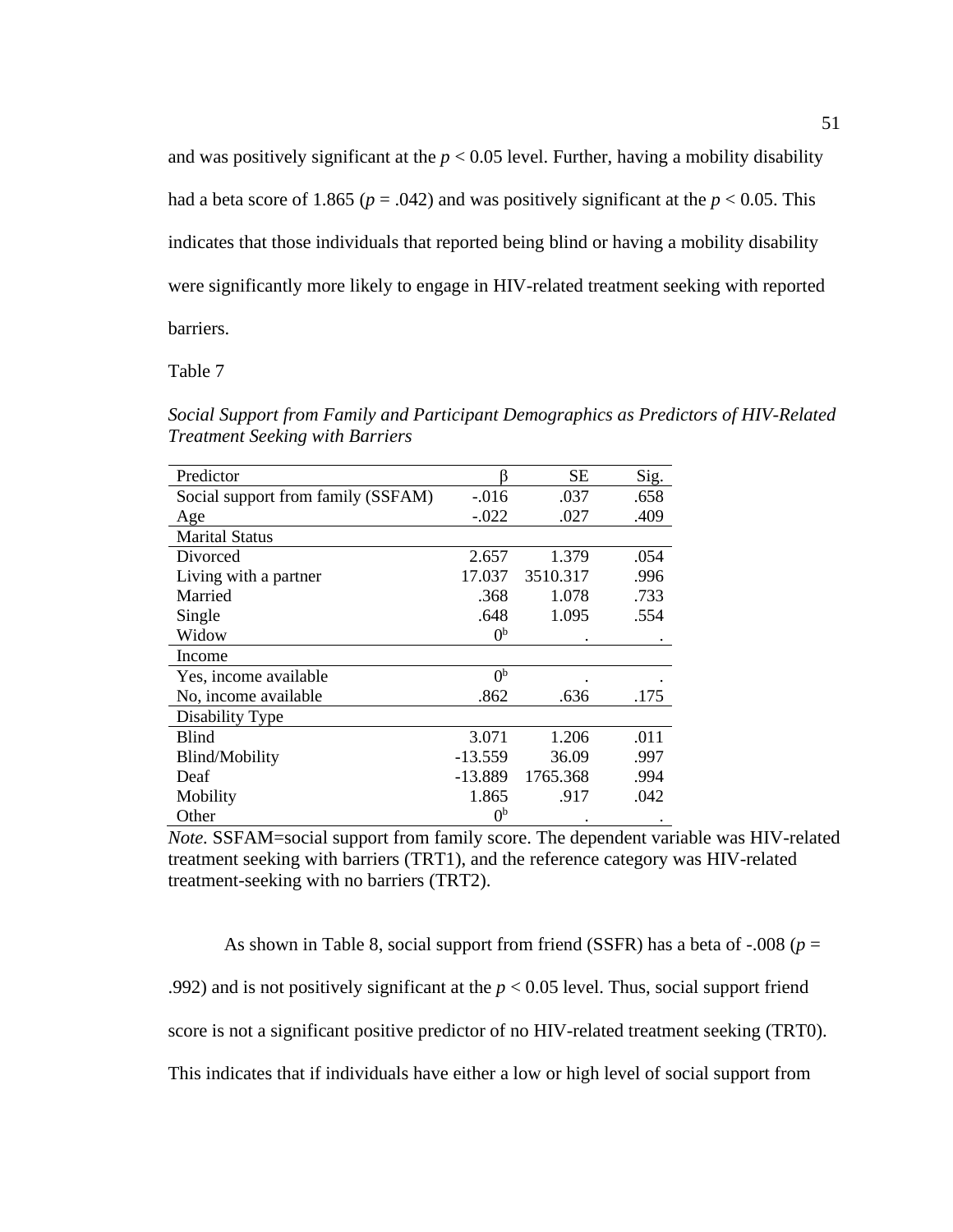friend, they will be not be any more or less likely to engage in HIV-related treatment

seeking. Also notable is that age, marital status, income, and disability type are not

significant positive predictors of no HIV-related treatment seeking.

Table 8

| Predictor                         |                | SЕ       | Sig.  |
|-----------------------------------|----------------|----------|-------|
| Social support from friend (SSFR) | $-.008$        | .088     | .992  |
| Age                               | -.044          | .051     | .395  |
| <b>Marital Status</b>             |                |          |       |
| Divorced                          | 2.376          | 1.841    | .197  |
| Living with a partner             | $-146$         | .000     |       |
| Married                           | $-1.809$       | 1.741    | .299  |
| Single                            | $-1.368$       | 1.761    | .437  |
| Widow                             | 0 <sub>p</sub> |          |       |
| Income                            |                |          |       |
| Yes, income available             | 0 <sup>b</sup> |          |       |
| No, income available              | $-1.569$       | 1.413    | .267  |
| Disability Type                   |                |          |       |
| <b>Blind</b>                      | 18.421         | 1452.457 | .990  |
| Blind/Mobility                    | .438           | 8813.260 | 1.000 |
| Deaf                              | .561           | 4288.976 | 1.000 |
| Mobility                          | 16.184         | 1452.456 | .991  |
| Other                             | 0 <sup>b</sup> |          |       |

*Social Support from Friend and Participant Demographics as Predictors of No HIV-Related Treatment Seeking*

*Note.* SSFR=social support from friend score. The dependent variable was no HIVrelated treatment seeking score (TRT0), and the reference category was HIV-related treatment-seeking with no barriers (TRT2).

As shown in Table 9, social support from friend score (SSFR) had a beta of -.009 ( $p=.825$ ) and was not positively significant at the  $p < 0.05$  level. Thus, social support friend score was not a significant positive predictor of treatment seeking with reported barriers (finances, transportation) (TRT1). This indicated that if individuals had either a low or high level of friend support, they were not any more or less likely to engage in HIV-related treatment seeking with barriers. Also notable was that age, marital status,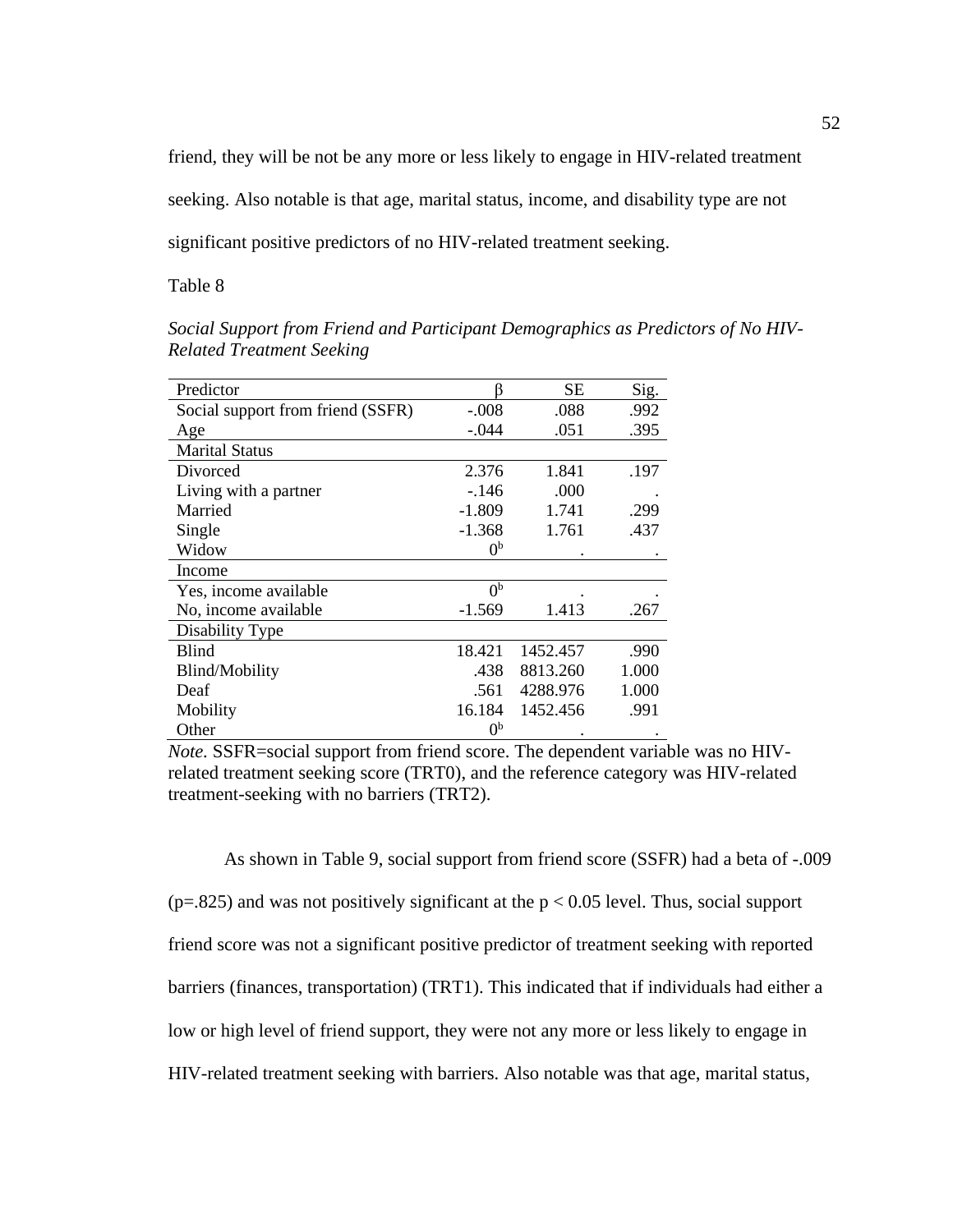and income were not significant positive predictors of HIV-related treatment seeking with barriers. Disability type was found to be a significant positive predictor of HIVrelated treatment seeking with barriers. Specifically, being blind had a beta of 3.131 ( $p =$ .011) and was positively significant at the  $p < 0.05$  level. Also, mobility had a beta score of 1.915 ( $p = .035$ ) and was positively significant at the  $p < 0.05$ . This indicated that those individuals that reported being blind or having a mobility disability were significantly more likely to engage in HIV-related treatment seeking with barriers.

Table 9

*Social Support from Friend and Participant Demographics as Predictors of HIV-Related Treatment Seeking with Barriers*

| Predictor                         | ß              | SЕ       | Sig. |
|-----------------------------------|----------------|----------|------|
| Social support from friend (SSFR) | $-.009$        | .042     | .825 |
| Age                               | $-.021$        | .027     | .423 |
| <b>Marital Status</b>             |                |          |      |
| Divorced                          | 2.593          | 1.369    | .058 |
| Living with a partner             | 16.920         | 3510.317 | .996 |
| Married                           | .311           | 1.066    | .770 |
| Single                            | .605           | 1.089    | .578 |
| Widow                             | 0 <sup>b</sup> |          |      |
| Income                            |                |          |      |
| Yes, income available             | 0 <sup>b</sup> |          |      |
| No, income available              | .788           | .654     | .228 |
| Disability Type                   |                |          |      |
| <b>Blind</b>                      | 3.131          | 1.224    | .011 |
| Blind/Mobility                    | -13.484        | 3609.469 | .997 |
| Deaf                              | -13.801        | 1778.039 | .994 |
| Mobility                          | 1.915          | .908     | .035 |
| Other                             | 0 <sup>b</sup> |          |      |

*Note.* SSFR=social support from friend score. The dependent variable was HIV-related treatment seeking with barriers (TRT1), and the reference category was HIV-related treatment-seeking with no barriers (TRT2).

As shown in Table 10, social support from significant other (SSSO) had a beta of

.189 ( $p = .212$ ) and was not positively significant at the  $p < 0.05$  level. Thus, the social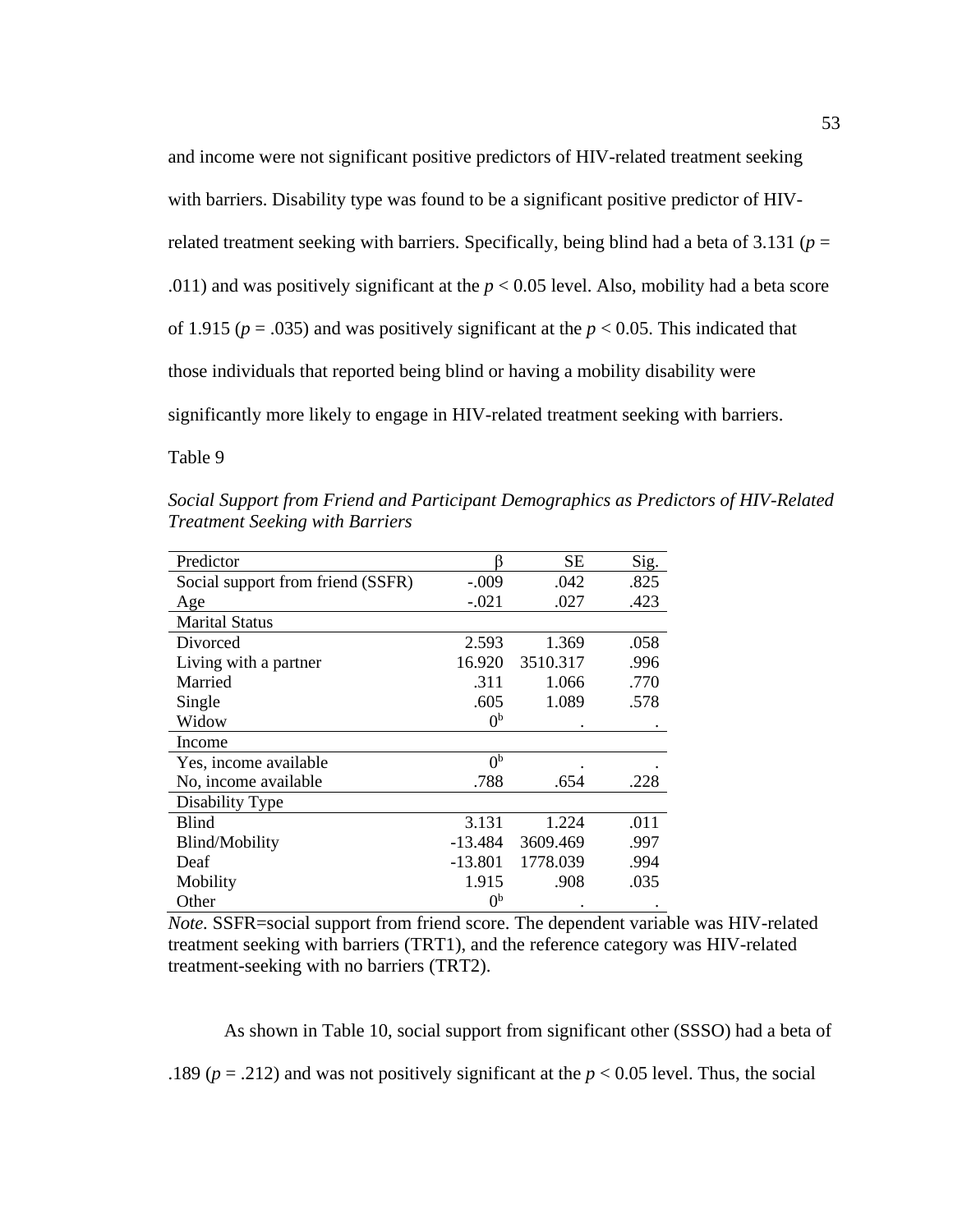support significant other score was not a significant positive predictor of no HIV-related treatment seeking (TRT0). This indicated that if individuals had either a low or high level of social support from a significant other, they were not any more or less likely to engage in no HIV-related treatment seeking. Also notable is that age, income, and disability type were not significant positive predictors of no HIV-related treatment seeking. However, marital status was found to be a significant positive predictor of no HIV-related treatment seeking. Specifically, being divorced had a beta of 4.498 (*p* = .048) and was positively significant at the  $p < 0.05$  level. This indicated that those individuals that reported being divorced are significantly more likely to engage in no HIV-related treatment seeking.

Table 10

| Predictor                                    |                | SЕ       | Sig.      |
|----------------------------------------------|----------------|----------|-----------|
| Social support from significant other (SSSO) | .189           | .151     | .212      |
| Age                                          | $-.081$        | .060     | .178      |
| <b>Marital Status</b>                        |                |          |           |
| Divorced                                     | 4.498          | 2.273    | .048      |
| Living with a partner                        | 2.018          | .000     | $\bullet$ |
| Married                                      | $-3.123$       | 2.278    | .170      |
| Single                                       | $-2.820$       | 2.311    | .222      |
| Widow                                        | 0 <sup>b</sup> |          |           |
| Income                                       |                |          |           |
| Yes, income available                        | 0 <sup>b</sup> |          |           |
| No, income available                         | $-2.774$       | 1.857    | .135      |
| Disability Type                              |                |          |           |
| <b>Blind</b>                                 | 21.589         | 1226.534 | .986      |
| Blind/Mobility                               | 7.155          | 8778.857 | .999      |
| Deaf                                         | 4.589          | 3724.543 | .999      |
| Mobility                                     | 19.237         | 1226.531 | .987      |
| Other                                        | 0 <sup>b</sup> |          |           |

*Social Support from Significant Other and Participant Demographics as Predictors of No HIV-Related Treatment Seeking*

*Note.* SSSO=social support from significant other score. The dependent variable was no HIV-related treatment seeking score (TRT0), and the reference category was HIV-related treatment-seeking with no barriers (TRT2).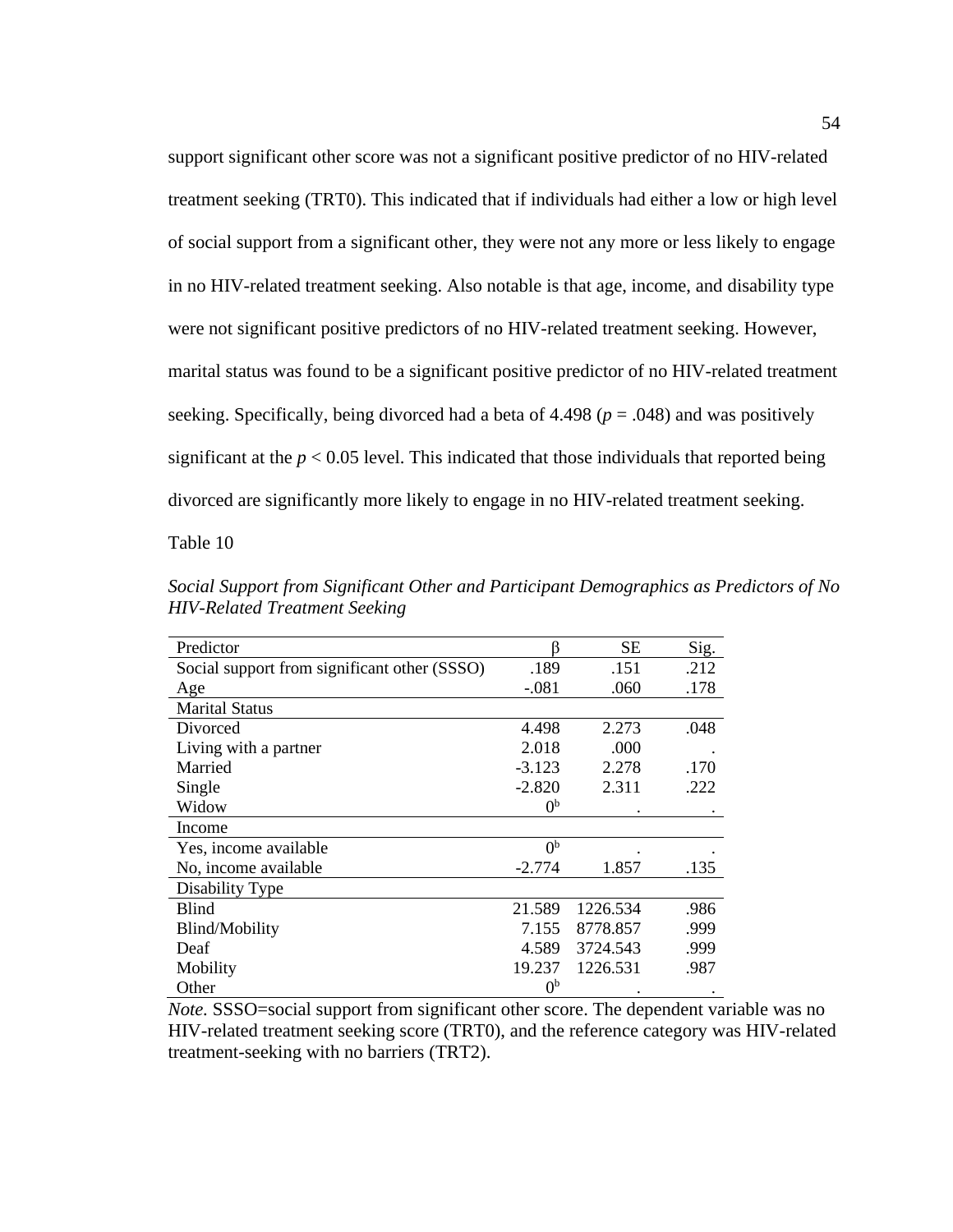As shown in Table 11, the social support from significant other score (SSSO) has a beta of  $-.092$  ( $p = .021$ ) and was not positively significant at the  $p < 0.05$  level. Thus, social support significant other score was not a significant positive predictor of HIVrelated treatment seeking with barriers (finances, transportation; TRT1). This indicated that if individuals had either a low or high level of social support from a significant other, they were not any more or less likely to engage in HIV-related treatment seeking with barriers. Also notable was that age, marital status, and income were not significant positive predictors of HIV-related treatment seeking with barriers. Disability type was found to be a significant positive predictor of HIV-related treatment seeking with barriers. Specifically, being blind has a beta of  $3.319$  ( $p = .007$ ) and was positively significant at the  $p < 0.05$  level. Also, having a mobility disability had a beta score of 2.029 ( $p = .033$ ) and is positively significant at the  $p < 0.05$ . This indicated that those individuals that reported being blind or having a mobility disability were significantly more likely to engage in HIV-related treatment seeking with barriers.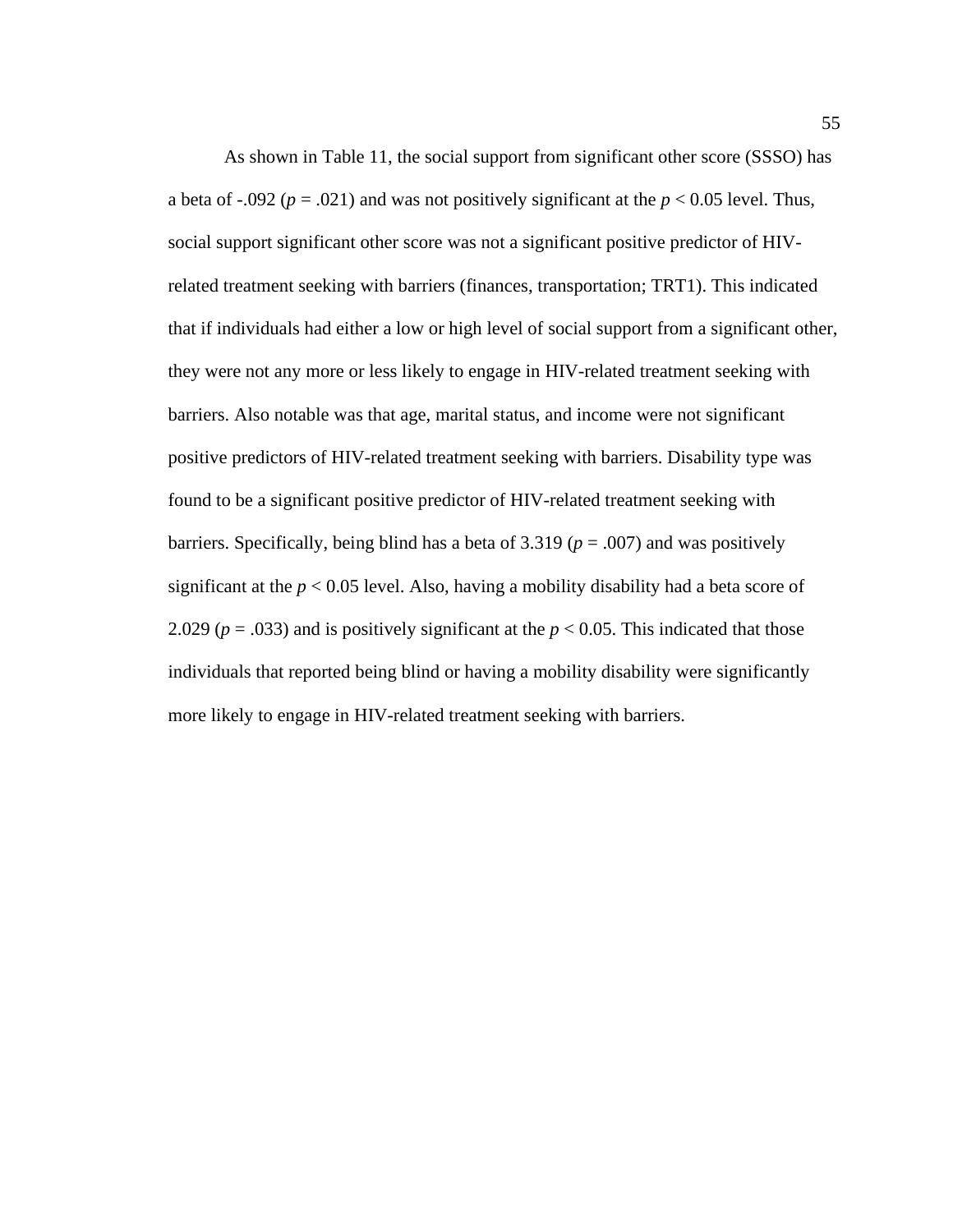# Table 11

*Social Support from Significant Other and Participant Demographics as Predictors of HIV-Related Treatment Seeking with Barriers*

| Predictor                                    |                | SЕ       | Sig. |
|----------------------------------------------|----------------|----------|------|
| Social support from significant other (SSSO) | $-.092$        | .040     | .021 |
| Age                                          | $-0.013$       | .028     | .639 |
| <b>Marital Status</b>                        |                |          |      |
| Divorced                                     | 2.486          | 1.434    | .083 |
| Living with a partner                        | 16.239         | 3510.317 | .996 |
| Married                                      | .502           | 1.063    | .637 |
| Single                                       | .499           | 1.082    | .645 |
| Widow                                        | 0 <sup>b</sup> |          |      |
| Income                                       |                |          |      |
| Yes, income available                        | 0 <sup>b</sup> |          |      |
| No, income available                         | 1.029          | .687     | .134 |
| Disability Type                              |                |          |      |
| <b>Blind</b>                                 | 3.319          | 1.233    | .007 |
| Blind/Mobility                               | $-14.511$      | 3609.469 | .997 |
| Deaf                                         | -14.293        | 1708.353 | .993 |
| Mobility                                     | 2.029          | .950     | .033 |
| Other                                        | 0 <sup>b</sup> |          |      |

*Note.* SSSO=social support from significant other score. The dependent variable was HIV-related treatment seeking with barriers (TRT1), and the reference category was HIV-related treatment-seeking with no barriers (TRT2).

# **Research Question 5**

Hypothesis #5 addressed the fifth research question: Is there a significant positive correlation between the type social support total score (appraisal, tangible, self-esteem, belonging combined) and the HIV-related treatment seeking score?

Hypothesis #5 stated that there is a significant positive correlation between the type social support total score (appraisal, tangible, self-esteem, belonging combined) and the HIV-related treatment seeking score. Bivariate correlations, as displayed in Table 16, show one significant positive correlation between levels of overall type of social support (TYPSPT) and HIV-related treatment seeking. There was no significant positive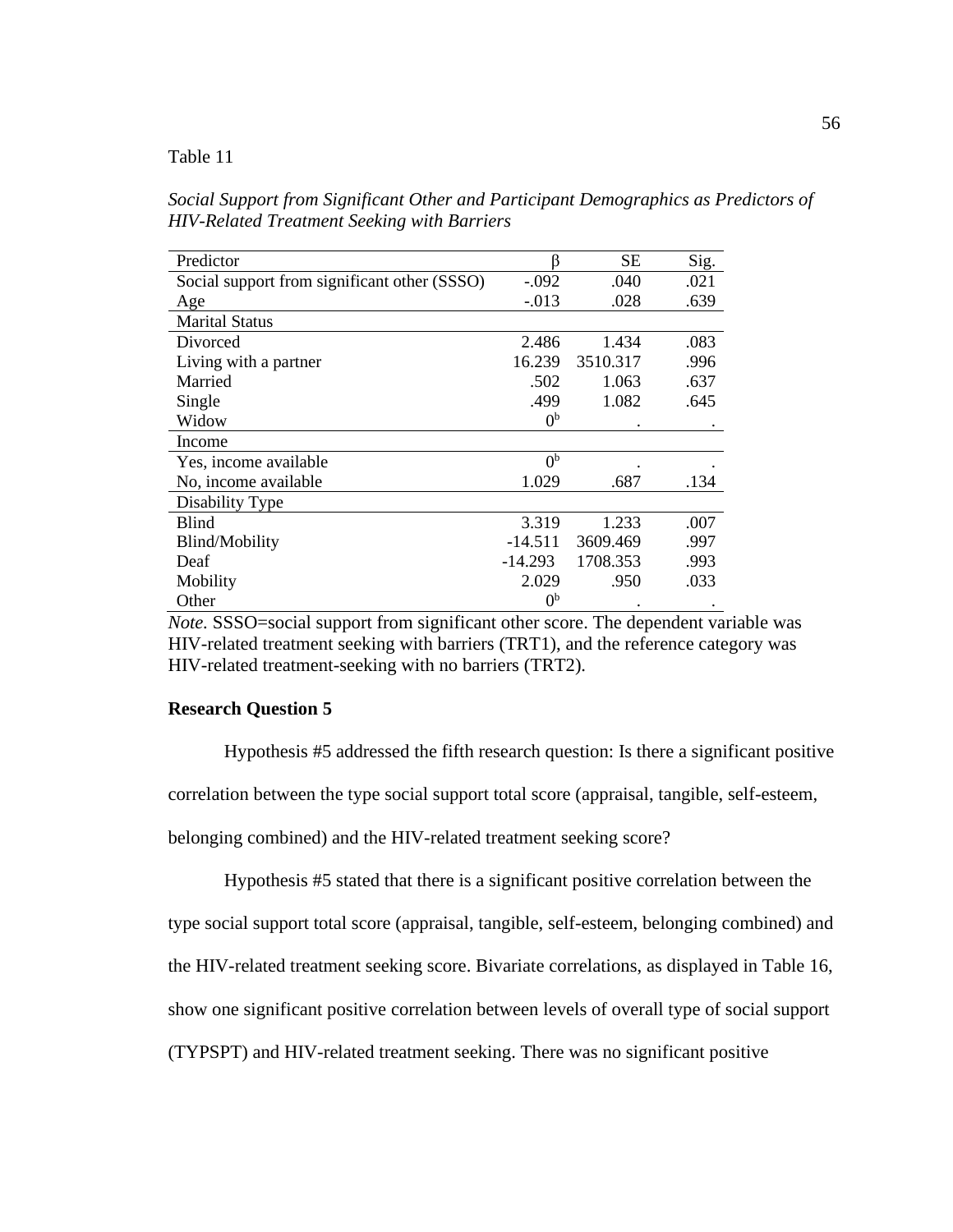correlation between type social support total score and the no HIV-related treatment seeking (TRT0) variable ( $r = .034$ ,  $p = .386$ ). There was no significant positive correlation between social support total score ( $r = -.476$ ,  $p = .000$ ) and the HIV-related treatment seeking with barriers (TRT1) variable. However, there was a significant positive correlation between type social support total score and the HIV-related treatment seeking with no barriers (TRT2) variable  $(r = .448, p = .000)$ .

# **Research Question 6**

Hypotheses #6 addressed the sixth research question: Are there significant positive correlations between the type social support each scores (appraisal, tangible, self-esteem, belonging individually) and the HIV-related treatment seeking score?

Hypothesis #6 stated that there are significant positive correlations between the type social support each scores (appraisal, tangible, self-esteem, belonging individually) and the HIV-related treatment seeking score. Bivariate correlations showed no significant positive correlation between type social support each score, including appraisal support (SSAPP; r = .020, *p* = .432); tangible support (SSTAN; r = -.035, *p* = .380); esteem support (SSEST;  $r = -.033$ ,  $p = .489$ ); or belonging support (SSBEL;  $r = .155$ ,  $p = .089$ ) and no HIV-related treatment seeking (TRT0).

Bivariate correlations showed no significant positive correlations between each score of type social support, including appraisal (SSAPP;  $r = -.509$ ,  $p = .000$ ); tangible (SSTAN; r = .436, *p* = .000); esteem (SSEST; r = -.356, *p* =.001); and belonging (SSBEL;  $r = -.242$ ,  $p = .017$ ) and HIV-related treatment seeking with barriers (finances, transportation; TRT1) that could deter continued treatment engagement.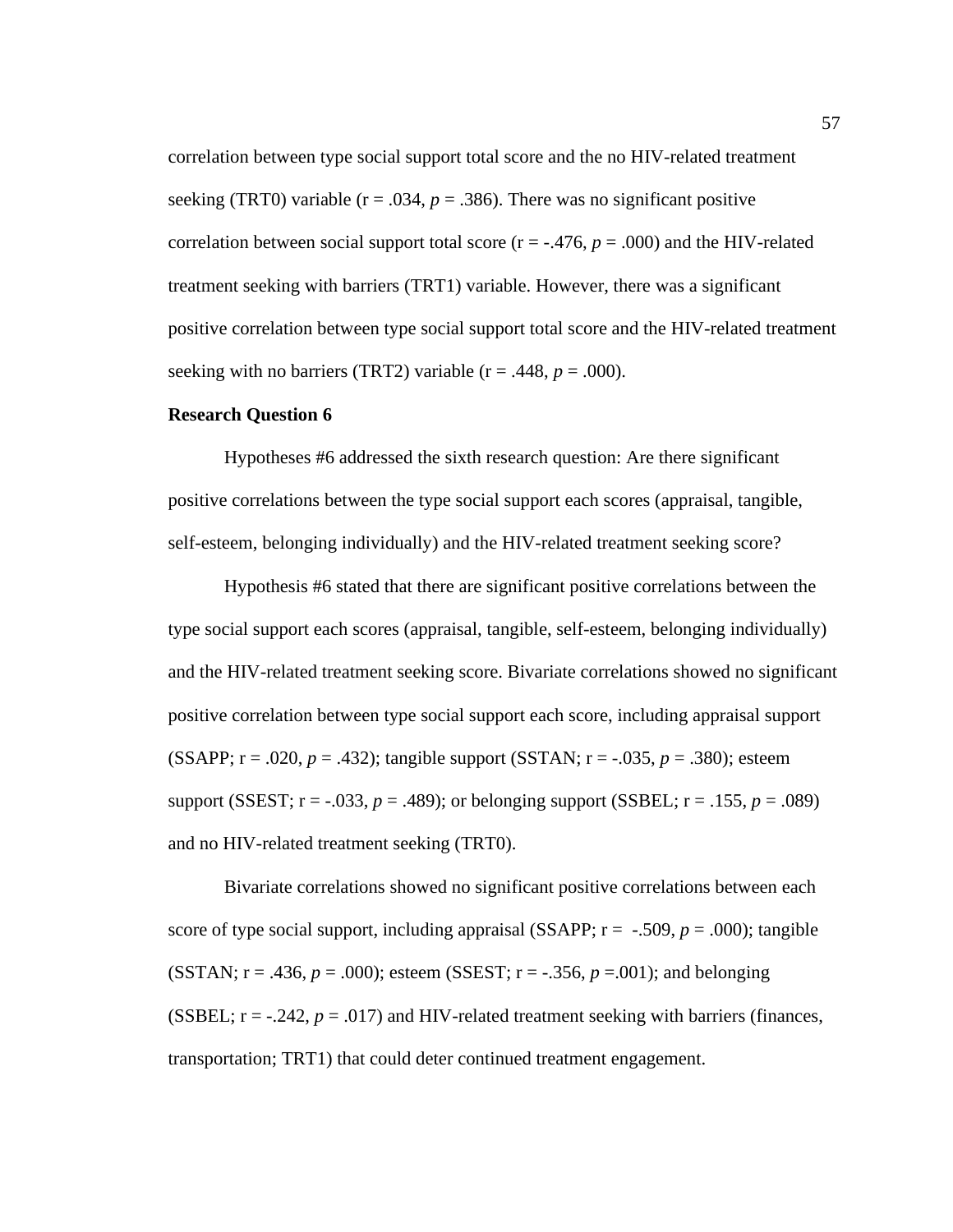There were significant positive correlations between each score of type support for appraisal (SSAPP; r = .487, *p* = .000); tangible (SSTAN; r = .443, *p* = .000); and esteem (SSEST;  $r = .349$ ,  $p = .001$ ) and HIV-related treatment seeking (TRT2). However, there was no significant positive correlation between belonging social support (SSBEL;  $r = .159$ ,  $p = .084$ ) and HIV-related treatment seeking with no barriers.

# **Research Question 7**

Hypothesis #7 addressed the seventh research question: Is there a significant positive correlation between the type social support total score (appraisal, tangible, selfesteem, belonging combined) and the HIV-related treatment seeking score when adjusting for age, marital status, income availability, and disability type?

Hypothesis #7 stated that there is a significant positive correlation between the type social support total score (appraisal, tangible, self-esteem, belonging combined) and the HIV-related treatment seeking score when adjusting for age, marital status, income availability, and disability type. For this test, HIV-related treatment seeking score was used as the dependent variable, and type social support total score (TYPSPT) was used as the independent variable. Again, it is a multinomial model in which HIV-related treatment seeking with no barriers (TRT2) was the reference level. The choice of HIVrelated treatment seeking with no barriers was arbitrary and was selected by the software (SPSS). It should be observed that equivalent models can be obtained using other values of HIV-related treatment seeking as the reference level. Age, marital status, income availability, and disability type variables were included in the regression model as control variables. The results are presented in Tables 12 and 13.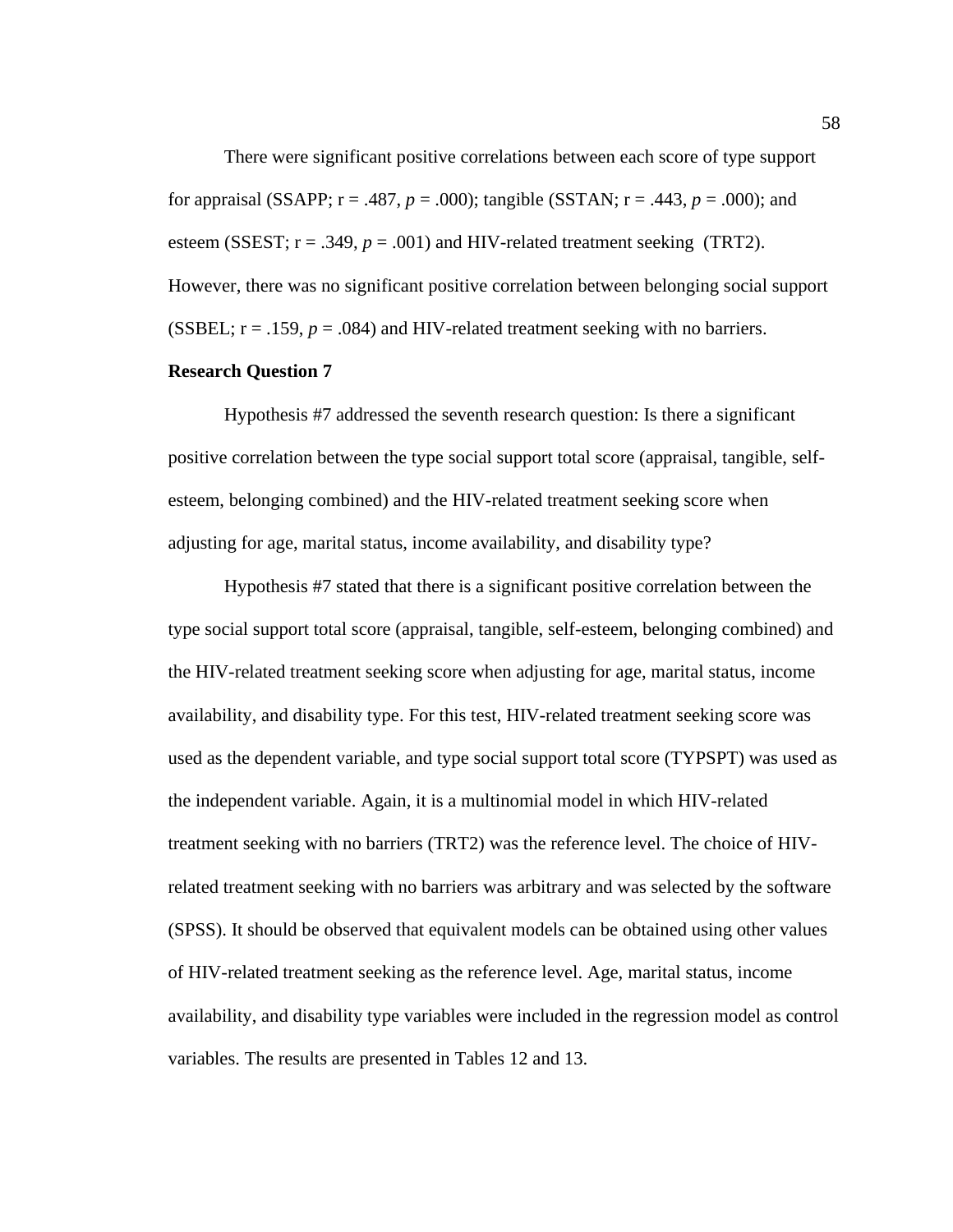As shown in Table 12, type social support total score (TYPSPT) had a beta score of .003 ( $p = .932$ ) and was not positively significant at  $p < 0.05$  level. Thus, it is not a significant positive predictor of no HIV-related treatment seeking (TRT0). This indicated that if individuals had a low or high level of type social support total score, they were not any more or less likely to not engage in HIV-related treatment seeking. Also noted was that age, marital status, income, and disability types were not significant positive predictors of no HIV-related treatment seeking.

Table 12

Predictor β SE Sig. Type of social support total score (TYPSPT)  $.003$  .036 .932 Age -.032 .053 .551 Marital Status Divorced 4.435 2.817 .115 Living with a partner .092 .000 Married 1.493 1.801 .407 Single 511 -1.177 1.792 .511 Widow  $0<sup>b</sup>$ . . Income Yes, income available  $0<sup>b</sup>$ . . No, income available  $-1.370$   $1.434$   $.339$ Disability Type Blind 20.349 1344.163 .988 Blind/Mobility 2.520 8796.061 1.000 Deaf 2.476 4331.867 1.000 Mobility 18.161 1344.160 .989 **Other**  $0<sup>b</sup>$ . .

*Type Social Support Total Score and Participant Demographics as Predictors of No HIV-Related Treatment Seeking*

*Note.* TYPSPT=type social support total score. The dependent variable was no HIVrelated treatment seeking score (TRT0), and the reference category was HIV-related treatment-seeking with no barriers (TRT2).

As shown in Table 13, type of social support total score (TYPSPT) had a beta score of  $-.073$  ( $p = .000$ ) and was not positively significant at  $< 0.05$  level. Thus, it was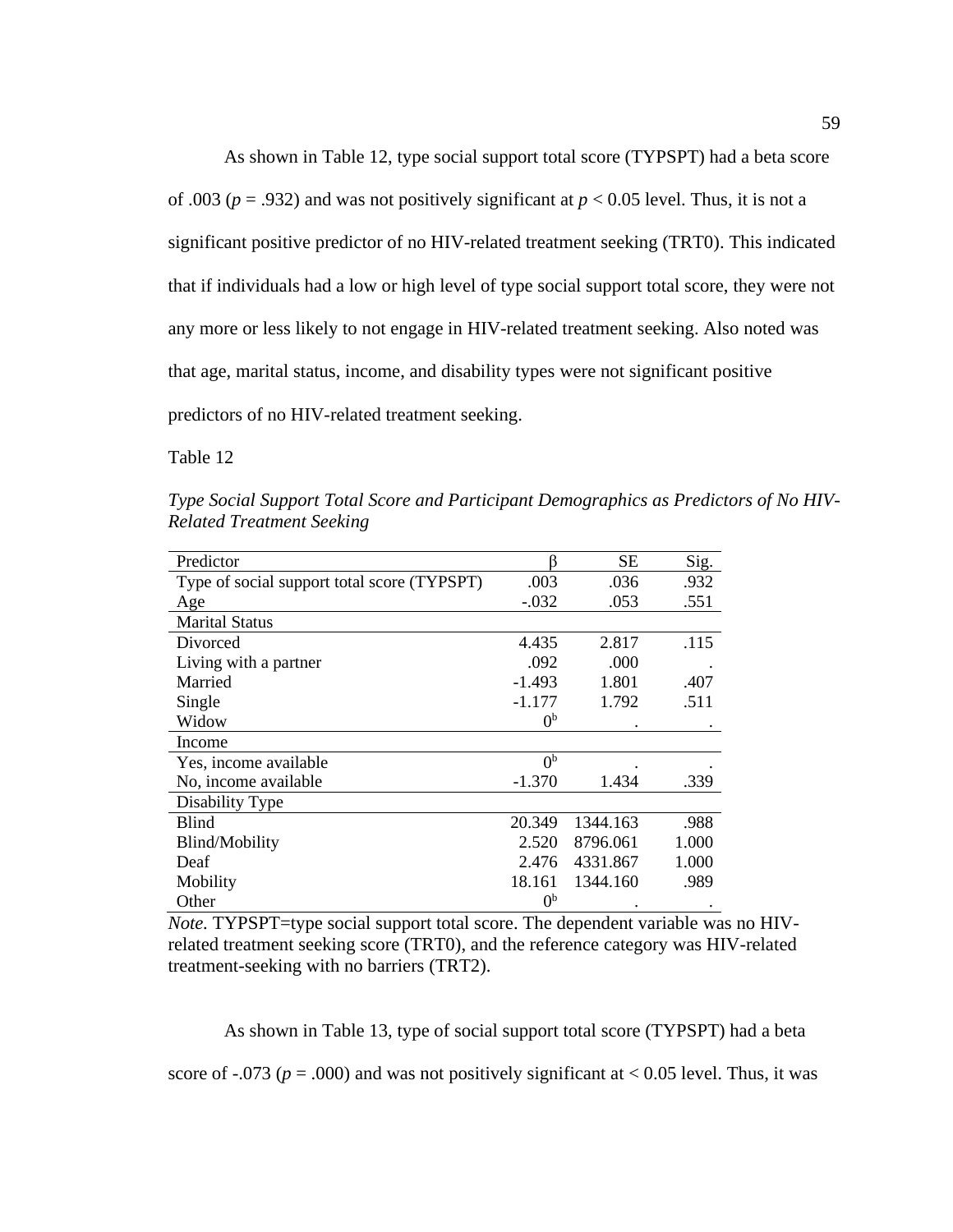not a significant positive predictor of HIV-related treatment seeking with barriers (TRT1). This indicated that if individuals had a low or high level of type social support total score, they were not be any more or less likely to not engage in treatment seeking. Also noted is that age, marital status, and income were not significant positive predictors of HIV-related treatment seeking with barriers. Disability type was found to be a significant positive predictor of HIV-related treatment seeking. Specifically, being blind had a beta of 2.765 ( $p = .031$ ) and was positively significant at the  $p < 0.05$  level. Also, having a mobility disability had a beta score of 2.469 ( $p = .019$ ) and was positively significant at the  $p < 0.05$  level. This indicated that those individuals that reported being blind or having a mobility disability were significantly more likely to engage in HIVrelated treatment seeking with barriers.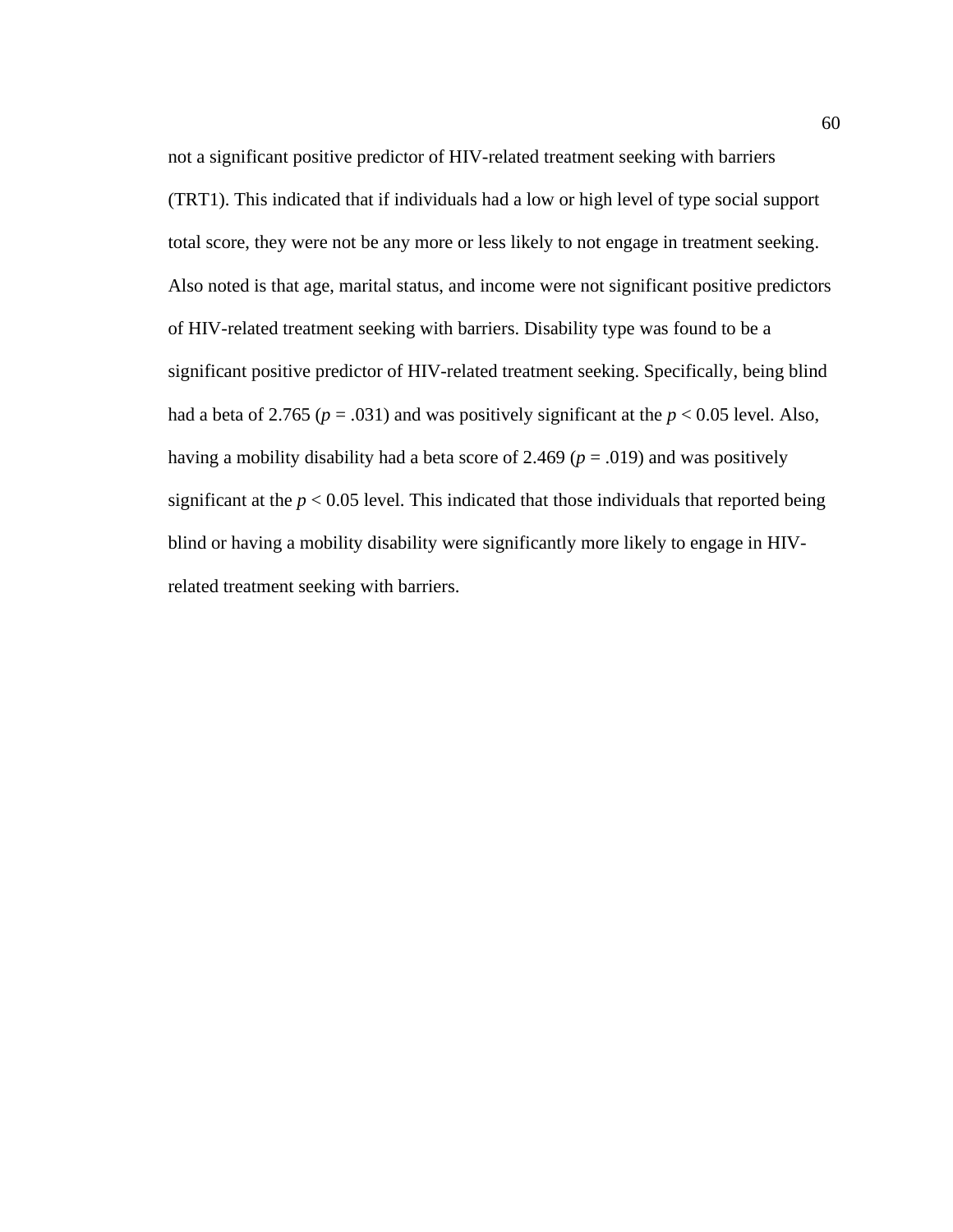# Table 13

*Type Social Support Total Score and Participant Demographics as Predictors of HIV-Related Treatment Seeking with Barriers*

| Predictor                                   |                | SЕ       | Sig. |
|---------------------------------------------|----------------|----------|------|
| Type of social support total score (TYPSPT) | $-.073$        | .021     | .000 |
| Age                                         | $-.014$        | .033     | .671 |
| <b>Marital Status</b>                       |                |          |      |
| Divorced                                    | 3.812          | 2.383    | .110 |
| Living with a partner                       | 15.141         | 3510.317 | .997 |
| Married                                     | .233           | 1.102    | .832 |
| Single                                      | .436           | 1.132    | .700 |
| Widow                                       | 0 <sup>b</sup> |          |      |
| Income                                      |                |          |      |
| Yes, income available                       | 0 <sup>b</sup> |          |      |
| No, income available                        | 1.252          | .766     | .102 |
| Disability Type                             |                |          |      |
| <b>Blind</b>                                | 2.765          | 1.281    | .031 |
| Blind/Mobility                              | $-13.533$      | 3609.469 | .997 |
| Deaf                                        | $-13.818$      | 1438.870 | .992 |
| Mobility                                    | 2.469          | 1.055    | .019 |
| Other                                       | 0 <sup>b</sup> |          |      |

*Note.* TYPSPT=type of social support total score. The dependent variable was HIVrelated treatment seeking score (TRT1), and the reference category was HIV-related treatment-seeking with no barriers (TRT2).

# **Research Question 8**

Hypotheses #8 addressed the eighth research question: Are there significant positive correlations between the type social support each scores (appraisal, tangible, self-esteem, belonging individually) and the HIV-related treatment seeking score when adjusting for age, marital status, income availability, and disability type?

Hypothesis #8 stated that there are significant positive correlations between the

type social support each scores (appraisal, tangible, self-esteem, belonging individually)

and the HIV-related treatment seeking score when adjusting for age, marital status,

income availability, and disability type. For this test, HIV-related treatment seeking score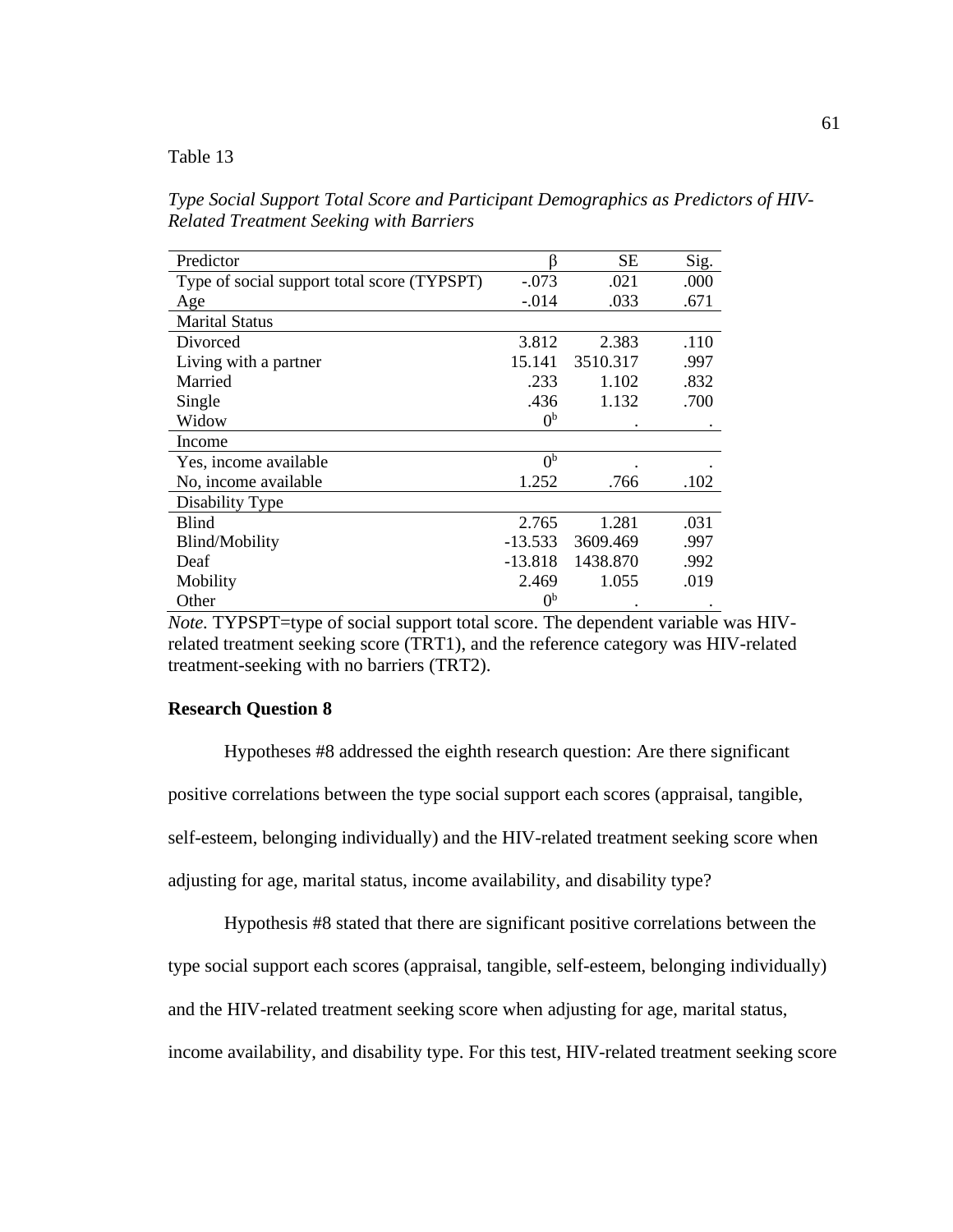was used as the dependent variable, and type social support each score (appraisal =  $SSAPP$ , tangible = SSTAN, self-esteem = SSEST, belonging = SSBEL) was used as the independent variable. It is a multinomial model in which treatment seeking with no barriers (TRT2) was the reference level. In addition, age, marital status, income, and disability type variables were included in the regression model as control variables. The test results are presented in Tables 14 through 21.

As shown in Table 14, appraisal social support (SSAPP) had a beta of -.049 (*p* = .610) and was not positively significant at the  $p < 0.05$  level. Thus, appraisal social support score was not a significant positive predictor of no HIV-related treatment seeking (TRT0). This indicated that if individuals had either a low or high level of appraisal social support, they were not any more or less likely to engage in HIV-related treatment seeking. Also notable was that age, marital status, income, and disability type were not significant positive predictors of HIV-related treatment seeking.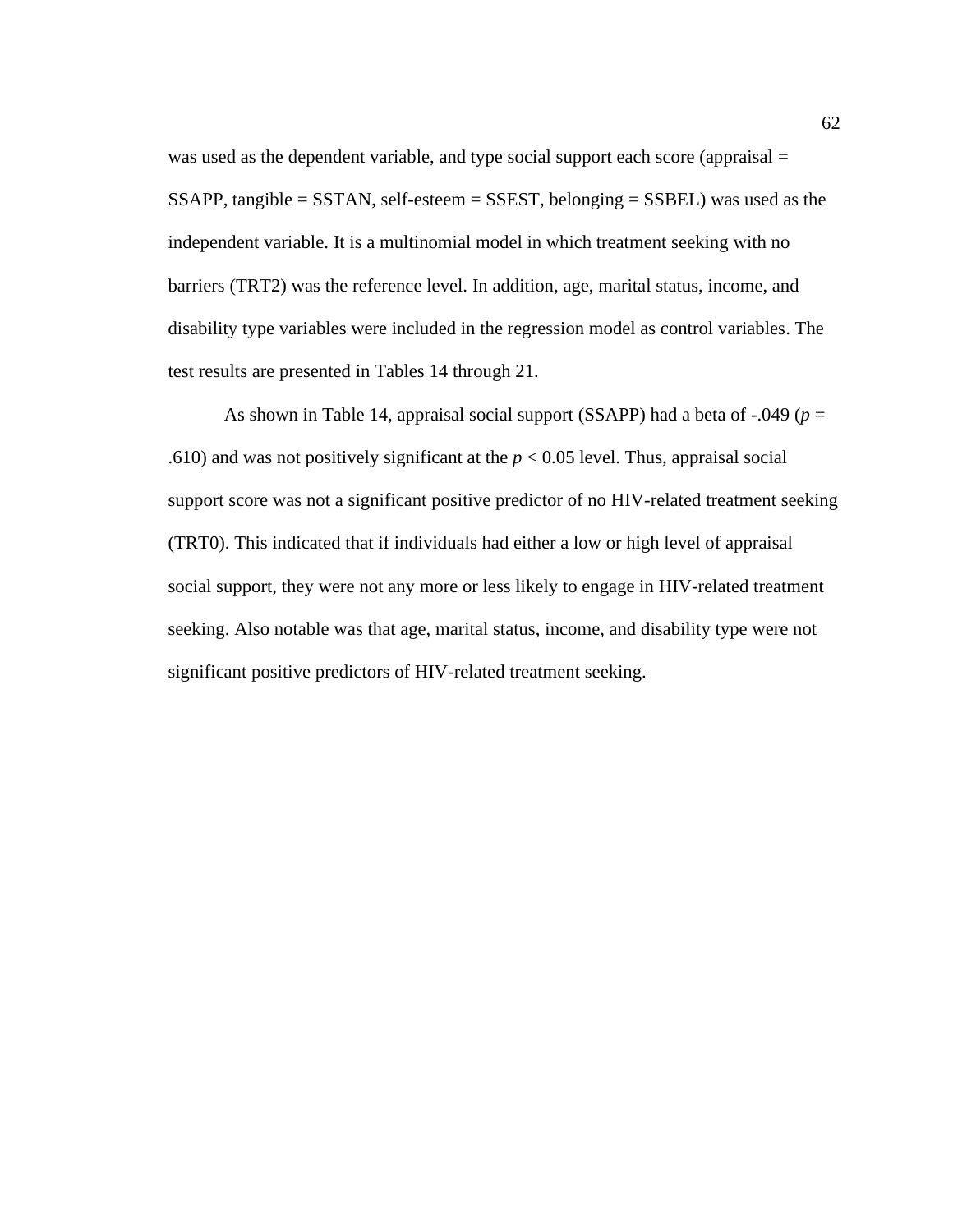# Table 14

*Social Support Appraisal Score and Participant Demographics as Predictors of No HIV-Related Treatment Seeking*

| Predictor                        |                | SЕ       | Sig.  |
|----------------------------------|----------------|----------|-------|
| Appraisal social support (SSAPP) | $-.049$        | .096     | .610  |
| Age                              | $-.035$        | .055     | .521  |
| <b>Marital Status</b>            |                |          |       |
| Divorced                         | 3.855          | 2.772    | .164  |
| Living with a partner            | $-.660$        | .000     |       |
| Married                          | $-1.763$       | 1.915    | .357  |
| Single                           | $-1.359$       | 1.959    | .488  |
| Widow                            | 0 <sup>b</sup> |          |       |
| Income                           |                |          |       |
| Yes, income available            | 0 <sup>b</sup> |          |       |
| No, income available             | $-1.420$       | 1.444    | .325  |
| Disability Type                  |                |          |       |
| <b>Blind</b>                     | 19.429         | 1405.557 | .989  |
| Blind/Mobility                   | 1.423          | 8805.652 | 1.000 |
| Deaf                             | 1.768          | 4488.207 | 1.000 |
| Mobility                         | 17.404         | 1405.555 | .990  |
| Other                            | 0 <sup>b</sup> |          |       |

*Note.* SSAPP=appraisal social support score. The dependent variable was no HIV-related treatment seeking (TRT0), and the reference category was HIV-related treatment-seeking with no barriers (TRT2).

As shown in Table 15, appraisal social support score (SSAPP) had a beta of -.208  $(p = .000)$  and was not positively significant at the  $p < 0.05$  level. Thus, appraisal social support score was not a significant positive predictor of HIV-related treatment seeking with barriers (finances, transportation; TRT1). This indicated that if individuals had either a low or high level of social support from a significant other, they were not any more or less likely to engage in HIV-related treatment seeking with barriers. Also notable was that age, marital status, and income were not significant positive predictors of HIVrelated treatment seeking with barriers. Disability type was found to be a significant positive predictor of HIV-related treatment seeking. Specifically, being blind had a beta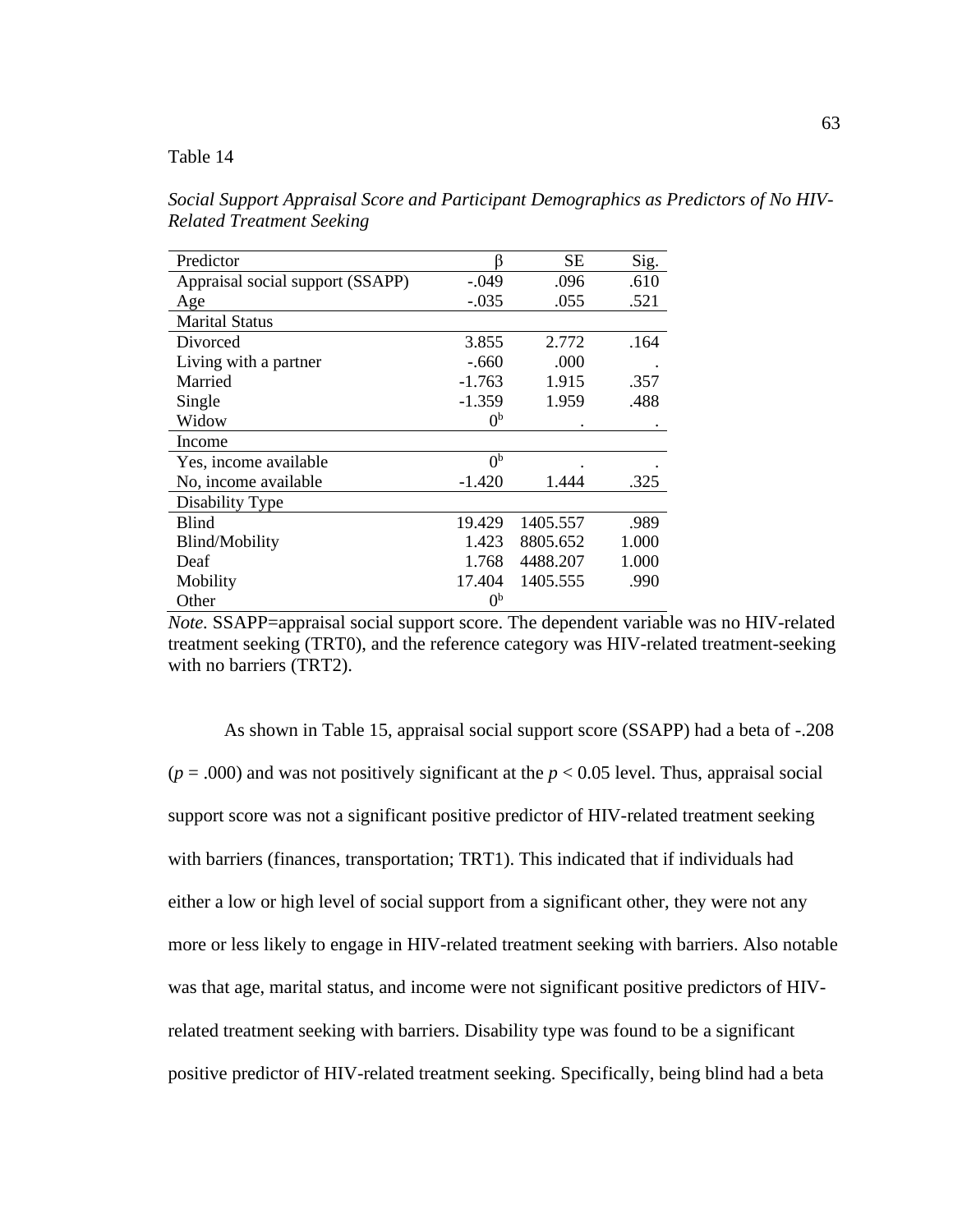of 2.958 ( $p = .023$ ) and was positively significant at the  $p < 0.05$  level. Also, having a mobility disability had a beta score of 2.352 ( $p = .027$ ) and was positively significant at the  $p < 0.05$ . This indicated that those individuals that reported being blind or having a mobility disability were significantly more likely to engage in HIV-related treatment seeking with barriers (finances, transportation).

Table 15

*Appraised Social Support and Participant Demographics as Predictors of HIV-Related Treatment Seeking with Barriers*

| Predictor                              | ß              | SЕ       | Sig. |
|----------------------------------------|----------------|----------|------|
| Appraisal social support score (SSAPP) | $-.208$        | .056     | .000 |
| Age                                    | $-.22$         | .035     | .528 |
| <b>Marital Status</b>                  |                |          |      |
| Divorced                               | 3.271          | 2.161    | .130 |
| Living with a partner                  | 14.954         | 3510.317 | .997 |
| Married                                | $-.066$        | 1.174    | .955 |
| Single                                 | $-.246$        | 1.228    | .841 |
| Widow                                  | 0 <sup>b</sup> |          |      |
| Income                                 |                |          |      |
| Yes, income available                  | 0 <sup>b</sup> |          |      |
| No, income available                   | 1.040          | .776     | .180 |
| Disability Type                        |                |          |      |
| <b>Blind</b>                           | 2.958          | 1.299    | .023 |
| Blind/Mobility                         | $-13.673$      | 3609.469 | .997 |
| Deaf                                   | $-14.618$      | 1395.040 | .992 |
| Mobility                               | 2.352          | 1.066    | .027 |
| Other                                  | 0 <sup>b</sup> |          |      |

*Note.* SSAPP=appraisal social support. The dependent variable was HIV-related treatment seeking with barriers (TRT1), and the reference category was HIV-related treatment-seeking with no barriers (TRT2).

As shown in Table 16, tangible social support (SSTAN) has a beta of  $-.027$  (p =  $(p = .810)$  and was not positively significant at the  $p < 0.05$  level. Thus, tangible social support score was not a significant positive predictor of no HIV-related treatment seeking (TRT0). This indicated that if individuals had either a low or high level of tangible social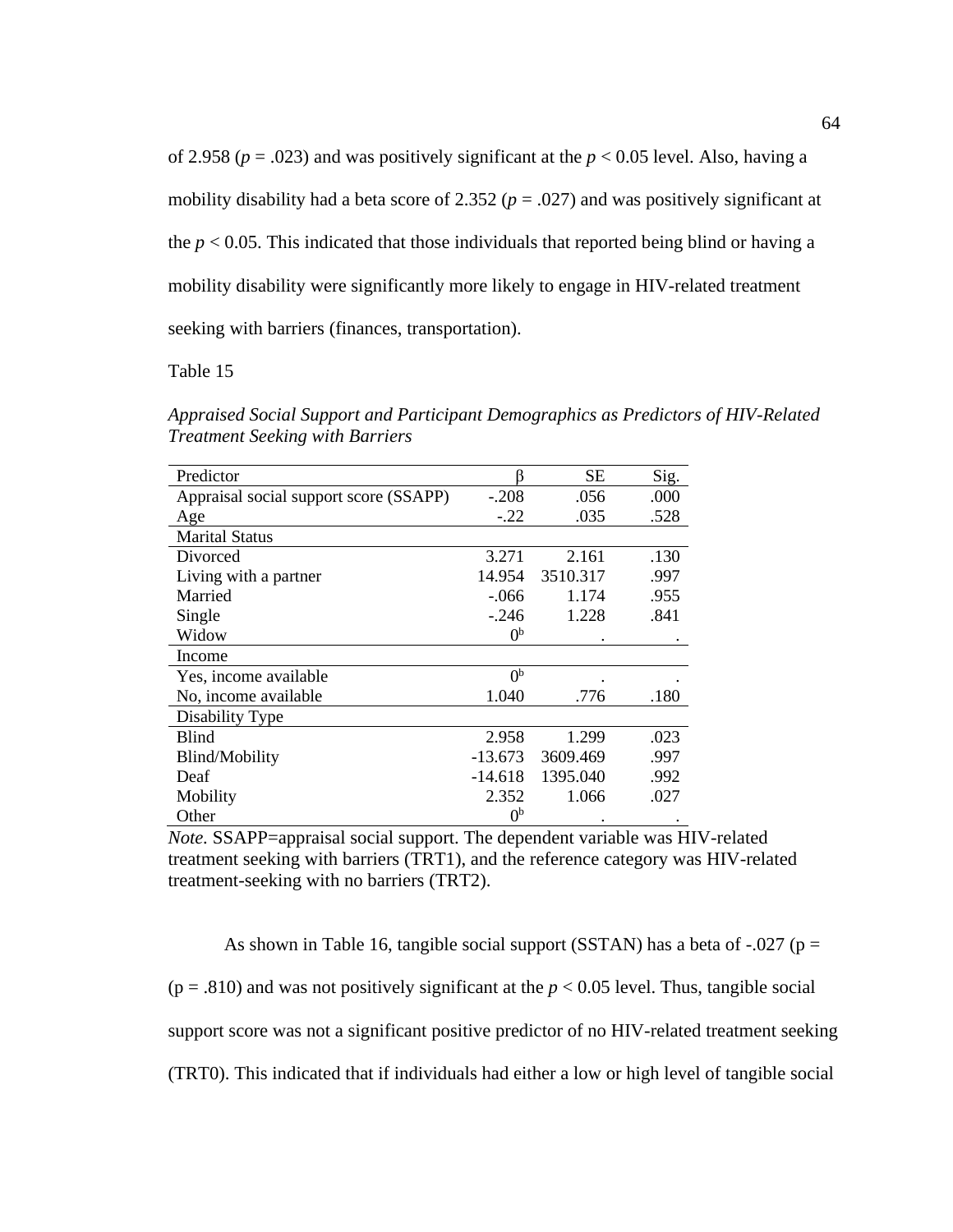support, they were not any more or less likely to engage in HIV-related treatment

seeking. Also notable was that age, marital status, income, and disability type were not

significant positive predictors of no HIV-related treatment seeking.

Table 16

*Tangible Social Support and Participant Demographics as Predictors of No HIV-Related Treatment Seeking*

| Predictor                             |                | <b>SE</b> | Sig.  |
|---------------------------------------|----------------|-----------|-------|
| Tangible social support score (SSTAN) | $-.027$        | .112      | .810  |
| Age                                   | $-.038$        | .052      | .459  |
| <b>Marital Status</b>                 |                |           |       |
| Divorced                              | 4.207          | 2.653     | .113  |
| Living with a partner                 | $-.251$        | .000      |       |
| Married                               | $-1.783$       | 1.751     | .308  |
| Single                                | $-1.421$       | 1.897     | .454  |
| Widow                                 | 0 <sup>b</sup> |           |       |
| Income                                |                |           |       |
| Yes, income available                 | 0 <sup>b</sup> |           |       |
| No, income available                  | $-1.532$       | 1.507     | .309  |
| Disability Type                       |                |           |       |
| <b>Blind</b>                          | 19.916         | 1368.982  | .988  |
| Blind/Mobility                        | 2.078          | 8799.888  | 1.000 |
| Deaf                                  | 2.224          | 4390.306  | 1.000 |
| Mobility                              | 17.795         | 1368.979  | .990  |
| Other                                 | 0 <sup>b</sup> |           |       |

*Note.* SSTAN=tangible social support score. The dependent variable was the no HIVrelated treatment seeking score (TRT0), and the reference category was HIV-related treatment-seeking with no barriers (TRT2).

As shown in Table 17, tangible social support score (SSTAN) had a beta of -.225  $(p = .001)$  and was not positively significant at the  $p < 0.05$  level. Thus, tangible social support score was not a significant positive predictor of HIV-related treatment seeking with barriers (finances, transportation; TRT1). This indicated that if individuals had either a low or high level of tangible social support, they were not any more or less likely to engage in HIV-related treatment seeking with barriers. Also notable was that age,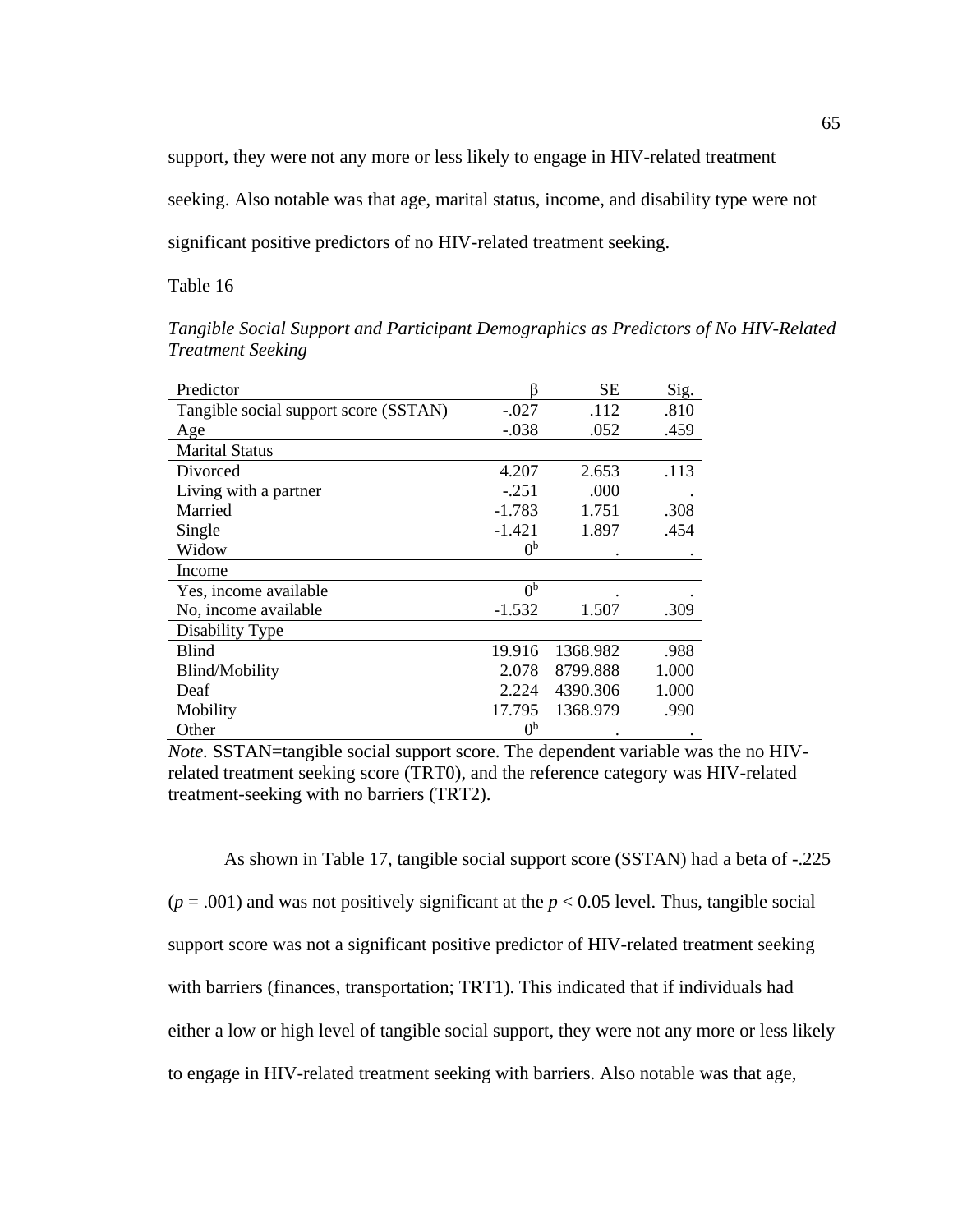marital status, and income were not significant positive predictors of HIV-related treatment seeking. Disability type was found to be a significant positive predictor of HIVrelated treatment seeking with barriers. Specifically, being blind had a beta of 2.448 ( $p =$ .047) and was positively significant at the  $p < 0.05$  level. Also, having a mobility disability had a beta score of 2.100 ( $p = .039$ ) and was positively significant at the  $p <$ 0.05. This indicated that those individuals that reported being blind or having a mobility disability were significantly more likely to engage in HIV-related treatment seeking with barriers (finances, transportation; TRT1).

Table 17

| Predictor                             | ß              | SЕ       | Sig. |
|---------------------------------------|----------------|----------|------|
| Tangible social support score (SSTAN) | $-.225$        | .066     | .001 |
| Age                                   | $-0.019$       | .033     | .551 |
| <b>Marital Status</b>                 |                |          |      |
| Divorced                              | 4.592          | 2.389    | .055 |
| Living with a partner                 | 16.555         | 3510.317 | ,996 |
| Married                               | .653           | 1.169    | .577 |
| Single                                | 1.273          | 1.199    | .288 |
| Widow                                 | 0 <sup>b</sup> |          |      |
| Income                                |                |          |      |
| Yes, income available                 | 0 <sup>b</sup> |          |      |
| No, income available                  | 1.309          | .753     | .082 |
| Disability Type                       |                |          |      |
| <b>Blind</b>                          | 2.448          | 1.231    | .047 |
| Blind/Mobility                        | $-12.738$      | 3609.469 | .997 |
| Deaf                                  | $-13.181$      | 1508.537 | .993 |
| Mobility                              | 2.100          | 1.015    | .039 |
| Other                                 | 0 <sup>b</sup> |          |      |

*Tangible Social Support and Participant Demographics as Predictors of HIV-Related Treatment Seeking with Barriers*

*Note.* SSTAN=tangible social support. The dependent variable was HIV-related treatment seeking with barriers (TRT1), and the reference category was HIV-related treatment seeking with no barriers (TRT2).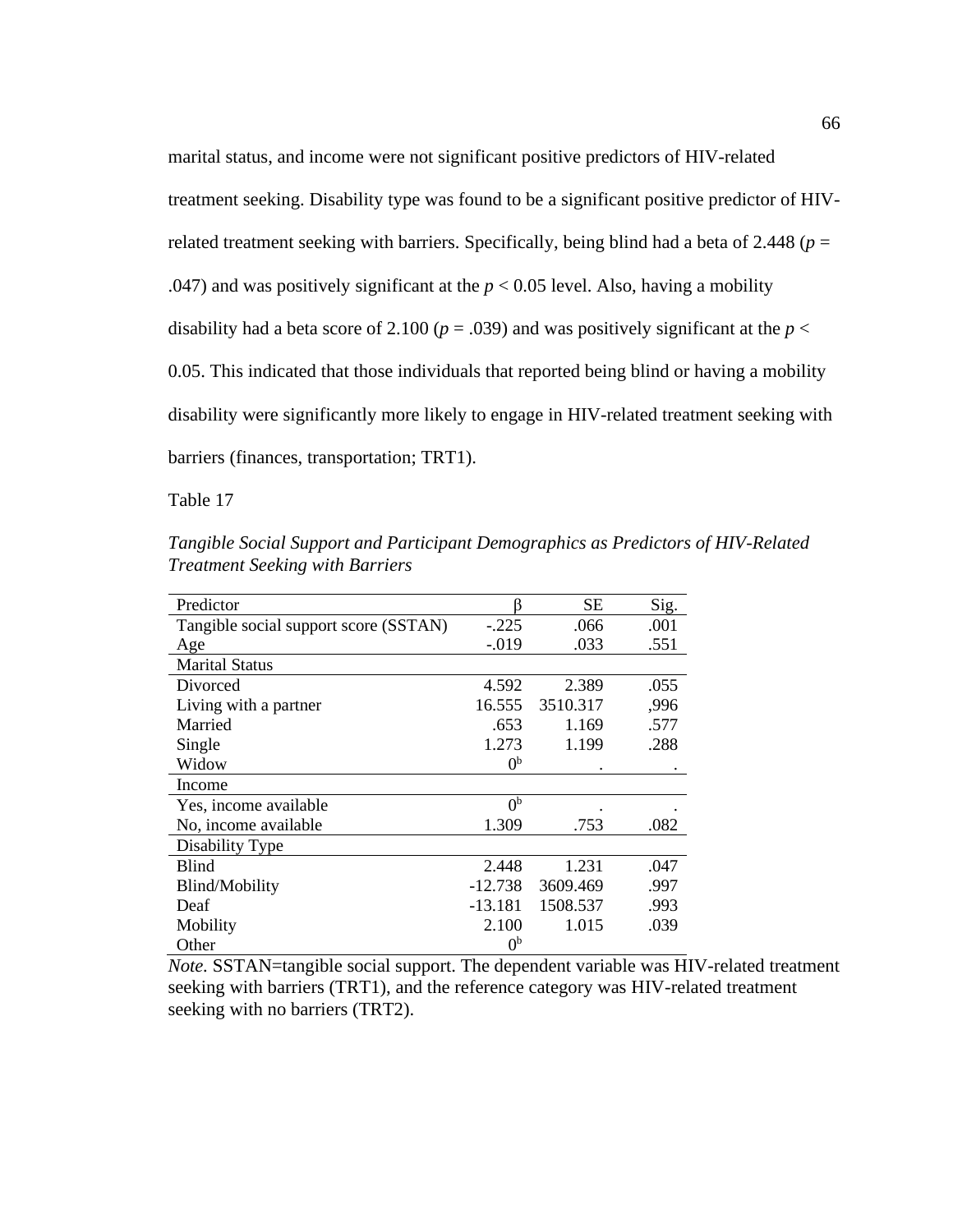As shown in Table 18, self-esteem social support (SSEST) had a beta of .044 (*p* = .766) and was not positively significant at the *p* < 0.05 level. Thus, self-esteem social support score was not a significant positive predictor of no HIV-related treatment seeking (TRT0). This indicated that if individuals had either a low or high level of self-esteem social support, they were not any more or less likely to engage in no HIV-related treatment seeking. Also notable is that age, marital status, income, and disability type were not significant positive predictors of no HIV-related treatment seeking.

Table 18

| Predictor                          |                | SЕ       | Sig.  |
|------------------------------------|----------------|----------|-------|
| Self-esteem social support (SSEST) | .044           | .146     | .766  |
| Age                                | $-.040$        | .055     | .461  |
| <b>Marital Status</b>              |                |          |       |
| Divorced                           | 3.569          | 2.309    | .122  |
| Living with a partner              | .148           | .000     |       |
| Married                            | $-1.767$       | 1.849    | .339  |
| Single                             | $-1.318$       | 1.832    | .472  |
| Widow                              | 0 <sup>b</sup> |          |       |
| Income                             |                |          |       |
| Yes, income available              | 0 <sup>b</sup> |          |       |
| No, income available               | $-1.535$       | 1.411    | .277  |
| Disability Type                    |                |          |       |
| <b>Blind</b>                       | 20.239         | 1327.340 | .988  |
| Blind/Mobility                     | 2.496          | 8793.506 | 1.000 |
| Deaf                               | 2.226          | 4233.984 | 1.000 |
| Mobility                           | 17.946         | 1327.337 | .989  |
| Other                              | 0 <sup>b</sup> |          |       |

*Self-Esteem Social Support and Participant Demographics as Predictors of No HIV-Related Treatment Seeking*

*Note.* SSEST=self-esteem social support. The dependent variable was no HIV-related treatment seeking score (TRT0), and the reference category was HIV-related treatmentseeking with no barriers (TRT2).

As shown in Table 19, self-esteem social support score (SSEST) had a beta of -

.190 ( $p = .011$ ) and was not positively significant at the  $p < 0.05$  level. Thus, self-esteem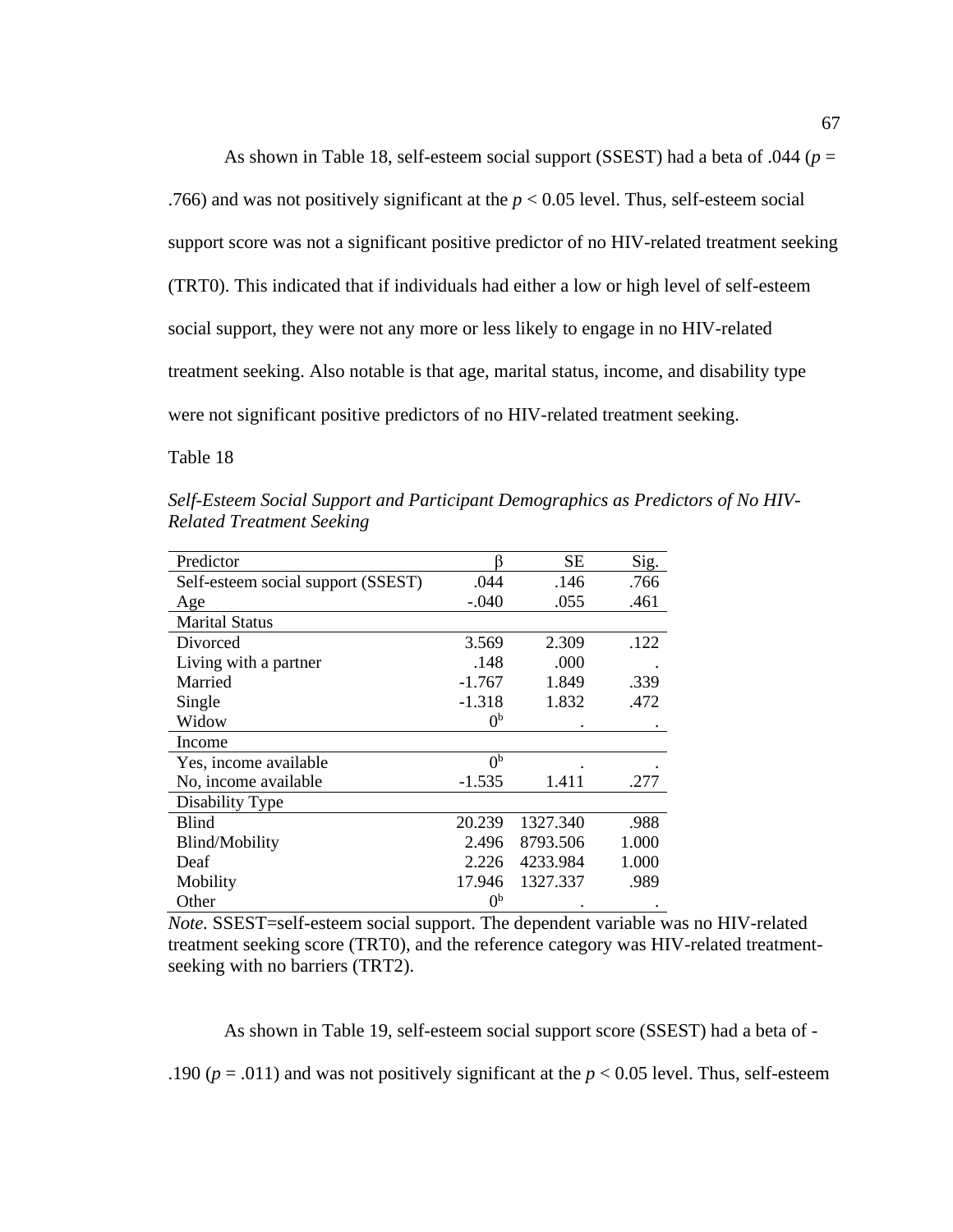social support score was not a significant positive predictor of HIV-related treatment seeking with reported barriers (finances, transportation; TRT1). This indicated that if individuals had either a low or high level of self-esteem support, they were not any more or less likely to engage in HIV-related treatment seeking with barriers. Also notable is that age, marital status, and income are not significant positive predictors of HIV-related treatment seeking. Disability type was found to be a significant positive predictor of HIVrelated treatment seeking with barriers. Specifically, being blind had a beta of 2.709 ( $p =$ .029) and was positively significant at the  $p < 0.05$  level. Also, having a mobility disability had a beta score of 1.847 ( $p = .042$ ) and was positively significant at the  $p <$ 0.05. This indicated that those individuals that reported being blind or having a mobility disability were significantly more likely to engage in HIV-related treatment seeking with barriers.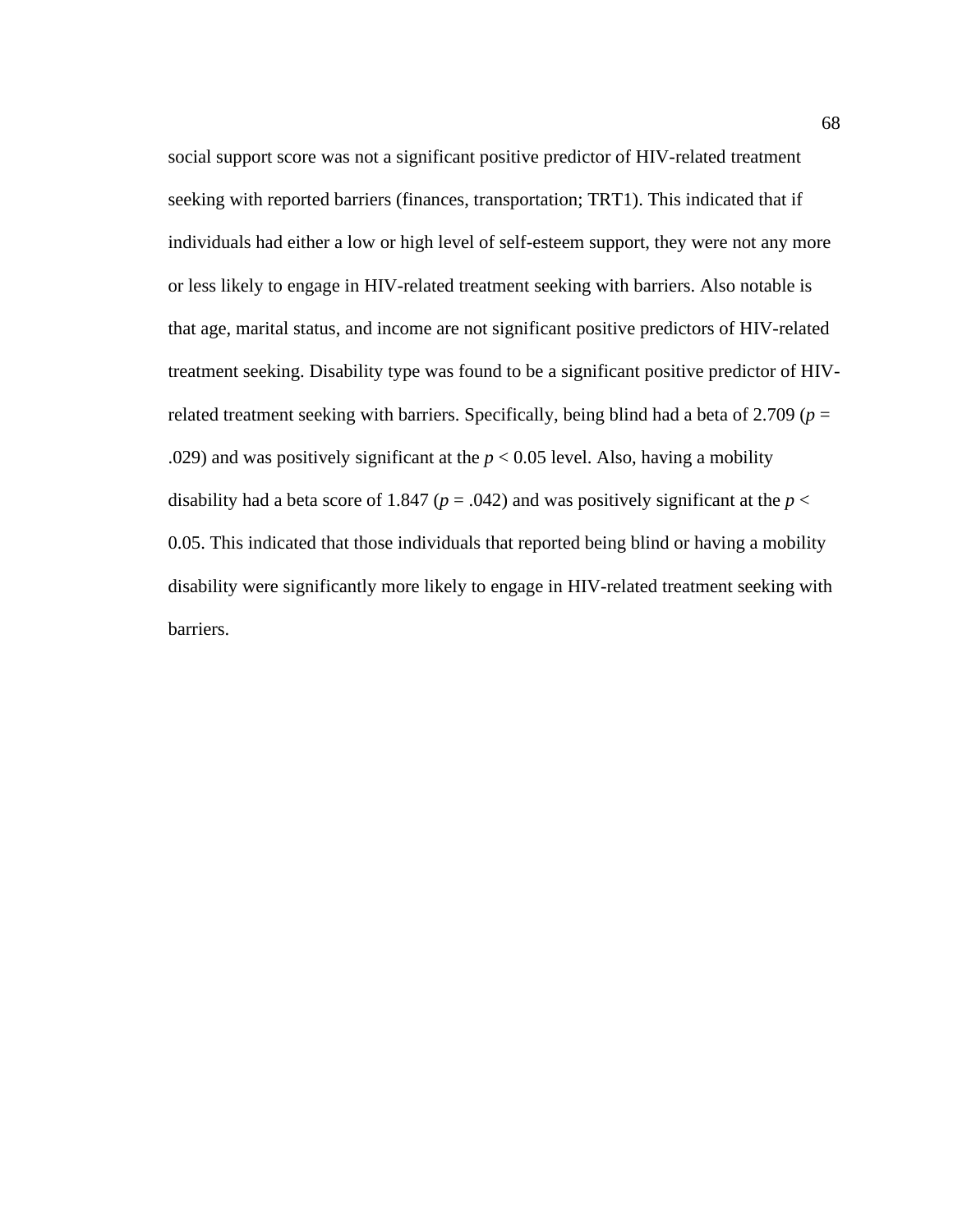# Table 19

*Self-Esteem Social Support and Participant Demographics as Predictors of HIV-Related Treatment Seeking with Barriers*

| Predictor                                | R              | <b>SE</b> | Sig. |
|------------------------------------------|----------------|-----------|------|
| Self-esteem social support score (SSEST) | $-.190$        | .075      | .011 |
| Age                                      | $-.008$        | .030      | .794 |
| <b>Marital Status</b>                    |                |           |      |
| Divorced                                 | 3.064          | 1.780     | .085 |
| Living with a partner                    | 16.297         | 3510.317  | .996 |
| Married                                  | .379           | 1.099     | .730 |
| Single                                   | .790           | 1.118     | .480 |
| Widow                                    | 0 <sup>b</sup> |           |      |
| Income                                   |                |           |      |
| Yes, income available                    | 0 <sup>b</sup> |           |      |
| No, income available                     | .809           | .669      | .226 |
| Disability Type                          |                |           |      |
| <b>Blind</b>                             | 2.709          | 1.237     | .029 |
| Blind/Mobility                           | $-14.017$      | 3609.469  | .997 |
| Deaf                                     | $-13.786$      | 1701.180  | .994 |
| Mobility                                 | 1.847          | .908      | .042 |
| Other                                    | 0 <sup>b</sup> |           |      |

*Note.* SSEST=self-esteem social support. The dependent variable was HIV-related treatment seeking with barriers (TRT1), and the reference category was HIV-related treatment-seeking with no barriers (TRT2).

As shown in Table 20, belonging social support (SSBEL) had a beta of .068 ( $p =$ .560) and was not positively significant at the  $p < 0.05$  level. Thus, belonging social support score was not a significant positive predictor of no HIV-related treatment seeking (TRT0). This indicated that if individuals had either a low or high level of belonging social support, they were not any more or less likely to engage in no HIV-related treatment seeking. Also notable was that age, marital status, income, and disability type were not significant positive predictors of no HIV-related treatment seeking.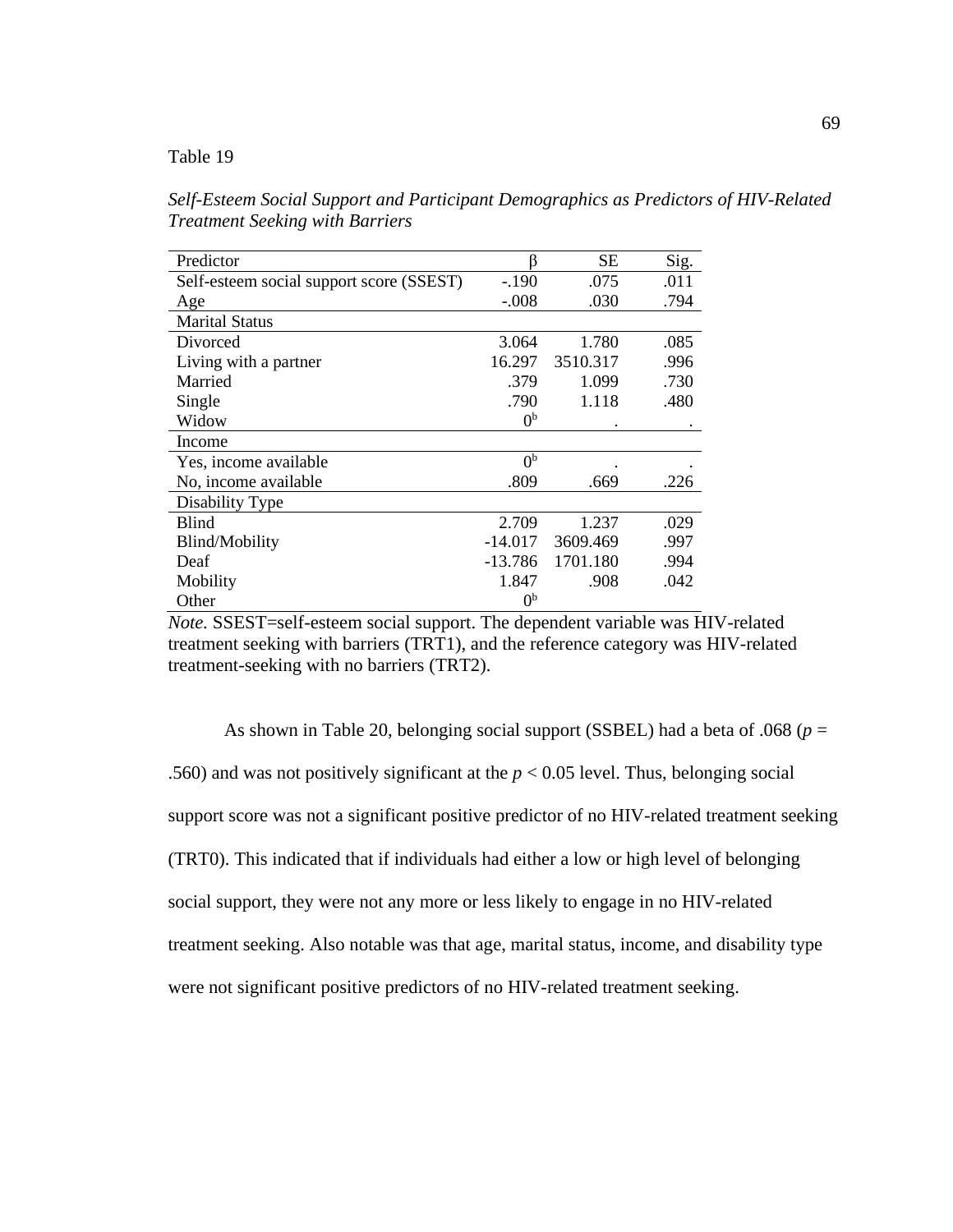# Table 20

*Belonging Social Support and Participant Demographics as Predictors of No HIV-Related Treatment Seeking*

| Predictor                              | ß              | SЕ       | Sig.  |
|----------------------------------------|----------------|----------|-------|
| Belonging social support score (SSBEL) | .068           | .117     | .560  |
| Age                                    | $-.043$        | .053     | .416  |
| <b>Marital Status</b>                  |                |          |       |
| Divorced                               | 2.688          | 2.022    | .184  |
| Living with a partner                  | .411           | .000     |       |
| Married                                | $-1.602$       | 1.878    | .394  |
| Single                                 | $-1.232$       | 1.851    | .506  |
| Widow                                  | 0 <sup>b</sup> |          |       |
| Income                                 |                |          |       |
| Yes, income available                  | 0 <sup>b</sup> |          |       |
| No, income available                   | $-1.400$       | 1.394    | .315  |
| Disability Type                        |                |          |       |
| <b>Blind</b>                           | 18.500         | 1414.838 | .990  |
| Blind/Mobility                         | 1.215          | 8807.138 | 1.000 |
| Deaf                                   | .830           | 3896.245 | 1.000 |
| Mobility                               | 16.444         | 1414.837 | .991  |
| Other                                  | 0 <sup>b</sup> |          |       |

*Note.* SSBEL=belonging social support. The dependent variable was no HIV-related treatment seeking score (TRT0), and the reference category was HIV-related treatmentseeking with no barriers (TRT2).

As shown in Table 21, belonging social support score (SSBEL) had a beta of - .122 ( $p = .045$ ) and was not positively significant at the  $p < 0.05$  level. Thus, belonging social support score was not a significant positive predictor of HIV-related treatment seeking with barriers (finances, transportation; TRT1). This indicated that if individuals had either a low or high level of belonging social support, they were not any more or less likely to engage in treatment seeking with barriers. Also notable was that age, marital status, and income were not significant positive predictors of HIV-related treatment seeking. Disability type was found to be a significant positive predictor of HIV-related treatment seeking with barriers. Specifically, being blind had a beta of  $3.054$  ( $p = .012$ )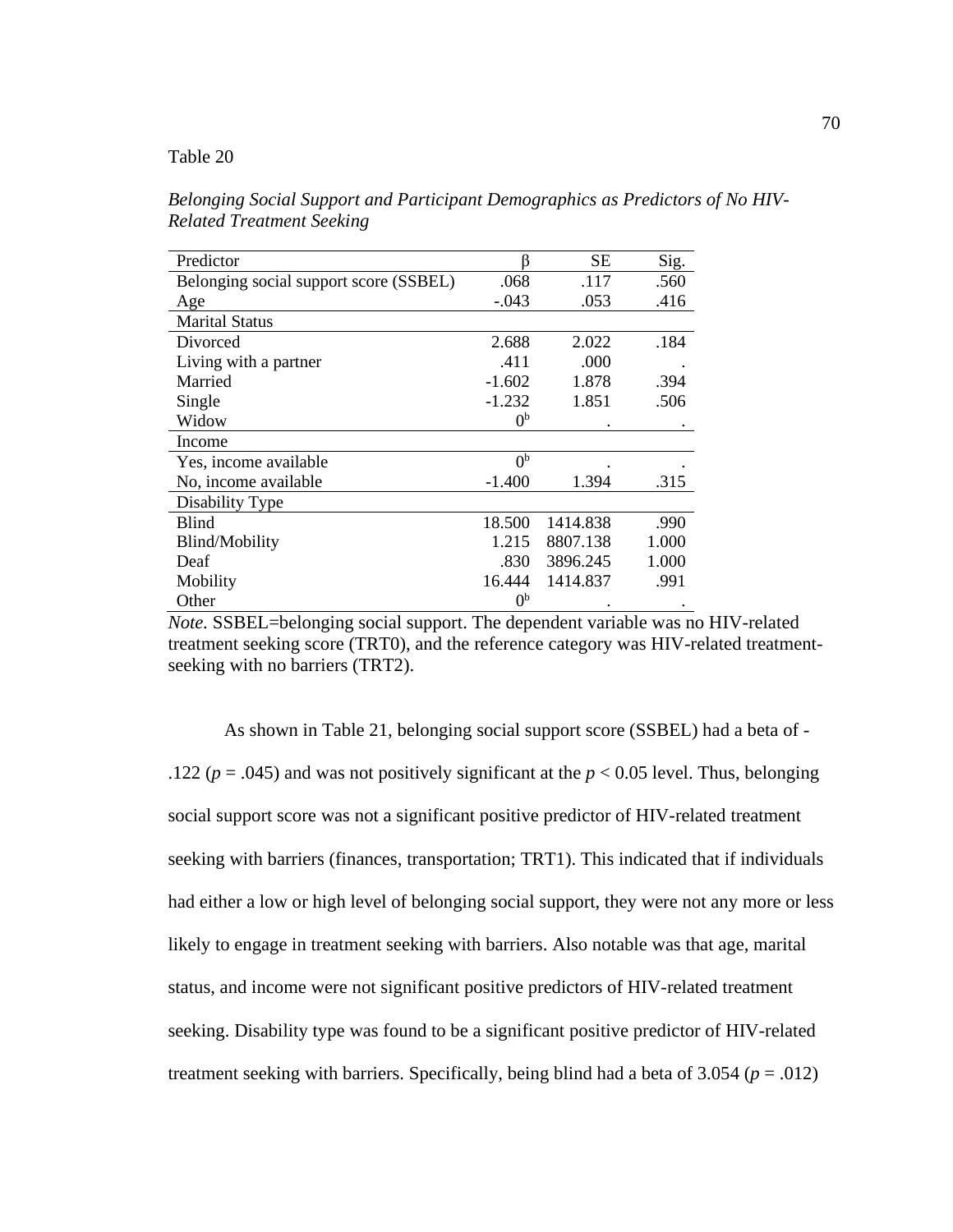and was positively significant at the  $p < 0.05$  level. Also, having a mobility disability had a beta score of 2.232 ( $p = .016$ ) and was positively significant at the  $p < 0.05$ . This indicated that those individuals that reported being blind or having a mobility disability were significantly more likely to engage in HIV-related treatment seeking with barriers (finances, transportation).

Table 21

*Belonging Social Support and Participant Demographics as Predictors of HIV-Related Treatment Seeking with Barriers*

| Predictor                              | ß              | <b>SE</b> | Sig. |
|----------------------------------------|----------------|-----------|------|
| Belonging social support score (SSBEL) | $-122$         | .061      | .045 |
| Age                                    | $-0.015$       | .028      | .587 |
| <b>Marital Status</b>                  |                |           |      |
| Divorced                               | 2.709          | 1.432     | .059 |
| Living with a partner                  | 15.978         | 3510.317  | .996 |
| Married                                | .305           | 1.040     | .769 |
| Single                                 | .466           | 1.066     | .662 |
| Widow                                  | 0 <sup>b</sup> |           |      |
| Income                                 |                |           |      |
| Yes, income available                  | 0 <sup>b</sup> |           |      |
| No, income available                   | .970           | .658      | .140 |
| Disability Type                        |                |           |      |
| <b>Blind</b>                           | 3.054          | 1.213     | .012 |
| Blind/Mobility                         | $-13.748$      | 3609.469  | .997 |
| Deaf                                   | $-13.796$      | 1631.105  | .993 |
| Mobility                               | 2.232          | .926      | .016 |
| Other                                  | 0 <sup>b</sup> |           |      |

*Note.* SSBEL=belonging social support. The dependent variable was HIV-related treatment seeking with barriers (TRT1), and the reference category was treatmentseeking with no barriers (TRT2).

# **Summary**

The following chapter will discuss the findings, as well as implications and recommendations for future study. Understanding the situation for HIV-positive Kenyan women with disabilities, their perceived levels of social support, and their HIV-related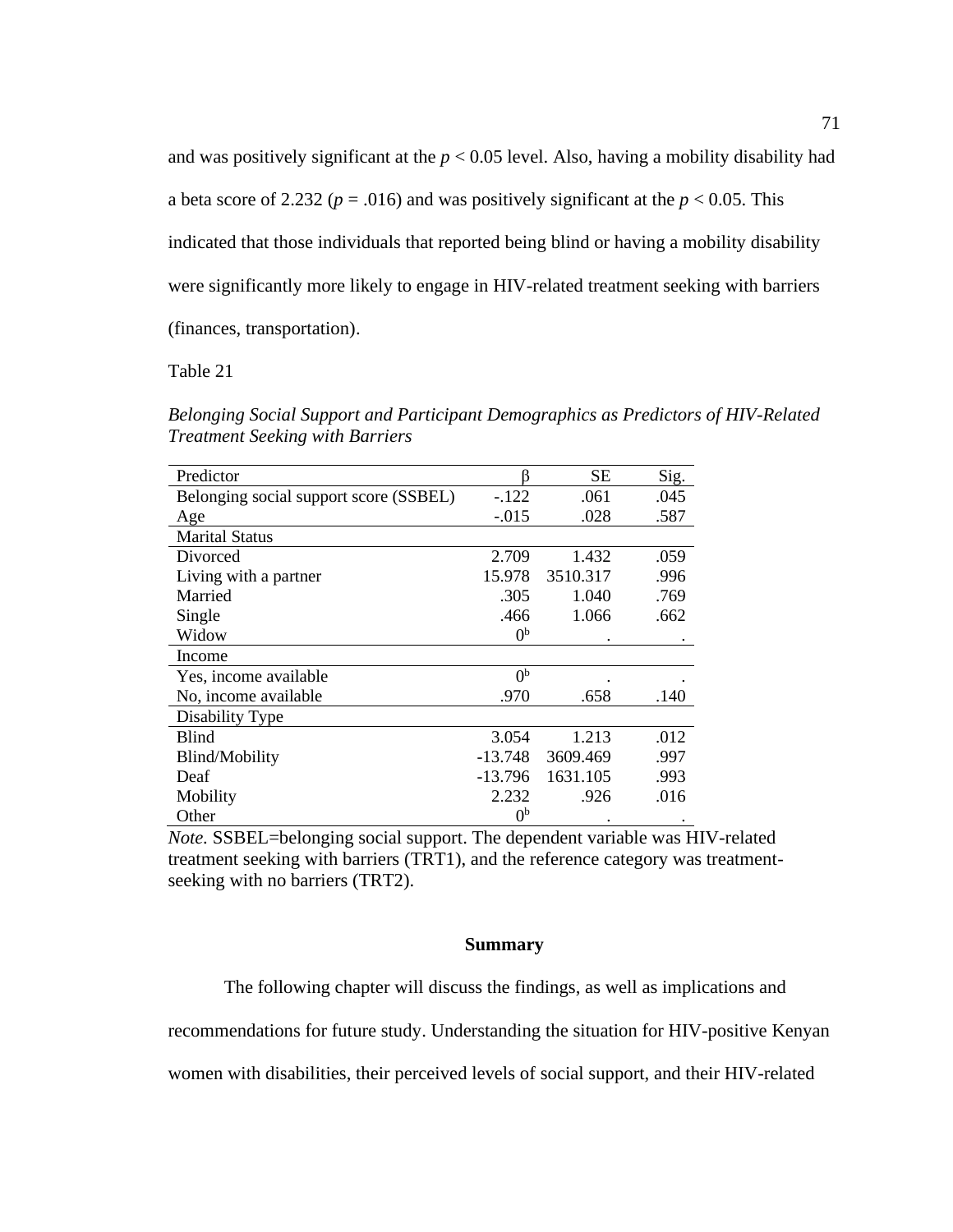treatment seeking, is critical to the development and implementation of effective health education and promotion efforts among this at-risk population.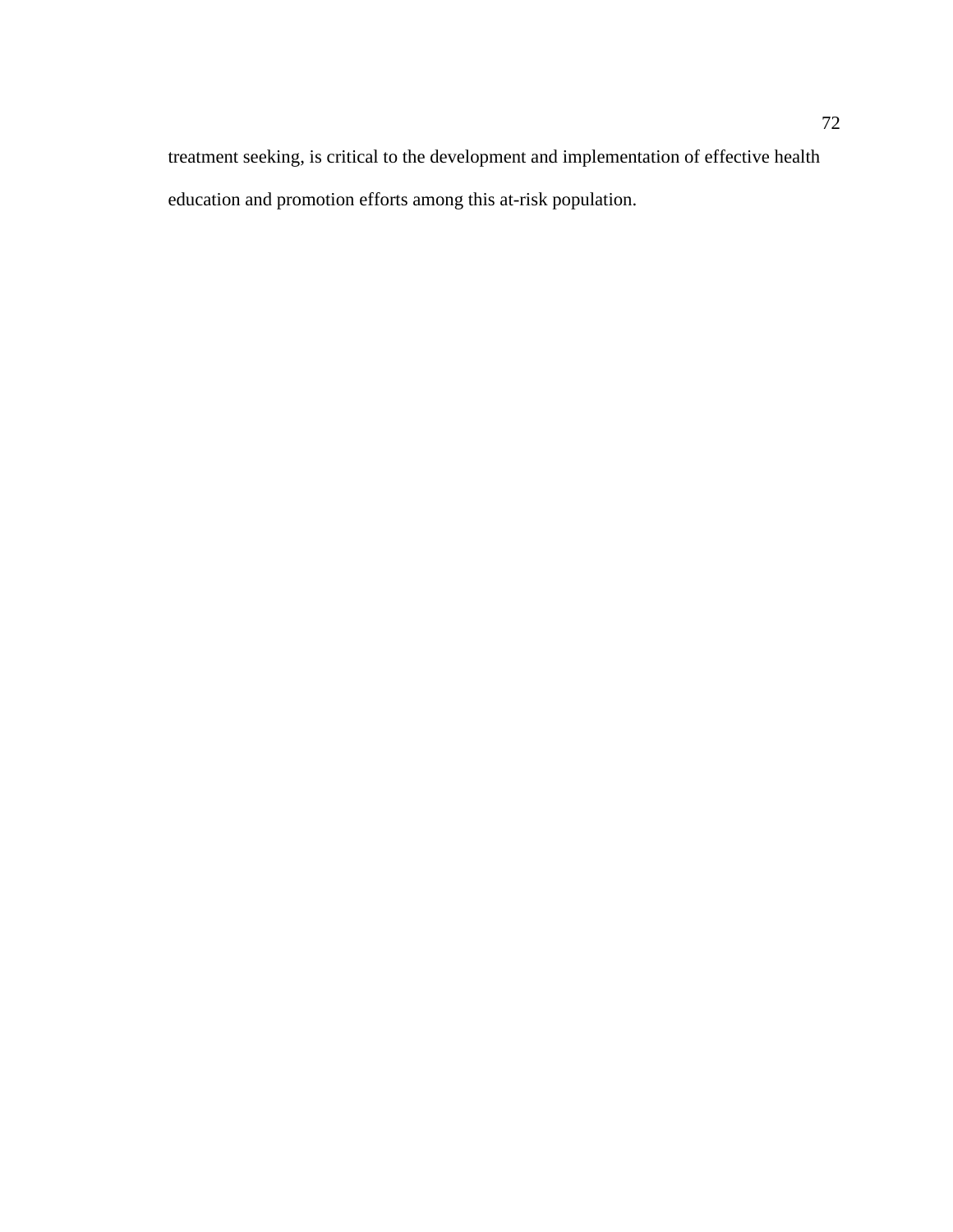# Chapter 5: Discussion, Conclusions, and Recommendations

# **Discussion of Findings**

### **Demographic Information**

Statistical analyses of the survey data provided demographic information regarding age, marital status, availability of income, and disability type of the study sample. The sample included a split between women living in the East Coast Province and the Western Province of Kenya. Most of the women identified themselves as married, with single as the second largest marital status reported. Similar research has also indicated a majority of Kenyan women with a disability reporting being married as well as limited to no income availability (Kabia et al., 2018). Though poverty has reduced in the past decades—10% of the world's population living on less than 1.90 USD per day in 2015 compared to 36% at the extreme poverty level in 1990 (World Bank Group, 2019)—researchers have not determined if this trend will also be found in at risk populations, such as HIV-positive women with a preexisting physical disability. For example, in the current study, 63.6% of the sample population reported no regular source of income. Only slightly over one-third of the participants indicated having a regular income, with average monthly earnings of 1427 Kenyan Shillings, equivalent to approximately 14 USD per month. Most lived significantly below the extreme poverty level of 1.90 USD daily income, placing this population at a financial disadvantage (World Bank Group, 2019; World Health Organization, 2010).

Regarding disability type in the current study, individuals who reported being blind or having a mobility disability were more likely to report HIV-related treatment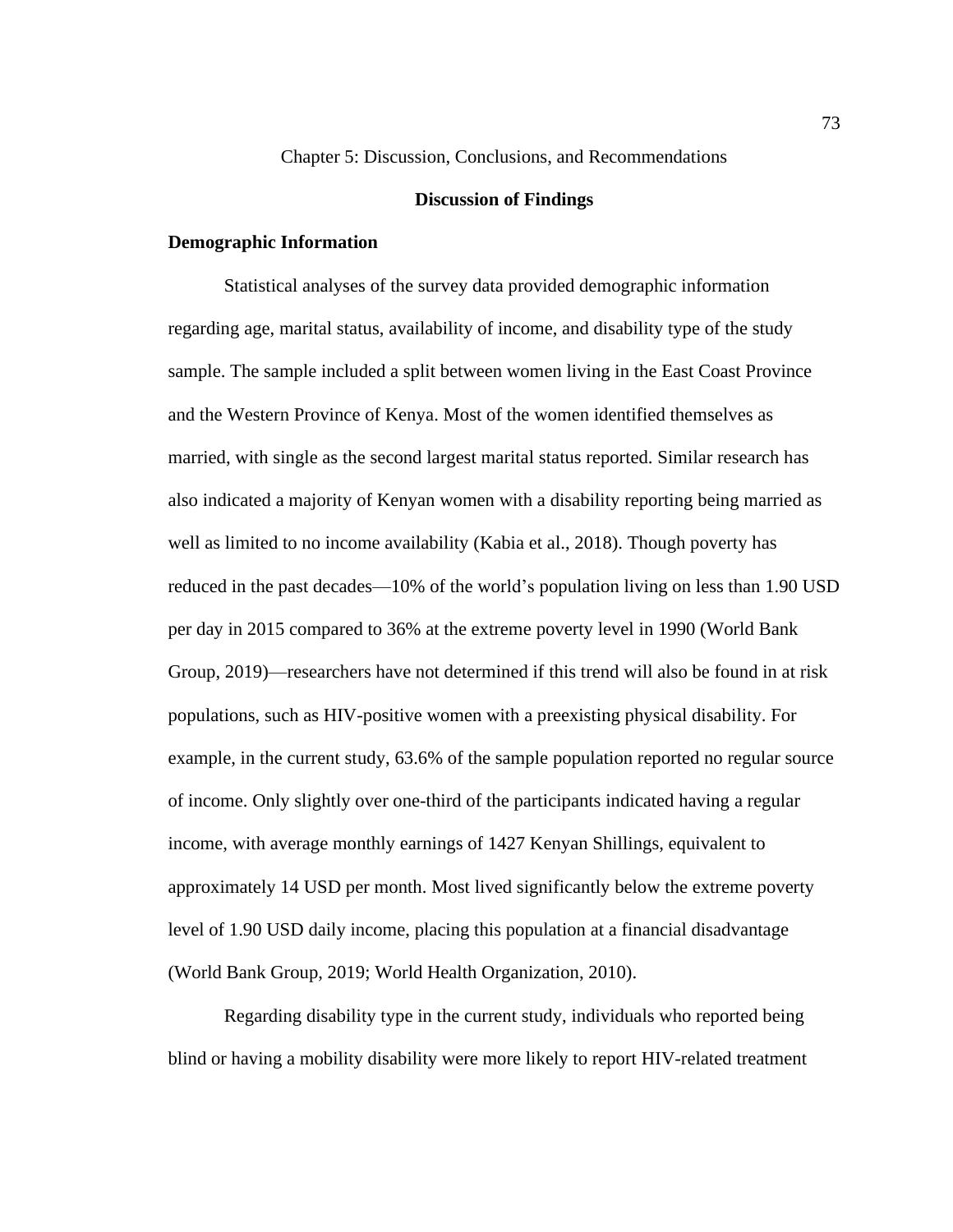seeking with barriers (TRT1) than those reporting a hearing or other disability types. Examples of barriers were "difficulty with transportation" and "limited or lack of finances." This finding supports past research reporting that an extreme level of poverty hinders women with disabilities when it comes to treatment seeking (Cobley, 2012; Gitahi-Kamau et al., 2015; KNCHR, 2014; Opini, 2010; United Nations, 2011). This further supports the need for interventions to support impoverished Kenyan HIV-positive women with a preexisting disability (Cobley, 2012; Gitahi-Kamau et al., 2015; KNCHR, 2014; Opini, 2010; United Nations, 2011).

#### **Findings Related to Hypotheses**

Correlational and regression analyses of the current survey data add to the previous research by failing to reject the null hypotheses of the study. Results showed no significant positive correlation between social support and HIV-related treatment seeking. In the course of testing these hypotheses, disability type correlated with treatmentseeking with reported barriers (finances, transportation; TRT1).

The correlational results rejected Hypothesis #1, which stated that there is a significant positive correlation between the source social support total score (family, friend, significant other combined; SOCSPT) and the HIV-related treatment seeking score. Therefore, there was no significant positive correlation between these two variables. This finding was similar to previous research in which source social support, from family or friend, did not have a significant impact on HIV-related medical adherence, a component of treatment seeking (Pichon et al., 2015). Support from friends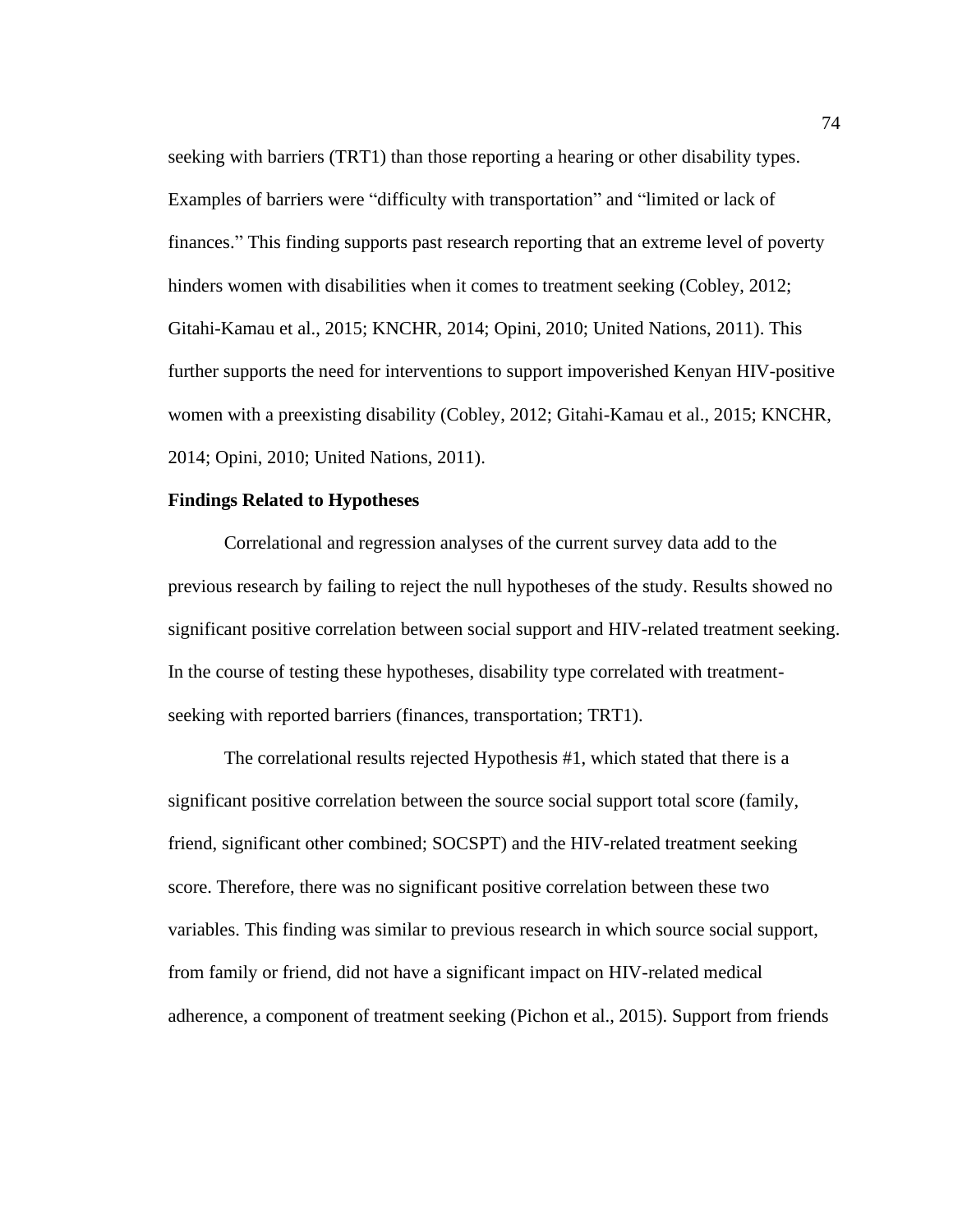or family has been shown to be peripheral and related to daily living tasks and not specifically to treatment seeking (Pichon et al., 2015).

Hypothesis 2 stated that there are significant positive correlations between the source social support each scores (family, friend, significant other individually) and the HIV-treatment seeking score. Results showed no significant positive correlation between each score of source social support, from family (SSFAM), from friend (SSFR), or from significant other (SSSO) and the no HIV-related treatment seeking variable (TRT0) or the HIV-related treatment seeking with reported barriers (finances, transportation; TRT1) variable. This finding also supported the research of Pichon et al. (2015) in which family or friend support was not found as significant in relation to medical adherence, an aspect of treatment seeking. This finding also supported the research of George et al. (2009) in which formal networks (i.e., healthcare providers) instead of informal networks (i.e., family, friends) were found to be more critical for engagement in HIV-related treatment.

Despite the results for Hypothesis 2, the current study tests did reveal one significant positive correlation between levels of source social support (SSFAM, SSFR, SSSO) and the HIV-related treatment seeking with no potential barriers cited variable (TRT2). Though no significant relationship was found between family (SSFAM) or friend (SSFR) support and treatment seeking with no potential barriers cited, there was a significant positive relationship between social support from a significant other (SSSO) and treatment seeking with no potential barriers cited. This could be explained by common observations that those being married (or in a stable relationship) tend to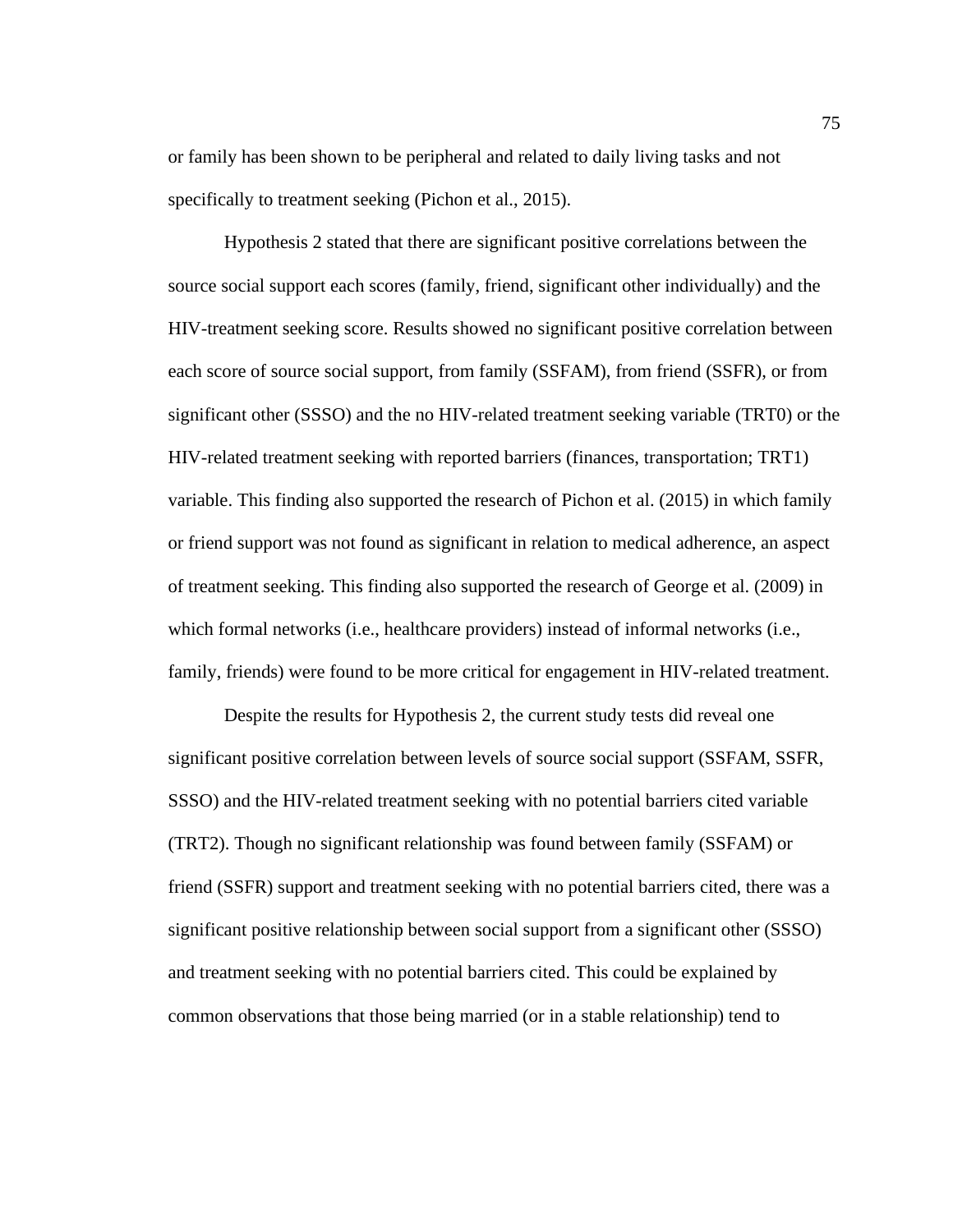experience increased financial stability and a living situation in which the individual is more likely to have transportation available.

Hypothesis #3 stated that there is a significant positive correlation between the source social support total score (family, friend, significant other combined) and the HIVrelated treatment seeking score when adjusting for age, marital status, income availability, and disability type. Before these control variables were considered, source social support (SOCSPT; family, friend, significant other combined) was not found to be a predictor of HIV-related treatment seeking. However, when the control variables were added, disability type (blind and mobility) was found to be predictive of HIV-related treatment seeking with reported barriers (finances, transportation; TRT1). This correlation was observed in the investigation of Hypotheses #3 and #4 and connections to the extent literature will be discussed in the summary for Hypothesis #4.

Hypotheses 4 stated that there are significant positive correlations between the source social support each scores (friend, family, significant other individually) and the HIV-related treatment seeking scores when adjusting for age, marital status, income availability, and disability type. Regression analyses between social support from family (SSFAM) or friend (SSFR) and no treatment seeking (TRT0) were conducted, and there was no association found. However, when family (SSFAM) or friend (SSFR) support and treatment seeking with reported barriers (TRT1) was tested, there was some significance found when the control variable for disability type was included in the model. Those who reported being blind or having a mobility disability were significantly more likely than those reporting a hearing or other disability to engage in treatment seeking with reported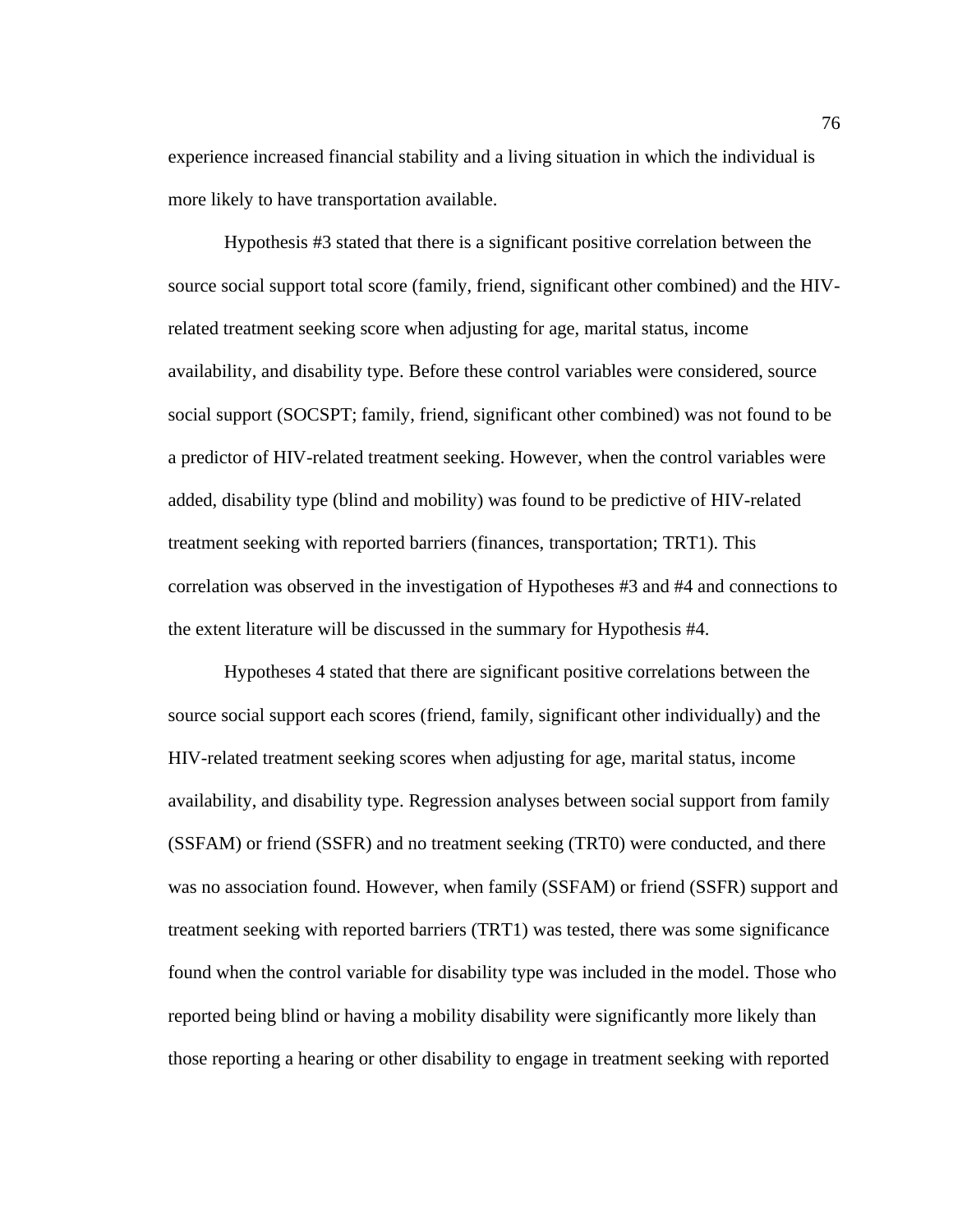barriers (financial, transportation; TRT1) that could impede their ability to engage in treatment services. This issue was explicitly addressed in prior research. For example, Maman et al. (2014) indicated that although some HIV-positive individuals found support of family to be helpful in disclosing their HIV status, some cited fear of disclosing to a family member as their disclosure might create added stress to the family. Adding challenges of disability (being blind or having a mobility impairment) with a lack of disclosure of HIV-positive status could reduce an individual's ability to access treatment and reduce the number of women seeking HIV-related treatment (Abuya et al., 2012; KNCHR, 2014; Maman et al., 2014; Turan et al., 2011). Therefore, continued studies to examine how family and friend support relates specifically to disability type might yield a better understanding of how these factors impact treatment seeking.

Additionally, regression analyses between social support from significant other (SSSO) and no treatment seeking (TRT0) showed no significant positive association. However, when control variables were included in the regression, marital status was found to be a significant predictor of no HIV-related treatment seeking. Those reporting being divorced were significantly more likely to not engage in HIV-related treatment seeking than those reporting being single, married, living with a partner, or widowed. This might be due to the additional stigma of being a divorced woman in Kenya (KNCHR, 2014; Onsomu et al., 2015), and the limited financial compensation as part of a divorce settlement (Onsomu et al., 2015).

Further, when support from a significant other (SSSO) and treatment seeking with reported barriers (TRT1) were tested, there was some significance found when disability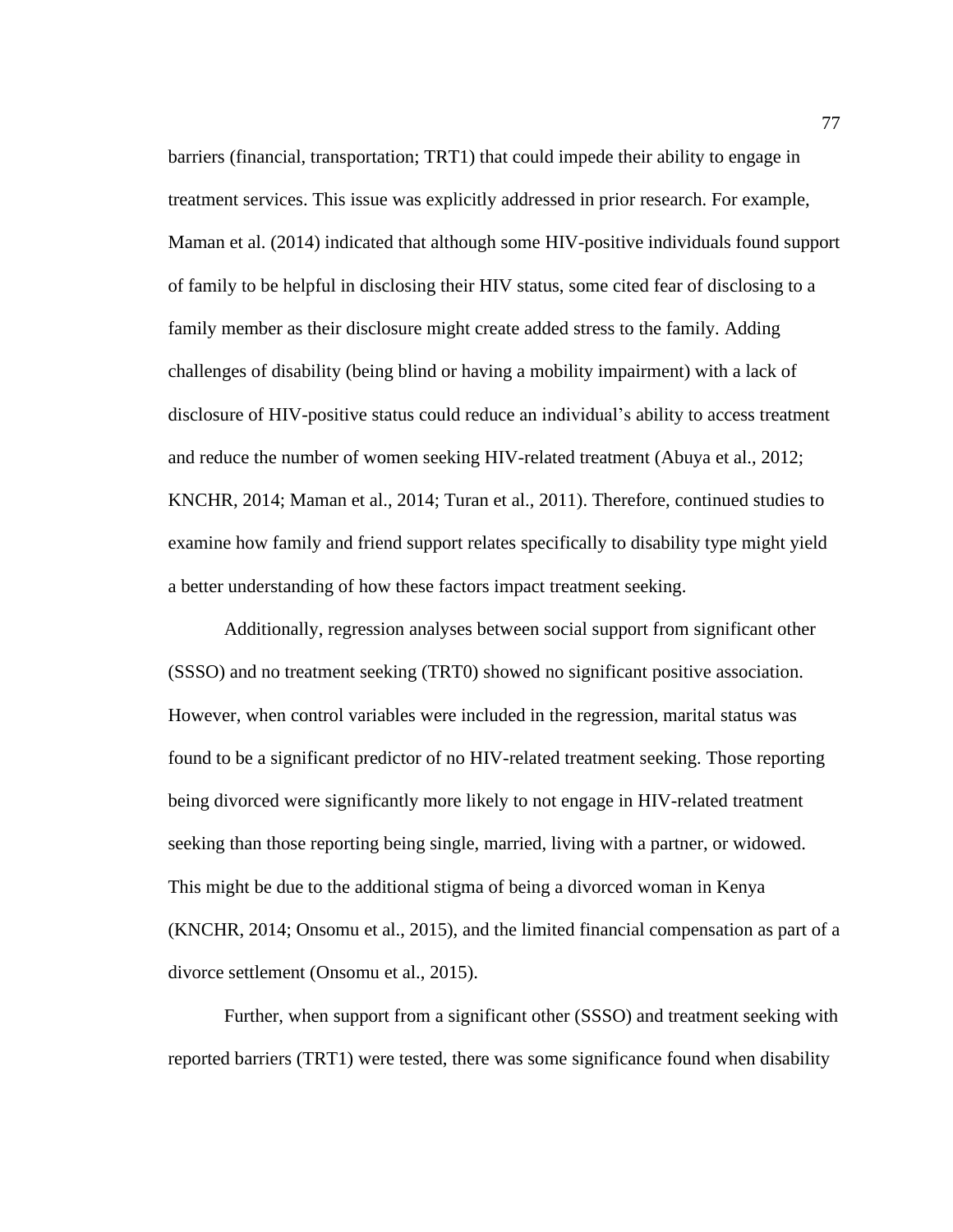type was included in the model. Those who reported being blind or having a mobility disability were significantly more likely than those reporting a hearing or other disability to engage in treatment seeking with reported barriers. Although the review of the literature did not address this finding, if a woman lacks social support from her significant other due to fear of stigma, retribution, or violence against her for her positive HIV status, this might reduce her likelihood to disclose and involve her partner in her HIV-related treatment seeking (Abuya et al., 2012; KNCHR, 2014; Maman et al., 2014; Turan et al., 2011). This lack of involvement from a significant other might limit available resources (finances, transportation) that may otherwise help secure treatment access for those experiencing additional challenges related to being blind or having a mobility impairment.

Hypothesis #5 stated that there is a significant positive correlation between the type social support total score (appraisal, tangible, self-esteem, belonging combined) and the HIV-related treatment seeking score. There was no significant positive correlation between type social support total score (TYPSPT) and no HIV-related treatment seeking (TRT0) or HIV-related treatment seeking with reported barriers (finances, transportation; TRT1), yet there appeared to be a positive correlation between type social support total score and treatment seeking with no barriers (TRT2). The connection between type social support and HIV-related treatment seeking is discussed in the literature such as UNAIDS (2015), who presented multiple strategies that utilize specific types of social support to increase HIV-related treatment seeking and adherence to treatment. These strategies have been cited as effective in contributing to the reduction of AIDS worldwide (UNAIDS,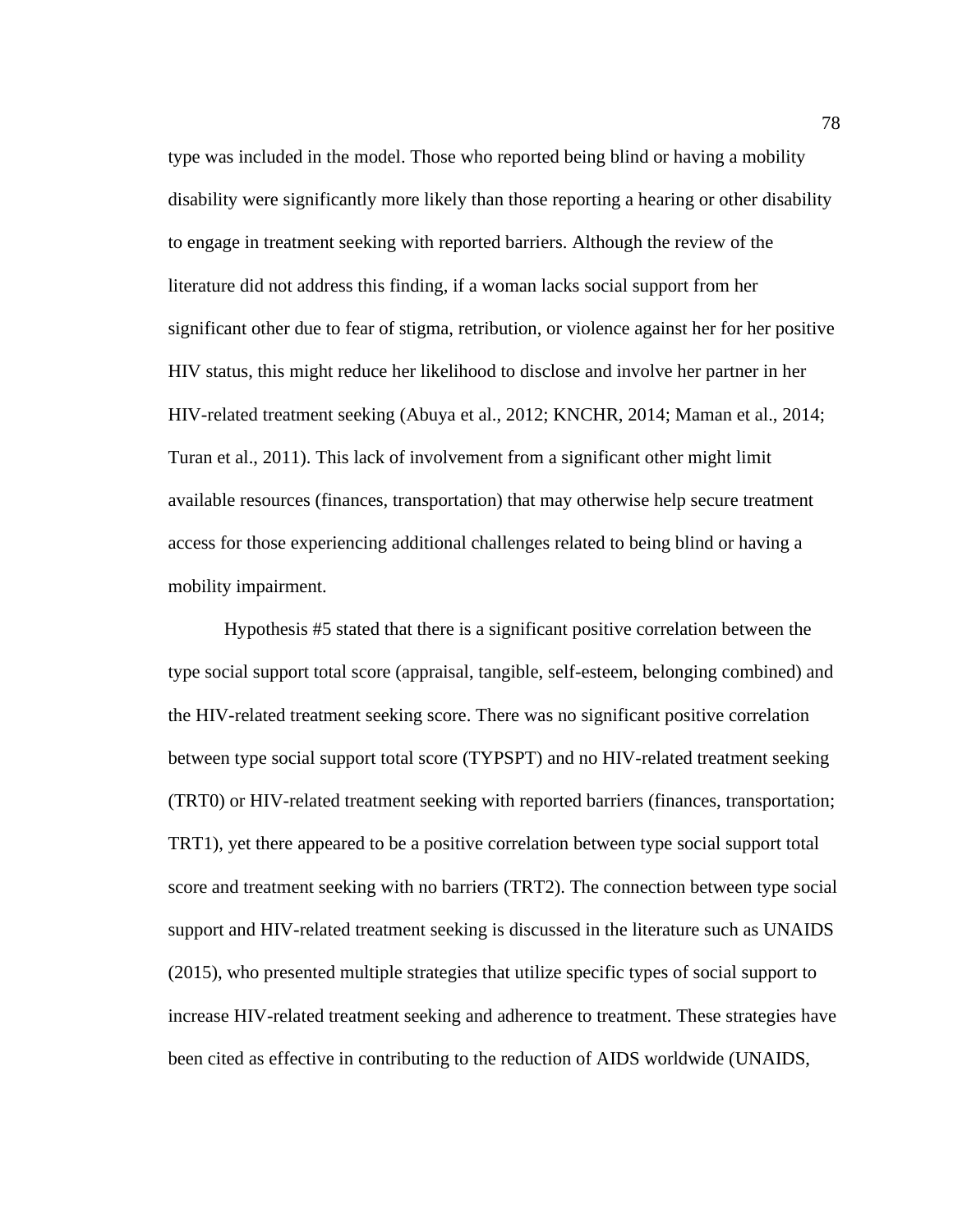2015). Some of these strategies were observed as being available among the current research sample, which might have contributed to the positive correlation between type social support and treatment seeking. For example, tangible support in the form of reimbursement for transportation to and from nationally funded HIV-treatment programs might have reduced the number of participants who reported barriers to treatment seeking.

Further correlational testing revealed mixed results for Hypothesis #6. This hypothesis stated that there are significant positive correlations between the type social support each scores (appraisal, tangible, self-esteem, belonging individually) and the HIV-related treatment seeking score. Test results revealed that there was no significant positive correlation between the scores for appraisal (SSAPP), tangible (SSTAN), selfesteem (SSEST), or belonging (SSBEL) support and the no HIV-related treatment seeking variable (TRT0) or the HIV-related treatment seeking with reported barriers (finances, transportation; TRT1). However, there was a statistically significant positive correlation between each scores for appraisal (SSAPP), tangible (SSTAN), and selfesteem (SSEST) support and the treatment seeking with no barriers variable (TRT2). This finding revealed that if HIV-positive women with a disability have high levels of appraisal (perceived availability of someone to talk to about problems), have their tangible (material) needs met, or have high self-esteem when comparing themselves to others, they are more likely to seek HIV-related treatment without reported challenges of limited finances and difficulties with obtaining transportation. Focusing on these types of support (appraisal, tangible, self-esteem) may be more beneficial than focusing on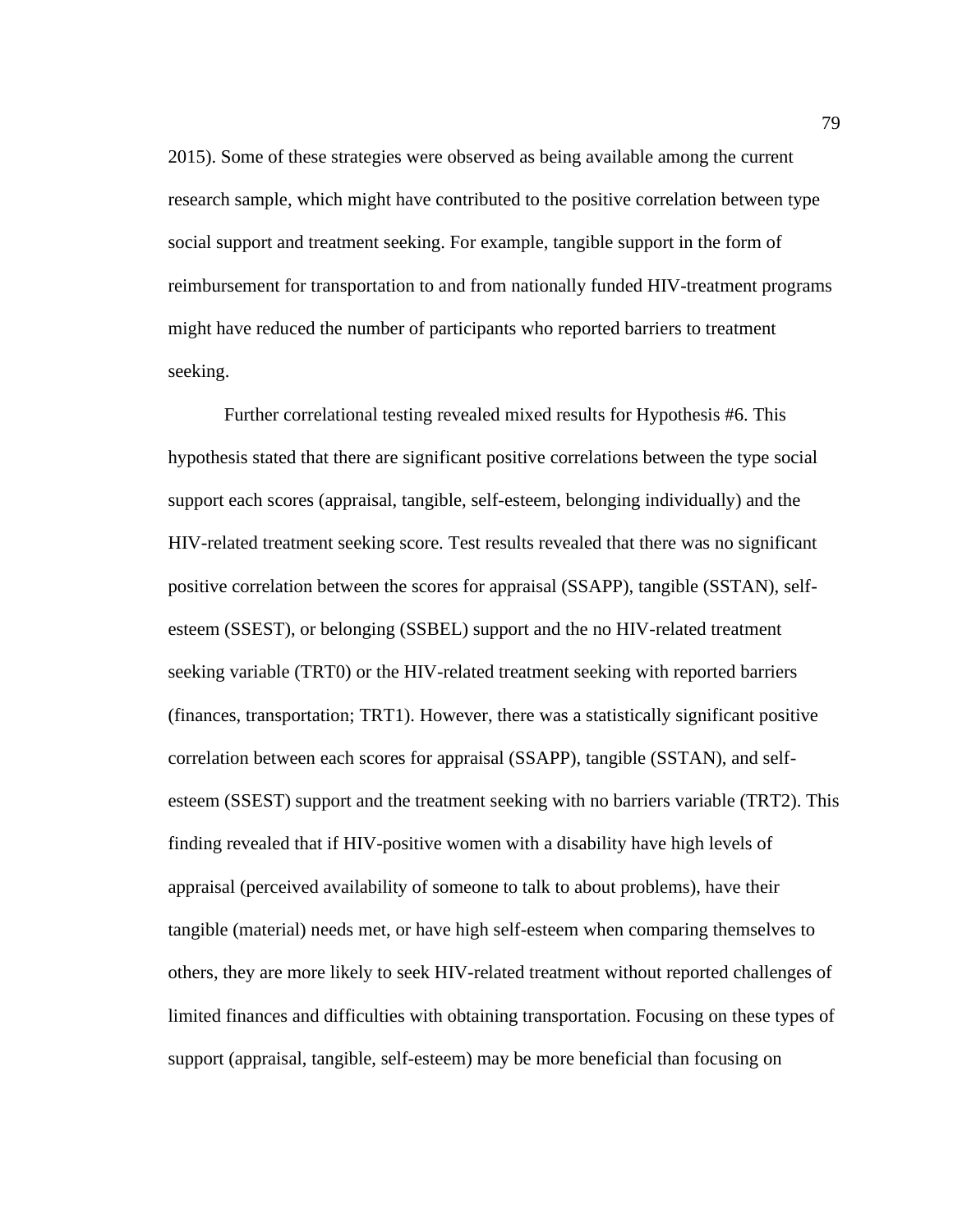networks that promote belonging, as there was no statistically significant positive correlation between the score of belonging support (SSBEL) and the treatment seeking with no barriers variable (TRT2).

The finding for Hypothesis #6 was not consistent with those found in the literature. For example, in a cross-sectional study of 354 male and female Kenyans (aged 18-64) living with HIV, the findings revealed various connections between social support (that related to tangible, appraisal, self-esteem, and belonging) and coping self-efficacy (reported as a link to medical adherence) among persons living with HIV/AIDS (Kamu et al., 2012). The authors acknowledged a need for the creation of a social environment supportive of building coping self-efficacy in the population through the use of social support, including that related to tangible, appraisal, self-esteem, and belonging (Kamu et al., 2012). Subsequent research indicated that when Kenyan women with a physical disability do not have social support, they are at increased risk for poor access to healthcare, increased mental illness, and lower life satisfaction (Kamimura et al., 2013; Puterman et al., 2014; Williams, 2013). In the current study sample this was not necessarily true as social support was not positively significant except in the case of those reporting treatment seeking with no barriers. Whether or not a woman reported social support did not significantly impact her treatment seeking among all categories (TRT0, TRT1, and TRT2). Further, in Sirri et al. (2011), self-esteem and belonging support were both found as significant in the long-term survival of cardiac transplant patients as they found the support useful in their continued long-term medical care (suggestive of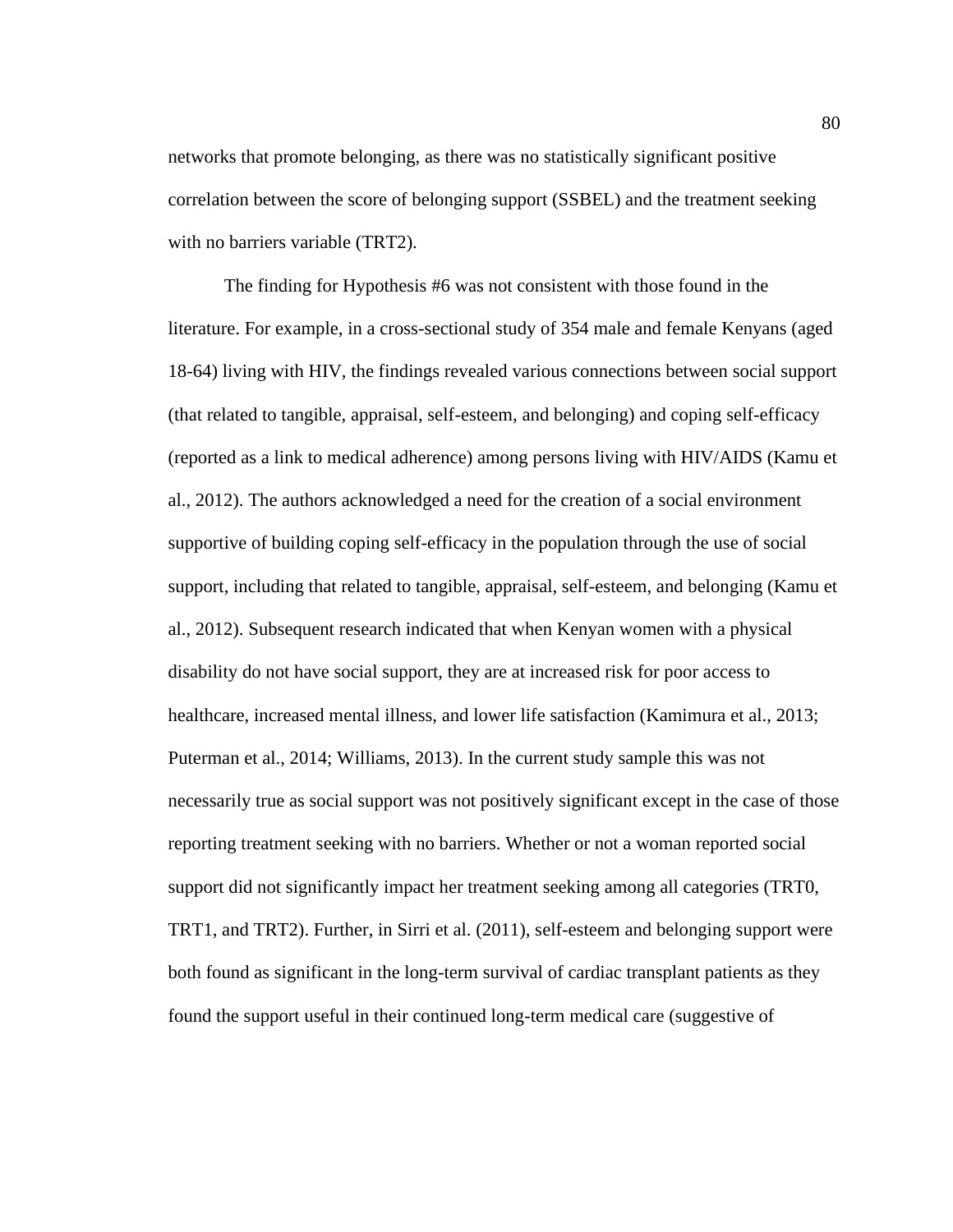treatment seeking). The research literature is inconsistent with the current study findings as *belonging support* was not found to be significant to HIV-related treatment seeking.

Hypothesis #7 stated that there is a significant positive correlation between the type social support total score (appraisal, tangible, self-esteem, belonging combined) and the HIV-related treatment seeking score when adjusting for age, marital status, income availability, and disability type. Type social support total score (TYPSPT) was not found to be a predictor of no treatment seeking (TRT0) or of treatment seeking with barriers reported (TRT1). This indicated that if one has a low or high level of type social support total score, they will not be any more or less likely to report no HIV-related treatment seeking or to report treatment seeking with barriers (finances, transportation). While age, marital status, income, and disability type were not significant positive predictors of no treatment seeking, disability type was found to be a significant positive predictor of treatment seeking with barriers reported. Specifically, those that reported being blind or having a mobility disability were significantly more likely to engage in treatment seeking with reported barriers, such as transportation or financial hardships, than those that reported being deaf or hearing impaired, or having a different disability. Similar to the finding of hypothesis #3, it appeared that it is not perceived social support that predicts treatment seeking, but rather disability type that factors into one's engagement in treatment seeking. This is discussed further in the summary of hypothesis #8.

Hypothesis #8 stated that there are significant positive correlations between the type social support each scores (appraisal, tangible, self-esteem, belonging individually) and the HIV-related treatment seeking score when adjusting for age, marital status,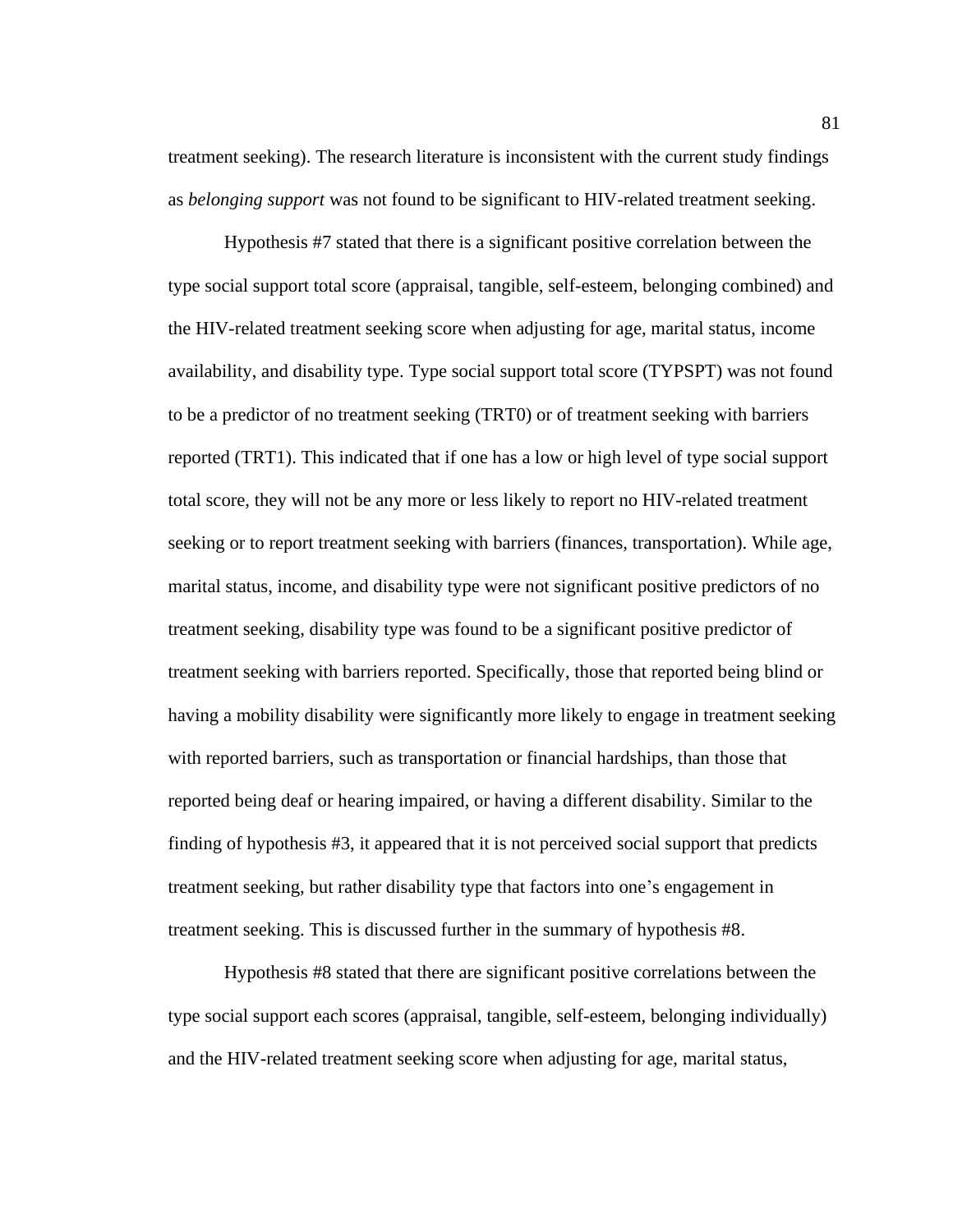income availability, and disability type. Regression analyses between appraisal support (SSAPP) and no treatment seeking (TRT0); tangible support (SSTAN) and no treatment seeking (TRT0); esteem support (SSEST) and no treatment seeking (TRT0); and belonging support (SSBEL) and no treatment seeking (TRT0) found no significant positive association. This was also true when the control variables of age, marital status, income, and disability type were added to the model. However, when appraisal support (SSAPP) and treatment seeking with reported barriers (finances, transportation) (TRT1); tangible support (SSTAN) and treatment seeking with reported barriers; esteem support (SSEST) and treatment seeking with reported barriers; and belonging support (SSBEL) and treatment seeking with reported barriers were tested, there was some significance found when the control variables were included. Age, marital status, and income were not significant predictors of treatment seeking with reported barriers, but disability type was. Specifically, those that reported being blind or having a mobility disability were significantly more likely to engage in treatment seeking with reported barriers that hindered treatment seeking compared to those that reported being deaf or hearing impaired or having a different disability. This finding supported the notion that it is not the type of support, but rather the type of disability that influences HIV-treatment seeking. These findings seem to contradict previous research that found a positive relationship between type of social support and treatment seeking (George et al., 2009; Kamu et al., 2012; Maman et al., 2014; Pichon et al., 2015; UNAIDS, 2017).

The research literature suggests that social support source (family, friend, significant other) and type (appraisal, tangible, self-esteem, belonging) could be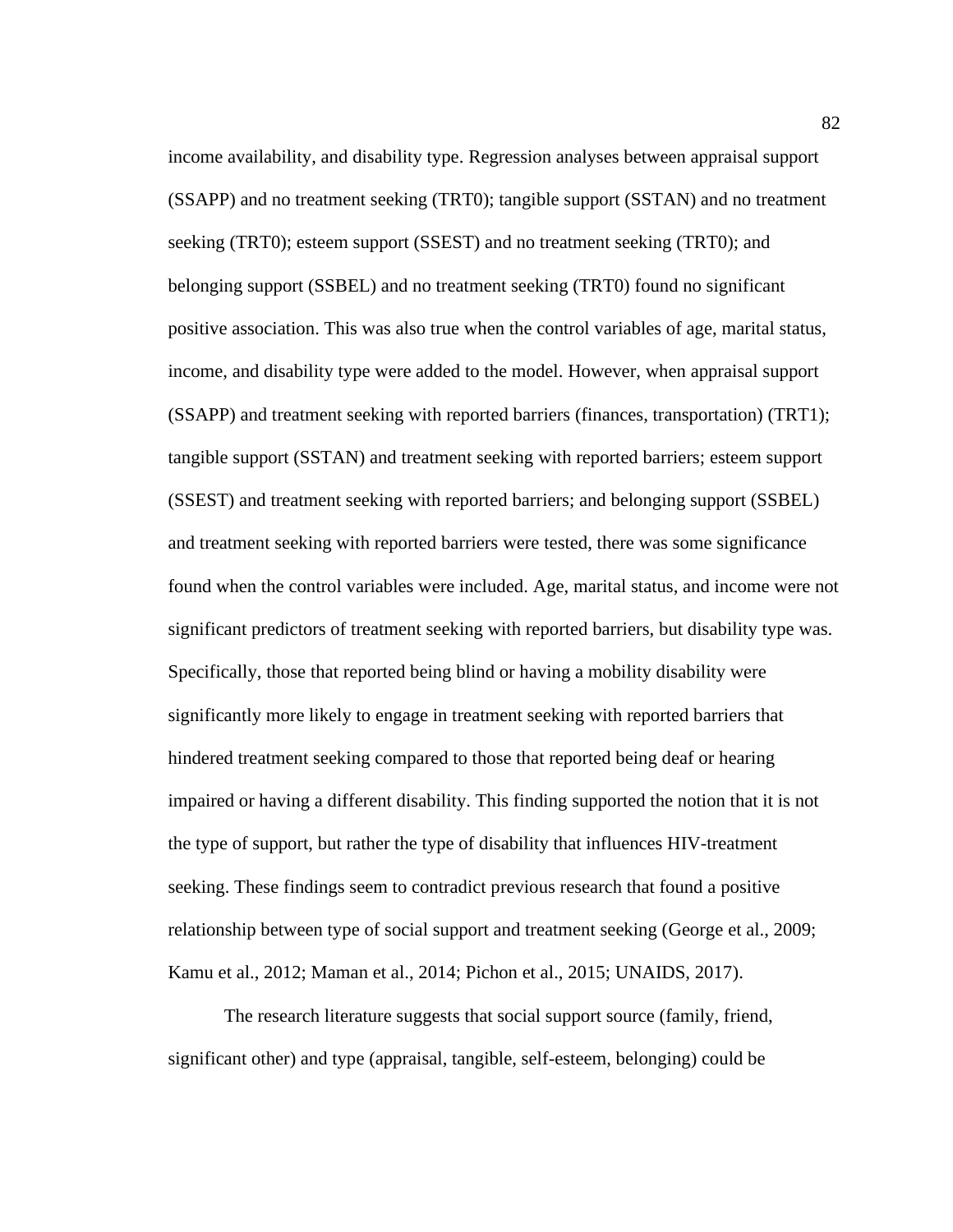influential in treatment seeking (George et al., 2009; Kamu et al., 2012; Maman et al., 2014; Pichon et al., 2015; UNAIDS, 2015; UNAIDS, 2017). In the research of Maman et al. (2014), disclosure of HIV-positive status to a family member was helpful in coping with the diagnosis and prepared the individual to disclose to others. It may be the case that disclosure of an individual's HIV-positive status is a step towards treatment seeking, as an individual might be more inclined to seek HIV-related treatment with added support. In Pichon et al. (2015), the authors presented the idea that social support from friends and family is connected to medical adherence, an aspect of treatment seeking. However, the current research findings failed to make that connection, as support from family or friend was not significantly related to treatment seeking, a first step to medical adherence.

The findings of the current research study did not fully support the notion that social support has a positive relationship with HIV-related treatment seeking, as social support (both source and type) were not identified as predictors of active HIV-related treatment seeking in the current study sample. Type of physical disability was significantly associated with treatment seeking in the current study sample. When women reported being blind or having a mobility disability, they were more likely to report barriers to HIV-related treatment seeking. This was true for the source total score, source each score (family, friend, significant other) and type total score and type each score (appraisal, tangible, self-esteem, belonging).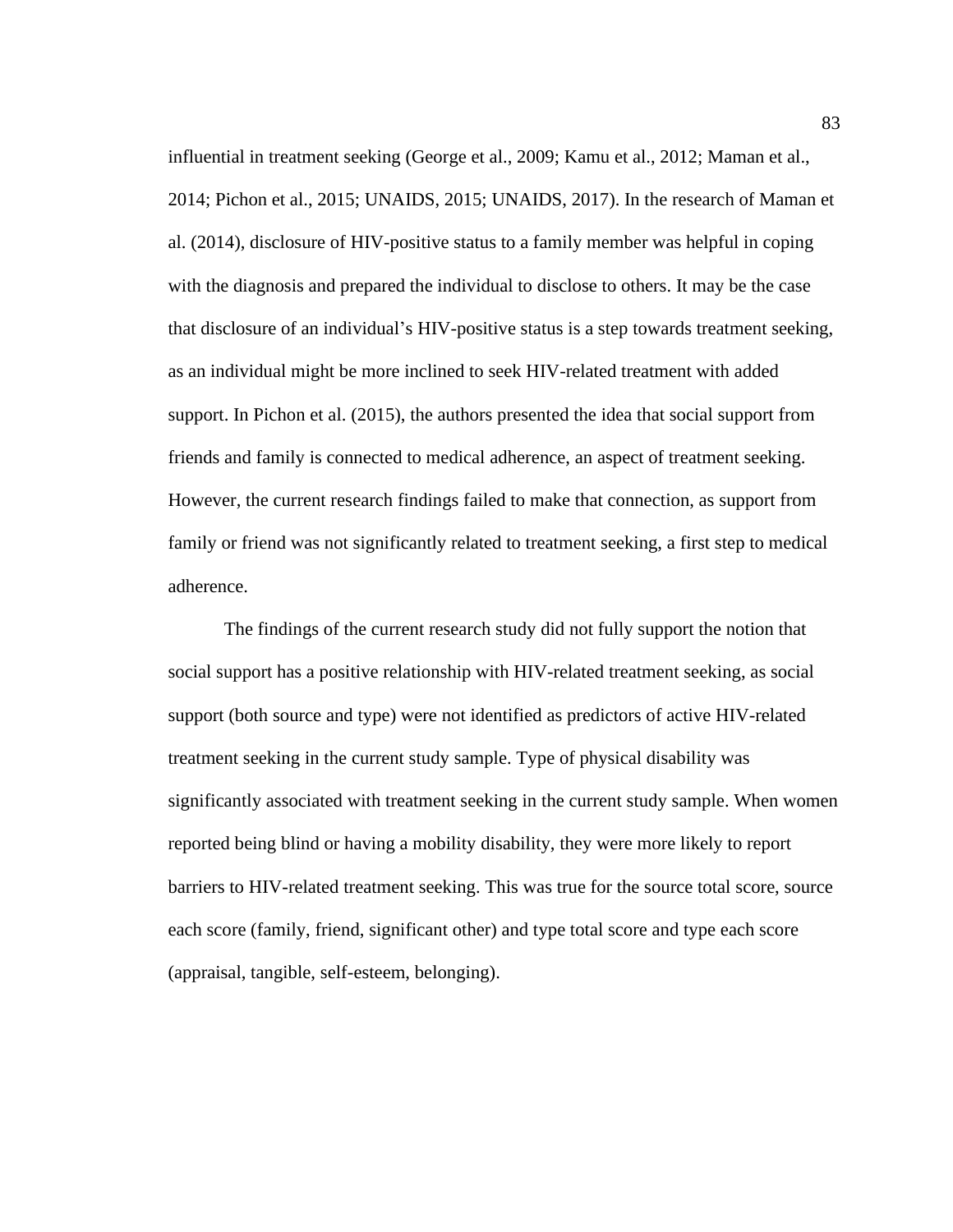### **Limitations and Implications**

The current study sample participants were recruited by a local Kenyan nongovernmental organization on behalf of the primary researcher. Some participants might have had connections to each other through local social groups (i.e., church, clinic, social support group). The participants did not identify as part of a specific formal or structured support system. Correlational and regression findings in the data collected from this sample of impoverished, HIV-positive Kenyan women with disabilities did not support the overall hypothesis that there is a positive correlation between social support (source or type) and HIV-related treatment seeking, as measured by the survey instrument developed for this study. These findings could be attributed to the Kenyan government increasing access to subsidized and/or free HIV-related testing, counseling, and treatment programs (AVERT, 2018). Testing, counseling, and treatment sites became more readily available in the Kenyan rural areas at the time of the current research study. This increased access to subsidized and/or free HIV-related services might have skewed the research findings, as women who normally could not afford or access services were more likely to be able to take advantage of the services at the time that this research was being conducted. Informal comments from the local Kenyan population suggested that if these programs were not available, many would not receive HIV-related treatment due to the financial burden. It is noteworthy that the study survey did not include a question to determine if the participant was active in a subsidized HIV-related treatment program.

The current study was limited in its sample size which also may have contributed to the fact that the null hypotheses were not rejected. A power test was run using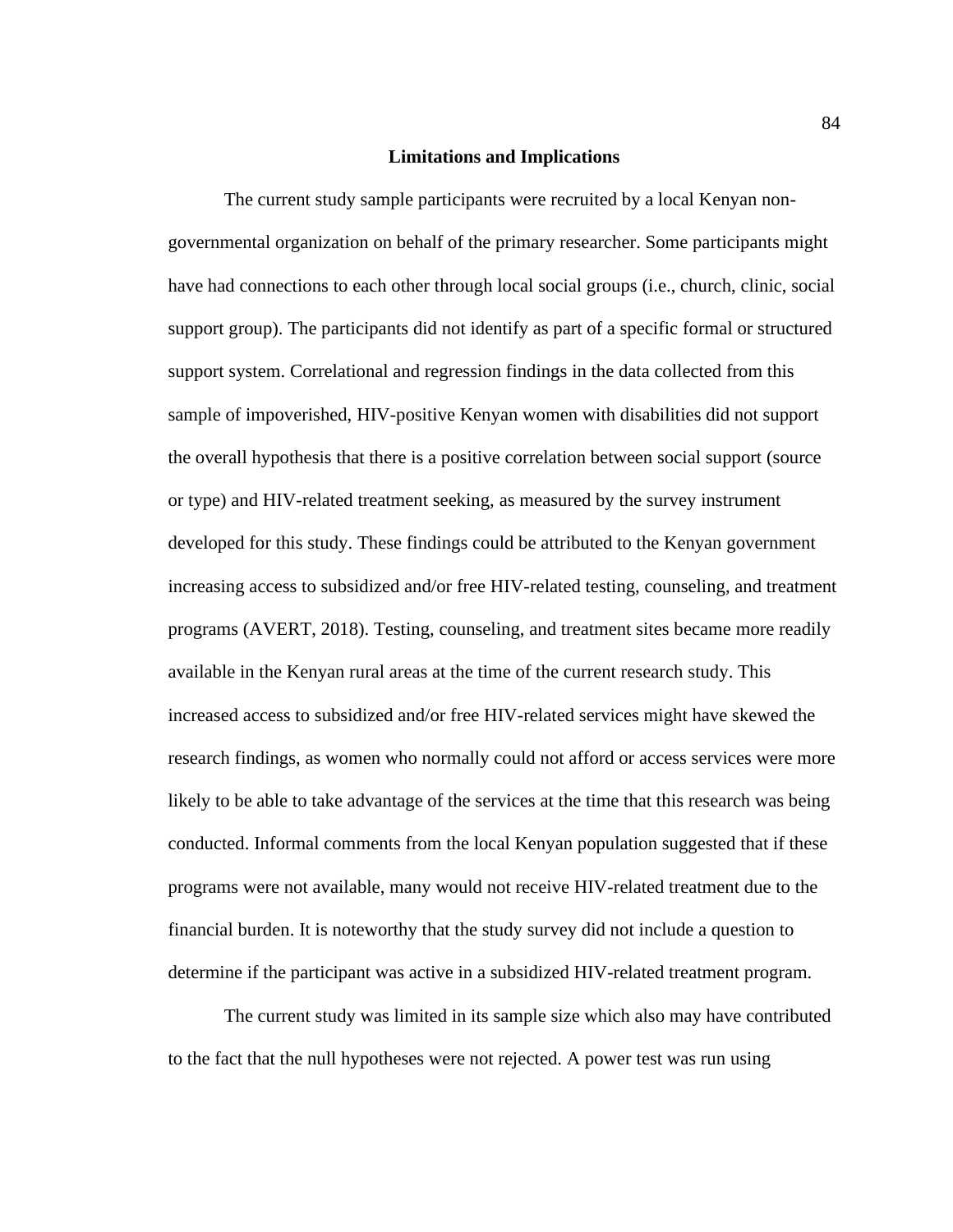G\*Power software. To achieve a power of .95, a sample size of 1084 was needed. However, the current study sample was only 77; thus, the power was low at 0.218. This could have indicated that relationships existed but were not detected in the analyses. Future studies among similar populations with larger sample sizes might be able to detect relationships that were not found in the current study with the smaller sample size. The current research findings appeared to validate the research of Pichon et al. (2015), which also did not find a significant relationship between source of social support and treatment seeking (Pichon et al., 2015). The findings of the current study did not support the overall study hypothesis that there is a significant positive correlation between social support (source or type) and HIV-related treatment seeking. However, the findings did suggest that disability type was correlated to HIV-related treatment seeking with barriers.

The current research found that women with disabilities, specifically being blind or having a mobility impairment, were more likely than those reporting a hearing or other disability, to engage in HIV-related treatment seeking with barriers (finances, transportation). These barriers might have negatively impacted the women's ability to reach out for HIV-related treatment services. For example, women with these disability types might find it more difficult to access transportation or to generate a regular income through stable employment (Njelesani, et al., 2015). The research of Njelesani et al. (2015) found that in Zambia, HIV-positive persons with a disability not only experienced a decline in their physical capacity to work, but also reported stigma related to identifying as both HIV-positive and disabled. Without regular income, these women may have been more reluctant to seek treatment as they realized their accessibility was limited by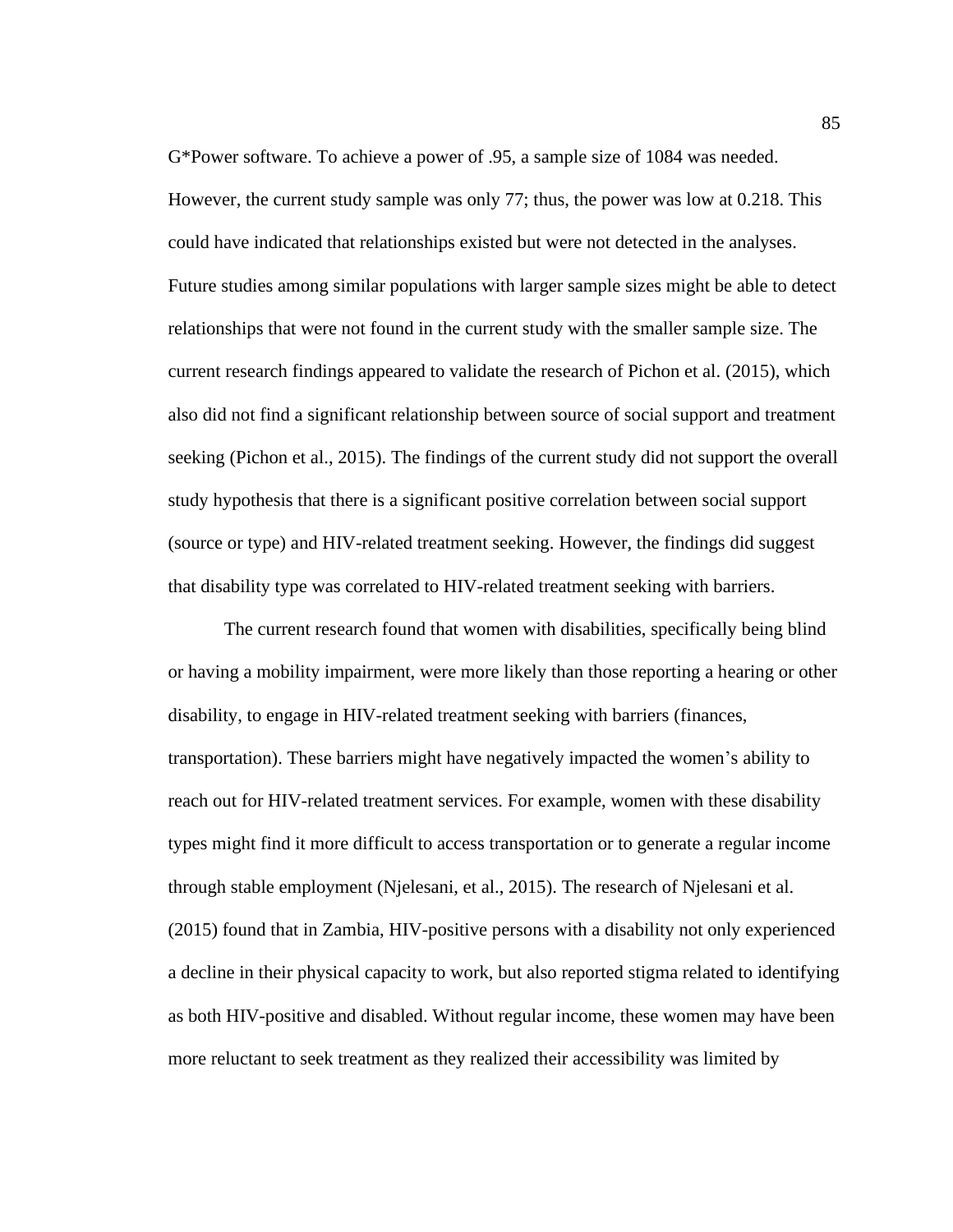challenges related to limited finances or lack of transportation. Although source or type of social support were not identified as predictors of treatment seeking in the current study, continuing to explore how type of social support impacts women reporting being blind or having a mobility disability could provide useful insight for public health practitioners.

Building off Social Networking Theory (Christakis & Fowler, 2009) could provide a framework that supports and promotes HIV-related treatment seeking among at-risk populations of Kenyan women. Social Networking Theory (Christakis & Fowler, 2009) could help those working in the fields of disability and HIV-related treatment services to utilize support that targets the reduction of barriers related to transportation and finances, specifically for those reporting being blind or having a mobility disability. While past research of Beutel et al. (2017) did not find a connection between providing tangible support (i.e., traveling companions or assistants) and treatment engagement, providing tangible support might increase appraisal support. Appraisal support is the assessment of one's availability of personal and social resources that help one deal with an event, such as that of barriers encountered when attempting to access HIV-related treatment (Beutel et al., 2017; Lakey & Cohen, 2000).

Among women with a disability, social support was listed as a buffer in stressful situations (i.e., poverty, stigma, HIV) (KNCHR, 2014). For those women reporting being blind or with a mobility disability, an increase in appraisal support might continue to promote and increase their likelihood of HIV-related treatment engagement. This could happen through changed attitudes and behaviors that often follow increased appraisal of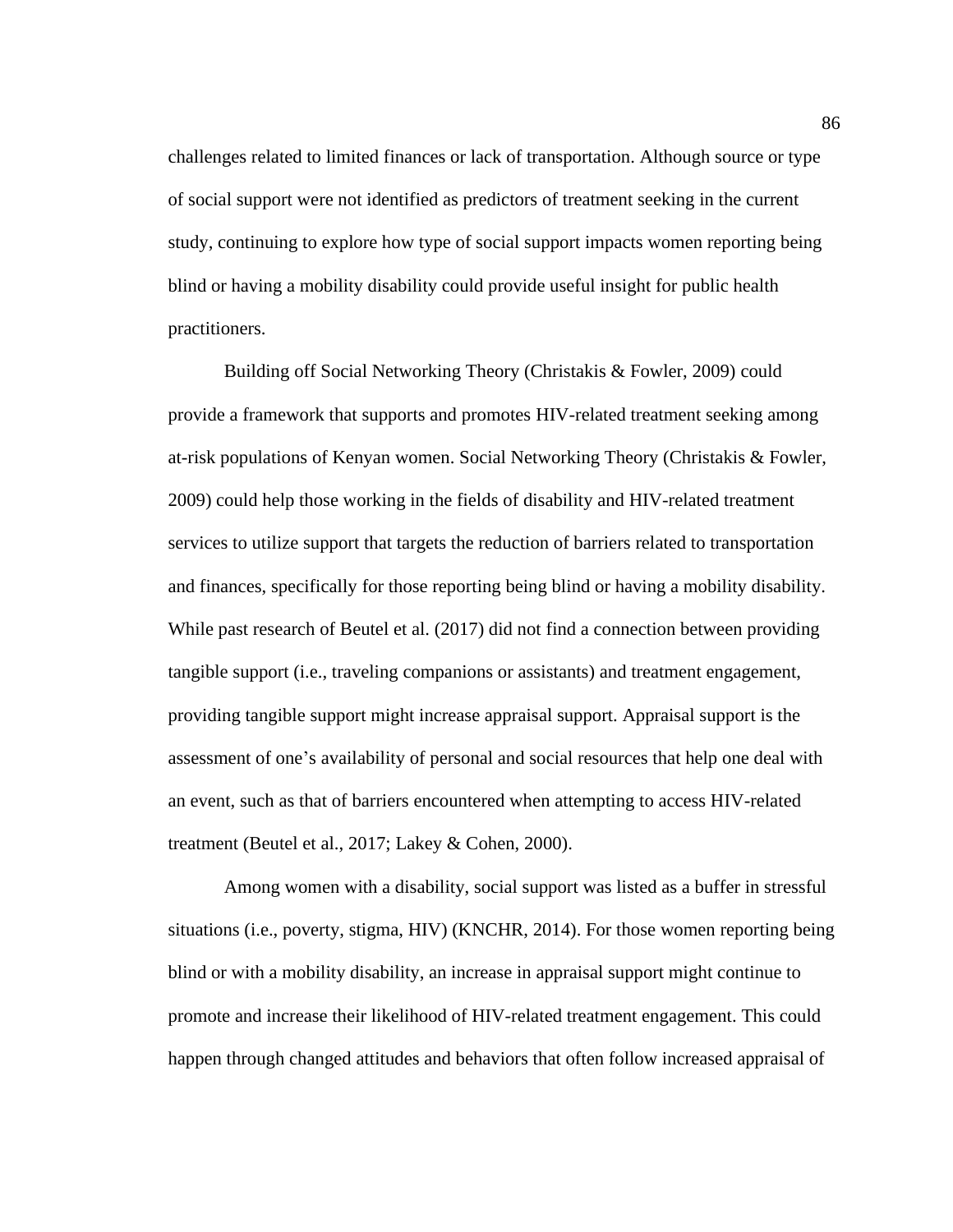one's ability to engage in treatment seeking (Beutel et al., 2017; Christakis & Fowler, 2009). Thus, designing programs to increase tangible assistance, and more importantly, one's appraisal support, could also lift reported levels of self-esteem to the point that an individual is feeling more confident to overcome barriers. Thus, it is important to encourage greater motivation to address barriers and access needed treatment.

# **Recommendations for Future Study**

Future research should continue to explore how marital status, specifically that of divorced women, impacts treatment seeking among a population with multiple risk factors (i.e., no partner support, poverty, disability, HIV-positive status). In addition, knowing how disability type contributes to a disabled woman's ability to seek HIVrelated treatment while experiencing burdens such as limited finances and transportation, may be beneficial for future work with this at-risk population. While source or type of social support did not show an overall significance in the current study's population, future studies among HIV-positive women with a pre-existing disability and limited access to subsidized or free treatment programs could yield different findings.

This researcher did not anticipate the implementation of the nationally funded HIV-related treatment programs within the locale of the study participants. Future studies among populations that do not have access to such public funded treatment programs could yield different results. Most of this study sample reported being extremely below the poverty level, placing them at a higher risk of not being able to access self-pay treatment programs. Future research among those populations that do not have the option of funded treatment available is warranted. Further, future research questionnaires should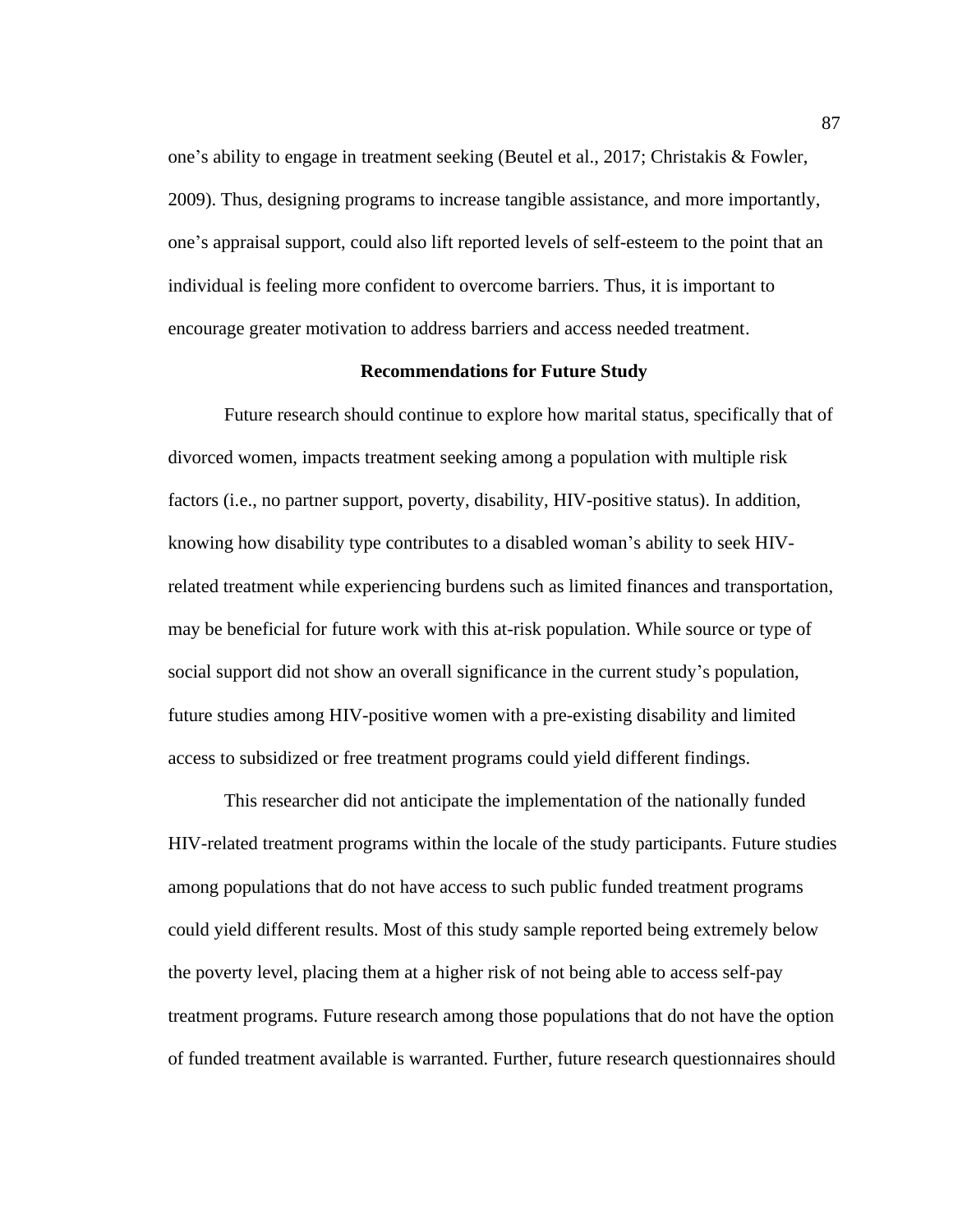include an inquiry of whether study participants are part of an active national or publicly funded HIV treatment program.

# **Conclusion**

Building on previous research, the current study further explored the social support variable to include both source and type of social support. Source was comprised of three sub-groups, namely family, friend, and a significant other; type of social support was comprised of four sub-groups, namely, appraisal, tangible, self-esteem, and belonging. The present study was limited in its power which may have contributed to the fact that the null hypotheses were not rejected. The study findings did indicate that Kenyan women reporting being blind or having a mobility disability were at higher risk of encountering barriers when seeking HIV-related treatment. Investigating how disability type impacts this population's ability to access treatment might help researchers better utilize components of the Social Networking Theory to increase treatment engagement and adherence, as continued exploration of the connection between disability type and treatment seeking might also help this underserved population better understand how social networks might be used to address barriers to treatment. This could help atrisk groups of women to identify solutions that are best for them. Gender, poverty, disability, HIV, and treatment-seeking each present their own complexities; understanding how these factors coincide could be critical to understanding how to best assist this unique population of Kenyan women.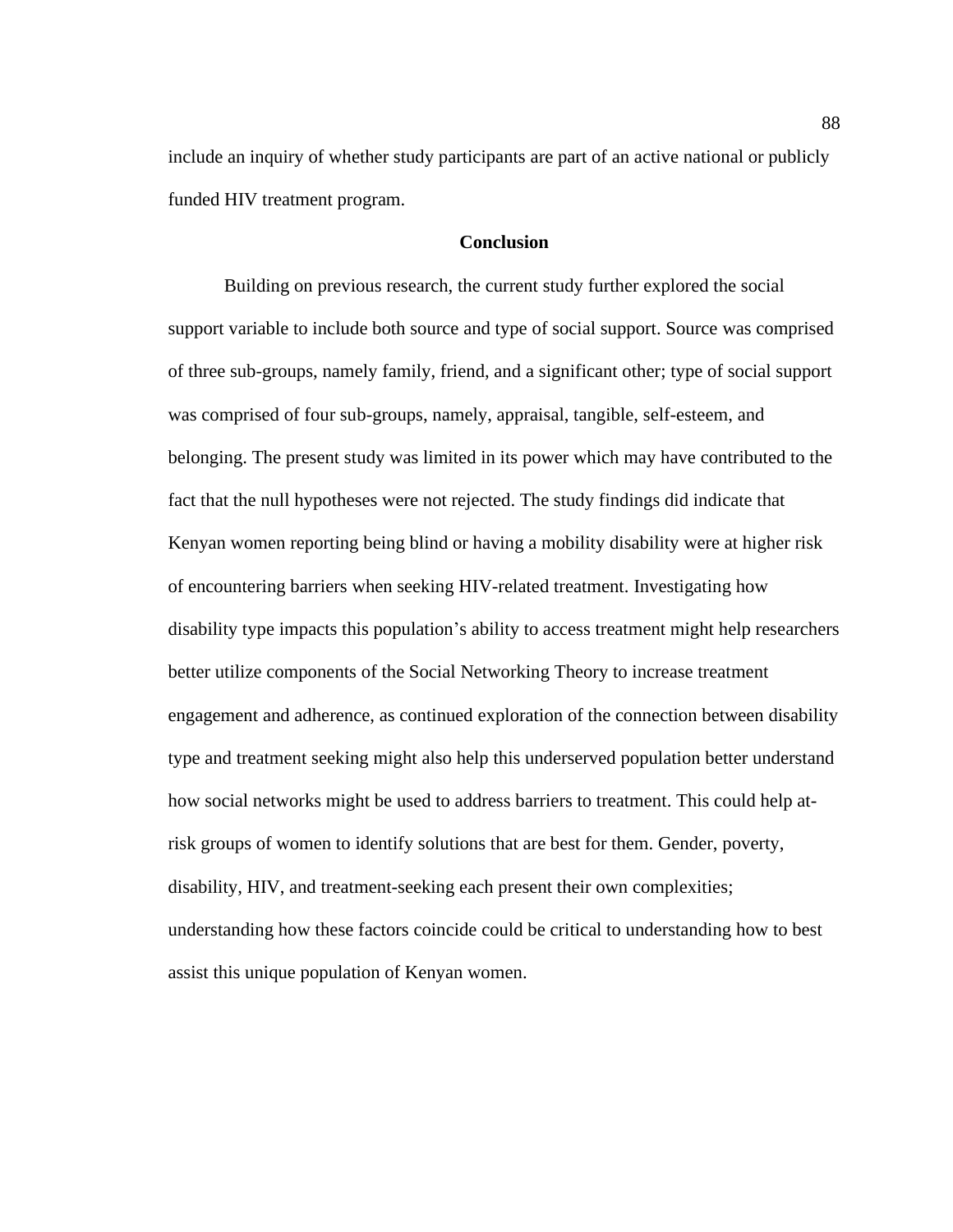### References

- Abimanyi-Ochom, J. (2011). The better the worse: Risk factors for HIV infection among women in Kenya and Uganda- Demographic and Health Survey. *AIDS Care, 23*, 1545-1550. doi:10.1080/09540121.2011.582477
- Abuya, B., Onsomu, E., Moore, D., & Piper, C. (2012). Kenya women being offered an HIV test in urban and rural areas in Kenya. *Journal of Interpersonal Violence, 27*, 2022-2038. doi:10.1177/0886260511431437.
- Allen, F., Carletti, E., Cull, R., Qian, J., Senbet, L., & Valenzuela, P. (2013). *Resolving the African financial development gap: Cross-country comparisons and a withincountry study of Kenya.* [Policy Research Working Paper]. Retrieved from http://www-wds.worldbank.org/external/default/WDSContentServer/WDSP/ IB/2013/09/06/ 000158349\_20130906101140/Rendered/PDF/WPS6592.pdf
- AVERT. (2018). *HIV and AIDS in Kenya*. Retrieved from

https://www.avert.org/professionals/hiv-around-world/sub-saharan-africa/kenya

- BBC News. (2017). Kenya country profile. Retrieved October 31, 2017 from https://www.bbc.com/news/world-africa-13681341
- Beutel, M., Brahler, E., Willtink, J., Michal, M., Klein, E., Junger, C., . . . Tibubos, A. Emotional and tangible social support in a German population-based sample: Development and validation of the Brief Social Support Scale (BS6). *PLoS ONE, 12*, e0186516. doi:10.1371/journal
- Brookings, J., & Bolton, B. (1988). Confirmatory factor analysis of the Interpersonal Support Evaluation List (ISEL). *American Journal of Community Psychology, 16*,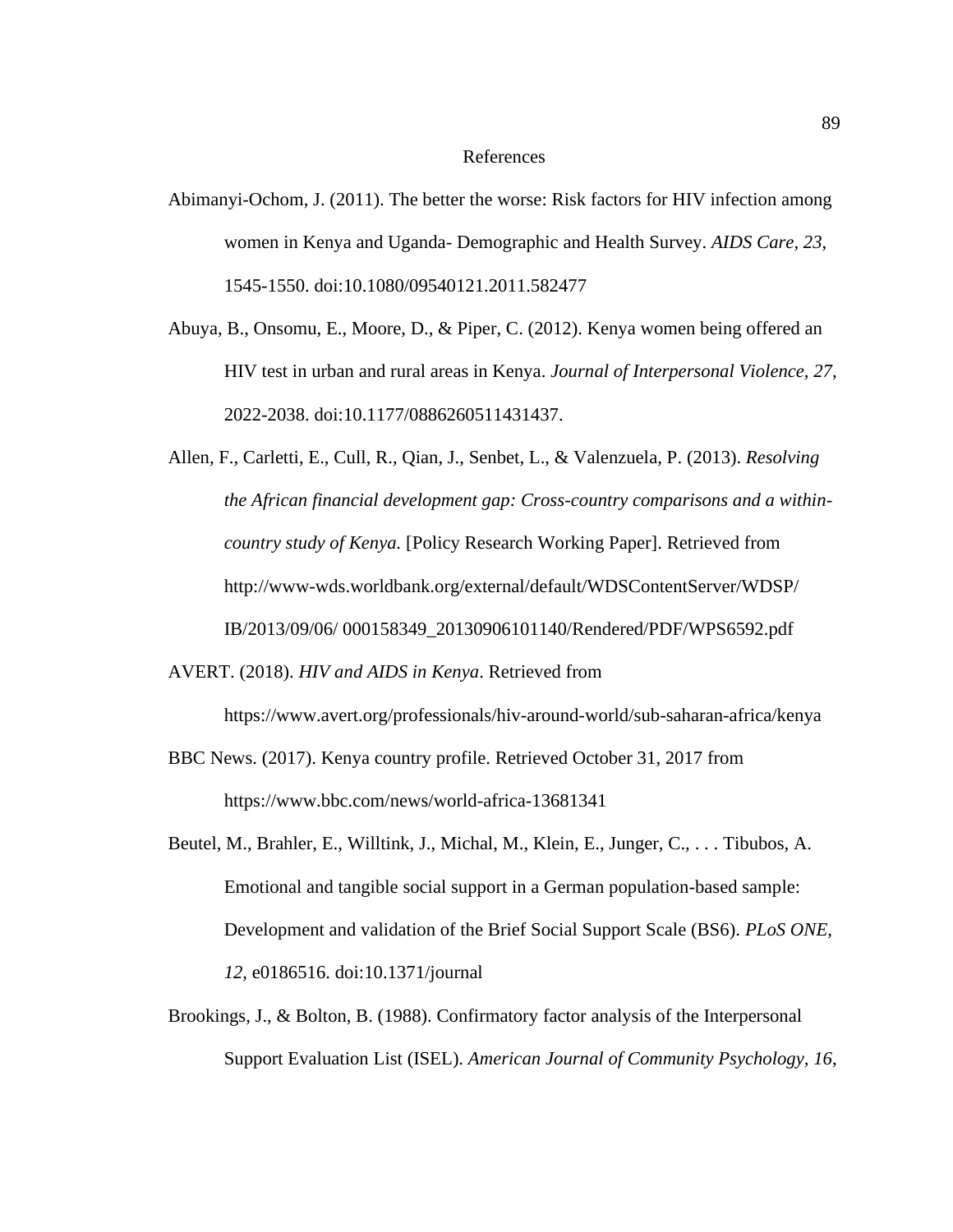137-147. Retrieved from https://pdfs.semanticscholar.org/651f/

d034998c4252d1e192094d6cf5522f340f24.pdf

- Canty-Mitchell, J., & Zimet, G. (2000). Psychometric properties of the multidimensional scale of perceived social support in urban adolescents. *American Journal of Community Psychology, 28*, 391-400. doi:10.1023/a:1005109522457
- Centers for Disease Control and Prevention. (2014). *HIV among women*. Retrieved from http://www.cdc.gov/hiv/risk/gender/women/facts/ index.html?utm\_source=feedburner&utm\_medium=feed&utm\_campaign=Feed% 3A+pkidshivnews+(PKIDs%27+HIV%2FAIDS+News
- Centers for Disease Control and Prevention. (2016). Health, United States, 2016: With chartbook of long-term trends in health. Retrieved from https://www.cdc.gov/ nchs/data/hus/hus16.pdf#015
- Central Intelligence Agency. (2017). The world factbook: Africa, Kenya. Retrieved from https://www.cia.gov/library/publications/the-world-factbook/geos/ke.html
- Christakis, N., & Fowler, J. (2009). *Connected: How your friends' friends' friends affect everything you feel, think, and do*. New York, NY: Back Bay Books.
- Cohen, S., & Hoberman, H. (1983). Positive events and social supports as buffers of life change stress. *Journal of Applied Social Psychology, 13*, 99-125. doi:10.1111/j.1559-1816.1983.tb02325.x
- Dahlem, N., Zimet, G., & Walker, R. (1991). The multidimensional scale of perceived social support: A confirmation study. *Journal of Psychological Studies, 1991*. Retrieved from http://www.researchgate.net/profile/Gregory\_Zimet/publication/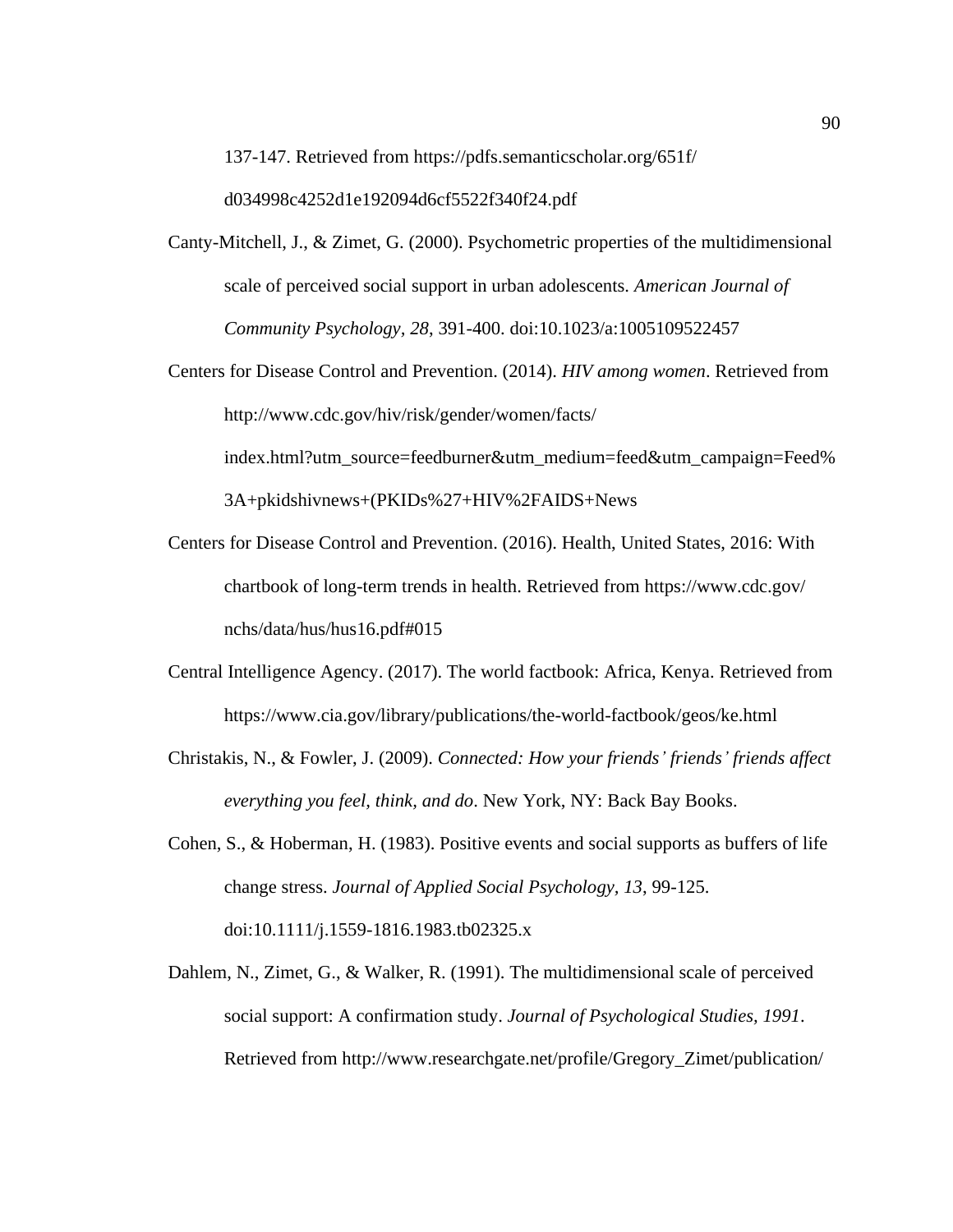21397368\_The\_Multidimensional\_Scale\_of\_Perceived\_Social\_Support\_a\_confir mation\_study/links/00b7d521b81f775f25000000.pdf

- DeBeaudrap, P., Mac-Seing, M., & Pasquier, E. (2014). Disability and HIV: A systematic review and a meta-analysis of the risk of HIV infection among adults with disabilities in Sub-Saharan Africa. *AIDS Care, 26*, 1467-1476. doi:10.1080/09540121.2014.936820
- Diener, E., Emmons, R., Larsen, R., & Griffin, S. (1985). The satisfaction with life scale. *Journal of Personality Assessment, 49*, 1-5. doi:10.1207/s15327752jpa4901\_13
- Gardner, J. (2013). The experiences of HIV-positive women living in an African village: Perceptions of voluntary counseling and testing programs. *Journal of Transcultural Nursing, 24*, 25-32. doi:10.1177/1043659612462404
- George, S., Garth, B., Wohl. A., Galvan, F., Garland, W., & Myers, H. (2009). Sources and types of social support that influence engagement in HIV care among Latinos and African Americans. *Journal of Health Care for the Poor & Underserved, 20*, 1012-1035. doi:10.1353/hpu.0.0210
- Gitahi-Kamau, N., Kiarie, J., Mutai, K., Gatumia, B., Gatongi, P., & Lakati, A. (2015). Socio-economic determinants of disease progression among HIV infected adults in Kenya. *BMC Public Health, 17*, 733-740. doi:10.1186/s12889-015-2084-8
- Glanz, K., Rimer, B., & Viswanath, K. (2015). *Health behavior and health education: Theory, research, and practice*. (5th ed.). San Francisco, CA: Jossey-Bass.
- Goodman, M., Serag, H., Gitari, S., Keiser, P., Dacso, M., & Raimer, B. (2016). Exploring pathways between HIV+ status and excellent overall health among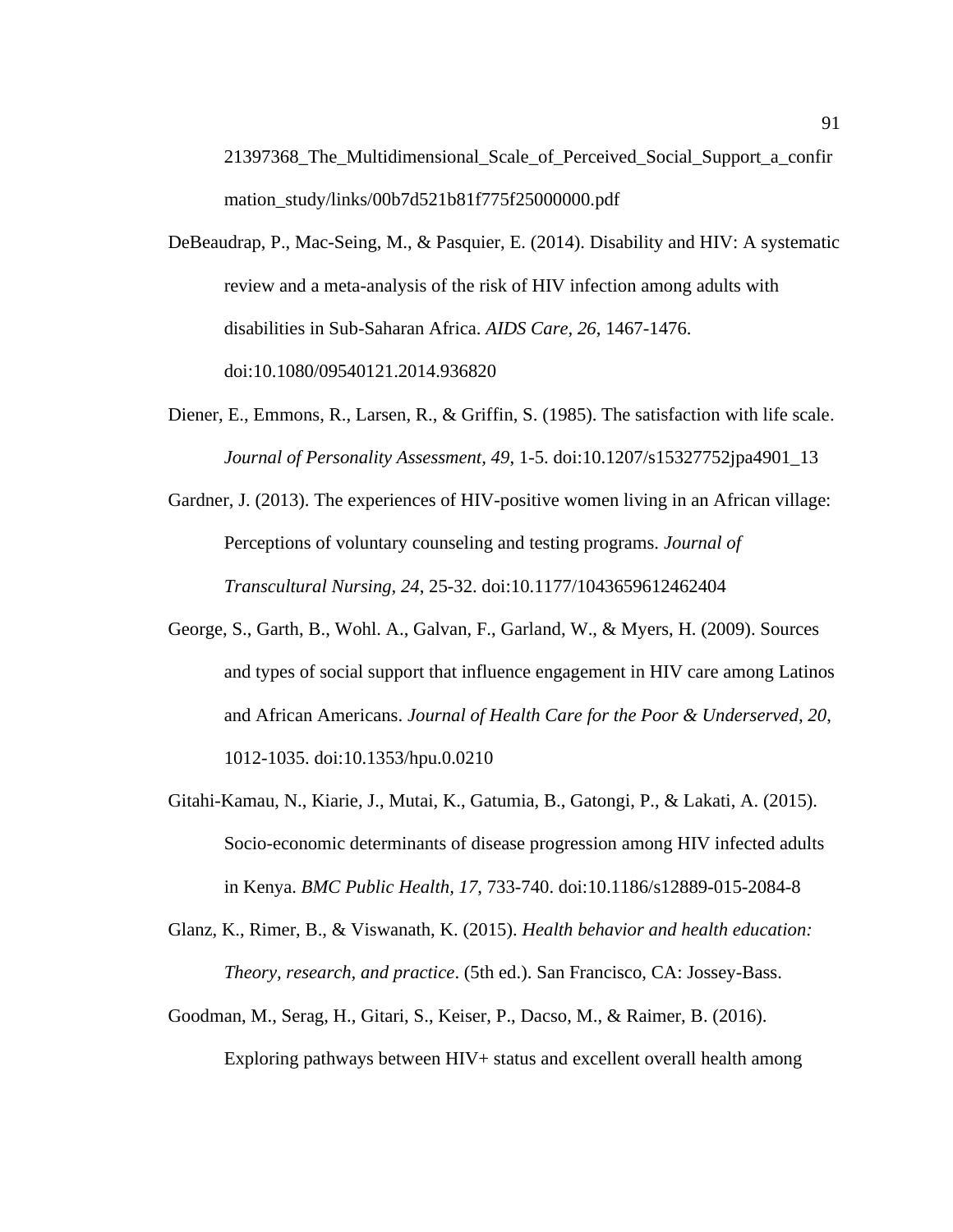Kenyan women: Family functioning, meaningfulness of life, seroconcordance, social support and considering the need for integrated care. *Journal of Community Health, 41*, 989-997. doi:10.1007/s10900-016-0181-y

- Groce, N., Rohleder, P., Eide, A., MacLachlan, M., Mall, S., & Swartz, L. (2013). HIV issues and people with disabilities: A review and agenda for research. *Social Science & Medicine, 77*, 31-40. doi:10.1016/j.socscimed.2012.10.024
- IRIN Humanitarian News and Analysis. (2014). *HIV/AIDS: Disability, HIV find common ground*. Retrieved from http://www.irinnews.org/report/91415/hiv-aids-disabilityhiv-find-common-ground
- Kabia, E., Mbau, R., Muraya, K., Morgan, R., Molyneux, M., & Barasa, E. (2018). How do gender and disability influence the ability of the poor to benefit from pro-poor health financing policies in Kenya? An intersectional analysis. *International Journal for Equity in Health, 17,* 149-161. doi:10.1186/s12939-018-0853-6
- Kako, P., Stevens, P., Mkandawire-Valhmu, L., Kibicho, J., Karanit, A., & Dressel, A. (2013). Missed opportunities for early HIV diagnosis: Critical insights from the stories of Kenyan women living with HIV. *International Journal of Health Promotion and Education, 51*, 267-275. doi:10/1080/14635240.201.750070
- Kamimura, A., Christensen, N., Tabler, J., Ashby, J., & Olson, L. (2013). Patients utilizing a free clinic: Physical and mental health, health literacy, and social support. *Journal of Community Health, 38*, 716-723. doi:10.1007/s10900-013- 9669-x

Kamu, T., Olson, V., Zipp, G., & Clark, M. (2012). Social environment as a determinant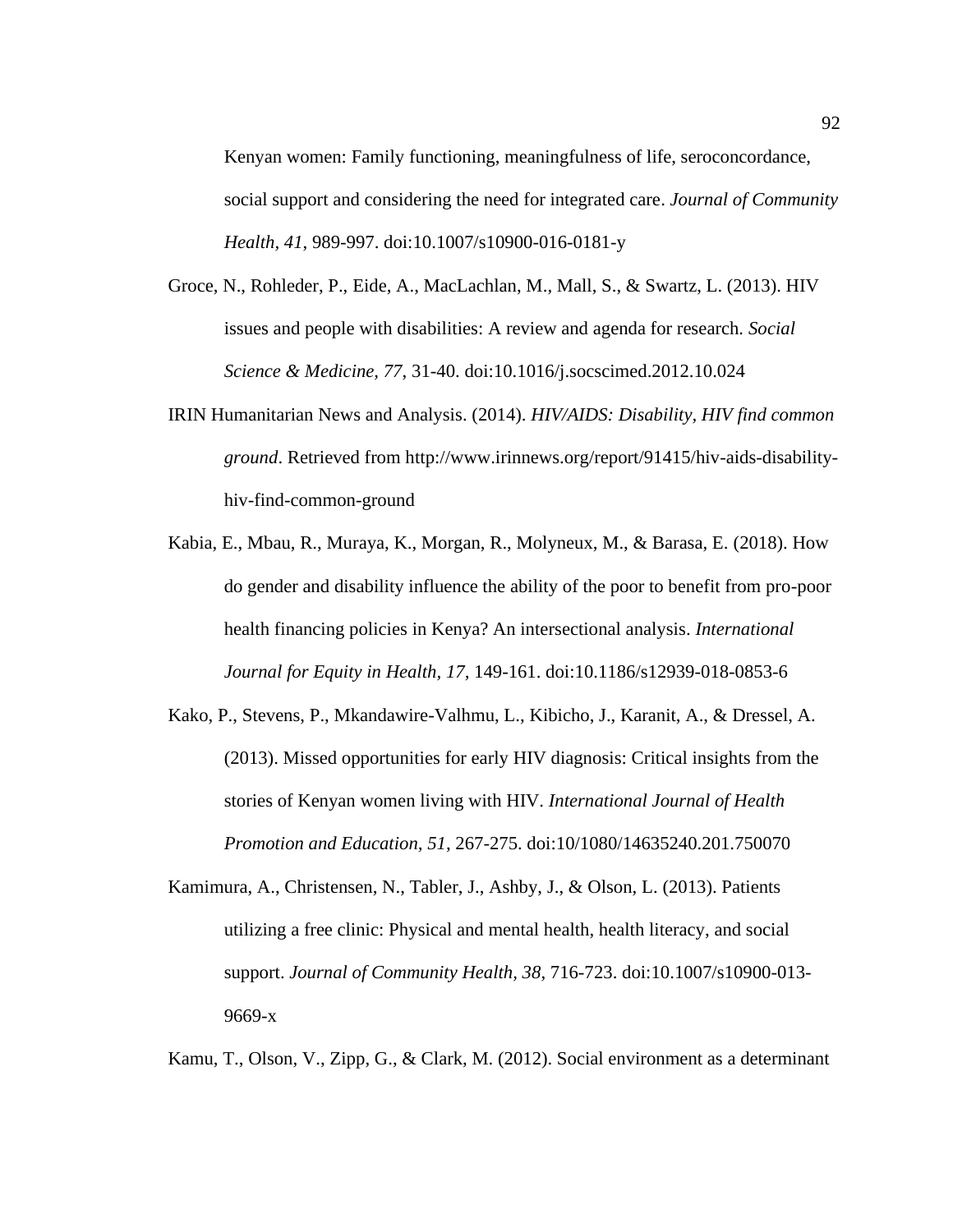of coping self-efficacy in men and women living with HIV under the auspice of a large healthcare provider in Kenya. *American Journal of Health Sciences, 3*, 277- 286. Retrieved from https://cluteinstitute.com/ojs/index.php/AJHS/article/view/ 7321/7389

- Kenya National Commission on Human Rights. (2014). From norm to practice a status report on implementation of the rights of persons with disabilities in Kenya. Retrieved from http://knchr.org/Portals/0/Reports/Disability%20Report.pdf
- Kessler, R., Andrews, G., Colpe, L., Hiripi, E., Mroczek, D., Normand, S., . . . Zaslavsky, A. (2002). Short screening scales to monitor populations prevalence and trends in non-specific psychological distress. *Psychological Medicine, 32*, 959-976. doi:10.1017/s0033291702006074
- Kessler, R., Barker, P., Colpe, L., Epstein, J., Gfroerer, J., Hiripi, E., . . . Zaslavsky, A. (2003). Screening for serious mental illness in the general population. *Arch Gen Psychiatry, 60*, 184-189. doi:10.1001/archpsyc.60.2.184
- Kessler, R., Green, J., Gruber, M., Sampson, N., Bromet, E., Cuitan, M.,. . . Zaslavsky, A. (2010). Screening for serious mental illness in the general population with the K6 screening scale: Results from the WHO World Mental Health (WMH) survey initiative. *International Journal of Methods in Psychiatric Research, 19*, 4-22. doi:10.1002/mpr.310
- Khoury, Z., Silva, R., & Villela, W. (2015). Factors associated with a delay in seeking HIV/AIDS treatment in São Paulo, Brazil. *AIDS and Behavior, 39*, 679-683. doi:10.1007/s10461-014-0885-x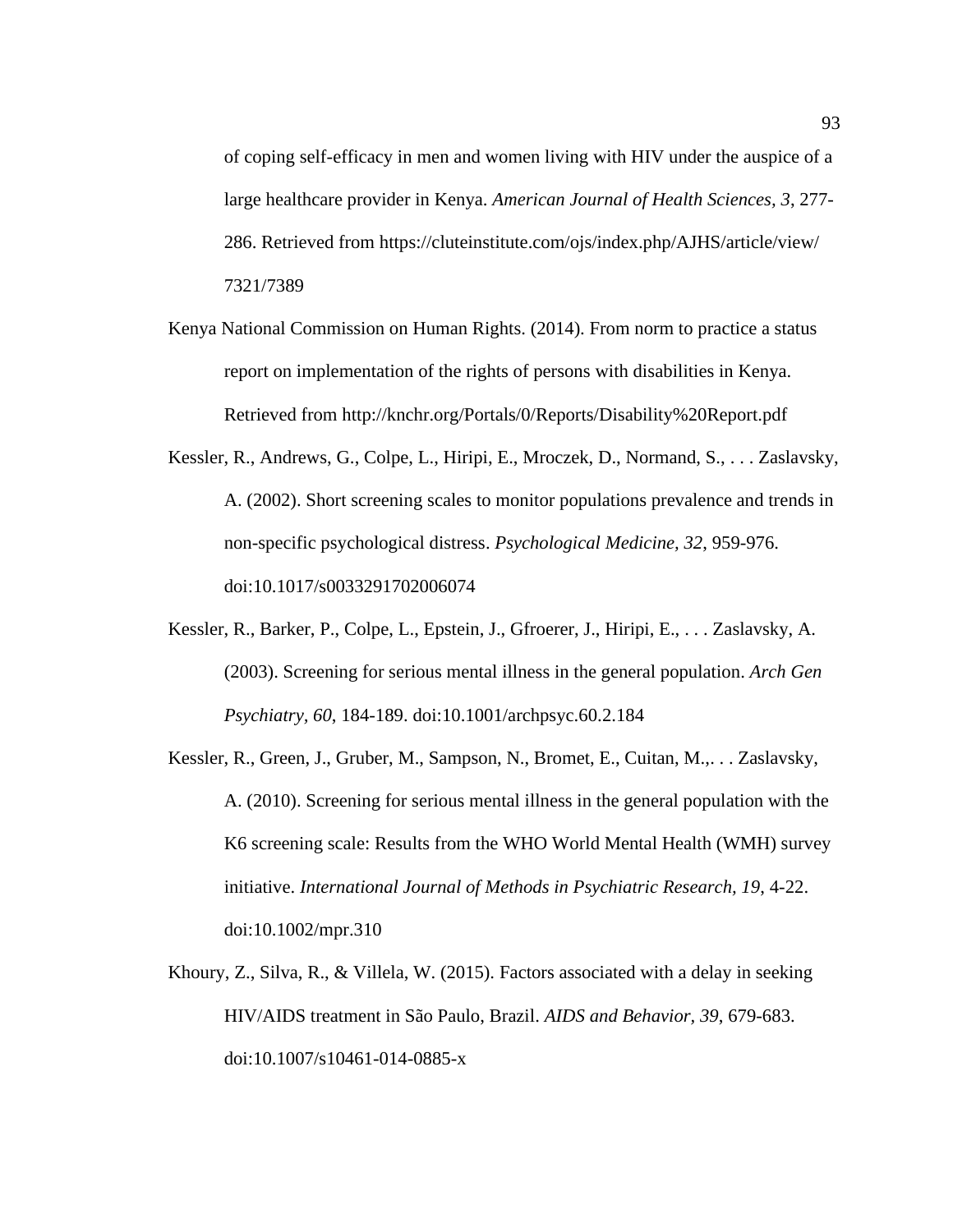- Liu, W., Sidhu, A., Beacom, A., & Valente, T. (2017). Social network theory. doi:10.1002/9781118783764.wbieme0092
- Maman, S., Rooyen, H., & Groves, A. (2014). HIV status disclosure to families for social support in South Africa (NIMH project accept/HPTN 043). *AIDS Care, 26*, 226- 232. doi:10.1080/09540121.2013.819400
- Mazzoni, D.,  $\&$  Cicognani, E. (2011). Social support and health in patients with systemic lupus erythematosus: A literature review. *Lupus, 20*, 1117-1125. doi:10.1177/0961203311412994
- Mertz, E., Roesch, S., Malcarne, V., Penedo, F., Llabre, M., Weitzman, O., . . . Gallo., L. (2014). Validation of Interpersonal Support Evaluation List-12 (ISEL-12) scores among English- and Spanish-speaking Hispanics/Latinos from the HCHS/SOL sociocultural ancillary study. *Psychological Assessment, 26*, 384-394. doi:10.1037/a0035248
- Mugoya, G., Witte, T., & Ernst, K. (2015). Sociocultural and victimization factors that impact attitudes toward intimate partner violence among Kenyan women. Journal of Interpersonal Violence, 30, 2851-2871. doi:10.1177/0886260514554287
- National AIDS Control Counsel [NACC] and Nation AIDS and STI Control Programme [NASCP]. (2012). *Kenya AIDS epidemic update 2011.* Nairobi, Kenya: NACC & NASCP. Retrieved from http://www.unaids.org/en/dataanalysis/ knowyourresponse/countryprogressreports/2012countries/ce\_KE\_Narrative\_Repo rt.pdf

Njelesani, J., Nixon, S., Cameron, D., Parsons, J., & Menon, A. (2015). Experiences of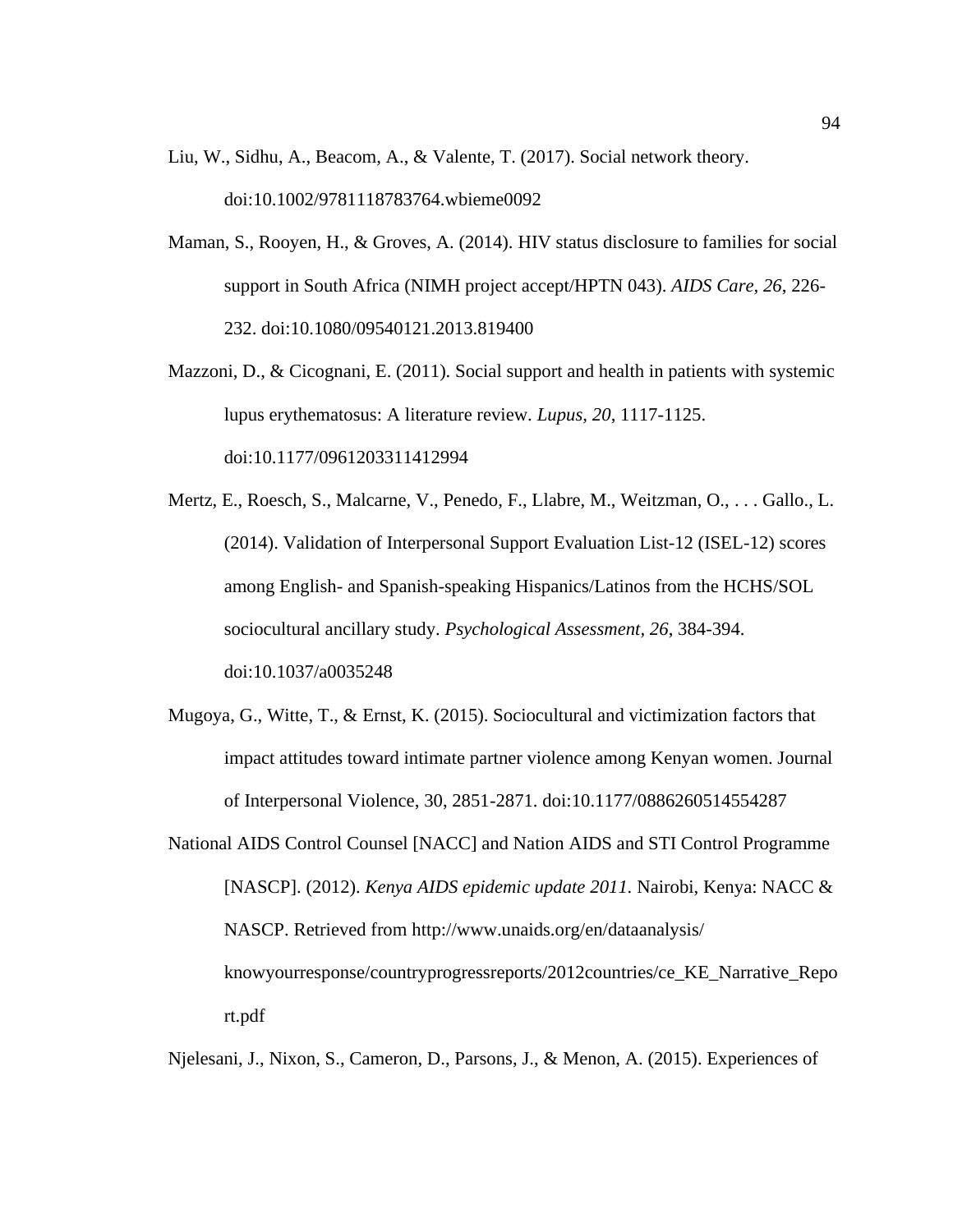work among people with disabilities who are HIV-positive in Zambia. *African Journal of AIDS Research, 14*, 51-56. Retrieved from https://doi.org/10.2989/ 16085906.2015.1016985

Onsomu, E., Abuya, B., Okech, I., Rosen, D., Duren-Winfield, V., & Simmons, A. (2015). Association between domestic violence and HIV serostatus among married and formerly married women in Kenya. *Health Care for Women International, 36*, 205-228. doi:10.1080/07399332.2014.943840

- Opini, B.M. (2010). A review of the participation of disabled persons in the labour force: the Kenyan context. Disability & Society, 25, 271-287. doi:10.1080/ 09687591003701181
- Pichon, L., Rossi, K., Ogg, S., Drull, L., & Griffin, D. (2015). Social support, stigma and disclosure: Examining the relationship with HIV medication adherence among Ryan White Program clients in the Mid-South USA. International Journal of Environmental Research and Public Health, 12, 7073-7084. doi:10.3390/ ijerph120607073
- Puterman, E., Epel, E., O'Donovan, A., Prather, A., Aschbacher, K., & Dhabhar, F. (2014). Anger is associated with increased IL-6 stress reactivity in women, but only among those low in social support. *International Journal of Behavioral Medicine, 21*, 936–945. doi:10.1007/s12529-013-9368-0
- Qiao, S., Li, X., & Stanton, B. (2013). Social support and HIV-related risk behaviors: A systematic review of the global literature. *AIDS Behavior, 18*, 419-441. doi:10.1007/s10461-013-0561-6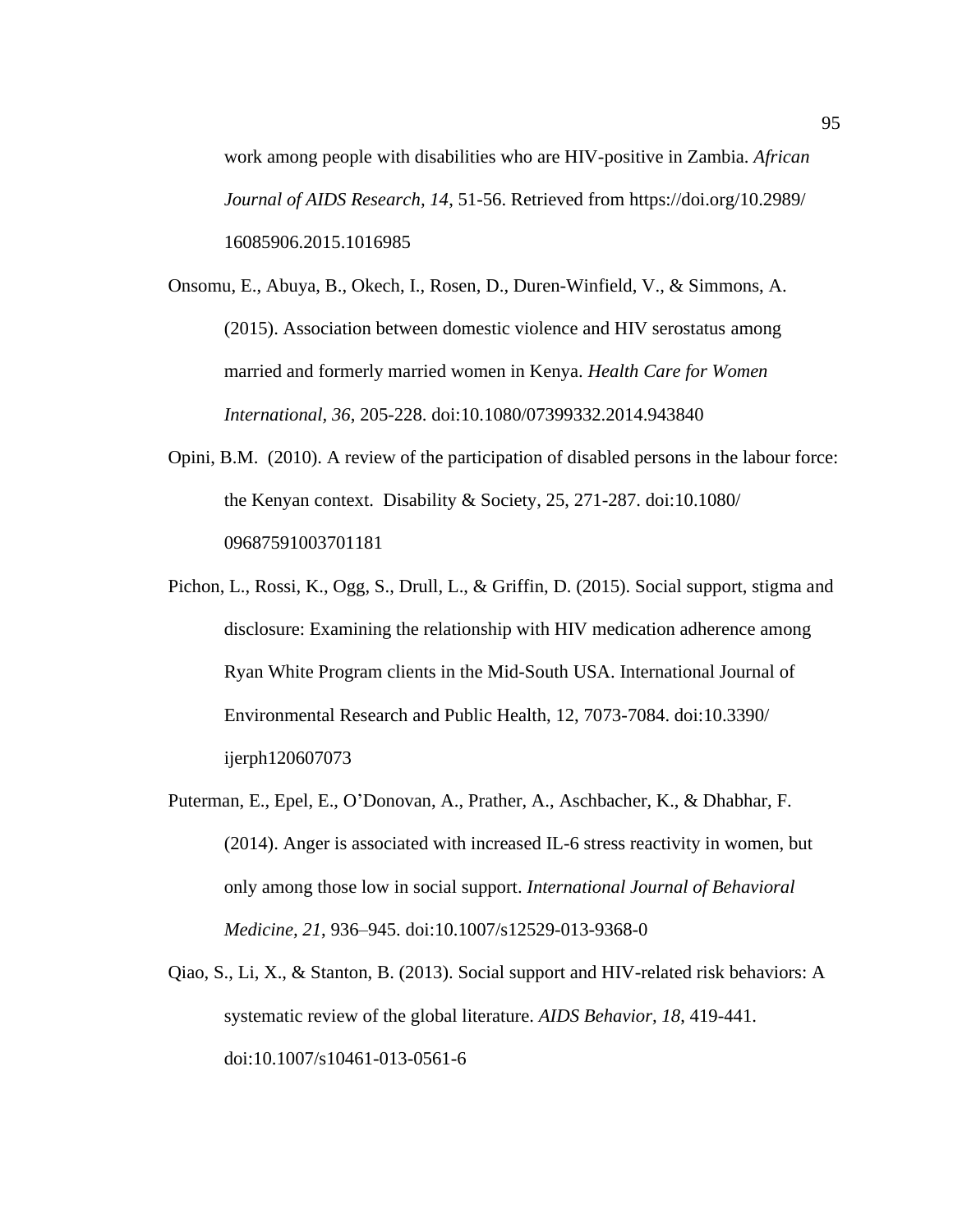- Rohwerder, B. (2014). Disability inclusion in social protection (GSDRC Helpdesk Research Report 1069). Birmingham, UK: GSDRC, University of Birmingham. Retrieved from http://www.gsdrc.org/docs/open/hdq1069.pdf
- Sirri, L, Magelli, & Grandi, S. (2011). Predictors of perceived social support in long-term survivors of cardias transplant: The role of psychological distress, quality of life, demographic characteristics, and clinical course. *Psychology and Health, 26*, 77- 94. doi:10.1080/08870440903377339
- Tanabe, M., Ngujjah, Y., Ramal, N., Bukania, F., & Krause, S. (2015). Intersecting sexual and reproductive health and disability in humanitarian settings: Risks, needs, and capacities of refugees with disabilities in Kenya, Nepal, and Uganda*. Sexuality and Disability Journal, 33*, 411-427. doi:10.1007/s11195-015-9419-3
- The World Bank Group. Understanding poverty. Retrieved from https://www.worldbank.org/en/topic/measuringpoverty
- Tun, W., Okal, J., Schenk, K., Esantsi, S., Mutale, F., Kyeremaa, R., . . . Moono, G. (2016). Limited accessibility to HIV services for persons with disabilities living with HIV in Ghana, Uganda and Zambia. *Journal of the International AIDS Society, 19*, 20829-20836. Retrieved from http://www.jiasociety.org/index.php/ jias/article/view/20829
- Turan, J., Bukusi, E., Onono, M., & Holzemer, W. (2011). HIV/AIDS stigma and refusal of HIV testing among pregnant women in rural Kenya: Results from the MAMAS study. *AIDS Behavior, 15*, 1111-1120. doi:10.1007/s10461-010-9798-5

United Nations. (2011). *Disability and the Millennium Development Goals: A review of*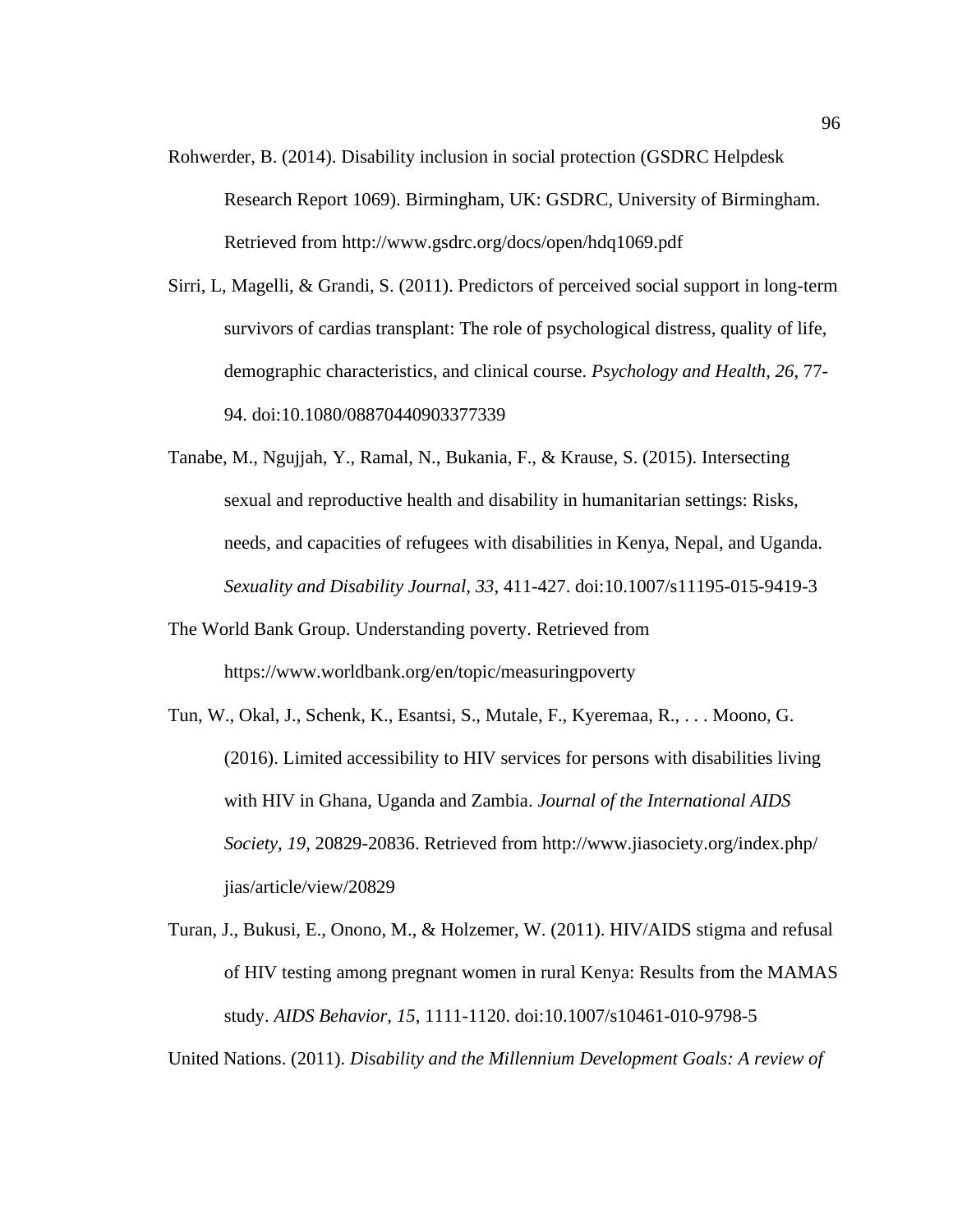*the MDG process and strategies for inclusion of disability issues in Millennium Development Goal efforts*. Retrieved from http://www.un.org/en/development/ desa/index.html.

- UNAIDS (2015). UNAIDS 2016-2021 Strategy: On the fast-track to end AIDS. Retrieved from (1/25/2020) https://www.unaids.org/sites/default/files/ media\_asset/20151027\_UNAIDS\_PCB37\_15\_18\_EN\_rev1.pdf
- UNAIDS. (2017). UNAIDS data 2017. Retrieved from http://www.unaids.org/sites/ default/files/media\_asset/20170720\_Data\_book\_2017\_en.pdf
- UNAIDS. (2018). UNAID data 2018. Retrieved from https://www.unaids.org/sites/ default/files/media\_asset/unaids-data-2018\_en.pdf
- Williams, E. (2013). *Kenyan women with disabilities: An assessment of social support and mental health status*. [Thesis]. Kent State University. Retrieved from https://etd.ohiolink.edu/!etd.send\_file?accession=kent1374846797&disposition=i nline
- Williamson, T., & Mulaki, A. (2015). Devolution of Kenya's health system. Retrieved from https://www.healthpolicyproject.com/pubs/719\_KenyaDevolutionBrief.pdf
- Zimet, G., Dahlem, N., Zimet, S. Farley, G., Werkman, S., & Berkoff, K. (1988). Psychometric characteristics of the multidimensional scale of perceived social support. *Journal of Personality Assessment, 52*, 30-41.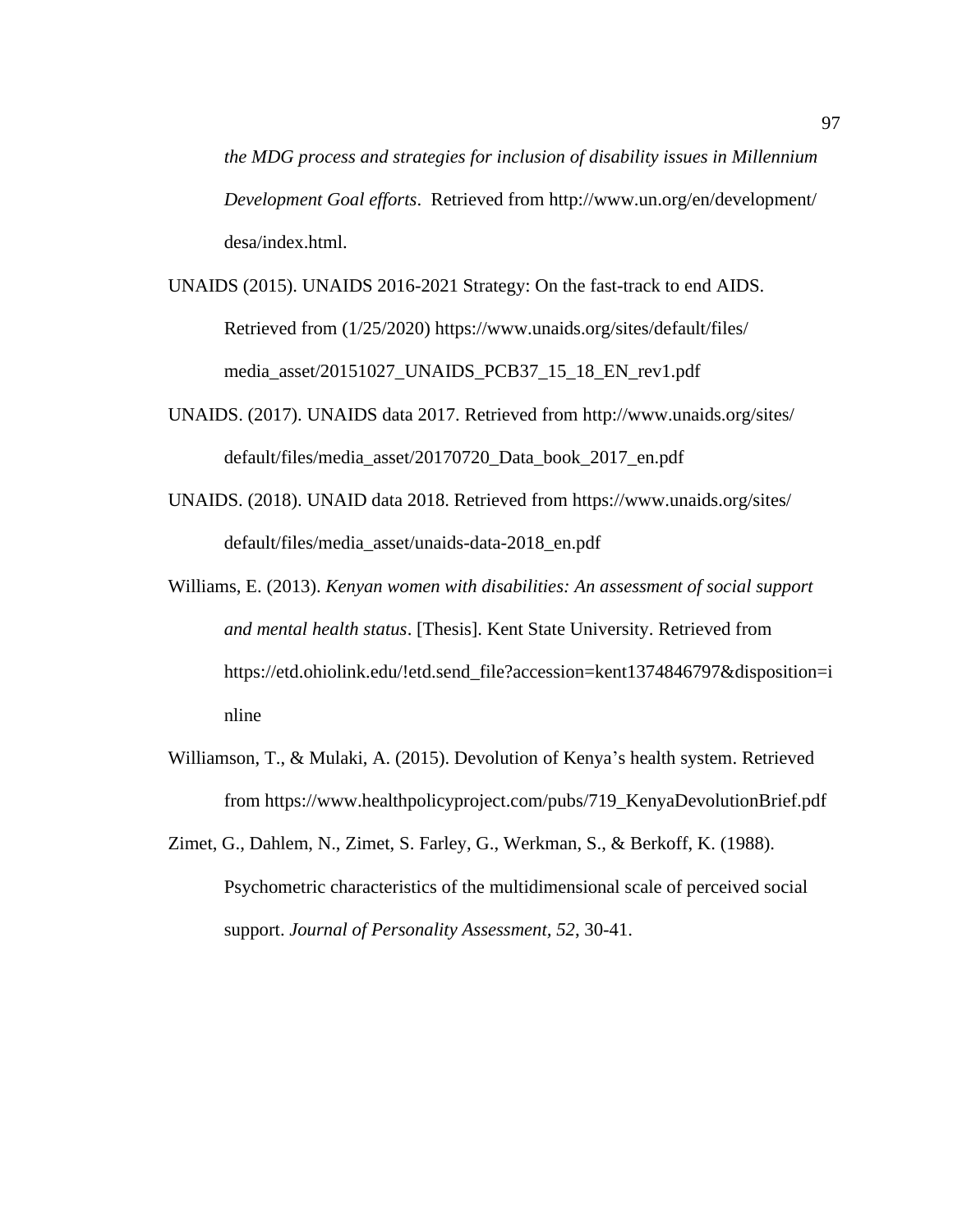## Appendix: Survey Questionnaire

Please provide answers to the following questions with an "X" or write in an answer as indicated.

- 1. How old are you? I am \_\_\_\_\_\_\_\_\_\_ years of age.
- 2. I am \_\_\_\_\_\_\_\_\_single \_\_\_\_\_\_\_\_married \_\_\_\_\_\_\_\_divorced or separated \_\_\_\_\_\_\_\_living with a romantic partner.
- 3. What county are you currently living in? I am currently living in the \_\_\_\_\_\_\_\_\_\_\_\_\_\_\_\_\_\_\_\_\_\_\_\_\_\_\_\_\_\_\_\_\_\_\_\_\_\_\_\_\_\_county.
- 4. Do you have a regular source of income? \_\_\_\_\_\_\_\_\_\_yes \_\_\_\_\_\_\_\_\_no
- 5. If you do have a regular income, about how much do you receive in a 30-day timeframe (in Kenyan Shillings)? \_\_\_\_\_\_\_\_\_\_\_\_\_\_\_\_\_\_\_\_\_KSH
- deaf or hearing impaired have a mobility impairment \_\_\_\_\_\_\_\_\_\_\_other
- 7. Were you born with your physical disability? \_\_\_\_\_\_\_\_\_\_\_yes \_\_\_\_\_\_\_\_\_\_\_\_\_\_\_\_\_\_\_no
- 8. If you were **not** born with your disability, at what age did you become disabled? I became disabled at \_\_\_\_\_\_\_\_\_years of age
- 9. Please circle the number under the most accurate description of your HIV-related treatment seeking:

| No, I have<br>never wanted to<br>seek treatment<br>for my positive<br><b>HIV</b> status | No, I<br>wanted to<br>seek<br>treatment<br>but was<br>unable to. | Yes, I<br>sought<br>treatment for<br>a brief time<br>$(under six-$<br>months) but<br>was unable<br>to continue<br>treatment | Yes, I am<br>currently<br>engaging in<br>treatment, but<br>am uncertain<br>how long I<br>can continue<br>due to<br>financial<br>barriers | Yes, I am<br>currently<br>engaging in<br>treatment, but<br>am uncertain<br>how long I can<br>continue because<br>it is difficult to<br>physically get to<br>the treatment<br>services | Yes, I<br>sought and<br>will continue<br>to engage in<br>treatment for<br>my positive<br>HIV status. |
|-----------------------------------------------------------------------------------------|------------------------------------------------------------------|-----------------------------------------------------------------------------------------------------------------------------|------------------------------------------------------------------------------------------------------------------------------------------|---------------------------------------------------------------------------------------------------------------------------------------------------------------------------------------|------------------------------------------------------------------------------------------------------|
|                                                                                         | $\mathcal{D}_{\mathcal{A}}$                                      | 3                                                                                                                           | 4                                                                                                                                        | 5                                                                                                                                                                                     | 6                                                                                                    |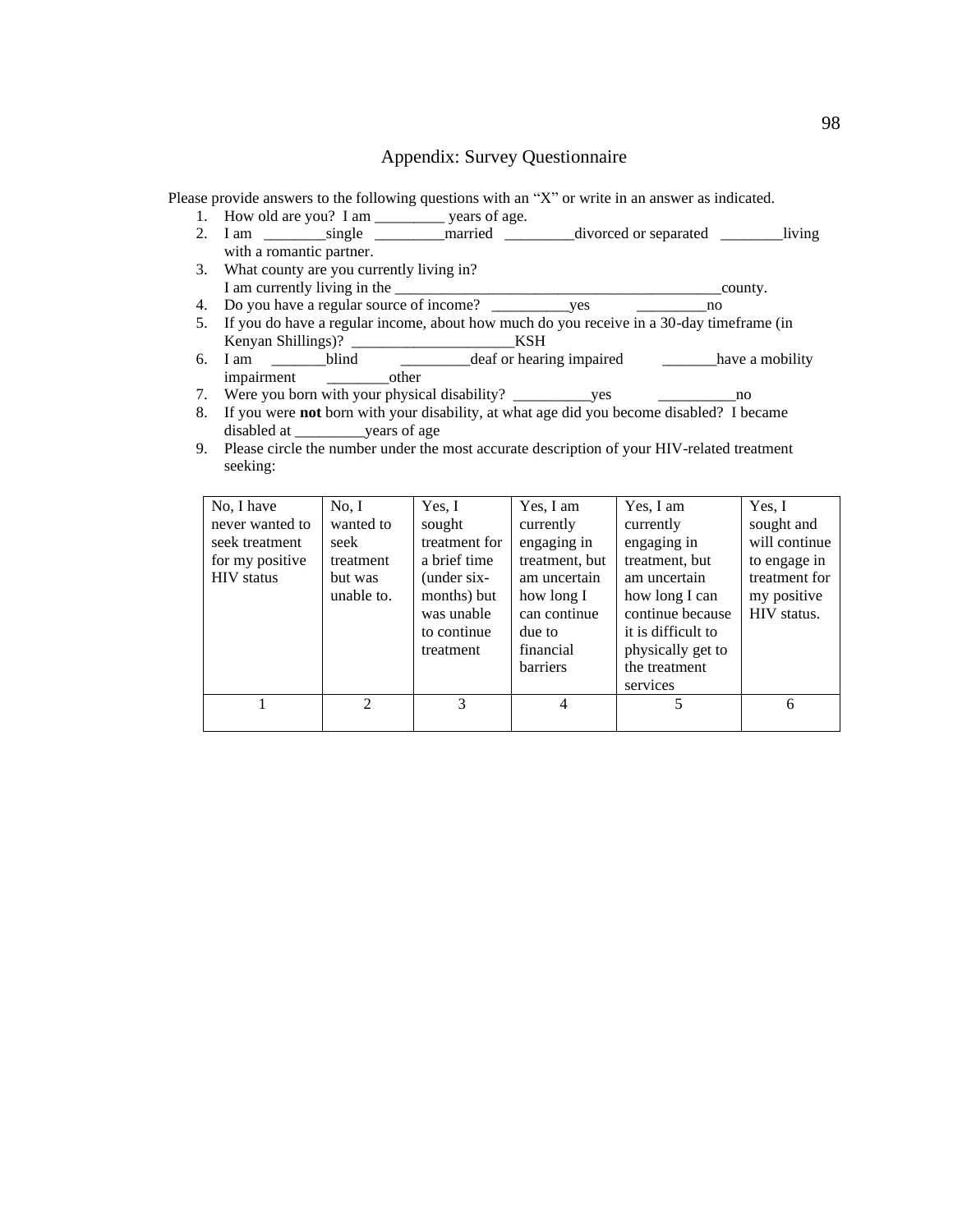|                                                     | Very<br>strongly<br>agree |                |   | Neutral        |   |   | Very<br>strongly<br>disagree |
|-----------------------------------------------------|---------------------------|----------------|---|----------------|---|---|------------------------------|
| 1 There is a special person who is around when I am | 1                         | $\mathfrak{D}$ | 3 | $\overline{4}$ | 5 | 6 | 7                            |
| in need.                                            |                           |                |   |                |   |   |                              |
| 2 There is a special person with whom I can share   |                           |                |   |                |   |   |                              |
| my joys and sorrows.                                |                           |                |   |                |   |   |                              |
| 3 My family really tries to help me.                |                           |                |   |                |   |   |                              |
| 4 I get the emotional help and support I need from  |                           |                |   |                |   |   |                              |
| my family.                                          |                           |                |   |                |   |   |                              |
| 5 I have a special person who is a real source of   |                           |                |   |                |   |   |                              |
| comfort to me.                                      |                           |                |   |                |   |   |                              |
| 6 My friends really try to help me.                 |                           |                |   |                |   |   |                              |
| 7 I can count on my friends when things go wrong.   |                           |                |   |                |   |   |                              |
| 8 I can talk about my problems with my family.      |                           |                |   |                |   |   |                              |
| 9 I have friends with whom I can share my joys and  |                           |                |   |                |   |   |                              |
| sorrows.                                            |                           |                |   |                |   |   |                              |
| 10 There is a special person in my life who cares   |                           |                |   |                |   |   |                              |
| about my feelings.                                  |                           |                |   |                |   |   |                              |
| 11 My family is willing to help me make decisions.  |                           |                |   |                |   |   |                              |
| 12 I can talk about my problems with my friends.    |                           |                |   |                |   |   |                              |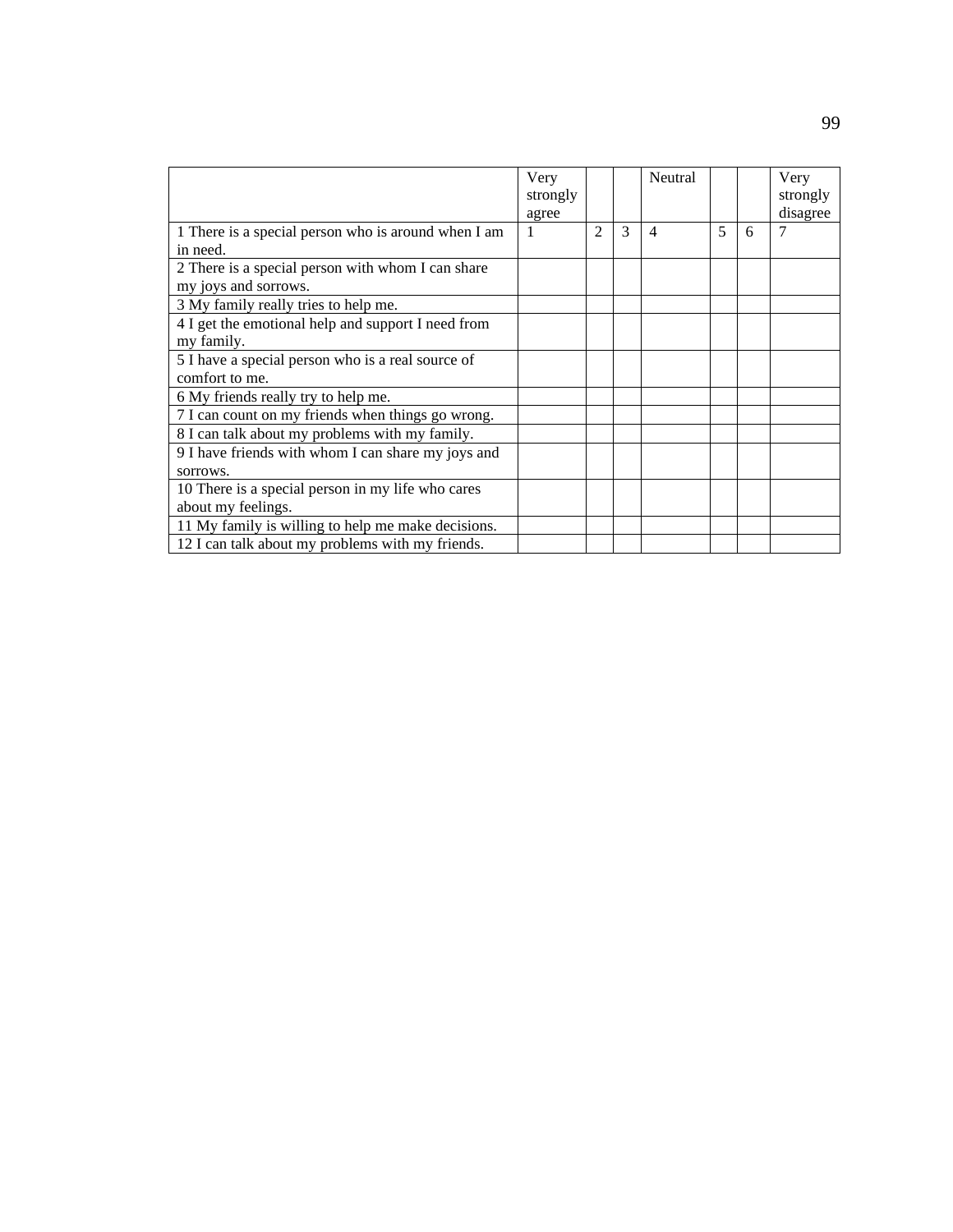|                                                                                                                                                                                  | Definitely   | Probably       | Probably       | Definitely     |
|----------------------------------------------------------------------------------------------------------------------------------------------------------------------------------|--------------|----------------|----------------|----------------|
|                                                                                                                                                                                  | false        | false          | true           | true           |
| There are several people that I trust to help solve<br>1.<br>my problems.                                                                                                        | 1            | $\overline{2}$ | 3              | $\overline{4}$ |
| If I needed help fixing an appliance or repairing<br>2.<br>my car, there is someone who would help me.                                                                           | 1            | 2              | 3              | 4              |
| Most of my friends are more interesting than I<br>3.<br>am.                                                                                                                      | 1            | $\overline{2}$ | 3              | 4              |
| 4.<br>There is someone who takes pride in my<br>accomplishments.                                                                                                                 | 1            | $\overline{2}$ | 3              | $\overline{4}$ |
| When I feel lonely, there are several people I can<br>5.<br>talk to.                                                                                                             | 1            | $\overline{2}$ | 3              | $\overline{4}$ |
| There is no one that I feel comfortable to talking<br>6.<br>about intimate personal problems.                                                                                    | 1            | $\overline{2}$ | 3              | 4              |
| 7.<br>I often meet or talk with family or friends.                                                                                                                               | 1            | $\overline{2}$ | 3              | $\overline{4}$ |
| 8.<br>Most people I know think highly of me.                                                                                                                                     | 1            | $\overline{2}$ | 3              | $\overline{4}$ |
| If I needed a ride to the airport very early in the<br>9.<br>morning, I would have a hard time finding<br>someone to take me.                                                    | 1            | $\overline{2}$ | $\overline{3}$ | $\overline{4}$ |
| 10. I feel like I'm not always included by my circle<br>of friends.                                                                                                              | 1            | $\overline{2}$ | 3              | 4              |
| 11. There really is no one who can give me an<br>objective view of how I'm handling my<br>problems.                                                                              | 1            | 2              | 3              | $\overline{4}$ |
| 12. There are several different people I enjoy<br>spending time with.                                                                                                            | 1            | $\overline{2}$ | 3              | 4              |
| 13. I think that my friends feel that I'm not very<br>good at helping them solve their problems.                                                                                 | 1            | 2              | 3              | $\overline{4}$ |
| 14. If I were sick and needed someone (friend,<br>family member, or acquaintance) to take me to<br>the doctor, I would have trouble finding<br>someone.                          | 1            | 2              | 3              | $\overline{4}$ |
| 15. If I wanted to go on a trip for a day (e.g.,<br>mountains, beach, or countryside), I would have<br>a hard time finding someone to go with me.                                | 1            | 2              | 3              | 4              |
| 16. If I needed a place to stay for a week because of<br>an emergency (for example, water or electricity<br>out in my home), I could easily find someone<br>who would put me up. | $\mathbf{1}$ | $\overline{2}$ | 3              | 4              |
| 17. I feel that there is no one I can share my most<br>private worries and fears with.                                                                                           | 1            | $\overline{2}$ | 3              | 4              |
| 18. If I were sick, I could easily find someone to<br>help me with my daily chores.                                                                                              | 1            | 2              | 3              | 4              |
| 19. There is someone I can turn to for advice about<br>handling problems with my family.                                                                                         | $\mathbf{1}$ | $\overline{2}$ | 3              | 4              |
| 20. I am as good at doing things as most other<br>people are.                                                                                                                    | $\mathbf{1}$ | 2              | 3              | 4              |
| 21. If I decide one afternoon that I would like to go<br>to a movie that evening, I could easily find<br>someone to go with me.                                                  | 1            | 2              | 3              | 4              |
| 22. When I need suggestions on how to deal with a<br>personal problem, I know someone I can turn to.                                                                             | 1            | 2              | 3              | 4              |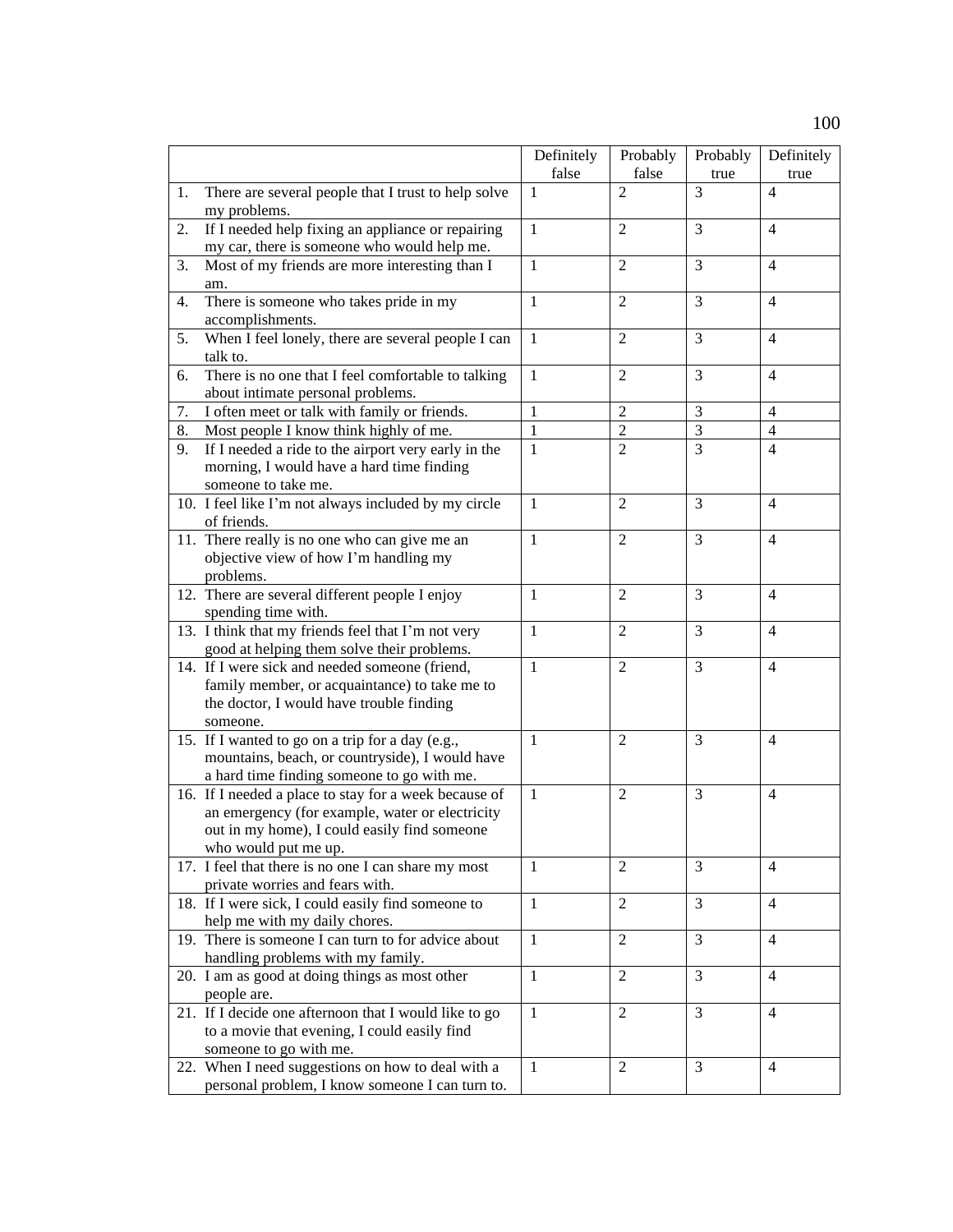| 23. If I needed an emergency loan of \$100, there is<br>someone (friend, relative, or acquaintance) I                                                                       | 1            | $\overline{2}$ | 3              | 4                        |
|-----------------------------------------------------------------------------------------------------------------------------------------------------------------------------|--------------|----------------|----------------|--------------------------|
| could get it from.                                                                                                                                                          |              |                |                |                          |
| 24. In general, people do not have much confidence<br>in me.                                                                                                                | $\mathbf{1}$ | $\overline{2}$ | 3              | $\overline{4}$           |
| 25. Most people I know do not enjoy the same things<br>that I do.                                                                                                           | $\mathbf{1}$ | $\overline{2}$ | 3              | $\overline{4}$           |
| 26. There is someone I could turn to for advice about<br>making career plans or changing my job.                                                                            | $\mathbf{1}$ | $\overline{2}$ | 3              | $\overline{4}$           |
| 27. I don't often get invited to do things with others.                                                                                                                     | 1            | $\overline{2}$ | 3              | $\overline{4}$           |
| 28. Most of my friends are more successful at<br>making changes in their lives than I am.                                                                                   | $\mathbf{1}$ | $\overline{2}$ | $\overline{3}$ | $\overline{\mathcal{L}}$ |
| 29. If I had to go out of town for a few weeks, it<br>would be difficult to find someone who would<br>look after my house or apartment (the plants,<br>pets, garden, etc.). | $\mathbf{1}$ | $\overline{2}$ | 3              | 4                        |
| 30. There really is no one I can trust to give me good<br>financial advice.                                                                                                 | $\mathbf{1}$ | $\mathfrak{D}$ | 3              | $\overline{4}$           |
| 31. If I wanted to have lunch with someone, I could<br>easily find someone to join me.                                                                                      | $\mathbf{1}$ | $\overline{2}$ | 3              | $\overline{4}$           |
| 32. I am more satisfied with my life than most<br>people are with theirs.                                                                                                   | $\mathbf{1}$ | $\overline{2}$ | 3              | $\overline{4}$           |
| 33. If I was stranded 10 miles from home, there is<br>someone I could call who would come and get<br>me.                                                                    | $\mathbf{1}$ | $\mathfrak{D}$ | 3              | $\overline{4}$           |
| 34. No one I know would throw a birthday party for<br>me.                                                                                                                   | $\mathbf{1}$ | $\overline{2}$ | 3              | 4                        |
| 35. It would be difficult to find someone who would<br>lend me their car for a few hours.                                                                                   | $\mathbf{1}$ | $\overline{2}$ | 3              | $\overline{4}$           |
| 36. If a family crisis arose, it would be difficult to<br>find someone who could give me good advice<br>about how to handle it.                                             | $\mathbf{1}$ | 2              | 3              | $\overline{4}$           |
| 37. I am closer to my friends than most other people<br>are to theirs.                                                                                                      | $\mathbf{1}$ | $\overline{2}$ | $\overline{3}$ | $\overline{4}$           |
| 38. There is at least one person I know whose advice<br>I really trust.                                                                                                     | $\mathbf{1}$ | $\overline{2}$ | 3              | $\overline{\mathcal{A}}$ |
| 39. If I needed some help in moving to a new house<br>or apartment, I would have a hard time finding<br>someone to help me.                                                 | $\mathbf{1}$ | $\overline{2}$ | 3              | $\overline{4}$           |
| 40. I have a hard time keeping pace with my friends.                                                                                                                        | 1            | $\mathfrak{D}$ | 3              | $\overline{4}$           |